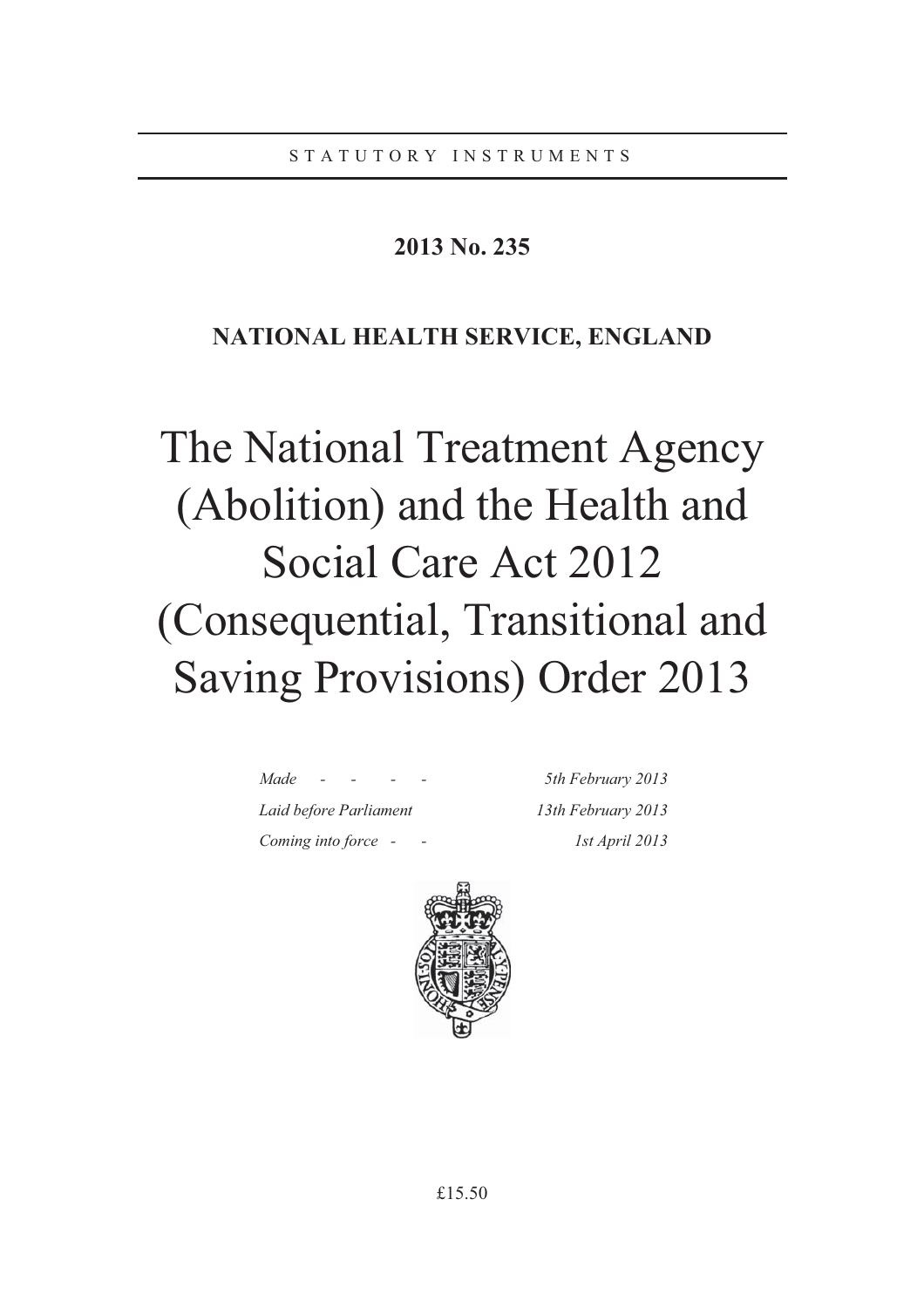# **2013 No. 235**

# **NATIONAL HEALTH SERVICE, ENGLAND**

# The National Treatment Agency (Abolition) and the Health and Social Care Act 2012 (Consequential, Transitional and Saving Provisions) Order 2013

| Made<br>$\sim$ $\sim$  | 5th February 2013  |
|------------------------|--------------------|
| Laid before Parliament | 13th February 2013 |
| Coming into force -    | 1st April 2013     |

The Secretary of State for Health makes the following Order in exercise of the powers conferred by sections 28(1), (2) and (5), 272(7) and (8) and 273(1) of the National Health Service Act 2006(**a**) and sections 303 and 304(9) and (10) of the Health and Social Care Act 2012(**b**).

The Secretary of State has, in accordance with section 28(7) of the National Health Service Act 2006, consulted such bodies as the Secretary of State has recognised as representing officers who, in the Secretary of State's opinion, are likely to be transferred, or affected by transfer, in pursuance of Part 2 of this Order.

The Secretary of State has consulted Scottish Ministers in accordance with section 303(4) of the Health and Social Care Act 2012.

# PART 1

# General

# **Citation, commencement, extent and application**

**1.**—(1) This Order may be cited as the National Treatment Agency (Abolition) and the Health and Social Care Act 2012 (Consequential, Transitional and Saving Provisions) Order 2013.

(2) This Order comes into force on 1st April 2013.

(3) Subject to paragraphs (4) and (5), this Order extends to England and Wales only.

(4) Any amendment or revocation made by this Order has the same extent as the enactment amended or revoked.

(5) Any transitional or saving provision made by this Order has the same extent as the enactment to which it relates.

 <sup>(</sup>**a**) 2006 c. 41. The powers conferred by the National Health Service Act 2006 and exercised by the Secretary of State in making this Order are exercisable only in relation to England by virtue of section 271(1) of that Act; see Part 2 of the Order. (**b**) 2012 c. 7.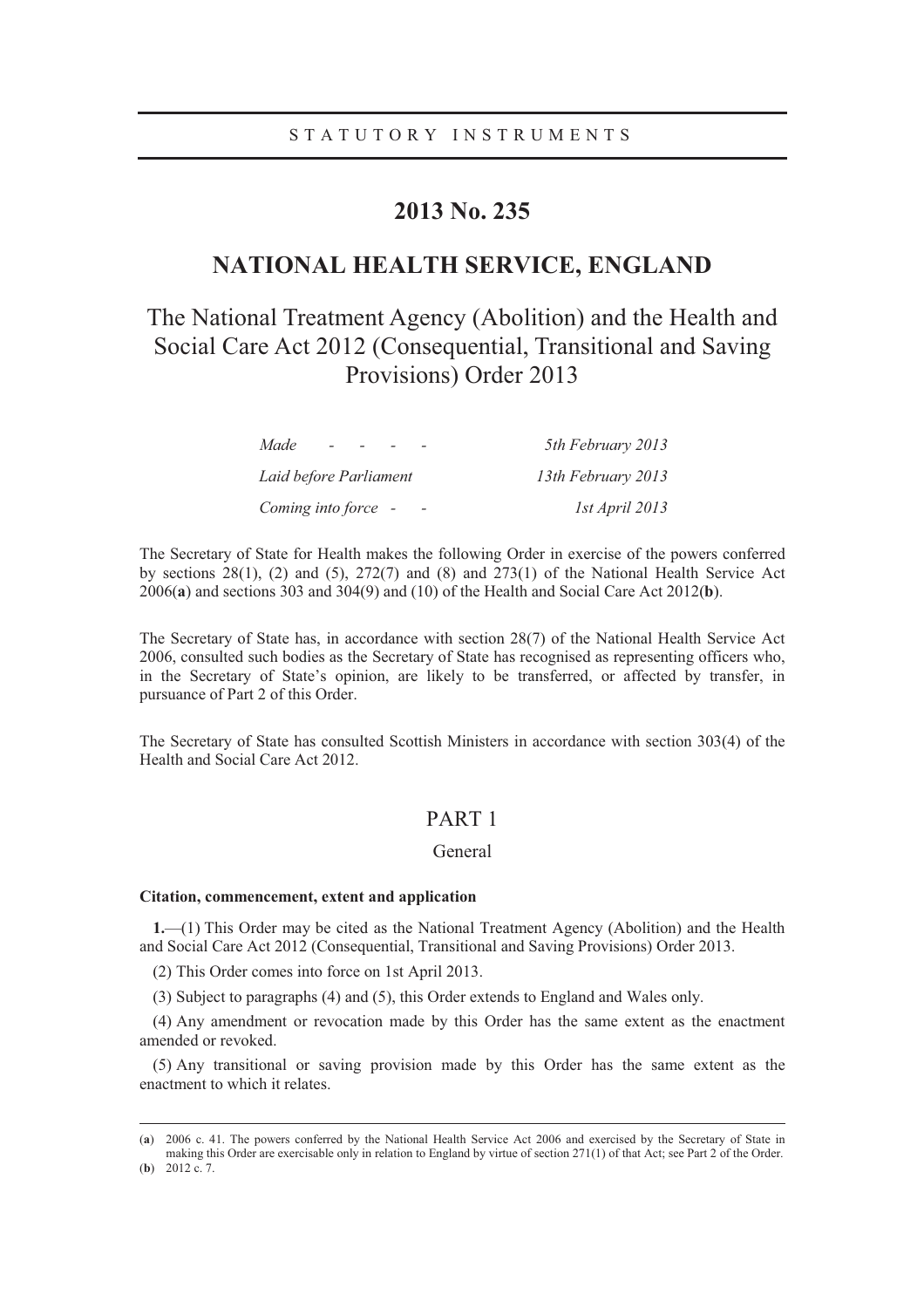(6) Part 2 of this Order applies in relation to England only.

# PART 2

# Abolition of the National Treatment Agency

# **Interpretation**

**2.** In this Part—

"the Agency" means the National Treatment Agency established by article 2 of the National Treatment Agency (Establishment and Constitution) Order 2001(**a**); and

"the transfer date" means 1st April 2013.

# **Abolition of the Agency**

**3.** The Agency is abolished.

# **Transfer of staff to the Secretary of State**

**4.**—(1) This paragraph applies in relation to any person who—

- (a) is employed by the Agency immediately before the transfer date; and
- (b) has been notified in writing by the Agency prior to the transfer date that they are to be transferred to the employment of the Secretary of State.

(2) Any person to whom paragraph (1) applies is, on the transfer date, transferred to the employment of the Secretary of State.

(3) The contract of employment of a person whose employment transfers to the Secretary of State under paragraph (2)—

- (a) is not terminated by that transfer; and
- (b) has effect on and after the transfer date as if originally made between that person and the Secretary of State.
- (4) Without prejudice to paragraph (3)—
	- (a) all the rights, powers, duties and liabilities of the Agency under or in connection with the contract of employment of any person whose employment transfers to the Secretary of State under paragraph (2), are transferred to the Secretary of State; and
	- (b) any act or omission before the transfer date by, or in relation to, the Agency, in respect of that person or that person's contract of employment, is deemed to have been an act or omission of, or in relation to, the Secretary of State.

(5) Paragraphs (2) to (4) do not operate to transfer the contract of employment of a person to whom paragraph (1) applies, or any rights, powers, duties and liabilities under or in connection with that contract, if, before the transfer date, the person informs the Agency that they object to becoming employed by the Secretary of State.

(6) Where a person to whom paragraph (1) applies has objected to the transfer of that person's contract of employment as described in paragraph (5), the transfer operates so as to terminate that person's contract of employment with the Agency.

(7) Subject to paragraph (8), a person whose contract of employment is terminated in accordance with paragraph (6) is not to be treated, for any purpose, as having been dismissed by the Agency.

 <sup>(</sup>**a**) S.I. 2001/713. The relevant amending instrument is S.I. 2003/1827.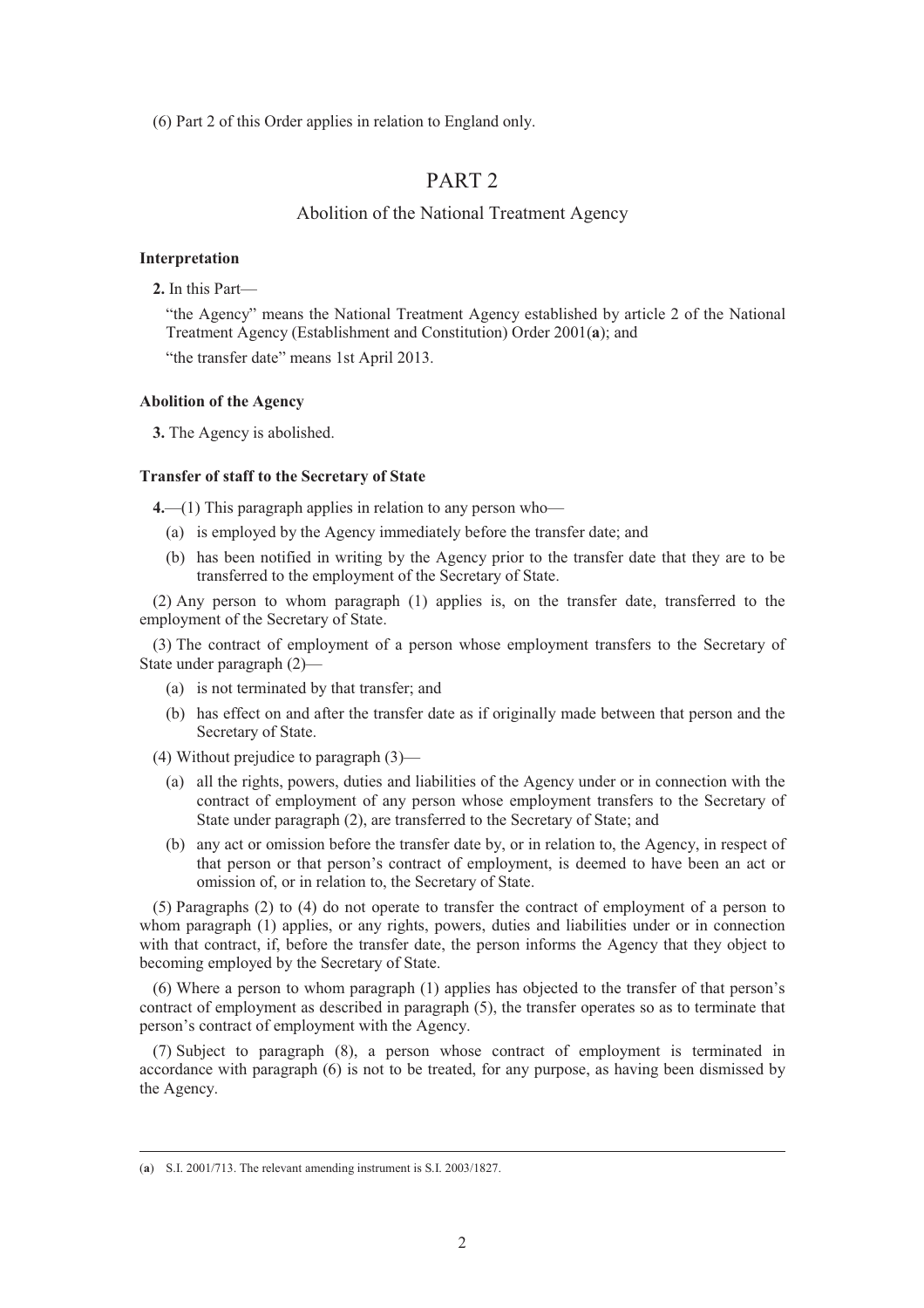(8) Where the transfer involves or would involve a substantial change in working conditions to the material detriment of a person whose employment is or would have transferred under paragraph (2), that person may treat the contract of employment as having been terminated, and that person is to be treated for any purpose as having been dismissed.

(9) No damages are payable by the employer as a result of a dismissal falling within paragraph (8) in respect of any failure by the employer to pay wages to a person in respect of a notice period which the person has failed to work.

(10) Paragraphs (2), (3) and (5) to (8) are without prejudice to any right of a person arising apart from this article to terminate that person's contract of employment without notice in acceptance of a repudiatory breach of contract by the employer.

# **Transfer of property and liabilities**

**5.**—(1) Any property(**a**) held by the Agency immediately before the transfer date is on the transfer date transferred to the Secretary of State.

(2) Any criminal liabilities of the Agency are on the transfer date transferred to the National Health Service Litigation Authority(**b**).

(3) All other liabilities of the Agency are on the transfer date transferred to the Secretary of State.

#### **Continuity and supplementary provision**

**6.**—(1) Any right relating to property held by the Agency immediately before the transfer date that was enforceable by or against the Agency before the transfer date is, on and after that date, enforceable by or against the Secretary of State.

(2) Any act or omission by, or in relation to, the Agency before the transfer date in respect of—

- (a) the exercise of any of the functions of the Agency;
- (b) under or in connection with any contract or agreement entered into by the Agency; or
- (c) in connection with any of the property or liabilities of the Agency transferred by this Order,

is deemed to have been an act or omission of, or in relation to, the Secretary of State.

(3) Subject to article 7, anything (which may include legal proceedings) which, when this Order comes into force, is in the process of being done by, or in relation to, the Agency in respect of, or in connection with—

- (a) the exercise by the Agency of any of its functions; or
- (b) any property or liabilities of the Agency transferred by this Order,

is deemed to have effect as if done by, or in relation to, and may be continued by, or in relation to, the Secretary of State.

(4) Any reference to the Agency in any agreement (whether written or not), instrument or other document in connection with any of the functions of the Agency or any property or liabilities transferred by this Order is to be treated as a reference to the Secretary of State.

(5) No right to terminate or vary a contract, arrangement or instrument is to operate or become exercisable, and no provision of any contract, arrangement or instrument is to operate or become exercisable or be contravened, by reason of the transfer of any property or liabilities under or by virtue of this Order.

(6) The transfer of any property, rights and liabilities by this Order is to be made—

 <sup>(</sup>**a**) "Property" includes rights; *see* section 275(1) of the National Health Service Act 2006.

<sup>(</sup>**b**) The National Health Service Litigation Authority is a Special Health Authority established by S.I. 1995/2800, to which there are amendments not relevant to this Order.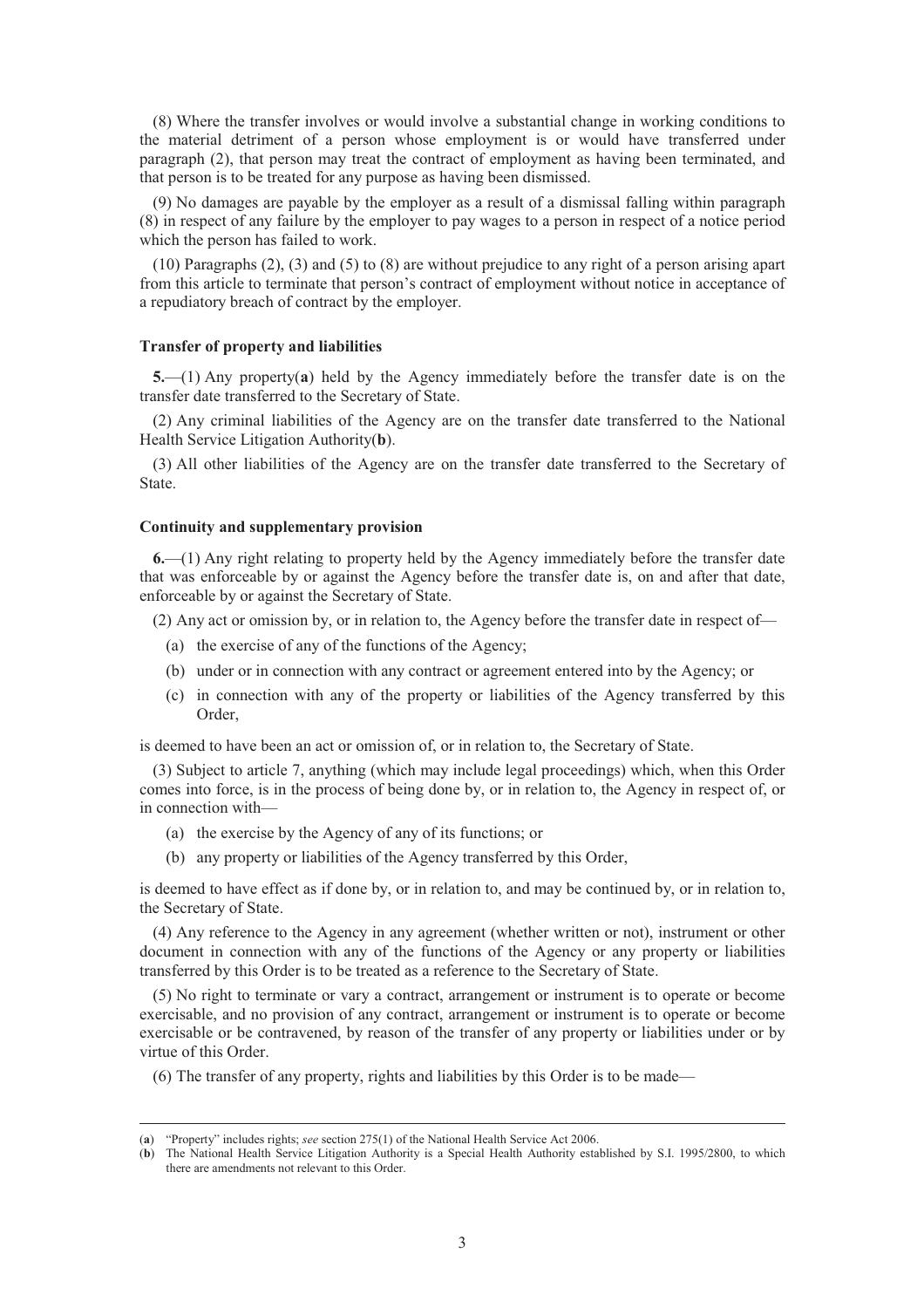- (a) irrespective of any requirement for consent that would otherwise apply (whether arising under any enactment, instrument, agreement or otherwise); and
- (b) whether or not they would otherwise be capable of being transferred.

#### **Complaints**

**7.**—(1) A complaint made under the Health Service Commissioners Act 1993(**a**) to the Health Service Commissioner for England in relation to the Agency may be investigated by the Commissioner notwithstanding the abolition of the Agency, and the Commissioner must send a copy of the report of the result of any such investigation to the Secretary of State.

(2) The Secretary of State shall, in accordance with the Local Authority Social Services and National Health Service Complaints (England) Regulations 2009(**b**), handle any complaint made under those Regulations in relation to the Agency, as if the Secretary of State was a Special Health Authority and the complaint had been made to that Authority.

(3) This article applies to complaints made before, on or after the transfer date.

## **Winding up of affairs of the Agency**

**8.** The Secretary of State must take such action as may be necessary for the winding up of the affairs of the Agency, including the preparation of the outstanding accounts of the Agency and the performance of all statutory duties relating to those accounts.

# **Amendments and revocations consequential on the abolition of the Agency**

**9.** The amendments and revocations in Schedule 1 have effect.

# PART 3

# The Health and Social Care Act 2012: consequential, transitional and saving provisions

#### **Primary medical and dental services**

**10.**—(1) In this article, "relevant Order" means—

- (a) the General Medical Services Transitional and Consequential Provisions Order 2004(**c**),
- (b) the General Medical Services and Personal Medical Services Transitional and Consequential Provisions Order 2004(**d**),
- (c) the General Medical Services (Transitional Measure Relating to Non-Clinical Partners) Order 2004(**e**),
- (d) the General Dental Services and Personal Dental Services Transitional Provisions Order 2005(**f**), or
- (e) the General Dental Services, Personal Dental Services and Abolition of the Dental Practice Board Transitional and Consequential Provisions Order 2006(**g**).

(2) The abolition of Primary Care Trusts by section 34 of the Health and Social Care Act 2012 does not affect the continuing operation of any provision of a relevant Order which but for that abolition would be capable of having effect after 31st March 2013.

 <sup>(</sup>**a**) 1993 c. 46.

<sup>(</sup>**b**) S.I. 2009/309. The relevant amending instrument is S.I. 2009/1768.

<sup>(</sup>**c**) S.I. 2004/433, to which there is an amendment not relevant to this Order.

<sup>(</sup>**d**) S.I. 2004/865, to which there are amendments not relevant to this Order.

<sup>(</sup>**e**) S.I. 2004/1772.

<sup>(</sup>**f**) S.I. 2005/3435, to which there is an amendment not relevant to this Order.

<sup>(</sup>**g**) S.I. 2006/562, to which there are amendments not relevant to this Order.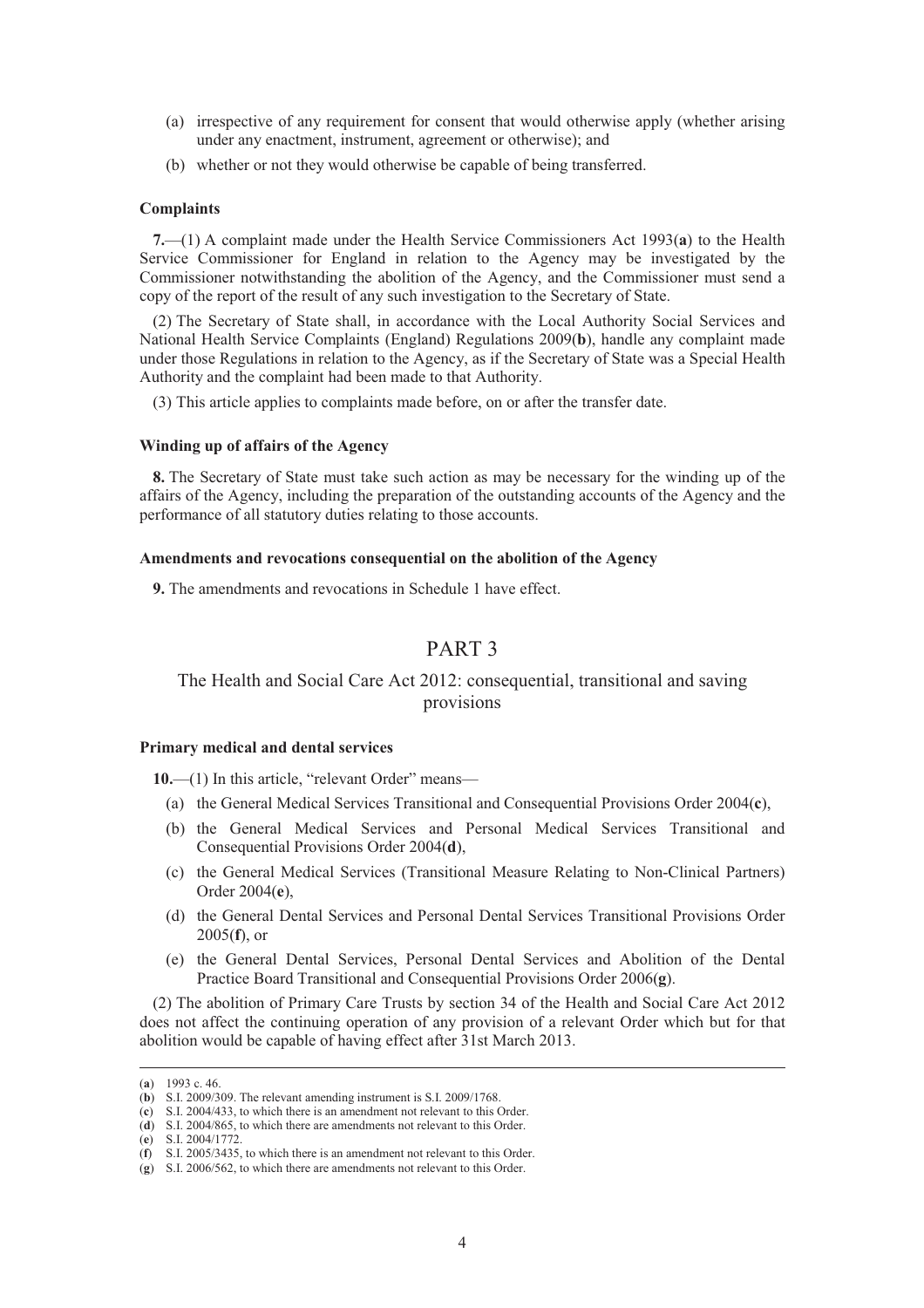(3) Any provision of a relevant Order—

- (a) which has continuing effect after 31st March 2013, and
- (b) which refers to a Primary Care Trust,

is to be treated, so far as that provision falls to be applied to any act or omission occurring after that date, as if it referred to the National Health Service Commissioning Board.

(4) Any act or omission by or in relation to a Primary Care Trust before 1st April 2013 under or in connection with a provision of a relevant Order which has continuing effect after 31st March 2013 is, where appropriate, to be treated as an act or omission by or in relation to the National Health Service Commissioning Board.

(5) Anything which is in the process of being done by or in relation to a Primary Care Trust immediately before 1st April 2013 under or in connection with a provision of a relevant Order which has continuing effect after 31st March 2013 is, where appropriate, to be treated as done by or in relation to, and may be continued by or in relation to, the National Health Service Commissioning Board.

# **Consequential amendments and revocations**

**11.** Schedule 2 (which contains amendments and revocations which are consequential on the Health and Social Care Act 2012) has effect.

#### **Transitional and saving provisions**

**12.** Schedule 3 (transitional and saving provisions) has effect.

Signed by authority of the Secretary of State for Health.

*Anna Soubry*  Parliamentary Under-Secretary of State, 5th February 2013 Department of Health

# **SCHEDULES**

# SCHEDULE 1 Article 9

# The National Treatment Agency: amendments and revocations

*Instruments amended* 

# **The National Health Service Trusts (Membership and Procedure) Regulations 1990**

**1.** In the National Health Service Trusts (Membership and Procedure) Regulations 1990(**a**), in regulation 11 (disqualification of appointment for chairman and non-executive directors), omit paragraph (5A).

# **The Health Service Commissioner for England (Special Health Authorities) Order 2005**

**2.** In the Schedule to the Health Service Commissioner for England (Special Health Authorities) Order 2005 (Special Health Authorities designated as subject to investigation)(**b**), omit the entry for the National Treatment Agency.

 <sup>(</sup>**a**) S.I. 1990/2024. The relevant amending instrument is S.I. 2001/4031.

<sup>(</sup>**b**) S.I. 2005/251, to which there are amendments not relevant to this Order.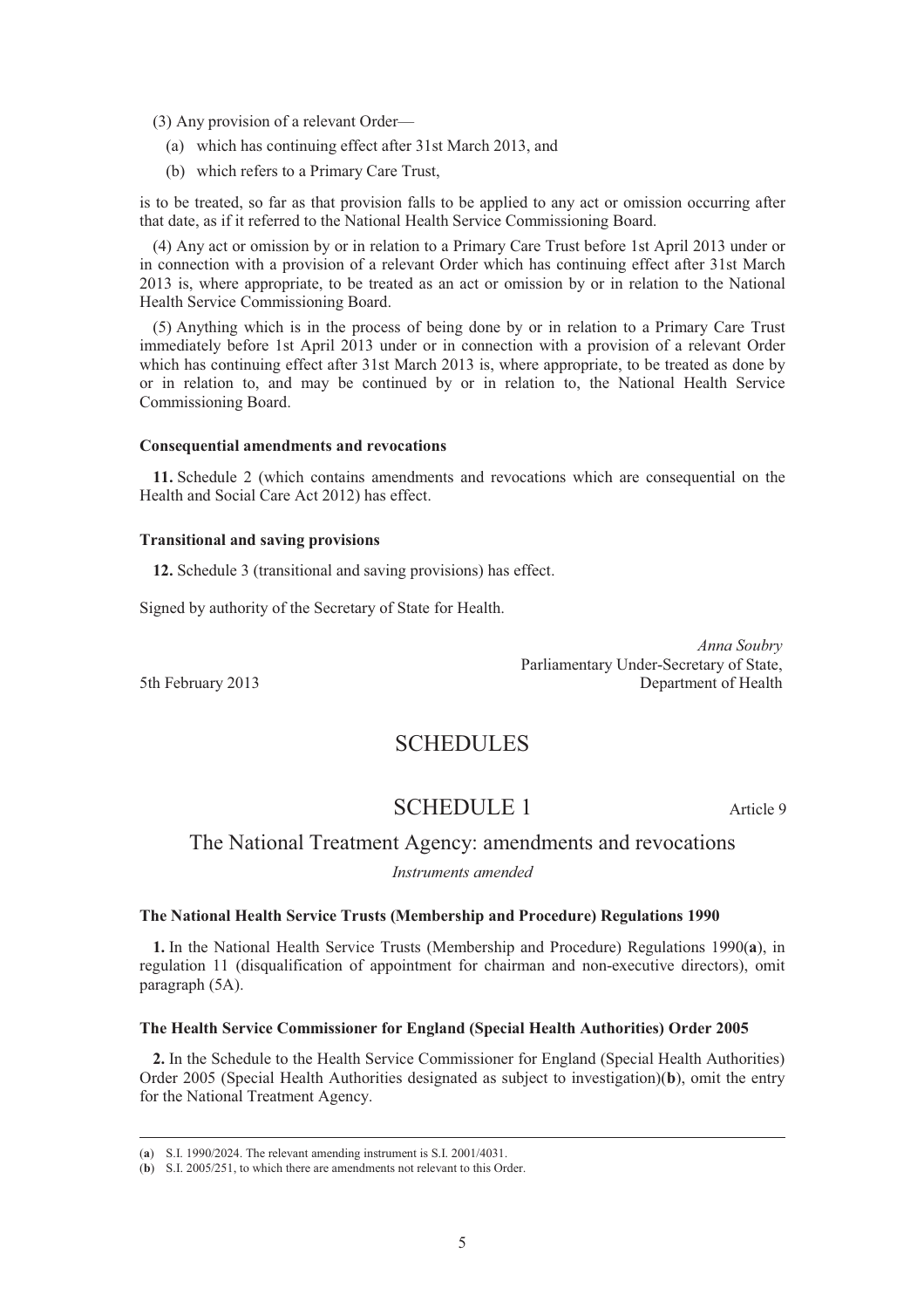#### *Instruments revoked*

## **The National Treatment Agency (Establishment and Constitution) Order 2001**

**3.** The National Treatment Agency (Establishment and Constitution) Order 2001(**a**) is revoked.

#### **The National Treatment Agency Regulations 2001**

**4.** The National Treatment Agency Regulations 2001(**b**) are revoked.

# **The National Treatment Agency (Amendment) Regulations 2001**

**5.** The National Treatment Agency (Amendment) Regulations 2001(**c**) are revoked

#### **The National Treatment Agency (Establishment and Constitution) Amendment Order 2003**

**6.** The National Treatment Agency (Establishment and Constitution) Amendment Order 2003(**d**) is revoked.

# SCHEDULE 2 Article 11

# Consequential amendments and revocations

# PART 1

# Instruments amended

# **The Public Trustee Rules 1912**

**1.** In rule  $30(1)(e)(i)$  of the Public Trustee Rules  $1912(e)$  (corporate bodies as custodian trustees), omit "Strategic Health Authority,".

# **The Health and Personal Social Services (Northern Ireland) Order 1972**

**2.** In article 15C(2) of the Health and Personal Social Services (Northern Ireland) Order 1972(**f**) (persons with whom agreements may be made), in the definition of "HSS employee", in paragraph (b), omit "a Primary Care Trust in England,".

#### **The National Health Service (Venereal Diseases) Regulations 1974**

**3.**—(1) In regulation 2 of the National Health Service (Venereal Diseases) Regulations 1974(**g**) (confidentiality of information)—

- (a) for "Strategic Health Authority, NHS Trust," substitute "NHS Trust or",
- (b) omit "and Primary Care Trust", and
- (c) omit "Authority or".

(2) This paragraph applies in relation to England only.

 <sup>(</sup>**a**) S.I 2001/713.

<sup>(</sup>**b**) S.I 2001/715.

<sup>(</sup>**c**) S.I 2001/4044. (**d**) S.I 2003/1827.

<sup>(</sup>**e**) S.I. 1912/348. Relevant amending instruments are S.I. 1975/1189, S.I. 1984/109 and S.I. 2002/2469.

<sup>(</sup>**f**) S.I. 1972/1265. Relevant amending instruments are S.I. 1977/1177 and S.I. 2004/311

<sup>(</sup>**g**) S.I. 1974/29. Relevant amending instruments are S.I. 2002/2469 and S.I. 2004/696.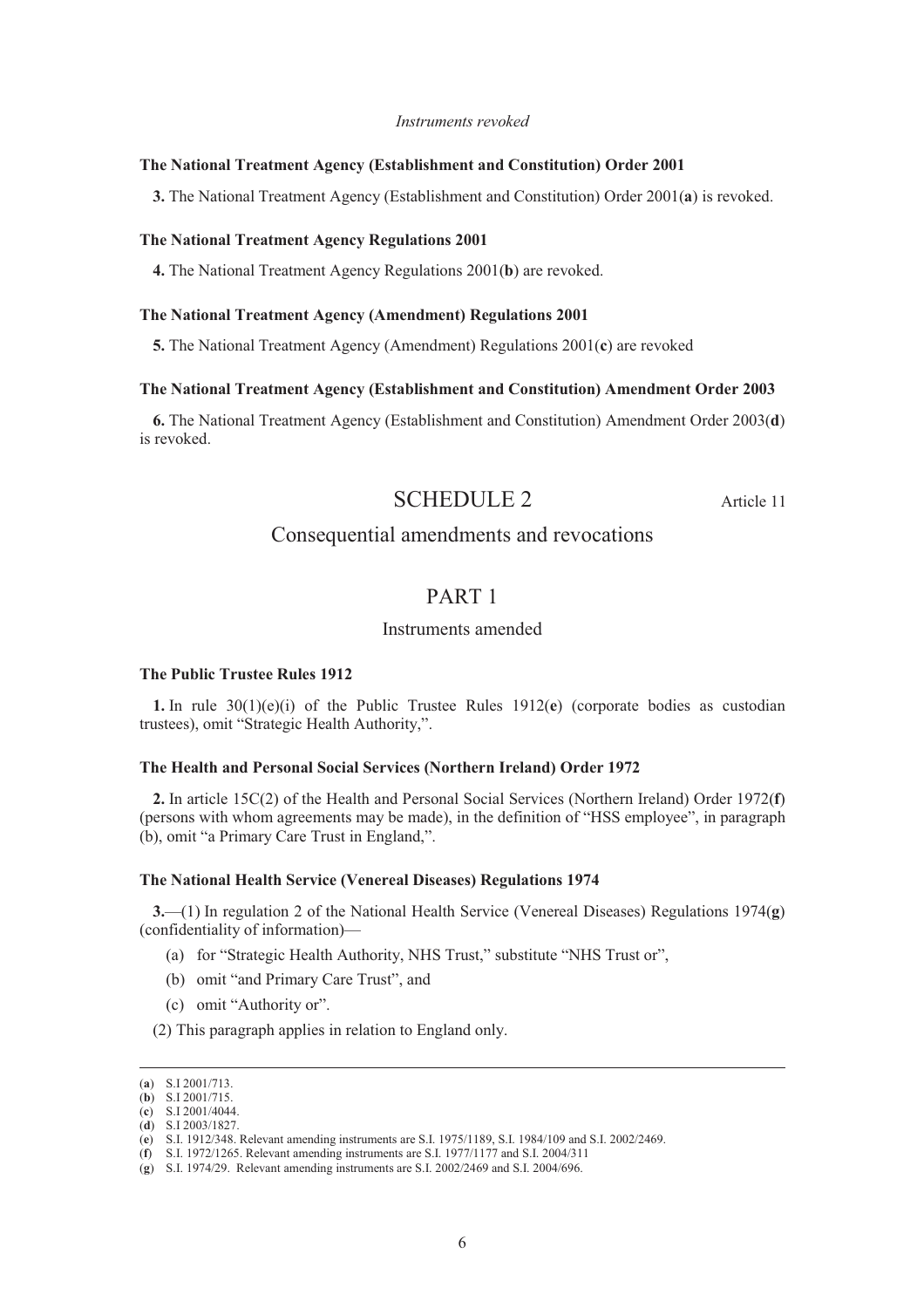# **The National Health Service (Family Practitioner Committees—Supply of Goods) Regulations 1974**

**4.**—(1) The National Health Service (Family Practitioner Committees—Supply of Goods) Regulations 1974(**a**) are amended as follows.

(2) In regulation 2, for "the said section  $11(2)$ " substitute "section 80(5) of the National Health Service Act 2006 or section 38(5) of the National Health Service (Wales) Act 2006".

(3) In regulation 3, omit "or Primary Care Trust".

# **The National Health Service (Speech Therapists) Regulations 1974**

**5.** In regulation 4 of the National Health Service (Speech Therapists) Regulations 1974(**b**) (authorities to which regulation 3 applies), omit paragraph (b).

#### **The Social Security (Medical Evidence) Regulations 1976**

**6.**—(1) The Social Security (Medical Evidence) Regulations 1976(**c**) are amended as follows.

(2) In regulation 1(2) (interpretation), omit the definition of "Primary Care Trust".

(3) In Part 2 of Schedule 2 (form of certificate), for the words from "if the form" to "(or, in Scotland," substitute "(unless the form has been stamped, in Wales, by the Local Health Board in whose medical performers list you are included or, in Scotland,".

#### **The Health and Safety at Work (Northern Ireland) Order 1978**

**7.**—(1) The Health and Safety at Work (Northern Ireland) Order 1978(**d**) is amended as follows.

(2) In article 18(2)(a) (approval of codes of practice by the Executive), omit "and the Health Protection Agency".

(3) In article 46(3)(a) (regulations under the relevant statutory provisions), omit "and the Health Protection Agency".

#### **The National Health Service (Transfer of Officers) (No. 2) Regulations 1986**

**8.** In regulation 1(2) of the National Health Service (Transfer of Officers) (No. 2) Regulations 1986(**e**) (interpretation), in the definition of "Authority", omit "Strategic Health Authority or".

#### **The Statutory Maternity Pay (Medical Evidence) Regulations 1987**

**9.**—(1) The Statutory Maternity Pay (Medical Evidence) Regulations 1987(**f**) are amended as follows.

(2) In regulation 1(2) (interpretation), omit the definition of "Primary Care Trust".

(3) In Part 2 of the Schedule (form of maternity certificate), for the words from "if the form" to "(or, in Scotland," substitute "(unless the form has been stamped, in Wales, by the Local Health Board in whose medical performers list you are included or, in Scotland,".

# **The Income Support (General) Regulations 1987**

**10.**—(1) The Income Support (General) Regulations 1987(**g**) are amended as follows.

 <sup>(</sup>**a**) S.I. 1974/191, as amended by S.I. 2002/2469.

<sup>(</sup>**b**) S.I. 1974/495. The relevant amending instrument is S.I. 2002/2469.

<sup>(</sup>**c**) S.I. 1976/615. Relevant amending instruments are S.I. 1991/2284, S.I. 2002/2469, S.I. 2004/865 and S.I. 2004/1016.

<sup>(</sup>**d**) S.I. 1978/1039. The relevant amending provision is paragraph 10 of Schedule 3 to the Health Protection Agency Act 2004 (2004 c. 17).

<sup>(</sup>**e**) S.I. 1986/524. The relevant amending instrument is S.I. 2002/2469.

<sup>(</sup>**f**) S.I. 1987/235. Relevant amending instruments are S.I. 1991/2284, S.I. 2002/2469, S.I. 2004/865 and S.I. 2004/1016.

<sup>(</sup>**g**) S.I. 1987/1967. Relevant amending instruments are S.I. 1998/563, S.I. 2001/859, S.I. 2008/3157 and S.I. 2009/2655.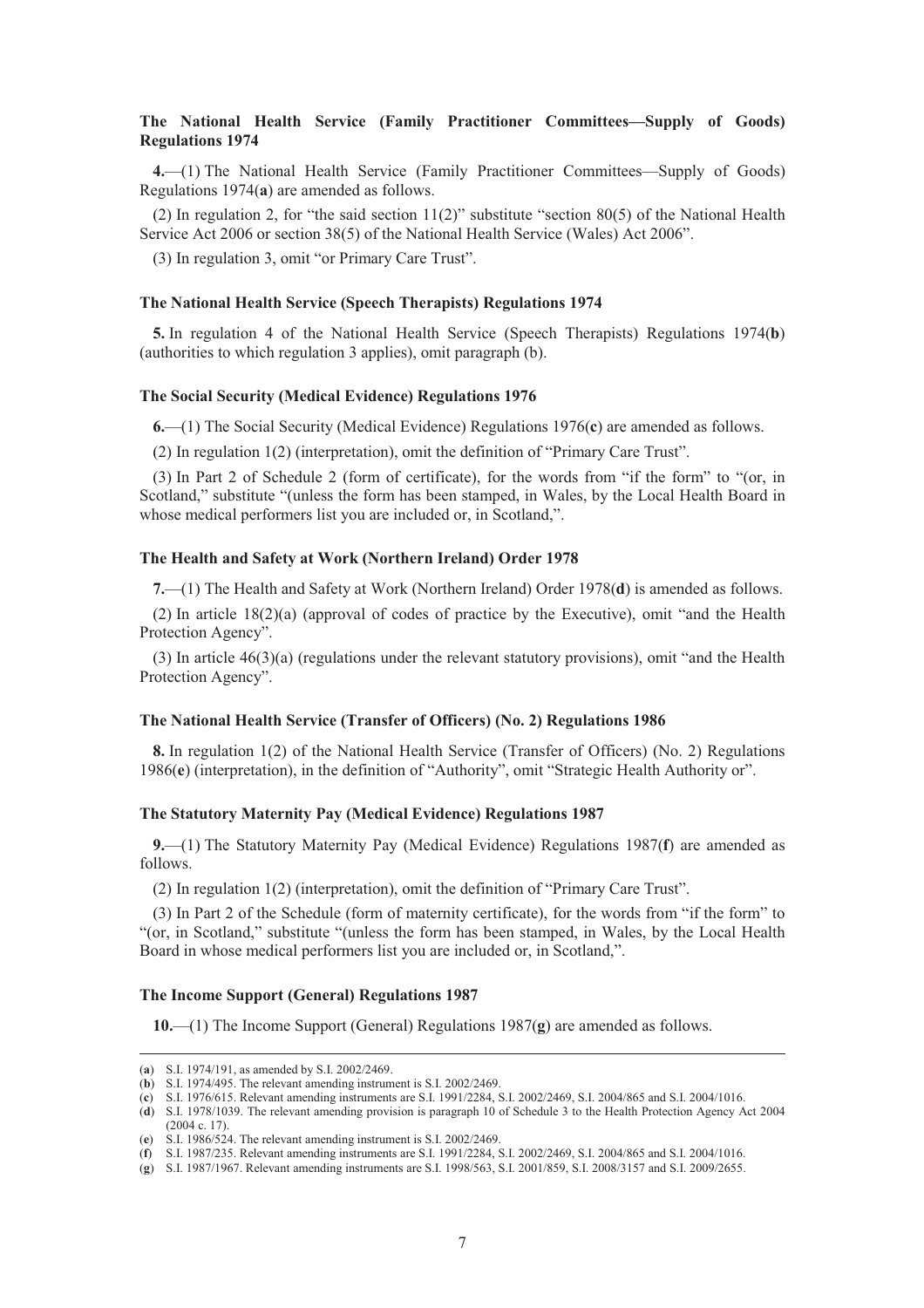(2) In regulation 2(1) (interpretation), in the definition of "service user group", after paragraph (f) insert—

- "(fa)the National Institute for Health and Care Excellence in consequence of a function under Part 8 of the Health and Social Care Act 2012,
- (fb) a clinical commissioning group in consequence of a function under section 14Z2 of the National Health Service Act 2006,
- (fc) the National Health Service Commissioning Board in consequence of a function under section 13Q of the National Health Service Act 2006,".

(3) In Schedule 9 (sums to be disregarded in the calculation of income other than earnings), in paragraph 27—

- (a) after sub-paragraph (d) insert—
	- "(da) a clinical commissioning group established under section 14D of the National Health Service Act 2006;
	- (db) the National Health Service Commissioning Board; or", and
- (b) omit sub-paragraph (e) (together with the "or" following it).

# **The Social Security (Claims and Payments) Regulations 1987**

**11.** In regulation 43(7) of the Social Security (Claims and Payments) Regulations 1987(**a**) (children), omit paragraph (a) of the definition of "health authority".

# **The National Health Service (Payment of Remuneration—Special Arrangement) Order 1988**

**12.**—(1) The National Health Service (Payment of Remuneration—Special Arrangement) Order 1988(**b**), so far as it applies in relation to England, is revoked.

(2) In article 2 of that Order (functions conferred on PCTs etc), so far as it applies in relation to Wales—

- (a) omit ", Primary Care Trust", and
- (b) omit "or Trust's".

# **The National Health Service Trusts (Membership and Procedure) Regulations 1990**

**13.**—(1) The National Health Service Trusts (Membership and Procedure) Regulations 1990(**c**) are amended as follows.

(2) In regulation 1(2) (interpretation), in the definition of "health service body", after paragraph (a) insert—

"(aa) the National Institute for Health and Care Excellence;

(ab) the Health and Social Care Information Centre;".

(3) In regulation 11 (disqualification for appointment of chairman and non-executive directors)—

- (a) in paragraph (5), omit sub-paragraphs (e) and (g), and
- (b) omit paragraph (7).

 <sup>(</sup>**a**) S.I. 1987/1968. Relevant amending instruments are S.I. 2002/2469 and S.I. 2003/492

<sup>(</sup>**b**) S.I. 1988/865. The relevant amending instrument is S.I. 2002/2469.

<sup>(</sup>**c**) S.I. 1990/2024. Relevant amendment instruments are S.I. 1997/2990, S.I. 2000/2434, S.I. 2005/497, S.I. 2005/1446 and S.I. 2012/1641.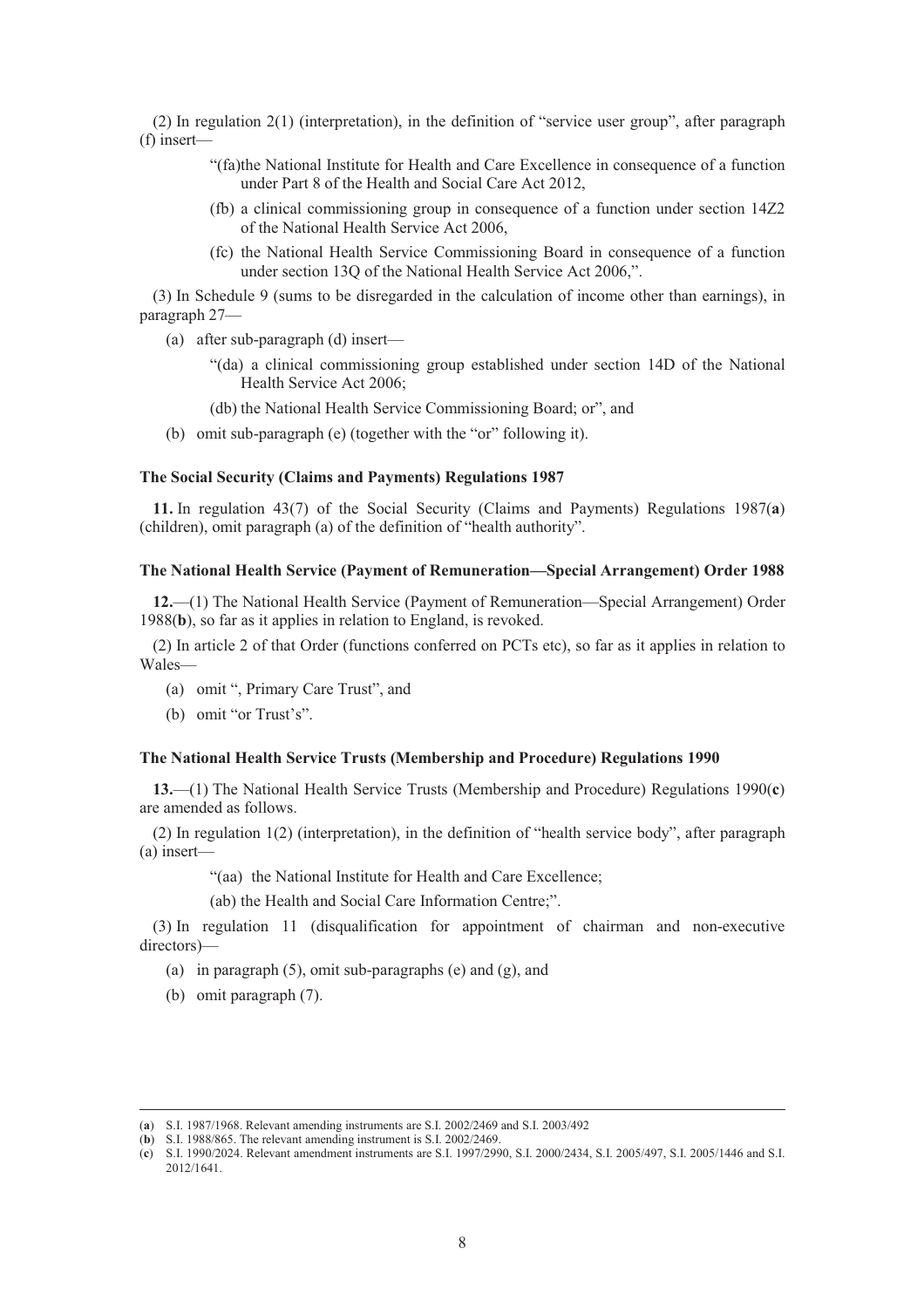#### **The National Health Service (Remuneration and Conditions of Service) Regulations 1991**

**14.** In regulation 1(2) of the National Health Service (Remuneration and Conditions of Service) Regulations 1991(**a**) (interpretation), in the definition of "authority", omit "Strategic Health Authority,".

#### **The Statutory Sick Pay (National Health Service Employees) Regulations 1991**

**15.**—(1) The Statutory Sick Pay (National Health Service Employees) Regulations 1991(**b**) are amended as follows.

(2) In regulation 1 (interpretation etc), omit paragraphs (3) and (4).

(3) In regulation 2 (treatment of more than one contract of employment as one contract), omit the words from ", or where an order" to "is so divided,".

(4) In regulation 5 (treatment of two or more employers as one)—

- (a) in paragraph (a), omit "or Primary Care Trust" in each place where it occurs, and
- (b) omit paragraph (b) and the "or" immediately preceding it.

# **The Statutory Maternity Pay (National Health Service Employees) Regulations 1991**

**16.**—(1) The Statutory Maternity Pay (National Health Service Employees) Regulations 1991(**c**) are amended as follows.

(2) In regulation 1 (interpretation etc), omit paragraphs (3) and (4).

(3) In regulation 2 (treatment of more than one contract of employment as one contract), omit the words from ", or where an order" to "is so divided,".

(4) In regulation 5 (treatment of two or more employers as one)—

- (a) in paragraph (a), omit "or Primary Care Trust" in each place where it occurs, and
- (b) omit paragraph (b) and the "or" immediately preceding it.

#### **The Children (Secure Accommodation) Regulations 1991**

**17.**—(1) Regulation 7 of the Children (Secure Accommodation) Regulations 1991(**d**) (children to whom section 25 of the Children Act 1989 shall apply and have effect subject to modifications) is amended as follows.

(2) In paragraph  $(1)(a)$ —

- (a) omit "Primary Care Trusts,", and
- (b) after "education functions" insert "or who are accommodated pursuant to arrangements made by the Secretary of State, the National Health Service Commissioning Board or a clinical commissioning group under the National Health Service Act 2006".
- $(3)$  In paragraph  $(2)$ 
	- (a) in sub-paragraph (a)—
		- (i) omit "a Primary Care Trust,", and
		- (ii) after "education functions" insert "or who is being provided with accommodation pursuant to arrangements made by the Secretary of State, the National Health Service Commissioning Board or a clinical commissioning group under the National Health Service Act 2006", and
	- (b) in sub-paragraph (b)—

 <sup>(</sup>**a**) S.I. 1991/481. Relevant amending instruments are S.I. 1998/564 and S.I. 2002/2469.

<sup>(</sup>**b**) S.I. 1991/589. Relevant amending instruments are S.I. 2000/694 and S.I. 2002/2469.

<sup>(</sup>**c**) S.I. 1991/590. Relevant amending instruments are S.I. 2000/694 and S.I. 2002/2469.

<sup>(</sup>**d**) S.I. 1991/1505. Relevant amending instruments are S.I. 2000/694 and S.I. 2010/1172.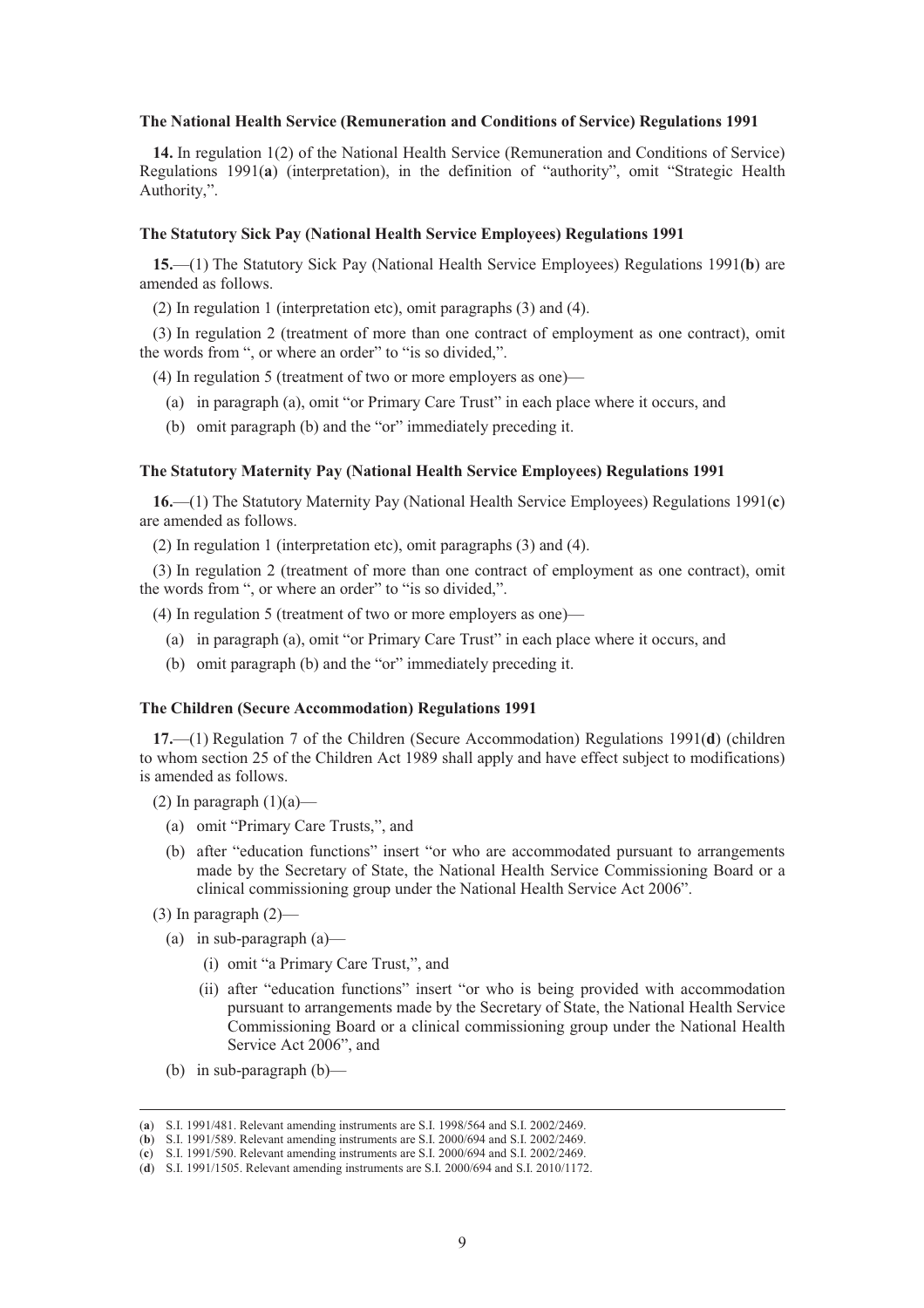- (i) omit "Primary Care Trusts,", and
- (ii) for "or local authorities" substitute ", local authorities, the Secretary of State, the National Health Service Commissioning Board or clinical commissioning groups".

#### **The Children (Secure Accommodation) (No. 2) Regulations 1991**

**18.** In regulation 2(1) of the Children (Secure Accommodation) (No. 2) Regulations 1991(**a**) (applications to court – special cases)—

- (a) omit "a Primary Care Trust,",
- (b) after "education functions" insert "or provided with accommodation pursuant to arrangements made by the Secretary of State, the National Health Service Commissioning Board or a clinical commissioning group under the National Health Service Act 2006",
- (c) omit "Primary Care Trust," in the second place where it occurs, and
- (d) after "for the child" insert "or by the person (namely, the Secretary of State, the National Health Service Commissioning Board or a clinical commissioning group) who has made arrangements for the provision of accommodation for the child".

#### **The Health and Social Services Councils Regulations (Northern Ireland) 1991**

**19.** In regulation 1(2) of the Health and Social Services Councils Regulations (Northern Ireland) 1991(**b**) (interpretation), in the definition of "health service body", after paragraph (a) insert—

"(aa) the National Institute for Health and Care Excellence;

(ab) the Health and Social Care Information Centre;".

# **The Child Support (Maintenance Assessments and Special Cases) Regulations 1992**

**20.**—(1) The Child Support (Maintenance Assessments and Special Cases) Regulations 1992(**c**) are amended as follows.

- (2) In regulation 1(2) (interpretation)—
	- (a) after the definition of "claimant" insert—

""clinical commissioning group" means a body established under section 14D of the National Health Service Act 2006;", and

(b) omit the definition of "Primary Care Trust".

(3) In paragraph 30 of Schedule 2 (amounts to be disregarded when calculating or estimating N and M)—

- (a) for "Primary Care Trust" substitute "clinical commissioning group", and
- (b) after "voluntary organisation" insert "or the National Health Service Commissioning Board".

#### **The Child Support (Maintenance Arrangements and Jurisdiction) Regulations 1992**

**21.** In regulation 7A(2) of the Child Support (Maintenance Arrangements and Jurisdiction) Regulations 1992(**d**) (prescription for the purposes of jurisdiction)—

- (a) after sub-paragraph (aa) insert—
	- "(ab) a clinical commissioning group established under section 14D of the National Health Service Act 2006;

 <sup>(</sup>**a**) S.I. 1991/2034. Relevant amending instruments are S.I. 2000/694, S.I. 2002/546 and S.I. 2010/1172.

<sup>(</sup>**b**) S.R. 1991/70, to which there are amendments not relevant to this Order.

<sup>(</sup>**c**) S.I. 1992/1815. The relevant amending instrument is S.I. 2002/2469.

<sup>(</sup>**d**) S.I. 1992/2645. Relevant amending instruments are S.I. 2001/161, S.I. 2002/2469 and S.I. 2004/696.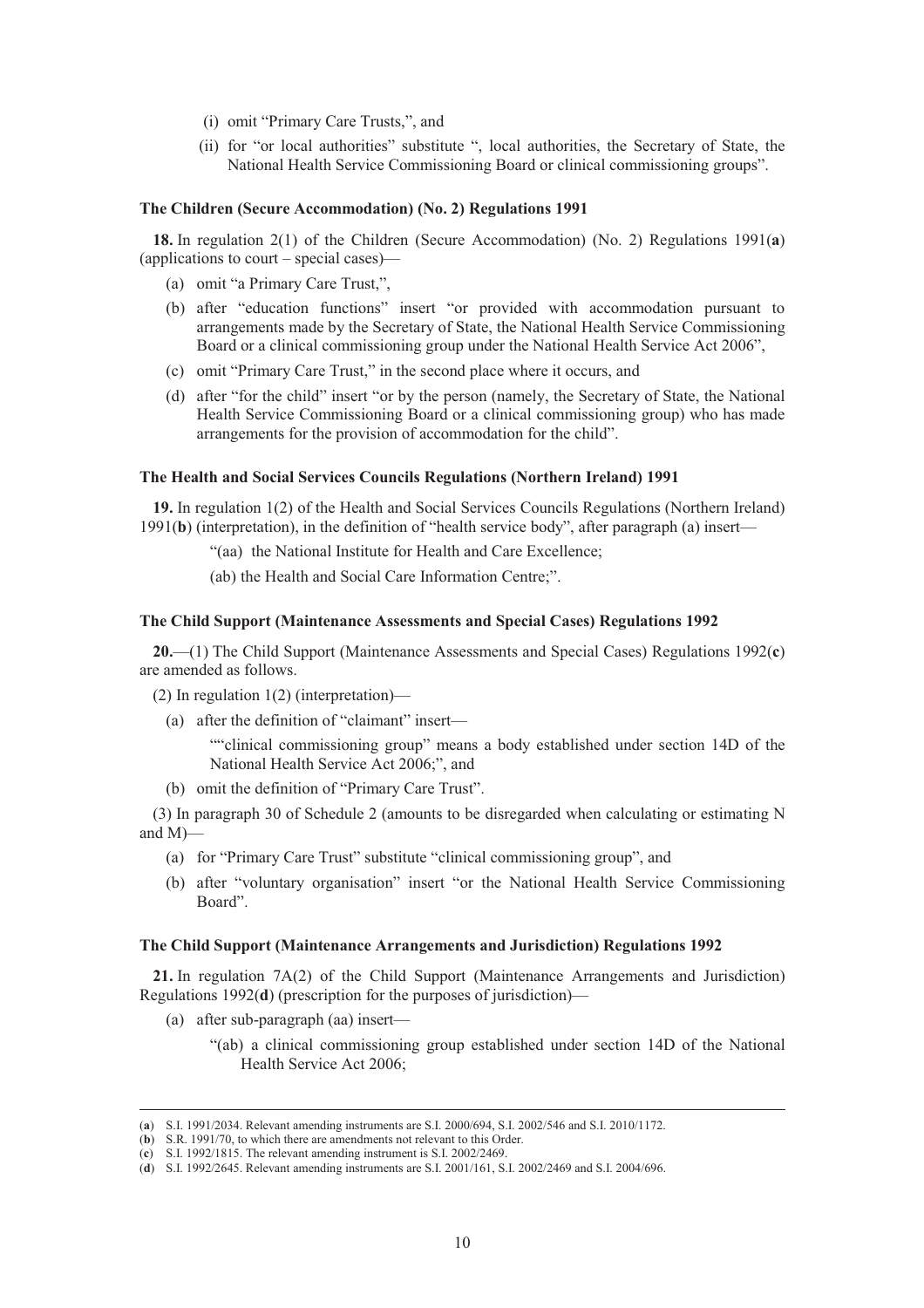- (ac) the National Health Service Commissioning Board;
- (ad) the National Institute for Health and Care Excellence;
- (ae) the Health and Social Care Information Centre;",
- (b) omit sub-paragraph (b), and
- (c) omit sub-paragraph (da).

# **The Residential Accommodation (Determination of District Health Authority) Regulations 1992**

**22.**—(1) Regulation 2 of the Residential Accommodation (Determination of District Health Authority) Regulations 1992(**a**) is amended as follows.

(2) In paragraph (1), for "or Primary Care Trust", in each place where it occurs, substitute "or clinical commissioning group".

- (3) In paragraph  $(2)$ 
	- (a) for "or Primary Care Trust" substitute "or clinical commissioning group", and
	- (b) for "or Primary Care Trust's", in each place where it occurs, substitute "or clinical commissioning group's".

# **The Child Support (Maintenance Arrangements and Jurisdiction) Regulations (Northern Ireland) 1992**

**23.** In regulation 7A(2) of the Child Support (Maintenance Arrangements and Jurisdiction) Regulations (Northern Ireland) 1992(**b**) (prescription for the purposes of jurisdiction)—

- (a) after sub-paragraph (e) insert—
	- "(ea) a clinical commissioning group established under section 14D of the National Health Service Act 2006;
	- (eb) the National Health Service Commissioning Board;
	- (ec) the National Institute for Health and Care Excellence;
	- (ed) the Health and Social Care Information Centre;", and
- (b) omit sub-paragraph (f).

# **The Redundancy Payments (National Health Service) (Modification) Order 1993**

**24.** After paragraph 2A of Schedule 1 to the Redundancy Payments (National Health Service) (Modification) Order 1993(**c**) (employment to which Order applies) insert—

"**2B.** a clinical commissioning group established under section 14D of the National Health Service Act 2006.

**2C.** the National Health Service Commissioning Board.

**2D.** the National Institute for Health and Care Excellence.

**2E.** the Health and Social Care Information Centre."

 <sup>(</sup>**a**) S.I. 1992/3182. Relevant amending instruments are S.I. 1993/582 and S.I. 2002/2469.

<sup>(</sup>**b**) S.R. 1992/466. The relevant amending instrument is S.R. 2001/16.

<sup>(</sup>**c**) S.I. 1993/3167. The relevant amending instrument is S.I. 2000/694.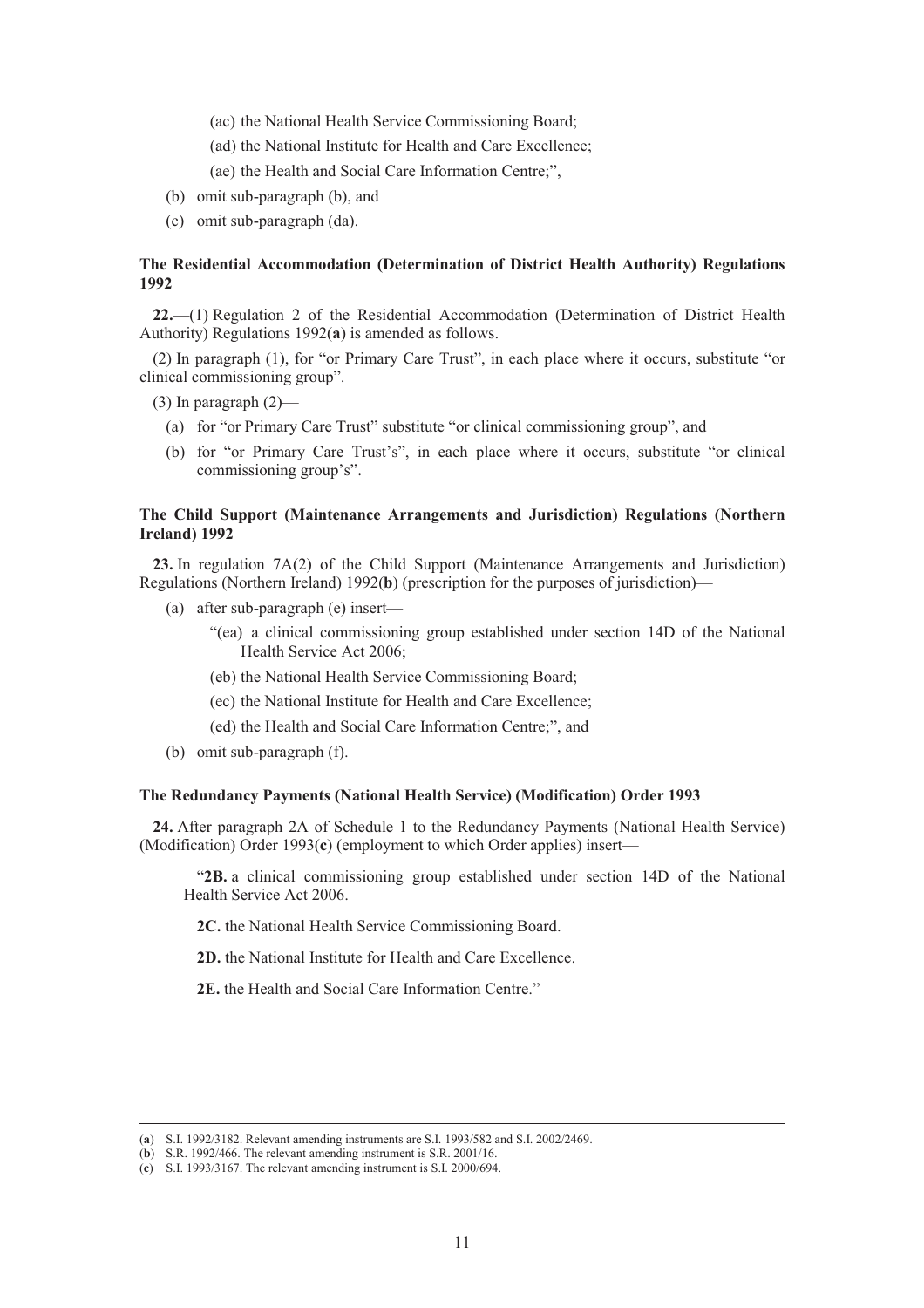# **The Health and Social Services Trusts (Membership and Procedure) Regulations (Northern Ireland) 1994**

**25.** In regulation 1(2) of the Health and Social Services Trusts (Membership and Procedure) Regulations (Northern Ireland) 1994(**a**) (interpretation), in the definition of "health service body", after paragraph (a) insert—

"(aa) the National Institute for Health and Care Excellence;

(ab) the Health and Social Care Information Centre;".

# **The National Health Service Litigation Authority Regulations 1995**

**26.**—(1) The National Health Service Litigation Authority Regulations 1995(**b**) are amended as follows.

(2) In regulation 1(2) (interpretation), in the definition of "health service body", after "means" insert "the National Institute for Health and Care Excellence, the Health and Social Care Information Centre,".

(3) In regulation 7(1) (disqualification for appointment)—

- (a) in sub-paragraph (e), omit "a Primary Care Trust,", and
- (b) after sub-paragraph (e) insert—
	- "(ea) he is the chair, chief executive or a member of the National Institute for Health and Care Excellence or the Health and Social Care Information Centre;".
- (4) This paragraph applies in relation to England only.

# **The Jobseeker's Allowance Regulations 1996**

**27.**—(1) The Jobseeker's Allowance Regulations 1996(**c**) are amended as follows.

(2) In regulation 1(3) (interpretation), in the definition of "service user group", after paragraph (f) insert—

- "(fa)the National Institute for Health and Care Excellence in consequence of a function under Part 8 of the Health and Social Care Act 2012,
- (fb) a clinical commissioning group in consequence of a function under section 14Z2 of the National Health Service Act 2006,
- (fc) the National Health Service Commissioning Board in consequence of a function under section 13Q of the National Health Service Act 2006,".

(3) In paragraph 28 of Schedule 7 (sums to be disregarded in the calculation of income other than earnings)—

- (a) after sub-paragraph (d) insert—
	- "(da) a clinical commissioning group established under section 14D of National Health Service Act 2006;
	- (db) the National Health Service Commissioning Board; or", and
- (b) omit sub-paragraph (e) (together with the "or" following it).

# **The National Health Service (Existing Liabilities Scheme) Regulations 1996**

**28.**—(1) In regulation 3(a) of the National Health Service (Existing Liabilities Scheme) Regulations 1996(**d**) (eligible bodies), omit sub-paragraphs (zi), (iia) and (iv).

 <sup>(</sup>**a**) S.R. 1994/63, to which there are amendments not relevant to this Order.

<sup>(</sup>**b**) S.I. 1995/2801. Relevant amending instruments are S.I. 2000/696, S.I. 2000/2433 and S.I. 2012/1641.

<sup>(</sup>**c**) S.I. 1996/207. Relevant amending instruments are S.I. 1998/563, S.I. 2001/859 and S.I. 2008/3157.

<sup>(</sup>**d**) S.I. 1996/686. Relevant amending instruments are S.I. 2002/2469 and S.I. 2005/604.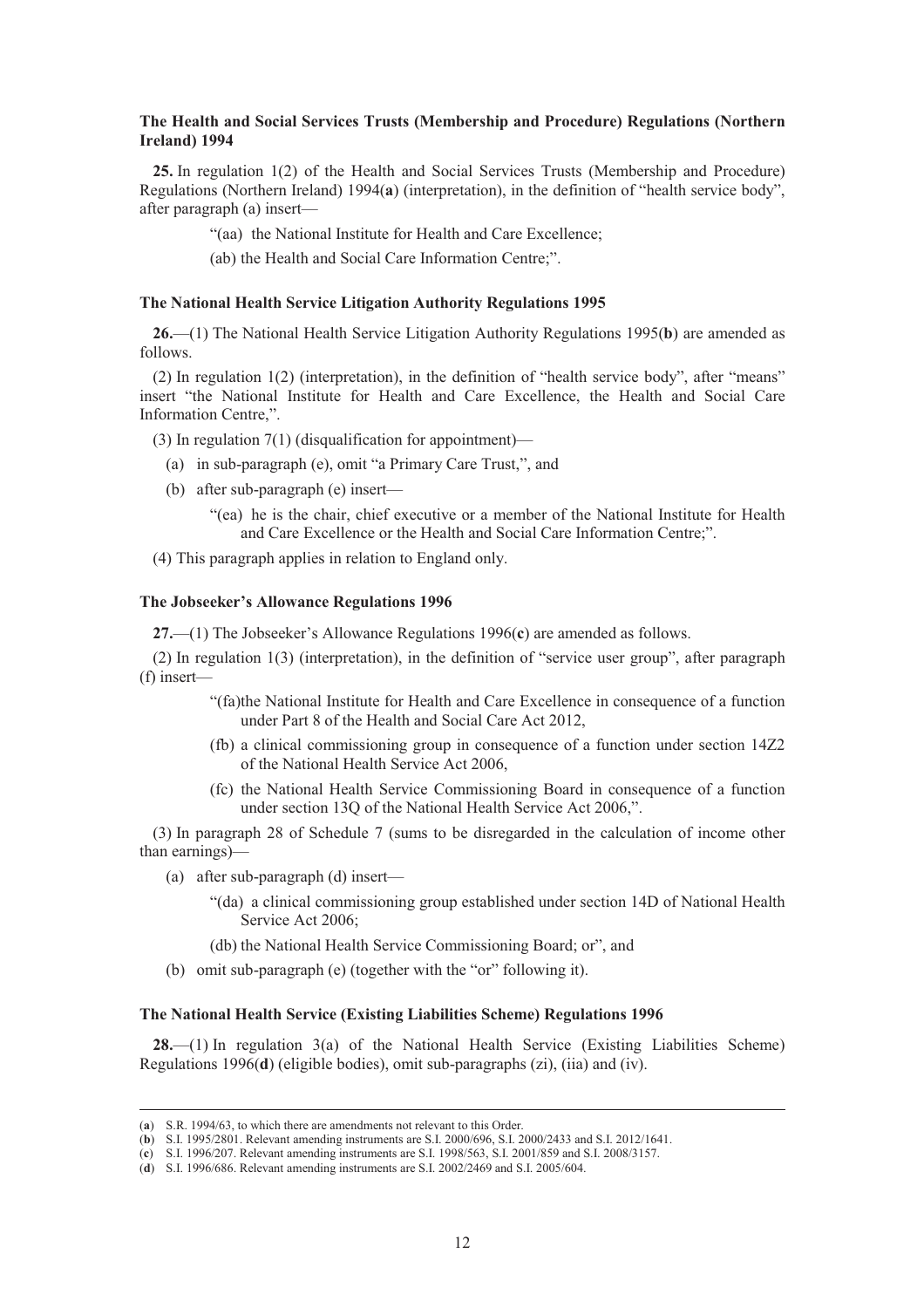(2) The omission of regulation  $3(a)(iv)$  of those Regulations by sub-paragraph (1) applies in relation to England only.

# **The National Health Service (Appointment of Consultants) Regulations 1996**

**29.**—(1) The National Health Service (Appointment of Consultants) Regulations 1996(**a**) are amended as follows.

(2) In regulation 2(1) (interpretation), in the definition of "Authority", omit "a Strategic Health Authority, a Primary Care Trust,".

(3) In regulation  $5(1)(g)$  (exempt appointments)—

- (a) after "Act 2004," insert "or at Public Health England, an executive agency of the Department of Health,", and
- (b) for "or Agency" substitute ", Agency or agency".

(4) In paragraph 2(b) of Schedule 1 (constitution of an advisory appointments committee), omit paragraphs (i) and (ia).

(5) Sub-paragraph (3) applies in relation to England only.

# **The Employment Protection (Continuity of Employment of National Health Service Employees) (Modification) Order 1996**

**30.** In article 1(2)(b) of the Employment Protection (Continuity of Employment of National Health Service Employees) (Modification) Order 1996(**b**) (definition of health service employers), after paragraph (viia) insert—

- "(viib) a clinical commissioning group established under section 14D of the National Health Service Act 2006;
- (viic) the National Health Service Commissioning Board;
- (viid) the National Institute for Health and Care Excellence;
- (viie) the Health and Social Care Information Centre;".

#### **The National Health Service (Appointment of Consultants) (Wales) Regulations 1996**

**31.** In regulation 5(1)(g) of the National Health Service (Appointment of Consultants) (Wales) Regulations 1996(**c**) (exempt appointments)—

- (a) after "Act 2004," insert "or at Public Health England, an executive agency of the Department of Health,", and
- (b) for "or Agency" substitute ", Agency or agency".

## **The Social Security Benefit (Computation of Earnings) Regulations 1996**

**32.**—(1) The Social Security Benefit (Computation of Earnings) Regulations 1996(**d**) are amended as follows.

(2) In regulation 2(1) (interpretation)—

(a) after the definition of "claimant" insert—

""clinical commissioning group" means a body established under section 14D of the National Health Service Act 2006;", and

(b) omit the definition of "Primary Care Trust".

 <sup>(</sup>**a**) S.I. 1996/701. Relevant amending instruments are S.I. 2002/2469 and S.I. 2004/3365.

<sup>(</sup>**b**) S.I. 1996/1023. Relevant amending instruments are S.I. 2002/2469 and S.I. 2004/696.

<sup>(</sup>**c**) S.I. 1996/1313. The relevant amending instrument is S.I. 2005/3039.

<sup>(</sup>**d**) S.I. 1996/2745. The relevant amending instrument is S.I. 2002/2469.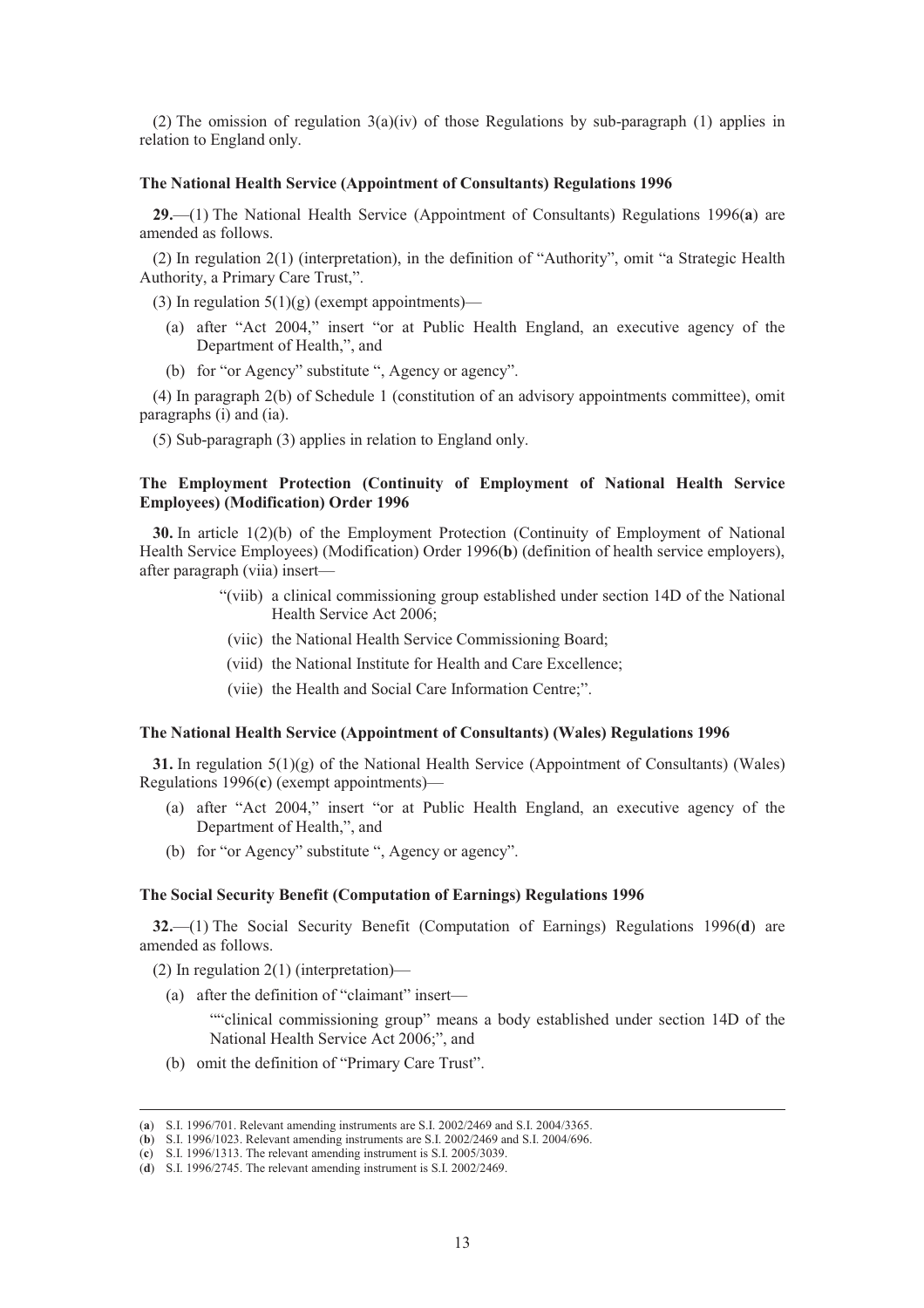(3) In paragraph 7 of Schedule 1 (sums to be disregarded in the calculation of earnings), for "or Primary Care Trust, local authority or voluntary organisation" substitute "a clinical commissioning group, the National Health Service Commissioning Board, a local authority or a voluntary organisation".

#### **The Housing Renewal Grants Regulations 1996**

**33.**—(1) The Housing Renewal Grants Regulations 1996(**a**) are amended as follows.

(2) In regulation 2(1) (interpretation)—

(a) after the definition of "child tax credit" insert—

""clinical commissioning group" means a body established under section 14D of the National Health Service Act 2006;", and

(b) omit the definition of "Primary Care Trust".

(3) In regulation 26 (earnings of self-employed earners), in paragraph (b) of the definition of "earnings", for "or Primary Care Trust, local authority or voluntary organisation" substitute "a clinical commissioning group, the National Health Service Commissioning Board, a local authority or a voluntary organisation".

(4) In paragraph 24 of Schedule 3 (sums to be disregarded in the determination of income other than earnings)—

(a) after sub-paragraph (b) insert—

"(ba) a clinical commissioning group;

(bb) the National Health Service Commissioning Board;", and

(b) omit sub-paragraph (e) and the "or" immediately preceding it.

# **The Education (Publication of Local Education Authority Inspection Reports) Regulations 1998**

**34.** In regulation 4(1)(j) of the Education (Publication of Local Education Authority Inspection Reports) Regulations 1998(**b**), omit "or Primary Care Trust (within the meaning of section 16A of that Act),".

## **The Prison Rules 1999**

**35.** In rule 2(1) of the Prison Rules 1999(**c**) (interpretation), in the definition of "health care provider", for "section 28(6)" substitute "section 275(1)".

# **The Control of Major Accident Hazards Regulations 1999**

**36.**—(1) The Control of Major Accident Hazards Regulations 1999(**d**) are amended as follows.

(2) In regulation 2(1) (interpretation), in paragraph (a) of the definition of "health authority", for "a Primary Care Trust established under section 16A of the National Health Service Act 1977" substitute "a clinical commissioning group established under section 14D of the National Health Service Act 2006".

(3) In regulation 9(3) (on-site emergency plan), after sub-paragraph (b) insert—

"(ba) if the establishment is situated in England, the National Health Service Commissioning Board and Public Health England, an executive agency of the Department of Health;".

 <sup>(</sup>**a**) S.I. 1996/2890. Relevant amending instruments are S.I. 1999/1523, S.I.2002/530, S.I. 2002/2469, S.I. 2002/2798, S.I. 2003/2504 and S.I. 2004/253.

<sup>(</sup>**b**) S.I. 1998/880. The relevant amending instrument is S.I. 2002/2469.

<sup>(</sup>**c**) S.I. 1999/728. The relevant amending instrument is S.I. 2009/3082.

<sup>(</sup>**d**) S.I. 1999/743. The relevant amending instrument is S.I. 2002/2469.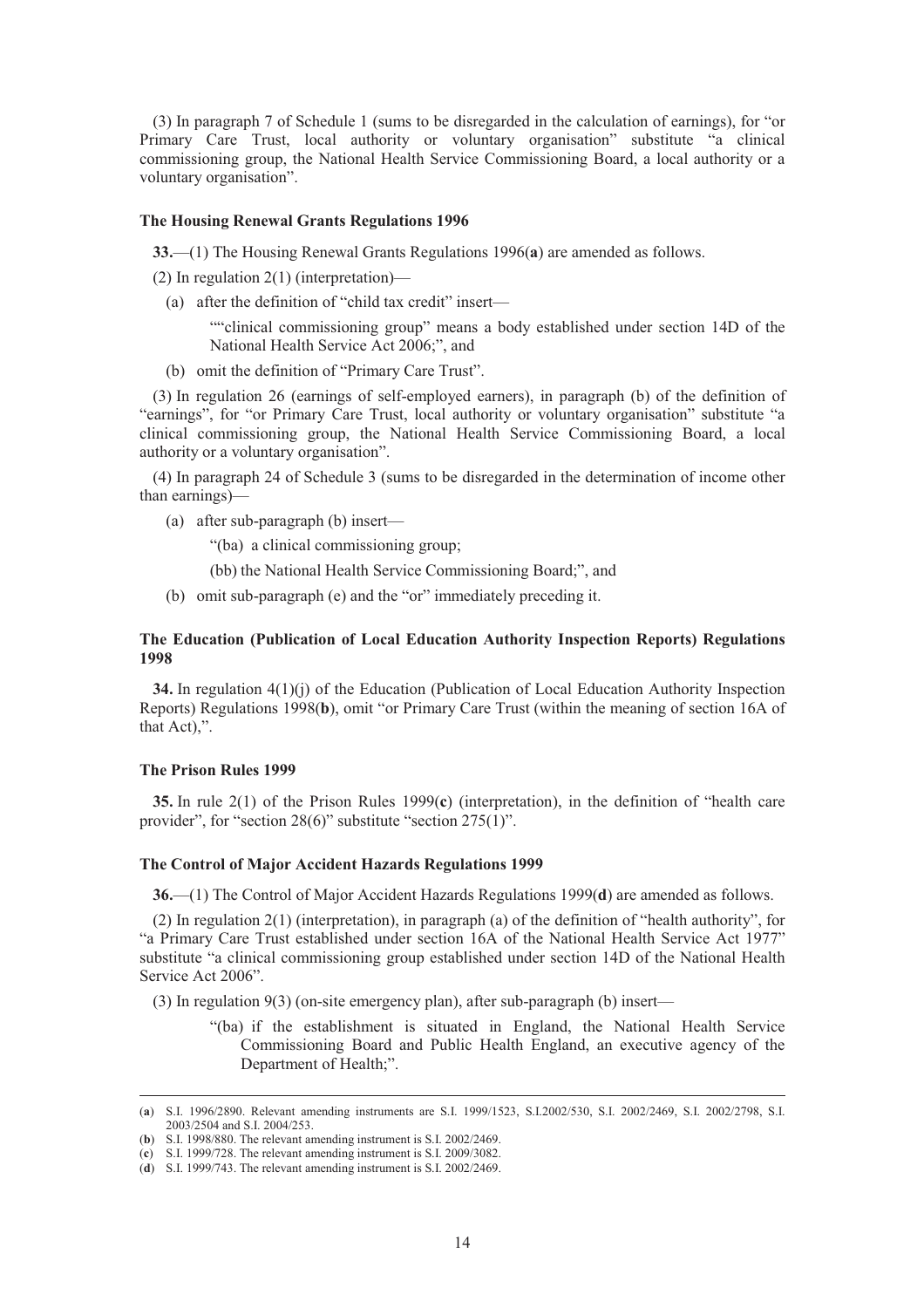(4) After regulation 10(6) (off-site emergency plan) insert—

"(6A) If the establishment is situated in England, the local authority shall also consult the National Health Service Commissioning Board and Public Health England, an executive agency of the Department of Health, on the preparation of the emergency off-site plan."

# **The National Health Service (Liabilities to Third Parties Scheme) Regulations 1999**

**37.** In regulation 3 of the National Health Service (Liabilities to Third Parties Scheme) Regulations 1999(**a**) (eligible bodies)—

(a) after paragraph (ab) insert—

"(ac) the National Institute for Health and Care Excellence,

(ad) the Health and Social Care Information Centre,",

- (b) omit paragraph (b) (together with the "or" following it),
- (c) omit paragraph (d) (together with the "or" following it), and
- (d) omit paragraph (e).

# **The National Health Service (Property Expenses Scheme) Regulations 1999**

**38.** In regulation 3 of the National Health Service (Property Expenses Scheme) Regulations 1999(**b**) (eligible bodies)—

(a) after paragraph (ab) insert—

"(ac) the National Institute for Health and Care Excellence,

(ad) the Health and Social Care Information Centre,",

- (b) omit paragraph (b) (together with the "or" following it),
- (c) omit paragraph (d) (together with the "or" following it), and
- (d) omit paragraph (e).

# **The Scotland Act 1998 (Cross-Border Public Authorities) (Specification) Order 1999**

**39.** In the Schedule to the Scotland Act 1998 (Cross-Border Public Authorities) (Specification) Order 1999(**c**), in the table, omit the entries relating to the Alcohol Education and Research Council in columns 1 and 2.

# **The Education (Special Educational Needs) (Information) (England) Regulations 1999**

**40.**—(1) The Education (Special Educational Needs) (Information) (England) Regulations 1999(**d**) are amended as follows.

- (2) In regulation 2 (interpretation)
	- (a) after the definition of "the 1998 Act" insert—

""clinical commissioning group" means a body established under section 14D of the National Health Service Act 2006;", and

(b) omit the definition of "Primary Care Trust".

(3) In regulation  $4(1)(a)(ii)$  (manner of publication of information)—

- (a) for "Primary Care Trust" substitute "clinical commissioning group", and
- (b) after "situated" insert "and to the National Health Service Commissioning Board".

 <sup>(</sup>**a**) S.I. 1999/873. Relevant amending instruments are S.I. 2000/2385, S.I. 2002/2469, S.I. 2005/604 and S.I. 2012/1641.

<sup>(</sup>**b**) S.I. 1999/874. Relevant amending instruments are S.I. 2000/2342, S.I. 2002/2469, S.I. 2005/604 and S.I. 2012/1641

<sup>(</sup>**c**) S.I. 1999/1319, to which there are amendments not relevant to this Order.

<sup>(</sup>**d**) S.I. 1999/2506. The relevant amending instrument is S.I. 2002/2469.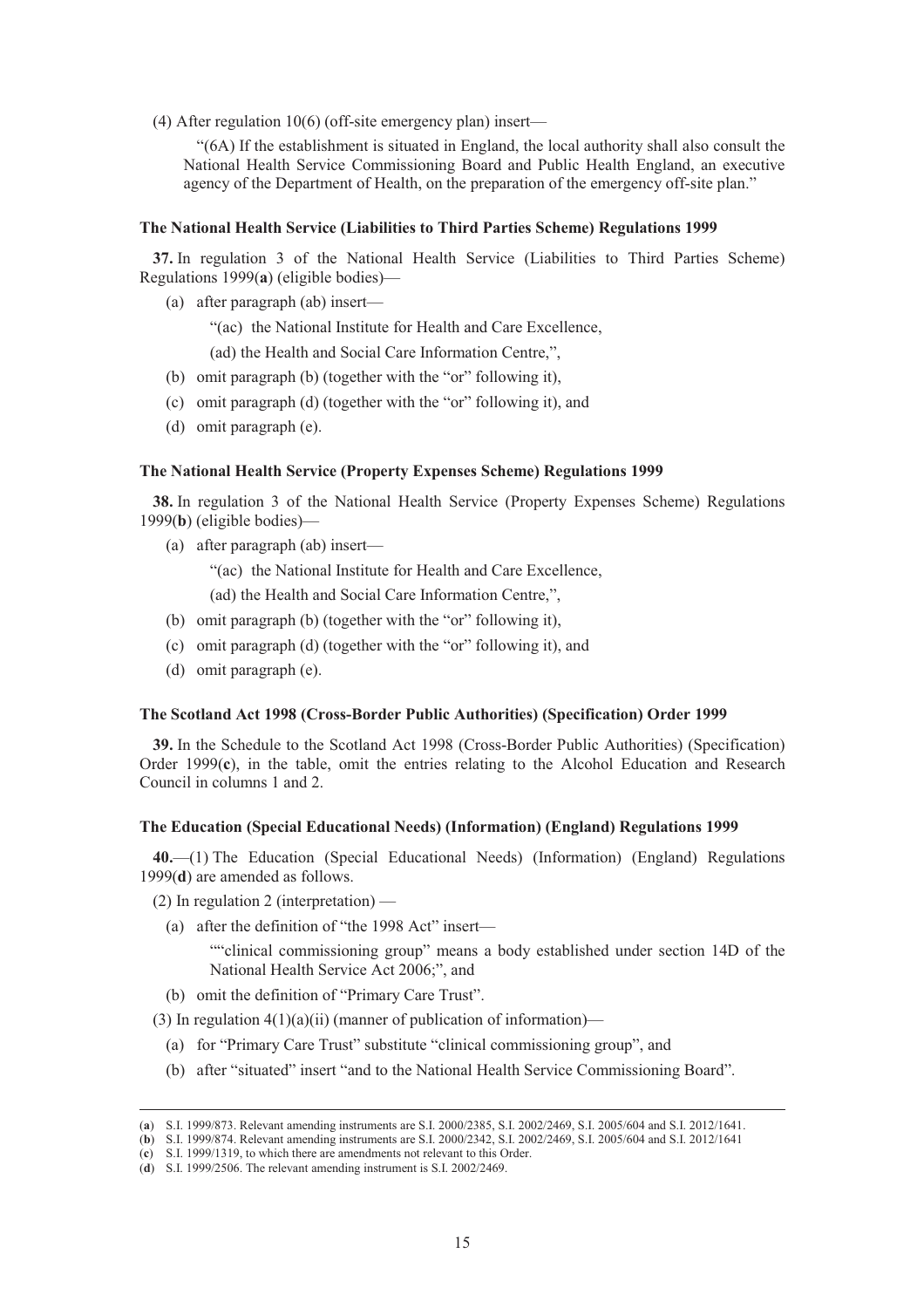#### **The Data Protection (Subject Access Modification) (Social Work) Order 2000**

**41.** In paragraph 1(l) of the Schedule to the Data Protection (Subject Access Modification) (Social Work) Order 2000(**a**) (personal data to which Order applies)—

- (a) omit paragraph (zi),
- (b) after paragraph (iiza) insert—
	- "(iizb) a clinical commissioning group established under section 14D of the National Health Service Act 2006,
	- (iizc) the National Health Service Commissioning Board, or", and
- (c) omit paragraph (iia) (together with the "or" following it).

# **The NHS Bodies and Local Authorities Partnership Arrangements Regulations 2000**

**42.**—(1) The NHS Bodies and Local Authorities Partnership Arrangements Regulations 2000(**b**) are amended as follows.

(2) In regulation 5 (functions of NHS bodies), for the "and" following paragraph (bb) substitute—

> "(bc) the function of arranging the provision of Healthy Start vitamins under regulation 8A of the Healthy Start Scheme and Welfare Foods (Amendment) Regulations 2005; and".

(3) In regulation 6 (health-related functions of local authorities), after paragraph (a) insert—

"(aa) the function of providing Healthy Start vitamins under regulation 8A of the Healthy Start Scheme and Welfare Foods (Amendment) Regulations 2005;".

(4) This paragraph applies in relation to England only.

# **The Water Supply (Water Quality) Regulations 2000**

**43.**—(1) The Water Supply (Water Quality) Regulations 2000(**c**) are amended as follows.

(2) In regulation 2(1) (interpretation), omit the definition of "Health Protection Agency".

(3) In regulation 20(4) (authorisation of temporary supply of water that is not wholesome), for sub-paragraph (b) substitute—

"(b) Public Health England, an executive agency of the Department of Health;".

(4) In regulation 24(2) (revocation and modification of authorisations), for sub-paragraph (c) substitute—

"(c) Public Health England, an executive agency of the Department of Health;".

(5) In regulation  $35(6)(a)$  (provision of information), for paragraph (ii) substitute—

"(ii) Public Health England, an executive agency of the Department of Health;".

# **The Young Offender Institution Rules 2000**

**44.** In rule 2(1) of the Young Offender Institution Rules 2000(**d**) (interpretation), in the definition of "health care provider", for "section 28(6)" substitute "section 275(1)".

 <sup>(</sup>**a**) S.I. 2000/415. Relevant amending instruments are S.I. 2002/2469 and S.I. 2004/696.

<sup>(</sup>**b**) S.I. 2000/617. Relevant amending instruments are S.I. 2010/1000 and S.I. 2012/3094.

<sup>(</sup>**c**) S.I. 2000/3184. The relevant amending instrument is S.I. 2007/2734.

<sup>(</sup>**d**) S.I. 2000/3371. The relevant amending instrument is S.I. 2009/3082.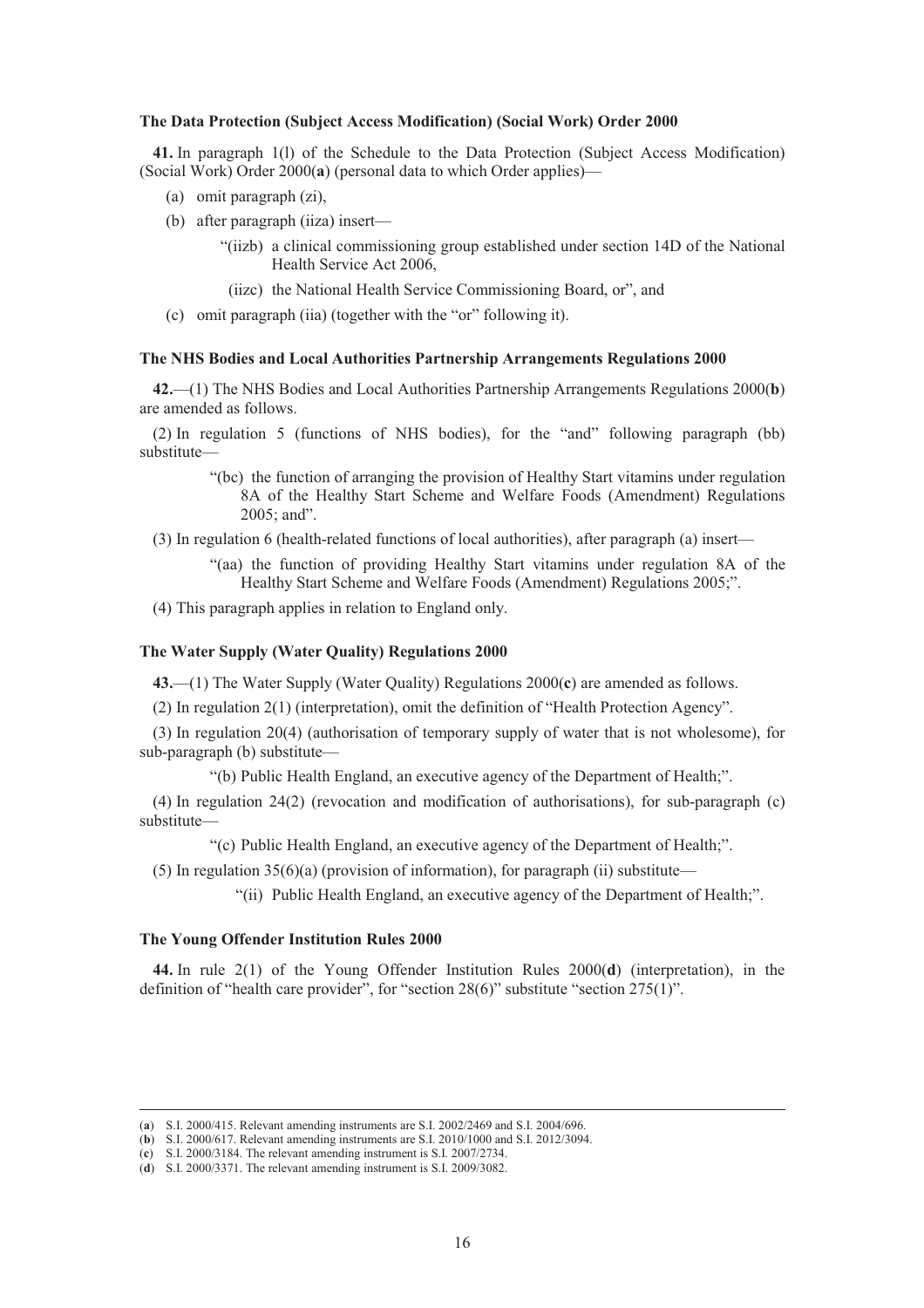# **The Immigration and Asylum Act 1999 (Part V Exemption: Educational Institutions and Health Sector Bodies) Order 2001**

**45.** In Schedule 3 to the Immigration and Asylum Act 1999 (Part V Exemption: Educational Institutions and Health Sector Bodies) Order 2001(**a**) (health sector bodies), in paragraph 1—

- (a) omit sub-paragraph (za),
- (b) after paragraph (bb) insert—
	- "(bc) a clinical commissioning group established under section 14D of the National Health Service Act 2006;
	- (bd) the National Health Service Commissioning Board;", and
- (c) omit paragraph (c).

# **The Special Educational Needs (Provision of Information by Local Education Authorities) (England) Regulations 2001**

**46.**—(1) The Special Educational Needs (Provision of Information by Local Education Authorities) (England) Regulations 2001(**b**) are amended as follows.

(2) In regulation 1(2) (interpretation)—

(a) after "In these Regulations—" insert—

""clinical commissioning group" means a body established under section 14D of the National Health Service Act 2006;", and

(b) omit the definition of "Primary Care Trust".

(3) In regulation 3 (manner of publication of information)—

- (a) in paragraph (1)(a), for "to any Primary Care Trust" substitute "to the National Health Service Commissioning Board and to any clinical commissioning group", and
- (b) in paragraph (4)(a), for "to a Primary Care Trust" substitute "to the National Health Service Commissioning Board and to a clinical commissioning group".

# **The Radiation (Emergency Preparedness and Public Information) Regulations 2001**

**47.**—(1) The Radiation (Emergency Preparedness and Public Information) Regulations 2001(**c**) are amended as follows.

(2) In regulation 2(1) (interpretation), in paragraph (a) of the definition of "health authority", for "a Primary Care Trust established under section 16A of the National Health Service Act 1977" substitute "a clinical commissioning group established under section 14D of the National Health Service Act 2006".

(3) In regulation 7(6) (operator's emergency plan), for the "and" at the end of sub-paragraph (a) substitute—

- "(aa) if the premises of the operator are situated in England, the National Health Service Commissioning Board;
- (ab) if the premises of the operator are situated in England or Wales, Public Health England, an executive agency of the Department of Health; and".

(4) In regulation 8(7) (carrier's emergency plan), for the "and" at the end of sub-paragraph (a) substitute—

> "(aa) the National Health Service Commissioning Board and Public Health England, an executive agency of the Department of Health; and".

 <sup>(</sup>**a**) S.I. 2001/1403. Relevant amending instruments are S.I. 2002/2469 and S.I. 2004/696.

<sup>(</sup>**b**) S.I. 2001/2218. Relevant amending instruments are S.I. 2002/2469 and S.I. 2010/1172.

<sup>(</sup>**c**) S.I. 2001/2975. The relevant amending instrument is S.I. 2002/2469.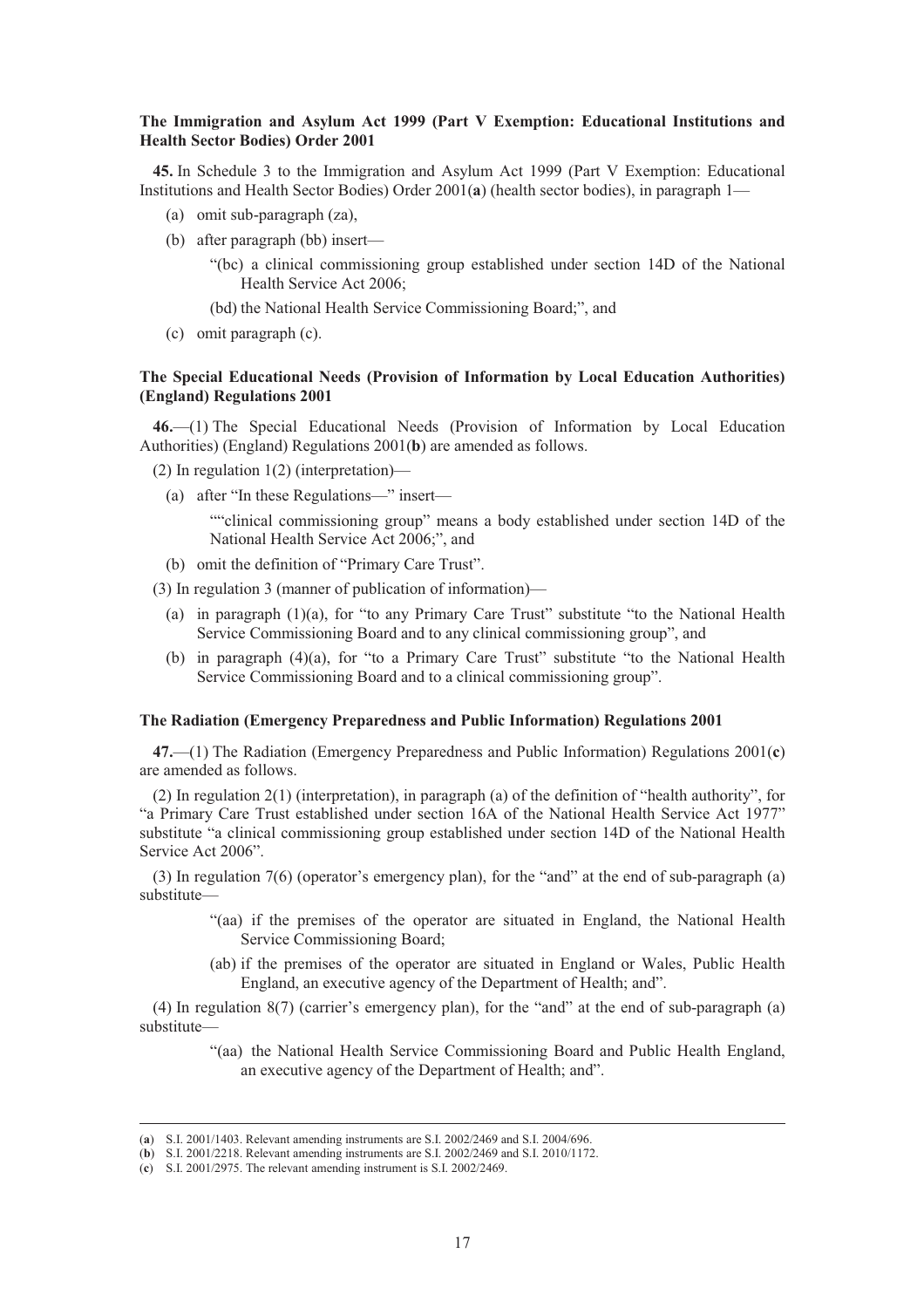(5) In regulation 9(12) (off-site emergency plan), for the "and" at the end of sub-paragraph (a) substitute—

- "(aa) if the premises of the operator are situated in England, the National Health Service Commissioning Board;
- (ab) if the premises of the operator are situated in England or Wales, Public Health England, an executive agency of the Department of Health; and".

(6) In regulation  $13(3)(a)$  (implementation of emergency plans)—

- (a) in paragraph (i), after "the health authority," insert "the National Health Service Commissioning Board (if the premises of the operator are situated in England), Public Health England, an executive agency of the Department of Health, (if the premises of the operator are situated in England or Wales),", and
- (b) in paragraph (ii), for "the Agency" substitute "the Agency, the National Health Service Commissioning Board and Public Health England, an executive agency of the Department of Health,".

# **The Education (Special Educational Needs) (England) (Consolidation) Regulations 2001**

**48.**—(1) The Education (Special Educational Needs) (England) (Consolidation) Regulations 2001(**a**) are amended as follows.

- (2) In regulation 2 (interpretation)—
	- (a) in paragraph  $(1)$ 
		- (i) after the definition of "Careers Service" insert—

""clinical commissioning group" means a body established under section 14D of the National Health Service Act 2006;", and

- (ii) omit the definition of "Primary Care Trust", and
- (b) in paragraph (3), for "Primary Care Trust", in each place where it occurs, substitute "clinical commissioning group".

(3) In regulation 6(2)(b) (notices relating to assessment), for "Primary Care Trust" substitute "clinical commissioning group and the National Health Service Commissioning Board".

(4) In regulation  $7(1)(c)$  (advice to be sought), for "Primary Care Trust" substitute "clinical commissioning group or the National Health Service Commissioning Board (or both)".

(5) In regulation 9 (medical advice), for "Primary Care Trust, who" substitute "clinical commissioning group or the National Health Service Commissioning Board (or both), which".

(6) In regulation 12 (time limits and prescribed information)—

- (a) in paragraph  $(7)(e)$ , for "Primary Care Trust", in each place where it occurs, substitute "clinical commissioning group or the National Health Service Commissioning Board (or both)",
- (b) in paragraph (8), for "Primary Care Trust", in each place where it occurs, substitute "clinical commissioning group or the National Health Service Commissioning Board",
- (c) in paragraph (9), for "Primary Care Trust", in each place where it occurs, substitute "clinical commissioning group or the National Health Service Commissioning Board", and
- (d) in paragraph (10), for "Primary Care Trust" substitute "clinical commissioning group or the National Health Commissioning Board".

(7) In regulation 18 (reviews of statements)—

(a) in paragraph (6), for "Primary Care Trust", in each place where it occurs, substitute "clinical commissioning group", and

 <sup>(</sup>**a**) S.I. 2001/3455. Relevant amending instruments are S.I. 2002/2469 and S.I. 2010/1172.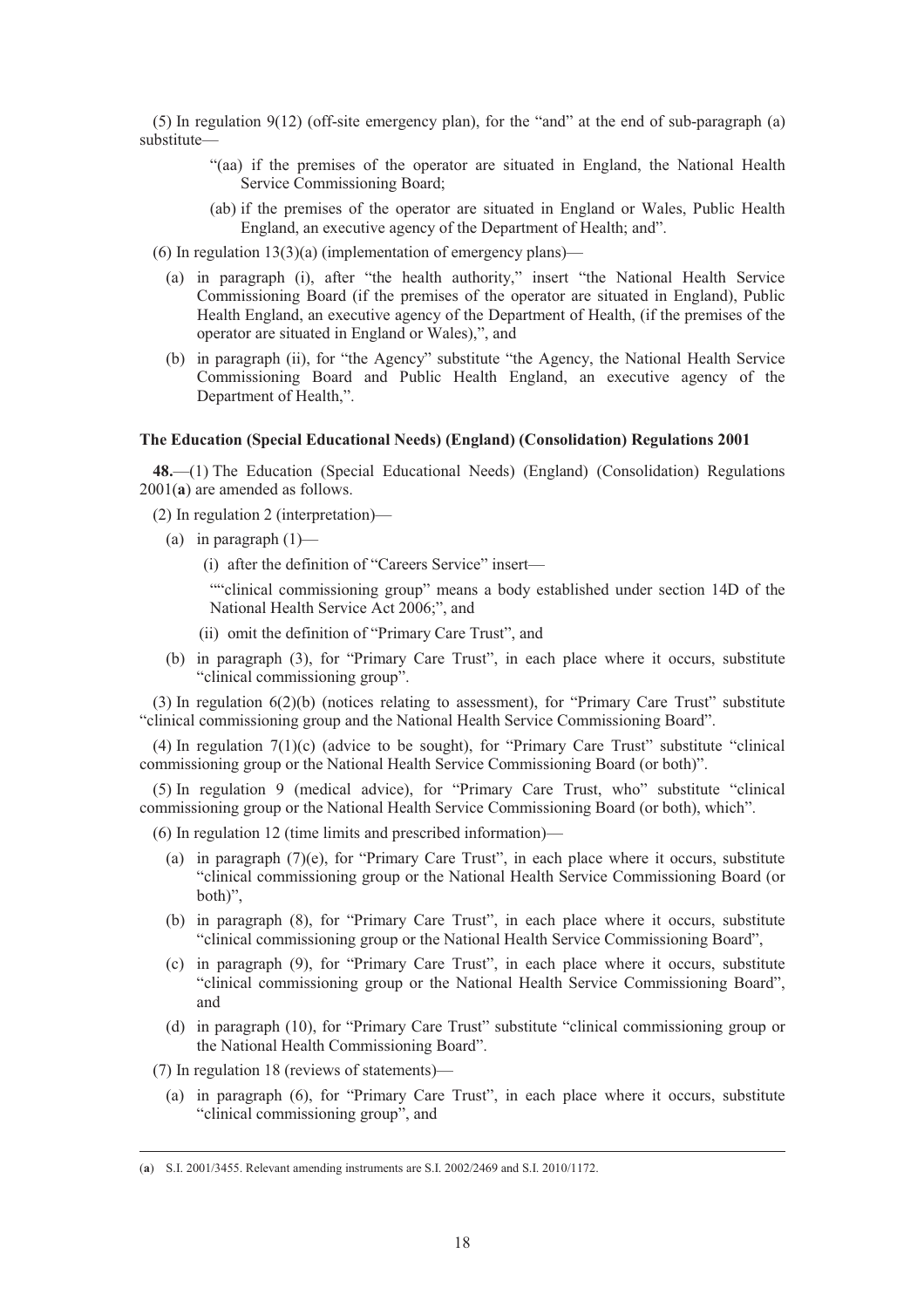(b) after that paragraph insert—

"(7) A copy of any notice served on the clinical commissioning group under paragraph (6) shall be served on the National Health Service Commissioning Board not less than two weeks before the first day of every school term."

(8) In Part 6 of Schedule 2 (statement of special educational needs), for "Primary Care Trust" substitute "clinical commissioning group, the National Health Service Commissioning Board".

(9) This paragraph applies in relation to England only.

# **The Children's Homes Regulations 2001**

**49.**—(1) The Children's Homes Regulations 2001(**a**) are amended as follows.

(2) In regulation 2(1) (interpretation)—

(a) after the definition of "children's guide" insert—

""clinical commissioning group" means a body established under section 14D of the National Health Service Act 2006;", and

(b) omit the definition of "Primary Care Trust".

(3) In Schedule 5 (events and notifications), in the table—

- (a) in the column relating to a local authority, in the row relating to the outbreak of any infectious disease, insert "yes", and
- (b) in the column relating to Primary Care Trusts, for "Primary Care Trusts" substitute "Clinical commissioning groups and the National Health Service Commissioning Board".
- (4) This paragraph applies in relation to England only.

# **The Misuse of Drugs Regulations 2001**

**50.**—(1) The Misuse of Drugs Regulations 2001(**b**) are amended as follows.

(2) In regulation 2(1) (interpretation), omit the definition of "Primary Care Trust".

(3) In regulation 15 (form of prescriptions)—

- (a) in paragraph (1)(aa), for "a Primary Care Trust or" substitute "the National Health Service Commissioning Board or an".
- (b) in paragraph (1A), for "a Primary Care Trust or" substitute "the National Health Service Commissioning Board or an", and
- (c) in paragraph (1B), for "a Primary Care Trust or" substitute "the National Health Service Commissioning Board or an".

(4) In regulation 16(1D)(a) (provisions as to supply on prescription), for "a Primary Care Trust or" substitute "the National Health Service Commissioning Board or an".

#### **The Nursing and Midwifery Order 2001**

**51.**—(1) The Nursing and Midwifery Order 2001(**c**) is amended as follows.

(2) In Schedule 1 (the Nursing and Midwifery Council and Committees), in paragraph 1A (membership: general), omit sub-paragraphs (4) and (5).

(3) In Schedule 4 (interpretation), in paragraph (a) of the definition of "local supervising authority", for "Strategic Health Authorities established under section 8 of the National Health Service Act 1977" substitute "the National Health Service Commissioning Board".

 <sup>(</sup>**a**) S.I. 2001/3967. Relevant amending instruments are S.I. 2002/2469 and S.I. 2011/583.

<sup>(</sup>**b**) S.I. 2001/3998. The relevant amending instrument is S.I. 2006/1450.

<sup>(</sup>**c**) S.I. 2002/253. Relevant amending instruments are S.I. 2002/2469 and S.I. 2008/1485.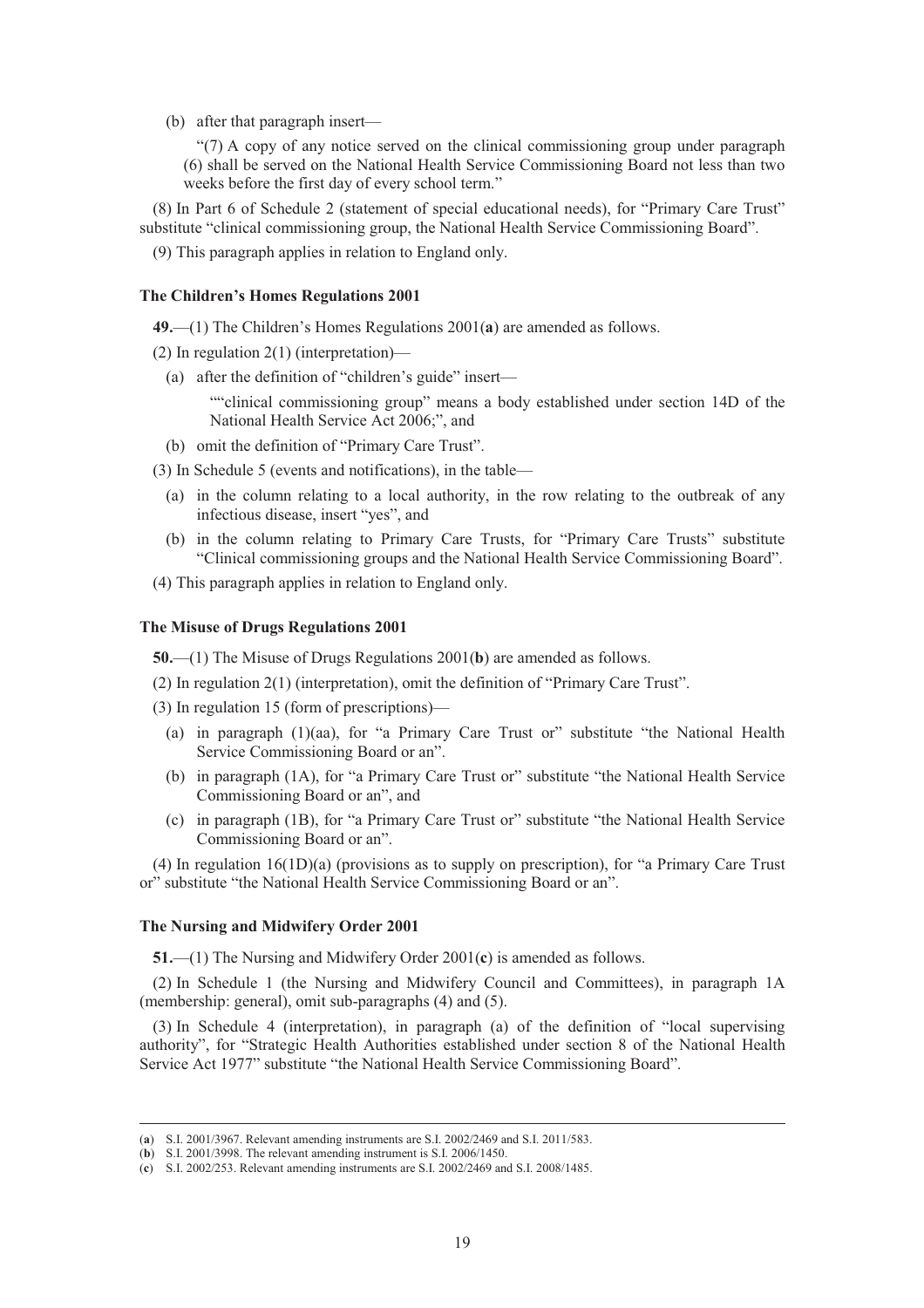#### **The Health and Social Work Professions Order 2001**

**52.** In Schedule 1 to the Health and Social Work Professions Order 2001(**a**) (the Health Professions Council and Committees), in paragraph 1A (membership: general), omit subparagraph (4).

# **The Northern Ireland Social Care Council (Appointments and Procedure) Regulations (Northern Ireland) 2001**

**53.** In regulation 1(2) of the Northern Ireland Social Care Council (Appointments and Procedure) Regulations (Northern Ireland) 2001(**b**) (interpretation), in the definition of "health service body"—

- (a) in paragraph (a), after "a health authority," insert "a clinical commissioning group, the National Health Service Commissioning Board,", and
- (b) after paragraph (d) insert—

"(da) the National Institute for Health and Care Excellence;

(db) the Health and Social Care Information Centre;".

# **The State Pension Credit Regulations 2002**

**54.**—(1) The State Pension Credit Regulations 2002(**c**) are amended as follows.

(2) In regulation 1(2) (interpretation), in the definition of "service user group", after paragraph (f) insert—

- "(fa)the National Institute for Health and Care Excellence in consequence of a function under Part 8 of the Health and Social Care Act 2012,
- (fb) a clinical commissioning group in consequence of a function under section 14Z2 of the National Health Service Act 2006,
- (fc) the National Health Service Commissioning Board in consequence of a function under section 13Q of the National Health Service Act 2006,".

(3) In regulation 17B (earnings of self-employed earners), in paragraph (4)(b), in the added paragraph  $(2)(d)$ —

- (a) after paragraph (iv) insert—
	- "(iva) a clinical commissioning group established under section 14D of the National Health Service Act 2006;
	- (ivb) the National Health Service Commissioning Board; or",
- (b) omit paragraph (v) (together with the "or" following it).

#### **The Tax Credits (Definition and Calculation of Income) Regulations 2002**

**55.** In regulation 19(2) of the Tax Credits (Definition and Calculation of Income) Regulations 2002(**d**) (general disregards in the calculation of income), in column 1 of item 3 of Table 8—

- (a) after paragraph (d) insert—
	- "(da) a clinical commissioning group established under section 14D of the National Health Service Act 2006;
	- (db) the National Health Service Commissioning Board.", and
- (b) omit paragraph (e).

 <sup>(</sup>**a**) S.I. 2002/254. Relevant amending provisions are S.I. 2009/1182 and section 213(5) of the Health and Social Care Act 2012 (c. 7). The title of the Order was amended by section 213(6) of that Act.

<sup>(</sup>**b**) S.R. 2001/313, to which there are amendments not relevant to this Order.

<sup>(</sup>**c**) S.I. 2002/1792. Relevant amending instruments are S.I. 2002/3019, S.I. 2008/3157 and S.I. 2009/2655.

<sup>(</sup>**d**) S.I. 2002/2006, to which there are amendments not relevant to this Order.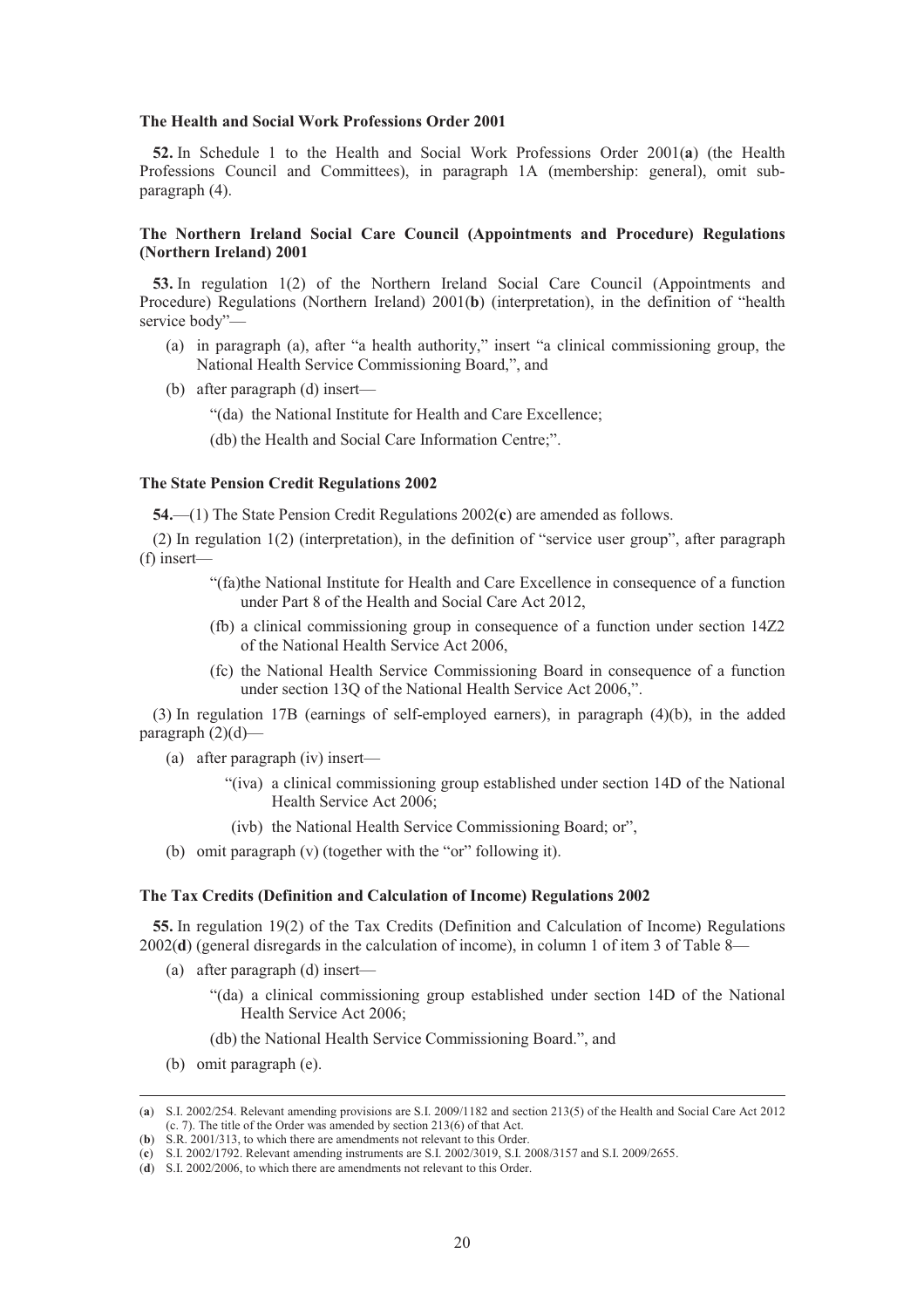# **The Statutory Paternity Pay and Statutory Adoption Pay (National Health Service Employees) Regulations 2002**

**56.**—(1) The Statutory Paternity Pay and Statutory Adoption Pay (National Health Service Employees) Regulations 2002(**a**) are amended as follows.

(2) In regulation 1(2) (interpretation etc), omit the definition of "Primary Care Trust".

(3) In regulation 2 (treatment of more than one contract of employment as one contract), omit the words from ", or where an order" to "is so divided,".

(4) In regulation 5 (treatment of two or more employers as one)—

- (a) in paragraph (a), omit "or Primary Care Trust" in each place where it occurs, and
- (b) omit paragraph (b) and the "or" immediately preceding it.

## **The Residential Family Centres Regulations 2002**

**57.** In Schedule 5 to the Residential Family Centres Regulations 2002(**b**) (events and notifications), in the table—

- (a) in the column relating to a local authority, in the row relating to the outbreak of any infectious disease, insert "yes", and
- (b) in the column relating to a Primary Care Trust—
	- (i) for "Primary Care Trust" substitute "Clinical commissioning group and the National Health Service Commissioning Board", and
	- (ii) in the row relating to the outbreak of any infectious disease, omit "yes".

# **The Misuse of Drugs Regulations (Northern Ireland) 2002**

**58.**—(1) The Misuse of Drugs Regulations (Northern Ireland) 2002(**c**) are amended as follows.

(2) In regulation 2(2) (interpretation), omit the definition of "Primary Care Trust".

(3) In regulation 15 (form of prescriptions)—

- (a) in paragraph (1)(aa), for "a Primary Care Trust or" substitute "the National Health Service Commissioning Board or an",
- (b) in paragraph (1A), for "a Primary Care Trust or" substitute "the National Health Service Commissioning Board or an", and
- (c) in paragraph (1B), for "a Primary Care Trust or" substitute "the National Health Service Commissioning Board or an".

(4) In regulation 16(1D)(a) (provisions as to supply on prescription), for "a Primary Care Trust or" substitute "the National Health Service Commissioning Board or an".

# **The Health, Social Care and Well-being Strategies (Wales) Regulations 2003**

**59.**—(1) In the English text of the Health, Social Care and Well-being Strategies (Wales) Regulations 2003(**d**), in regulation 2 (interpretation)—

(a) in the definition of "health and well-being services" ("*gwasanaethau iechyd a llesiant*"), after "provided by an NHS body;" insert "any services provided under or in connection with the public health functions of a local authority (within the meaning of the National Health Service Act 2006: see sections  $1H(5)(b)$  and  $2B(5)$ ;",

 <sup>(</sup>**a**) S.I. 2002/2819, to which there is an amendment not relevant to this Order.

<sup>(</sup>**b**) S.I. 2002/3213, to which there are amendments not relevant to this Order.

<sup>(</sup>**c**) S.R. 2002/1. The relevant amending instrument is S.R. 2006/264.

<sup>(</sup>**d**) S.I. 2003/154 (W. 24), to which there are amendments not relevant to this Order.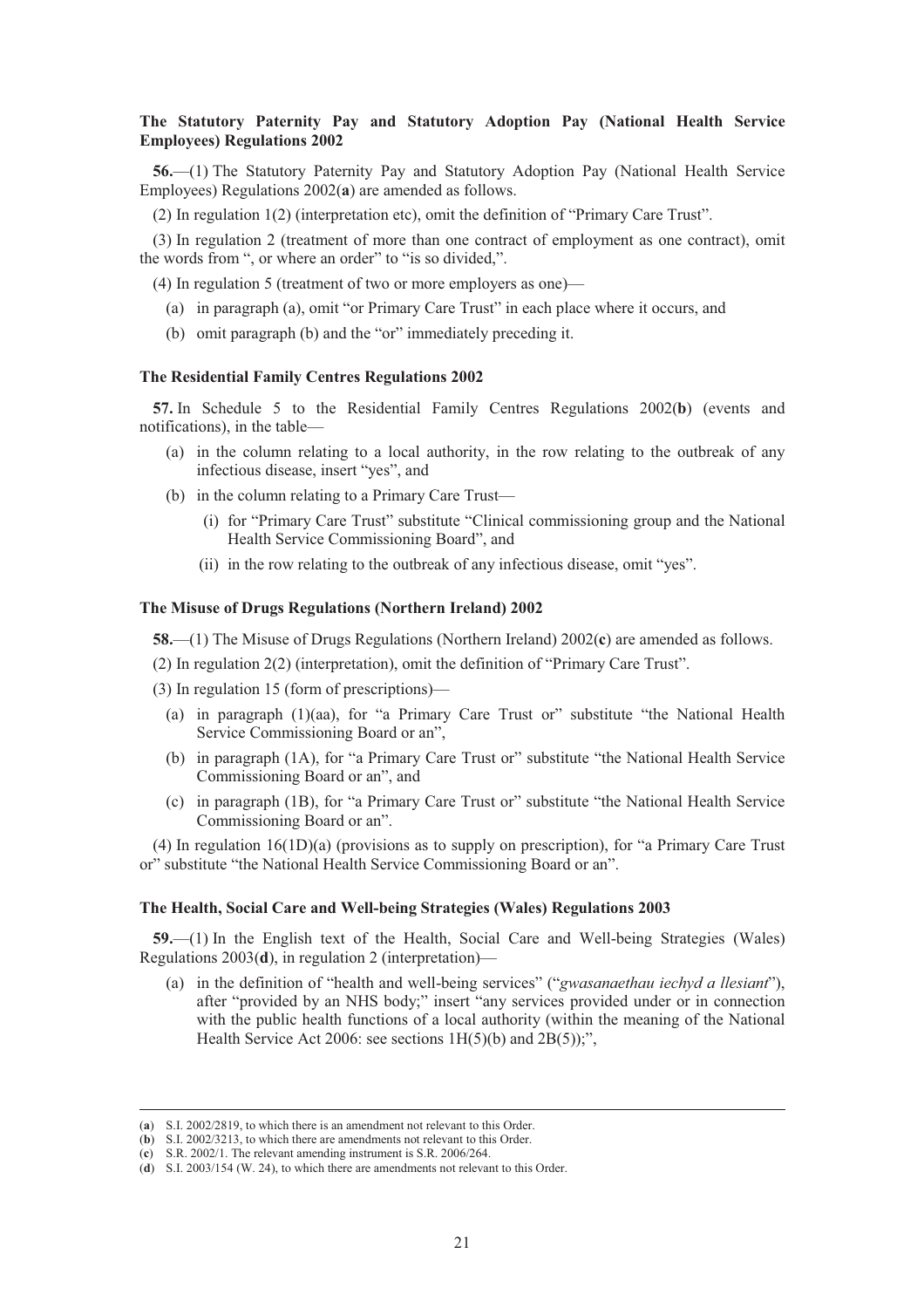- (b) in the definition of "local authority" ("*awdurdod lleol*"), after "*lleol"*)" insert ", except in the case of the first reference to a local authority in the definition of "health and wellbeing services" ("*gwasanaethau iechyd a llesiant*"),", and
- (c) in the definition of "NHS body" ("*corff GIG*"), omit ", Strategic Health Authority, Primary Care Trust".

(2) In the Welsh text of the Health, Social Care and Well-being Strategies (Wales) Regulations 2003, in regulation 2 (dehongli) —

- (a) in the definition of "gwasanaethau iechyd a llesiant" ("*health and well-being services*"), after "sy'n cael eu darparu gan gorff GIG;" insert "unrhyw wasanaethau sy'n cael eu darparu o dan neu mewn cysylltiad â swyddogaethau iechyd y cyhoedd awdurdod lleol (o fewn ystyr Deddf y Gwasanaeth Iechyd Gwladol 2006: gweler adrannau 1H(5)(b) a  $2B(5)$ ;",
- (b) in the definition of "awdurdod lleol" ("*local authority*"), after "lleol"" insert ", ac eithrio yn achos y cyfeiriad cyntaf at awdurdod lleol yn y diffiniad o "gwasanaethau iechyd a llesiant" ("*health and well-being services*"),", and
- (c) in the definition of "corff GIG" ("*NHS body*"), omit ", Awdurdod Iechyd Strategol, Ymddiriedolaeth Iechyd Sylfaenol".

# **The Voluntary Adoption Agencies and the Adoption Agencies (Miscellaneous Amendments) Regulations 2003**

**60.**—(1) The Voluntary Adoption Agencies and the Adoption Agencies (Miscellaneous Amendments) Regulations 2003(**a**) are amended as follows.

(2) In regulation 19(3) (notifiable events)—

(a) after the definition of "area authority" insert—

""clinical commissioning group" means the clinical commissioning group in whose area the child is placed for adoption by the agency;", and

(b) omit the definition of "Primary Care Trust" (but not the "and" following it).

(3) In regulation 24K (notifiable events), in the added paragraph (1B)—

- (a) in sub-paragraph (b), for "Primary Care Trust" substitute "clinical commissioning group", and
- (b) after that sub-paragraph insert—

"(ba) the National Health Service Commissioning Board;".

(4) In Schedule 4 (events and notifications), in column 2 of the table, for "Primary Care Trust" substitute "Clinical commissioning group and the National Health Service Commissioning Board".

# **The School Organisation Proposals by the Learning and Skills Council for England Regulations 2003**

**61.**—(1) The School Organisation Proposals by the Learning and Skills Council for England Regulations 2003(**b**) are amended as follows.

(2) In regulation 4(7)(b) (publication of preliminary notice), for "any Strategic Health Authority who act" substitute "the National Health Service Commissioning Board and any clinical commissioning group which acts".

(3) In regulation 16(2)(d) (other bodies to whom information should be sent: special schools), for "any Strategic Health Authority who act" substitute "the National Health Service Commissioning Board and any clinical commissioning group which acts".

 <sup>(</sup>**a**) S.I. 2003/367. The relevant amending instrument is S.I. 2005/3341.

<sup>(</sup>**b**) S.I. 2003/507, to which there are amendments not relevant to this Order.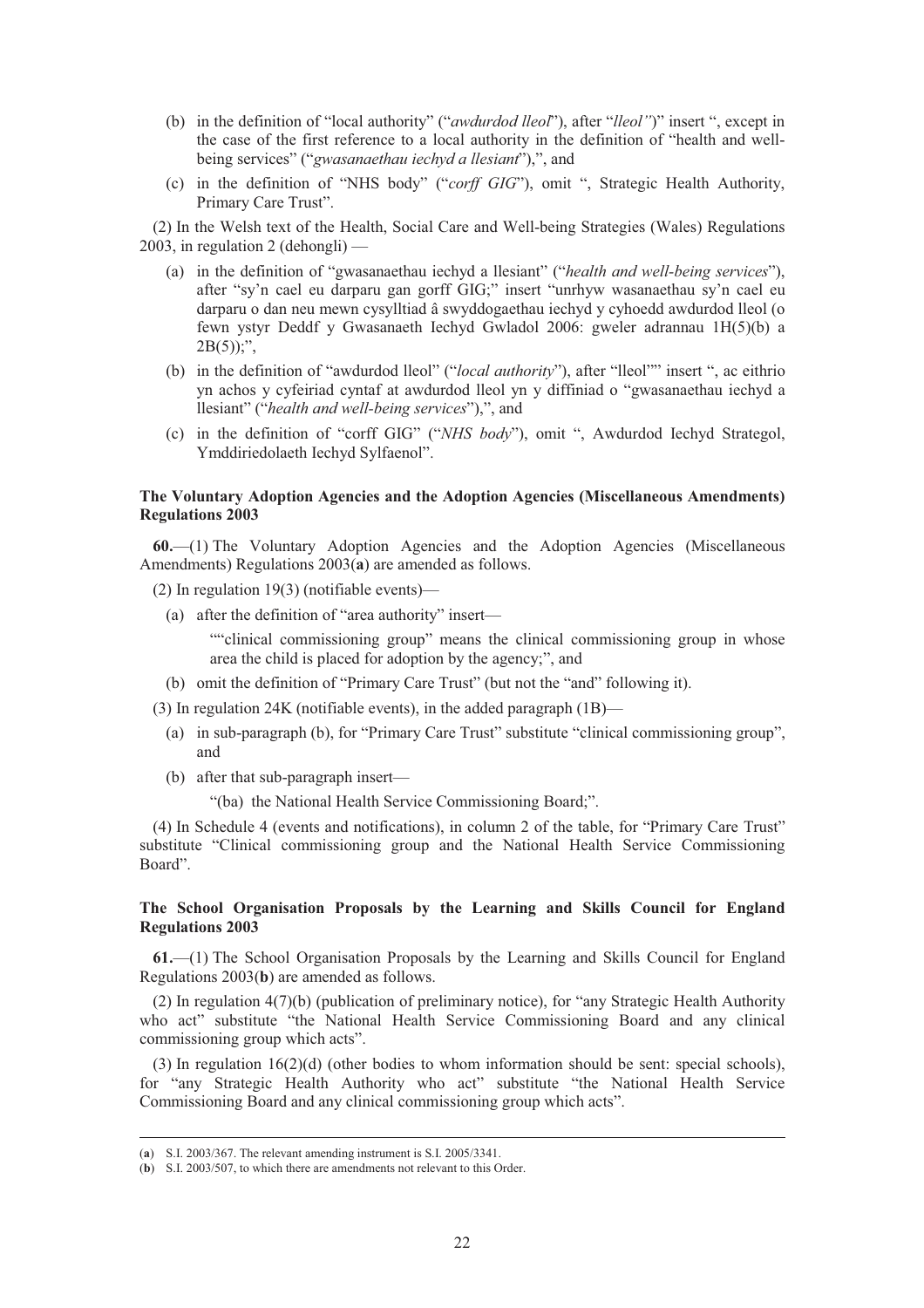## **The Delayed Discharges (England) Regulations 2003**

**62.**—(1) The Delayed Discharges (England) Regulations 2003(**a**) are amended as follows.

- (2) In regulation 2 (interpretation), in the definition of "health service body", omit paragraph (a).
- (3) Omit regulation 12 (lists of persons).
- (4) Omit regulation 13 (inclusion on and removal of a person's name from a list).
- (5) Omit regulation 14 (application for assistance with resolution of a dispute).
- (6) Omit regulation 15 (appointment of a panel to assist with resolution of a dispute).
- (7) Omit regulation 16 (procedure of the panel).
- (8) Omit regulation 17 (legal proceedings).

# **The Registration of Establishments (Laying Hens) (England) Regulations 2003**

**63.** In regulation 4(1) of the Registration of Establishments (Laying Hens) (England) Regulations 2003(**b**) (exchange of information), omit "and the Health Protection Agency".

# **The National Health Service (General Medical Services Contracts) (Wales) Regulations 2004**

**64.**—(1) The National Health Service (General Medical Services Contracts) (Wales) Regulations 2004(**c**) are amended as follows.

- (2) In regulation 2(1) (interpretation)—
	- (a) in the definition of "chemist", for "a Primary Care Trust" substitute "the National Health Service Commissioning Board",
	- (b) after the definition of "childhood vaccinations and immunisations" insert—

""clinical commissioning group" means a body established under section 14D of the National Health Service Act 2006;",

- (c) in the definition of "medical card"—
	- (i) omit "Primary Care Trust,", and
	- (ii) after "Social Services Board" insert "or the National Health Service Commissioning Board",
- (d) after the definition of "the NHS dispute resolution procedure" insert—

""NHSLA" means the National Health Service Litigation Authority established as a Special Health Authority by the National Health Service Litigation Authority (Establishment and Constitution) Order 1995;",

- (e) omit the definition of "NPSA", and
- (f) omit the definition of "Primary Care Trust".
- (3) In regulation 4 (conditions: general)—
	- (a) in paragraph (2)(b)(ii), omit "Primary Care Trust,", and
	- (b) in paragraph (3)(b)(ii), omit "a Primary Care Trust,".
- (4) In regulation 5 (general condition relating to all contracts), after paragraph (5) insert—

"(6) References in paragraph (2)(c) to a health service body include a Strategic Health Authority and a Primary Care Trust."

(5) Schedule 6 (other contractual terms) is amended as follows.

(6) In paragraph 22(1)(b) (removal from lists if patients registered elsewhere), for "a Primary Care Trust," substitute "the National Health Service Commissioning Board,".

 <sup>(</sup>**a**) S.I. 2003/2277, to which there are amendments not relevant to this Order.

<sup>(</sup>**b**) S.I. 2003/3100, to which there are amendments not relevant to this Order.

<sup>(</sup>**c**) S.I. 2004/478 (W. 48). The relevant amending instrument is S.I. 2006/358.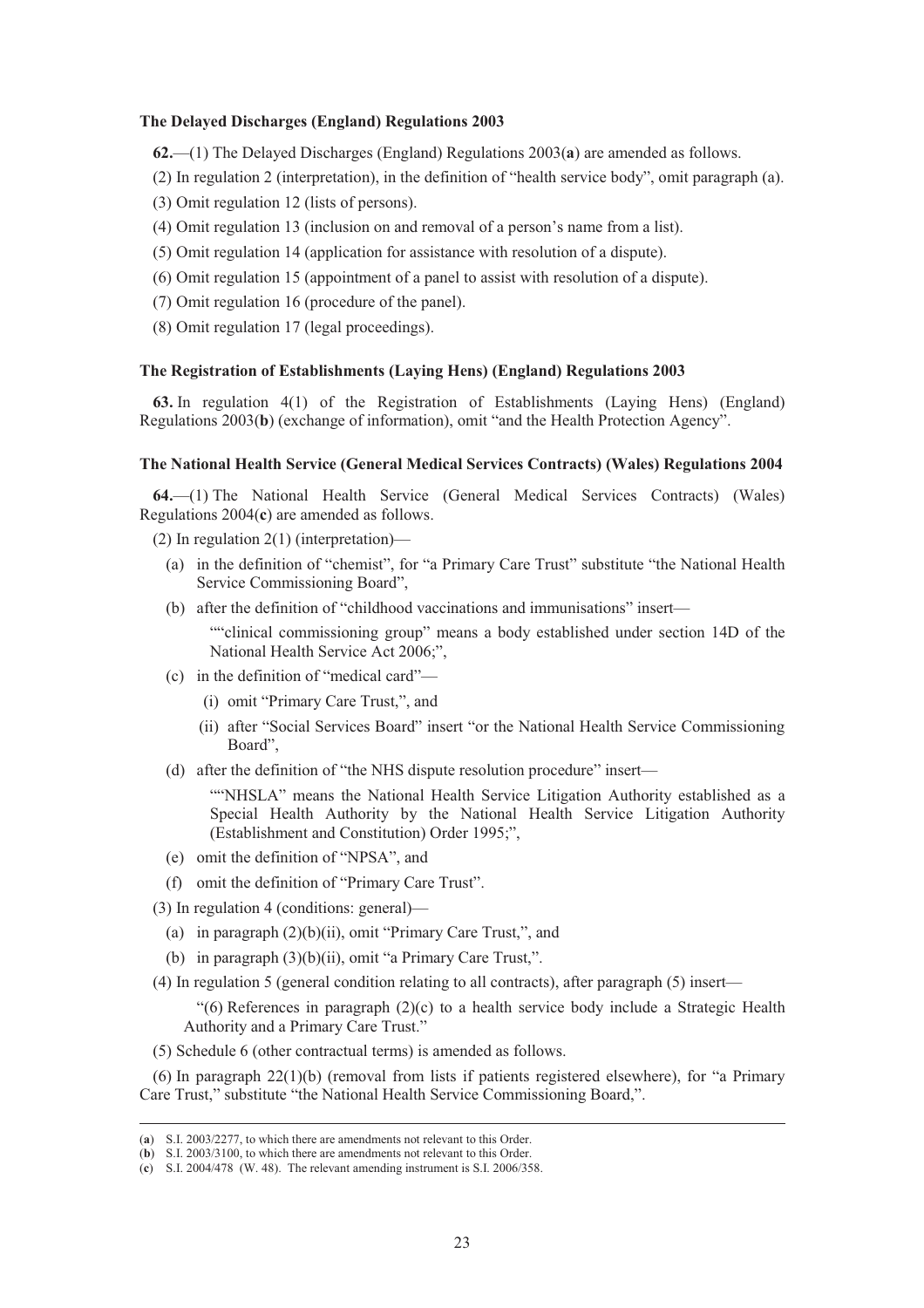(7) In paragraph 67(1)(b) (appraisal and assessment), for "NPSA" substitute "NHSLA".

(8) In paragraph 95(2) (co-operation with investigations), in the definition of "NHS body", for "a Strategic Health Authority, a Primary Care Trust," substitute "a clinical commissioning group, the National Health Service Commissioning Board,".

(9) In paragraph 111 (other grounds for termination by the Local Health Board), after subparagraph (5) insert—

"(6) References in sub-paragraph (2)(d) to a health service body include a Strategic Health Authority and a Primary Care Trust."

# **The National Health Service (Performers Lists) (Wales) Regulations 2004**

**65.**—(1) The National Health Service (Performers Lists) (Wales) Regulations 2004(**a**) are amended as follows.

(2) In regulation 2(1) (interpretation)—

- (a) in the definition of "equivalent body"—
	- (i) for "a Primary Care Trust" substitute "the National Health Service Commissioning Board", and
	- (ii) after "Health Authority in Wales," insert "in relation to any time prior to 1st April 2013 and after 30th September 2002, a Primary Care Trust in England,",
- (b) after the definition of "the NCAA" insert—

""NICE" means the National Institute for Health and Clinical Excellence established as a Special Health Authority by the National Institute for Clinical Excellence (Establishment and Constitution) Order 1999;

"the NHSLA" means the National Health Service Litigation Authority established as a Special Health Authority by the National Health Service Litigation Authority (Establishment and Constitution) Order 1995;",

- (c) in the definition of "primary care organisation", for "a Primary Care Trust," substitute "the National Health Service Commissioning Board,", and
- (d) in the definition of "suspended", for "by a Primary Care Trust" substitute "by the National Health Service Commissioning Board or, after 30th September 2002 and prior to 1st April 2013, by a Primary Care Trust".

(3) In regulation 4(3)(d) (application for inclusion in performers list), for "NPSA" substitute "NHSLA".

(4) In regulation 11(6)(e) (criteria for decision on removal), for "or thereafter by the NPSA" substitute ", by the NPSA after 31st March 2005 and on or before 31st March 2012, by NICE after 31st March 2012 and on or before 31st March 2013, or by the NHSLA thereafter".

(5) In regulation  $16(2)(g)$  (notification), for "NPSA" substitute "NHSLA".

(6) In regulation 20(1)(f) (disclosure of information), for "NPSA" substitute "NHSLA".

# **The Medicines for Human Use (Clinical Trials) Regulations 2004**

**66.**—(1) The Medicines for Human Use (Clinical Trials) Regulations 2004(**b**) are amended as follows.

(2) In regulation 2(1) (interpretation), in the definition of "health service body"—

- (a) in paragraph (a), omit "Strategic Health Authority,", and
- (b) in paragraph (b), omit "Primary Care Trust,".

 <sup>(</sup>**a**) S.I. 2004/1020 (W. 117). Relevant amending instruments are S.I. 2005/258 and S.I. 2006/358.

<sup>(</sup>**b**) S.I. 2004/1031. The relevant amending instrument is S.I. 2012/1641.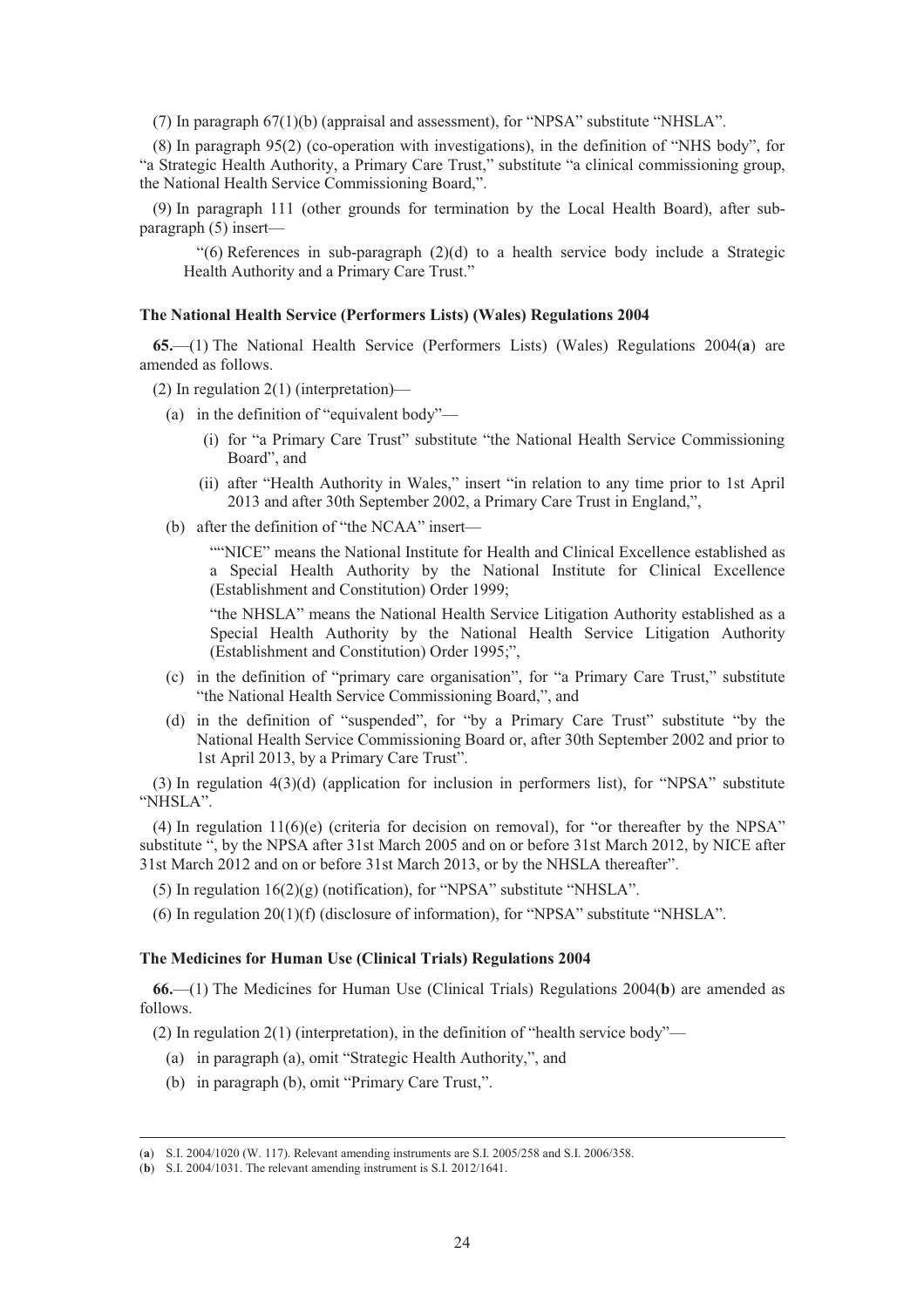(3) In Schedule 2 (additional provisions relating to ethics committees), in paragraph 3 (membership), after sub-paragraph (5) insert—

"(6) References in sub-paragraph (5) to a health service body include—

- (a) a Strategic Health Authority,
- (b) a Primary Care Trust,
- (c) the National Institute for Health and Care Excellence, and
- (d) the Health and Social Care Information Centre."

#### **The Registration of Establishments (Laying Hens) (Wales) Regulations 2004**

**67.**—(1) In the English text of the Registration of Establishments (Laying Hens) (Wales) Regulations 2004(**a**), in regulation 5(1) (exchange of information), for "and the Health Protection Agency are" substitute "is".

(2) In the Welsh text of the Registration of Establishments (Laying Hens) (Wales) Regulations 2004, in regulation 5(1) (cyfnewid gwybodaeth), omit "a'r Asiantaeth Diogelu Iechyd".

# **The Justification of Practices Involving Ionising Radiation Regulations 2004**

**68.**—(1) The Justification of Practices Involving Ionising Radiation Regulations 2004(**b**) are amended as follows.

(2) In regulation 18(1)(a) (consultation), for paragraph (iii) (together with the "and" following it) substitute—

- "(iii) Public Health England, an executive agency of the Department of Health; and ".
- (3) In regulation 22(3) (contravention notices), for sub-paragraph (d) substitute—
	- "(d) Public Health England, an executive agency of the Department of Health;".

# **The National Health Service (Primary Medical Services Performers Lists) (Scotland) Regulations 2004**

**69.** In regulation 2 of the National Health Service (Primary Medical Services Performers Lists) (Scotland) Regulations 2004(**c**) (interpretation), in the definition of "equivalent body", after "in England," insert "the National Health Service Commissioning Board or, in relation to any time prior to 1st April 2013,".

# **The National Health Service (General Medical Services Contracts) (Scotland) Regulations 2004**

**70.**—(1) The National Health Service (General Medical Services Contracts) (Scotland) Regulations 2004(**d**) are amended as follows.

(2) In regulation 2(1) (interpretation)—

(a) after the definition of "childhood vaccinations and immunisations" insert—

""clinical commissioning group" means a body established under section 14D of the National Health Service Act 2006;",

- (b) in the definition of "medical card"—
	- (i) omit "Primary Care Trust,", and

 <sup>(</sup>**a**) S.I. 2004/1432 (W. 145).

<sup>(</sup>**b**) S.I. 2004/1769. The relevant amending instrument is S.I. 2005/525.

<sup>(</sup>**c**) S.S.I. 2004/114, to which there are amendments not relevant to this Order.

<sup>(</sup>**d**) S.S.I. 2004/115. Relevant amending instruments are S.S.I. 2010/394 and S.S.I. 2012/36.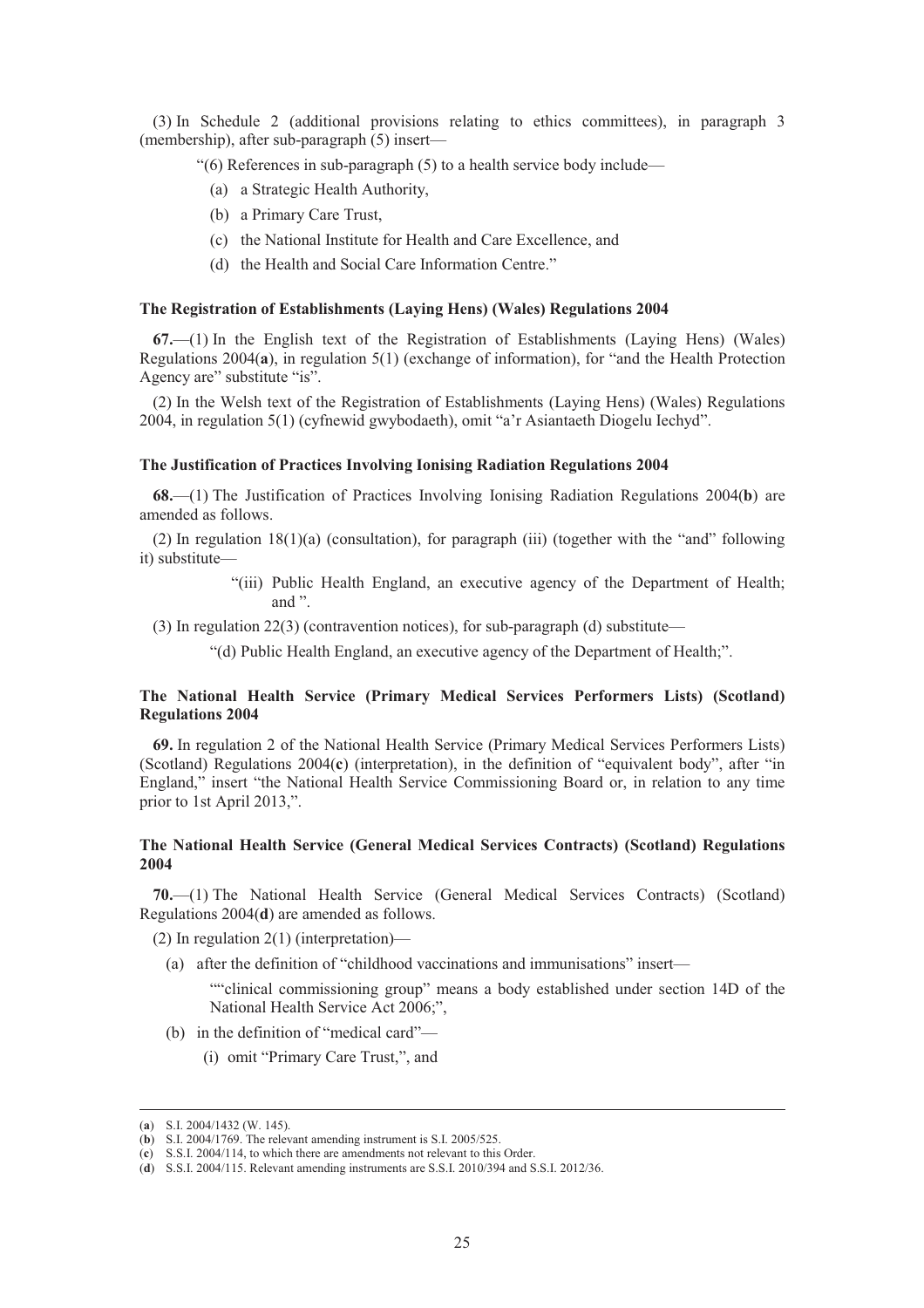- (ii) after "Health and Social Services Board" insert " or by the National Health Service Commissioning Board", and
- (c) omit the definition of "Primary Care Trust".
- (3) In Schedule 5 (other contractual terms)—
	- (a) in paragraph  $22(1)(b)$  (removals from the list of patients registered elsewhere)—
		- (i) omit "Primary Care Trust,", and
		- (ii) after "Health and Social Services Board" insert "or the National Health Service Commissioning Board,", and
	- (b) in paragraph 87(2) (co-operation with investigations), in the definition of "NHS body"—
		- (i) for "a Primary Care Trust," substitute "a clinical commissioning group,", and
		- (ii) for "a Strategic Health Authority," substitute "the National Health Service Commissioning Board,".

# **The National Health Service (Primary Medical Services Section 17C Agreements) (Scotland) Regulations 2004**

**71.**—(1) The National Health Service (Primary Medical Services Section 17C Agreements) (Scotland) Regulations 2004(**a**) are amended as follows.

- (2) In regulation 2 (interpretation)—
	- (a) after the definition of "childhood vaccinations and immunisations" insert—
		- ""clinical commissioning group" means a body established under section 14D of the National Health Service Act 2006;",
	- (b) in the definition of "medical card"—
		- (i) omit "Primary Care Trust,", and
		- (ii) after "Health and Social Services Board" insert "or by the National Health Service Commissioning Board", and
	- (c) omit the definition of "Primary Care Trust".

(3) In paragraph 52(2) of Schedule 1 (co-operation with investigations), in the definition of "NHS body"—

- (a) for "Primary Care Trust," substitute "clinical commissioning group,", and
- (b) for "a Strategic Health Authority," substitute "the National Health Service Commissioning Board,".

(4) In paragraph 15(1)(b) of Schedule 2 (removals from the list of patients registered elsewhere)—

- (a) omit "Primary Care Trust,", and
- (b) after "Health and Social Services Board" insert "or the National Health Service Commissioning Board".

# **The Community Health Partnerships (Scotland) Regulations 2004**

**72.** In regulation 7(2)(g) of the Community Health Partnerships (Scotland) Regulations 2004(**b**) (disqualification), after paragraph (i) insert—

> "(ia) Parts 4 to 6 of the 2006 Act by the National Health Service Commissioning Board in accordance with regulations made under section 91, 106 or 123 of that Act;".

 <sup>(</sup>**a**) S.S.I 2004/116, to which there are amendments not relevant to this Order.

<sup>(</sup>**b**) S.S.I. 2004/386. The relevant amending instrument is S.S.I. 2010/422.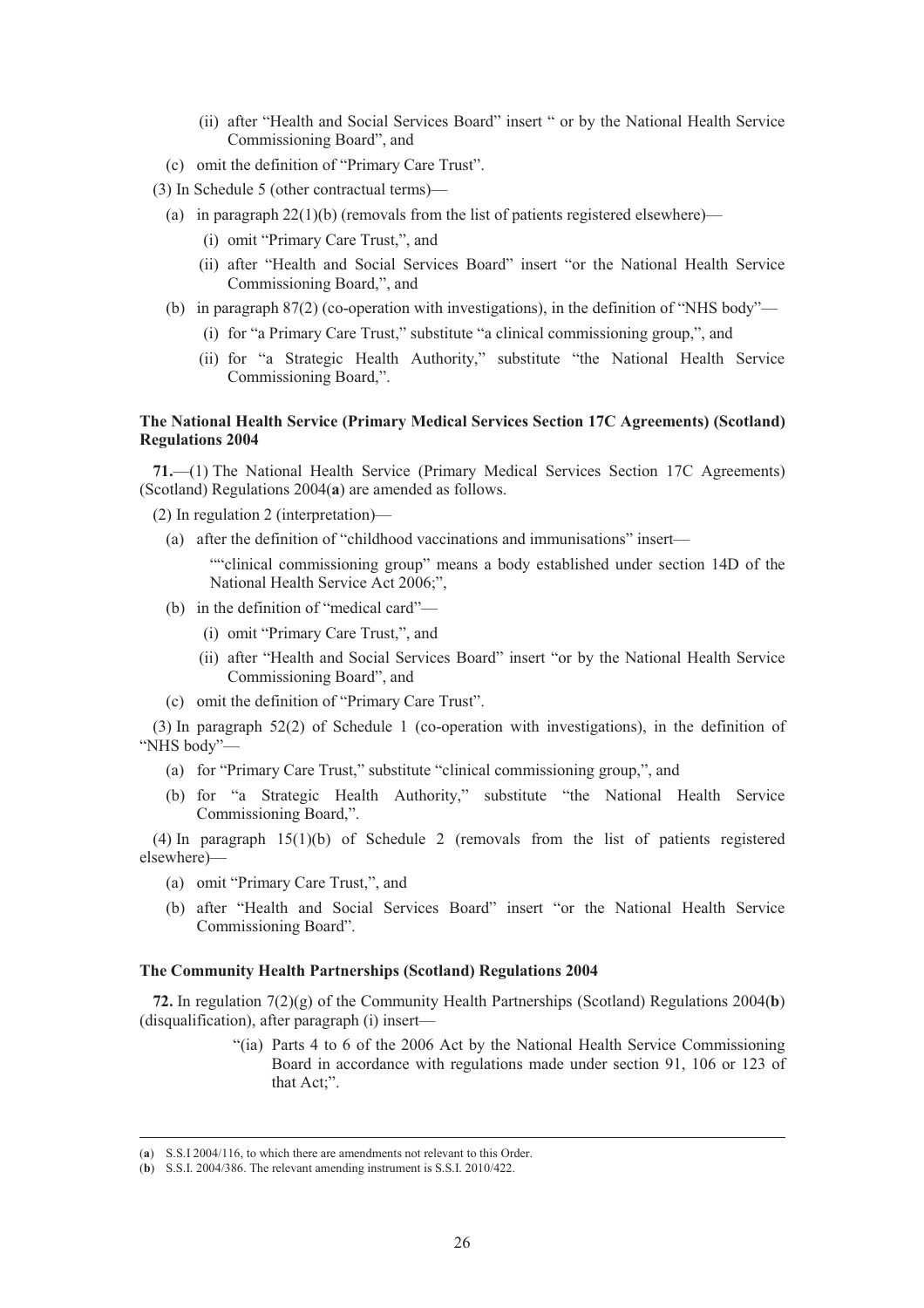# **The Regulation and Improvement Authority (Appointments and Procedure) Regulations (Northern Ireland) 2004**

**73.**—(1) The Regulation and Improvement Authority (Appointments and Procedure) Regulations (Northern Ireland) 2004(**a**) are amended as follows.

(2) In regulation 1(2) (interpretation), in the definition of "health service body", after paragraph (a) insert—

- "(aa) a clinical commissioning group established under section 14D of the National Health Service Act 2006;
- (ab) the National Health Service Commissioning Board;
- (ac) the National Institute for Health and Care Excellence;
- (ad) the Health and Social Care Information Centre;".
- (3) In regulation 4(1) (disqualification for appointment)—
	- (a) in sub-paragraph  $(d)$ 
		- (i) after "health service body" insert "(other than a clinical commissioning group)", and
		- (ii) after "health and social services body" insert ", or as the chair or a member of the governing body of a clinical commissioning group,",
	- (b) in sub-paragraph (f), after "health service body" insert "(other than a clinical commissioning group)", and
	- (c) after sub-paragraph (f) insert—
		- "(fa)a person who is the chair or a member of the governing body of a clinical commissioning group, or an employee of such a group;".

# **The Northern Ireland Medical and Dental Training Agency (Establishment and Constitution) Order (Northern Ireland) 2004**

**74.**—(1) The Northern Ireland Medical and Dental Training Agency (Establishment and Constitution) Order (Northern Ireland) 2004(**b**) is amended as follows.

(2) In article 1(2) (interpretation), in the definition of "a health service body", after paragraph (a) insert—

- "(aa) a clinical commissioning group established under section 14D of the National Health Service Act 2006;
- (ab) the National Health Service Commissioning Board;
- (ac) the National Institute for Health and Care Excellence;
- (ad) the Health and Social Care Information Centre;".

(3) In article  $5(1)(d)$  (disqualification for appointment)—

- (a) after "health service body" insert "(other than a clinical commissioning group)", and
- (b) after "health and social services body" insert ", or as the chair or a member of the governing body of a clinical commissioning group,".

# **The Health and Personal Social Services (General Medical Services Contracts) Regulations (Northern Ireland) 2004**

**75.**—(1) The Health and Personal Social Services (General Medical Services Contracts) Regulations (Northern Ireland) 2004(**c**) are amended as follows.

(2) In regulation 2 (interpretation)—

 <sup>(</sup>**a**) S.R. 2004/37, to which there are amendments not relevant to this Order.

<sup>(</sup>**b**) S.R. 2004/62, to which there are amendments not relevant to this Order.

<sup>(</sup>**c**) S.R. 2004/140, to which there are amendments not relevant to this Order.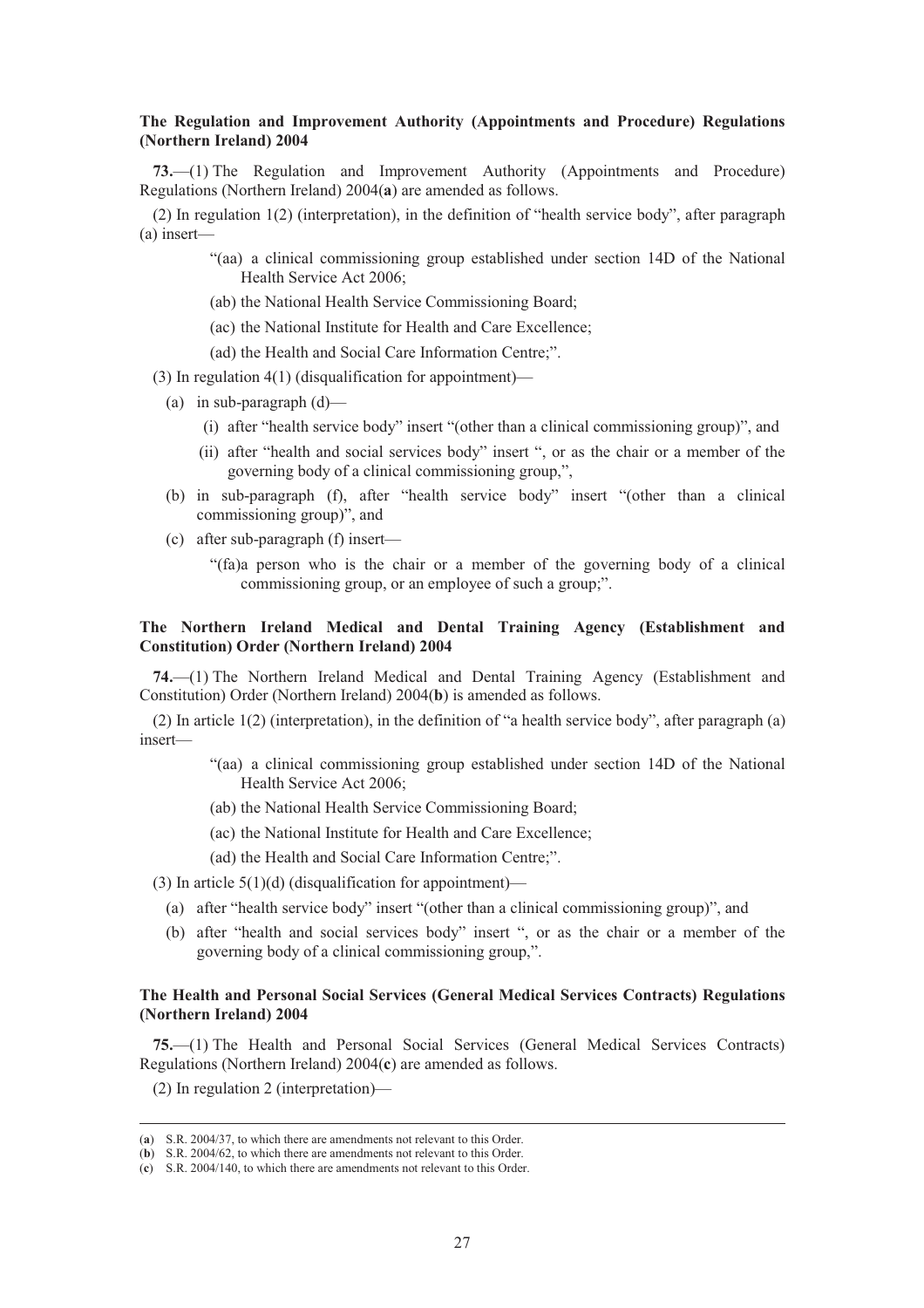(a) after the definition of "childhood vaccinations and immunisations" insert—

""clinical commissioning group" means a body established under section 14D of the National Health Service Act 2006;",

- (b) in the definition of "medical card", for "a Primary Care Trust," substitute "the National Health Service Commissioning Board, a".
- (c) omit the definition of "Primary Care Trust", and
- (d) omit the definition of "Strategic Health Authority".
- (3) In regulation 4 (conditions relating solely to medical practitioners)—
	- (a) in paragraph (2)(b)(ii), omit "a Primary Care Trust,", and
	- (b) in paragraph (3)(b)(ii), omit "a Primary Care Trust,".
- (4) In Schedule 5 (other contractual terms)—
	- (a) in paragraph  $22(1)(b)$  (removals from the list of patients registered elsewhere), for "a Primary Care Trust," substitute "the National Health Service Commissioning Board,", and
	- (b) in paragraph 89(2) (co-operation with investigations), in the definition of "NHS body"—
		- (i) for "a Primary Care Trust," substitute "a clinical commissioning group,", and
		- (ii) for "a Strategic Health Authority," substitute "the National Health Service Commissioning Board,".

# **The Health and Personal Social Services (Primary Medical Services Performers Lists) Regulations (Northern Ireland) 2004**

**76.**—(1) The Health and Personal Social Services (Primary Medical Services Performers Lists) Regulations (Northern Ireland) 2004(**a**) are amended as follows.

(2) In regulation 2 (interpretation)—

- (a) in the definition of "equivalent body", for "a Primary Care Trust established under section 16A of the National Health Services Act 1977," substitute "the National Health Service Commissioning Board,", and
- (b) for the definition of "NPSA" substitute—

""NHSLA" means the National Health Service Litigation Authority established as a Special Health Authority by the National Health Service Litigation Authority (Establishment and Constitution) Order 1995;".

(3) In regulation 14 (disclosure of information)—

- (a) in paragraph  $(2)(g)$ , for "NPSA" substitute "NHSLA", and
- (b) in paragraph (8)(j), for "NPSA" substitute "NHSLA".

(4) In Schedule 1 (information etc to be included in an application for inclusion in a primary medical services performers list), in paragraph 3(a)(ii), for "NPSA" substitute "NHSLA".

# **The Blood Safety and Quality Regulations 2005**

**77.** In regulation 1(3) of the Blood Safety and Quality Regulations 2005(**b**) (interpretation), in paragraph (a) of the definition of "health service body", omit "Strategic Health Authority," and ", Primary Care Trust".

 <sup>(</sup>**a**) S.R. 2004/149. The relevant amending instrument is S.R. 2008/434.

<sup>(</sup>**b**) S.I. 2005/50, to which there are amendments not relevant to this Order.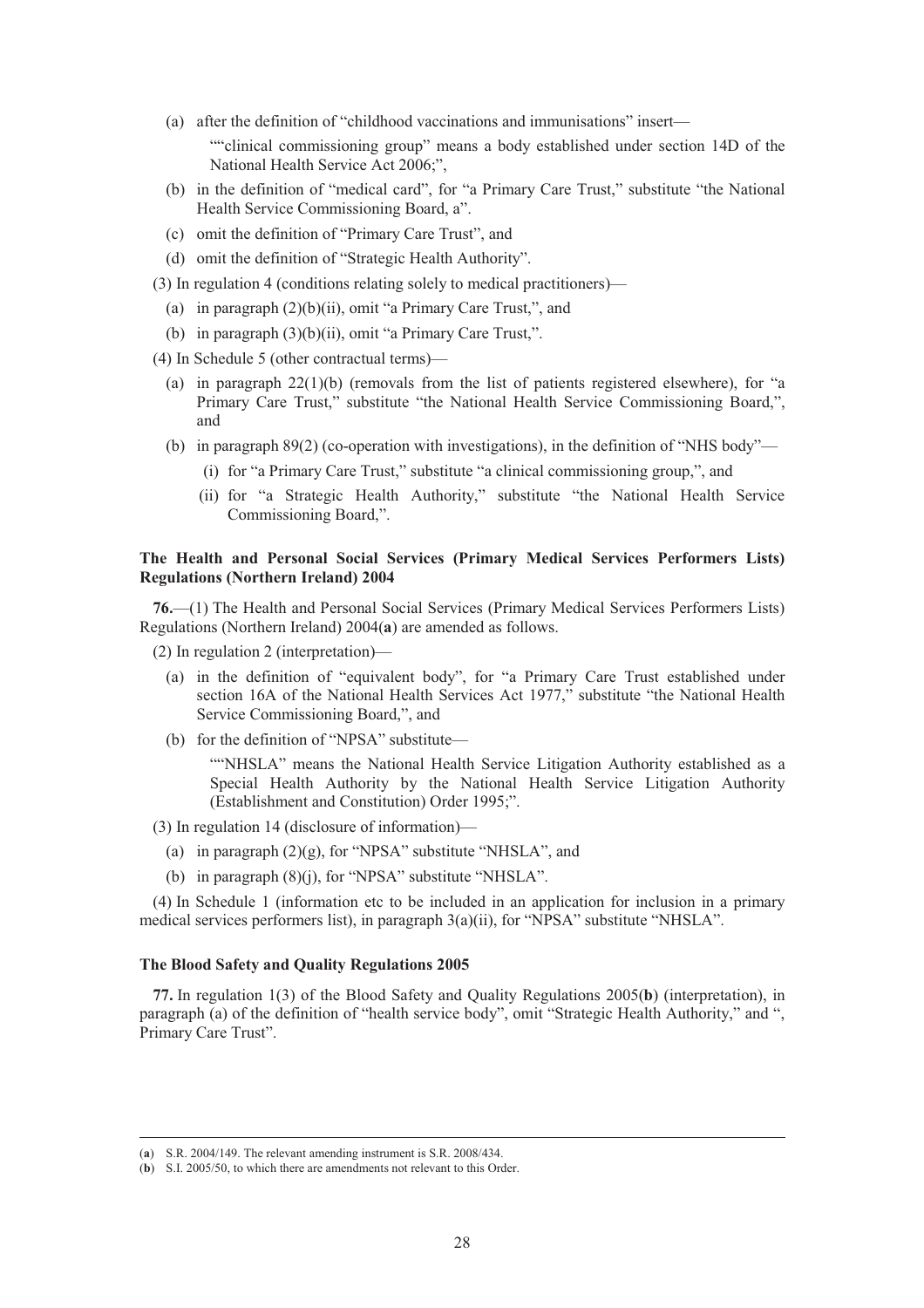#### **The Health Service Commissioner for England (Special Health Authorities) Order 2005**

**78.** In the Schedule to the Health Service Commissioner for England (Special Health Authorities) Order 2005(**a**) (Special Health Authorities designated as subject to investigation), omit the entries relating to the National Institute for Clinical Excellence and the National Patient Safety Agency.

# **The Adoption Agencies Regulations 2005**

**79.** In regulation 35(6)(b) of the Adoption Agencies Regulations 2005(**b**) (requirements imposed on the adoption agency before the child may be placed for adoption)—

- (a) for "Primary Care Trust" substitute "clinical commissioning group", and
- (b) after "has his home," insert "and to the National Health Service Commissioning Board if the prospective adopter's home is in England,".

# **The Adoptions with a Foreign Element Regulations 2005**

**80.**—(1) The Adoptions with a Foreign Element Regulations 2005(**c**) are amended as follows.

(2) In regulation  $5(1)(c)$  (functions imposed on local authority)—

- (a) for "Primary Care Trust" substitute "clinical commissioning group", and
- (b) after "has his home," insert "and to the National Health Service Commissioning Board if the prospective adopter's home is in England,".

(3) In regulation 22(b) (applicable requirements in respect of an adoption agency before the child enters the UK)—

- (a) for "Primary Care Trust" substitute "clinical commissioning group", and
- (b) after "has his home," insert "and to the National Health Service Commissioning Board if the prospective adopter's home is in England,".

# **The Adoption Support Services Regulations 2005**

**81.**—(1) The Adoption Support Services Regulations 2005(**d**) are amended as follows.

- (2) In regulation 2(1) (interpretation)—
	- (a) after the definition of "child" insert—

""clinical commissioning group" means a body established under section 14D of the National Health Service Act 2006;", and

(b) omit the definition of "Primary Care Trust".

(3) In regulation 5(1)(c) (arrangements for securing provision of services), for "or Primary Care Trust" substitute ", a clinical commissioning group and the National Health Service Commissioning Board".

(4) In regulation 14(4) (procedure for assessment)—

- (a) for "a Primary Care Trust," substitute "a clinical commissioning group, the National Health Service Commissioning Board,", and
- (b) for "that Primary Care Trust, Local Health Board or local authority" substitute "that group, board, or authority".
- (5) In regulation  $16(3)$  (plan)—

 <sup>(</sup>**a**) S.I. 2005/251, to which there are amendments not relevant to this Order.

<sup>(</sup>**b**) S.I. 2005/389, to which there are amendments not relevant to this Order.

<sup>(</sup>**c**) S.I. 2005/392, to which there are amendments not relevant to this Order.

<sup>(</sup>**d**) S.I. 2005/691. The relevant amending instrument is S.I. 2010/1172.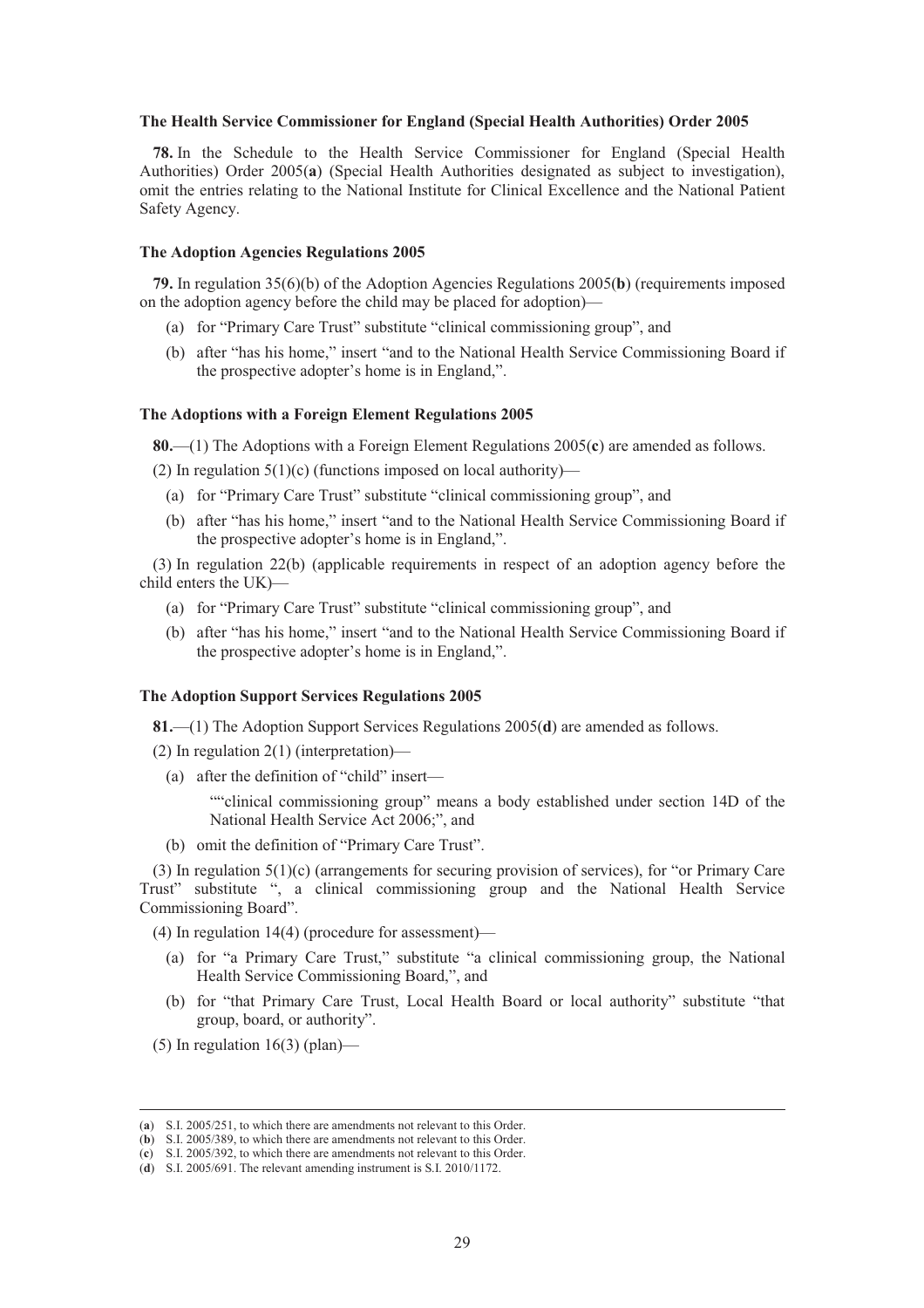- (a) for "a Primary Care Trust," substitute "a clinical commissioning group, the National Health Service Commissioning Board,", and
- (b) for "that Primary Care Trust, Local Health Board or local authority" substitute "that group, board or authority".

#### **The Special Guardianship Regulations 2005**

**82.**—(1) The Special Guardianship Regulations 2005(**a**) are amended as follows.

(2) In regulation 4(1)(d) (arrangements for securing provision of services), for "or Primary Care Trust" substitute ", a clinical commissioning group and the National Health Service Commissioning Board".

(3) In regulation 12(3) (procedure for assessment)—

- (a) for "a Local Health Board, Primary Care Trust" substitute "a Local Health Board, a clinical commissioning group, the National Health Service Commissioning Board", and
- (b) for "that Local Health Board, Primary Care Trust or local authority" substitute "that board, group or authority".
- $(4)$  In regulation 14(3) (plan)—
	- (a) for "a Local Health Board, Primary Care Trust" substitute "a Local Health Board, a clinical commissioning group, the National Health Service Commissioning Board", and
	- (b) for "that Local Health Board, Primary Care Trust or local authority" substitute "that board, group or authority".

# **The Adoption Agencies (Wales) Regulations 2005**

**83.**—(1) In the English text of the Adoption Agencies (Wales) Regulations 2005(**b**), in regulation 36(4) (requirements imposed on adoption agency)—

- (a) in sub-paragraph (b), for "Primary Care Trust" substitute "clinical commissioning group", and
- (b) after that sub-paragraph insert—
	- "(ba) if the prospective adopter resides in England, notify the National Health Service Commissioning Board in writing of the proposed placement.".

(2) In the Welsh text of the Adoption Agencies (Wales) Regulations 2005, in regulation 36(4) (gofynion a osodir ar yr asiantaeth fabwysiadu)—

- (a) in sub-paragraph (b), for "Ymddiriedolaeth Gofal Sylfaenol" substitute "grŵp comisiynu clinigol", and
- (b) after that sub-paragraph insert—
	- "(ba) os yw'r darpar fabwysiadydd yn preswylio yn Lloegr, hysbysu Bwrdd Comisiynu'r Gwasanaeth Iechyd Gwladol yn ysgrifenedig o'r lleoliad arfaethedig. ".

# **The Adoption Support Services (Local Authorities) (Wales) Regulations 2005**

**84.**—(1) The English text of the Adoption Support Services (Local Authorities) (Wales) Regulations 2005(**c**) is amended as follows.

(2) In regulation  $5(1)$  (provision of services)—

(a) after sub-paragraph (d) insert—

"(da) a clinical commissioning group, and

 <sup>(</sup>**a**) S.I. 2005/1109. The relevant amending instrument is S.I. 2010/1172.

<sup>(</sup>**b**) S.I. 2005/1313 (W. 95). The relevant amending instrument is S.I. 2010/1142 (W. 101).

<sup>(</sup>**c**) S.I. 2005/1512 (W. 116). The relevant amending instrument is S.I. 2010/1142 (W. 101).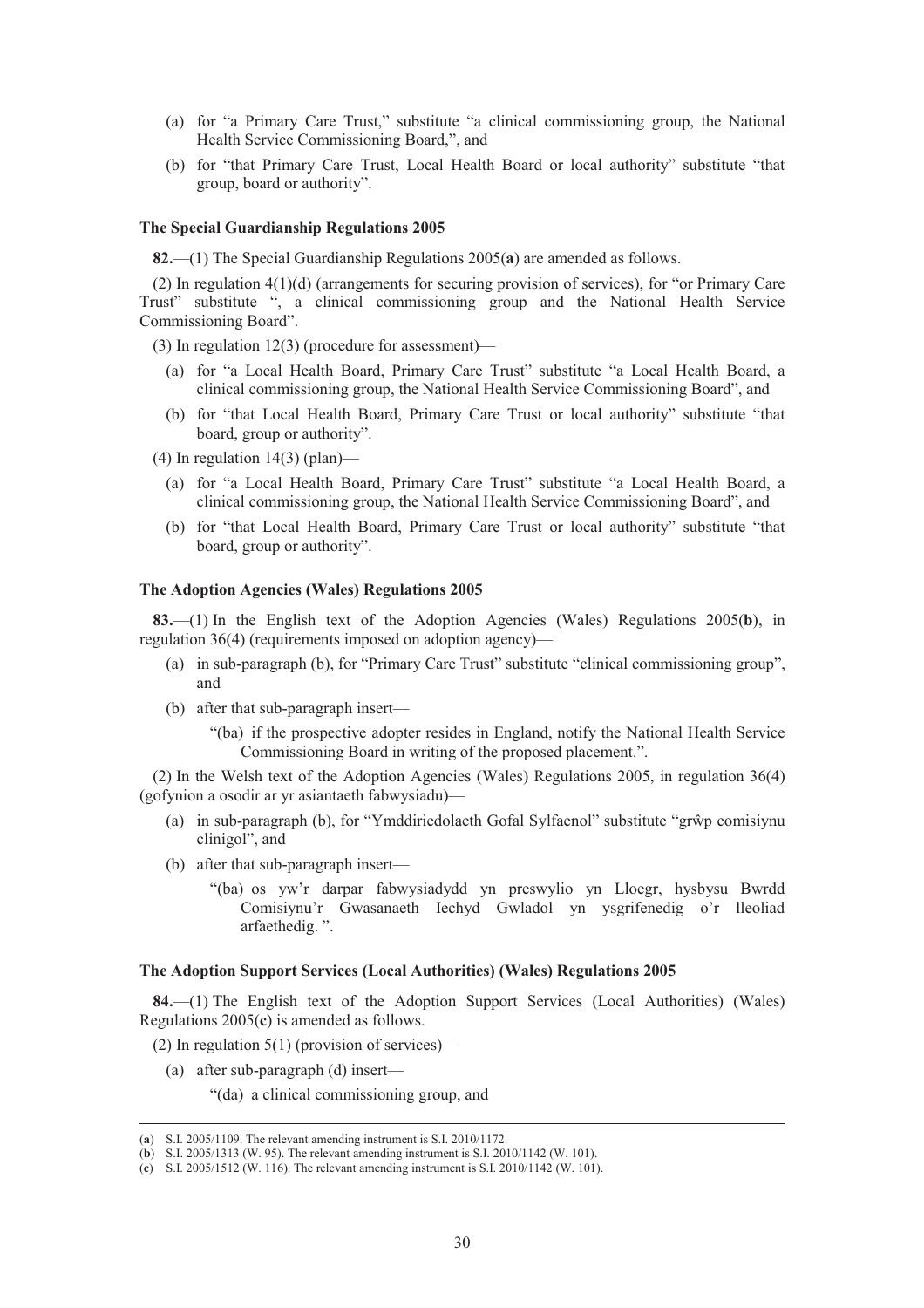(db) the National Health Service Commissioning Board.", and

- (b) omit sub-paragraph (e) (together with the "and" following it).
- (3) In regulation 8(4) (procedure for assessment)—
	- (a) in sub-paragraph (a), for "or Primary Care Trust" substitute "or clinical commissioning group or the National Health Service Commissioning Board", and
	- (b) in the full-out words at the end, for "local health board, NHS trust, Primary Care Trust or local authority" substitute "board, trust, group or authority".
- (4) In regulation  $10(3)(b)$  (plan)—
	- (a) in paragraph (i), for "or Primary Care Trust" substitute "or clinical commissioning group or the National Health Service Commissioning Board", and
	- (b) in the full-out words at the end, for "local health board, NHS Trust or Primary Care Trust or local authority" substitute "board, trust, group or authority".
- (5) In regulation  $13(2)$  (decision to provide support)—
	- (a) for "a local health board, NHS Trust, Primary Care Trust" substitute "a local health board, an NHS Trust, a clinical commissioning group, the National Health Service Commissioning Board", and
	- (b) for "Primary Care Trust" substitute "clinical commissioning group, National Health Service Commissioning Board".

(6) The Welsh text of the Adoption Support Services (Local Authorities) (Wales) Regulations 2005 is amended as follows.

- (7) In regulation 5(1) (darparu gwasanaethau)—
	- (a) after sub-paragraph (ch) insert—

"(cha) grŵp comisiynu clinigol, ac

(chb) Bwrdd Comisiynu'r Gwasanaeth Iechyd Gwladol.", and

- (b) omit sub-paragraph (d) (together with the "ac" following it).
- (8) In regulation 8(4) (y weithdrefn asesu)—
	- (a) in sub-paragraph (a), for "neu Ymddiriedolaeth Gofal Sylfaenol" substitute "neu grŵp comisiynu clinigol neu Fwrdd Comisiynu'r Gwasanaeth Iechyd Gwladol", and
	- (b) in the full-out words at the end, for "bwrdd iechyd lleol hwnnw, yr Ymddiriedolaeth GIG honno, yr Ymddiriedolaeth Gofal Sylfaenol honno neu'r awdurdod lleol hwnnw" substitute "bwrdd hwnnw, yr ymddiriedolaeth honno, y grŵp hwnnw neu'r awdurdod hwnnw".
- (9) In regulation  $10(3)(b)$  (cynllun)—
	- (a) in paragraph (i), for "neu Ymddiriedolaeth Gofal Sylfaenol" substitute "neu grŵp comisiynu clinigol neu Fwrdd Comisiynu'r Gwasanaeth Iechyd Gwladol", and
	- (b) in the full-out words at the end, for "bwrdd iechyd lleol hwnnw, yr Ymddiriedolaeth GIG honno neu'r Ymddiriedolaeth Gofal Sylfaenol honno, neu'r awdurdod lleol hwnnw" substitute "bwrdd hwnnw, yr ymddiriedolaeth honno, y grŵp hwnnw neu'r awdurdod hwnnw".
- (10) In regulation 13(2) (penderfyniad i ddarparu cymorth)—
	- (a) for "fwrdd iechyd lleol, Ymddiriedolaeth GIG, Ymddiriedolaeth Gofal Sylfaenol" substitute "fwrdd iechyd lleol, Ymddiriedolaeth GIG, grŵp comisiynu clinigol, Bwrdd Comisiynu'r Gwasanaeth Iechyd Gwladol", and
	- (b) for "yr Ymddiriedolaeth Gofal Sylfaenol" substitute "grŵp comisiynu clinigol, Bwrdd Comisiynu'r Gwasanaeth Iechyd Gwladol".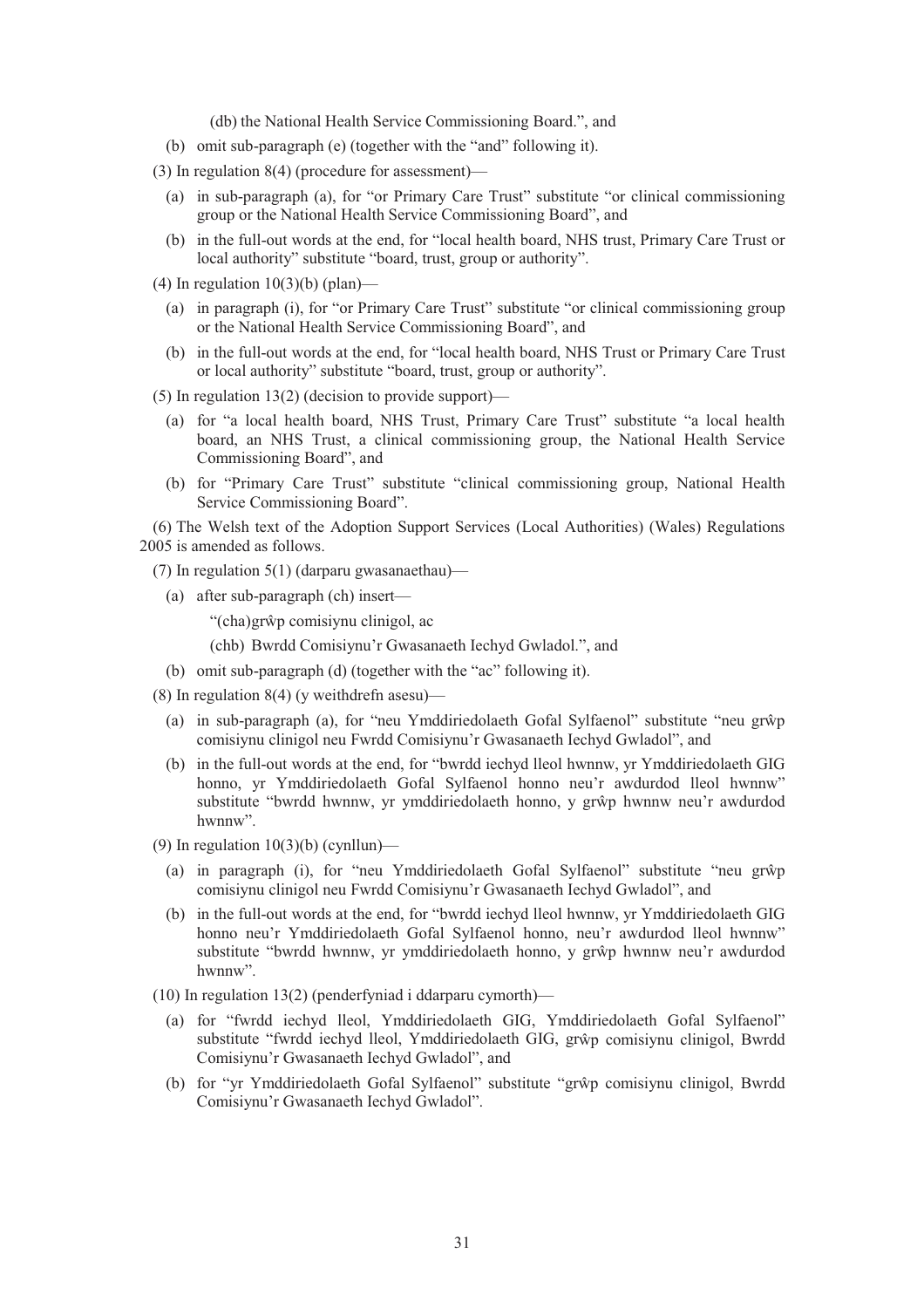#### **The Special Guardianship (Wales) Regulations 2005**

**85.**—(1) The English text of the Special Guardianship (Wales) Regulations 2005(**a**) is amended as follows.

(2) In regulation 3(3)(b) (provision of special guardianship support services), for "and Primary Care Trusts" substitute ", clinical commissioning groups and the National Health Service Commissioning Board".

(3) In regulation  $6(1)(c)$  (assessment procedure)—

- (a) for "NHS Trust, Primary Care Trust" substitute "an NHS Trust, a clinical commissioning group, the National Health Service Commissioning Board", and
- (b) for "that Board, Trust" substitute "that Board, Trust, group".

(4) In regulation 11(3) (special guardianship support services plan)—

- (a) for "NHS Trust, Primary Care Trust" substitute "an NHS Trust, a clinical commissioning group, the National Health Service Commissioning Board", and
- (b) for "that Board, Trust" substitute "that Board, Trust, group".

(5) The Welsh text of the Special Guardianship (Wales) Regulations 2005 is amended as follows.

(6) In regulation 3(3)(b) (darparu gwasanaethau cymorth gwarcheidiaeth arbennig), for "ac Ymddiriedolaethau Gofal Sylfaenol" substitute ", grwpiau comisiynu clinigol a Bwrdd Comisiynu'r Gwasanaeth Iechyd Gwladol".

(7) In regulation  $6(1)(c)$  (y weithdrefn asesu)—

- (a) for "Ymddiriedolaeth GIG, Ymddiriedolaeth Gofal Sylfaenol" substitute "Ymddiriedolaeth GIG, grŵp comisiynu clinigol, Bwrdd Comisiynu'r Gwasanaeth Iechyd Gwladol", and
- (b) for "Bwrdd hwnnw, yr Ymddiriedolaeth honno" substitute "Bwrdd hwnnw, yr Ymddiriedolaeth honno, y grŵp hwnnw".

(8) In regulation 11(3) (cynllun gwasanaethau cymorth gwarcheidiaeth arbennig)—

- (a) for "Ymddiriedolaeth GIG, Ymddiriedolaeth Gofal Sylfaenol" substitute "Ymddiriedolaeth GIG, grŵp comisiynu clinigol, Bwrdd Comisiynu'r Gwasanaeth Iechyd Gwladol", and
- (b) for "Bwrdd hwnnw, yr Ymddiriedolaeth honno" substitute "Bwrdd hwnnw, yr Ymddiriedolaeth honno, y grŵp hwnnw".

# **The Adoption Support Agencies (Wales) Regulations 2005**

**86.**—(1) The English text of the Adoption Support Agencies (Wales) Regulations 2005(**b**) is amended as follows.

(2) In regulation 27 (notifiable events)—

(a) after paragraph (1) insert—

"(1A) If a duty arises under paragraph (1) to give notification in respect of an event to a clinical commissioning group, that duty shall also require notification in respect of that event to be given to the National Health Service Commissioning Board.", and

- (b) in paragraph  $(3)$ 
	- (i) for ""Primary Care Trust"" substitute ""clinical commissioning group"", and
	- (ii) for "Primary Care Trust" substitute "clinical commissioning group".

(3) In Schedule 4 (events and notifications), in the table, for "Primary Care Trusts" substitute "clinical commissioning groups".

 <sup>(</sup>**a**) S.I. 2005/1513 (W. 117), to which there are amendments not relevant to this Order.

<sup>(</sup>**b**) S.I. 2005/1514 (W. 118), to which there are amendments not relevant to this Order.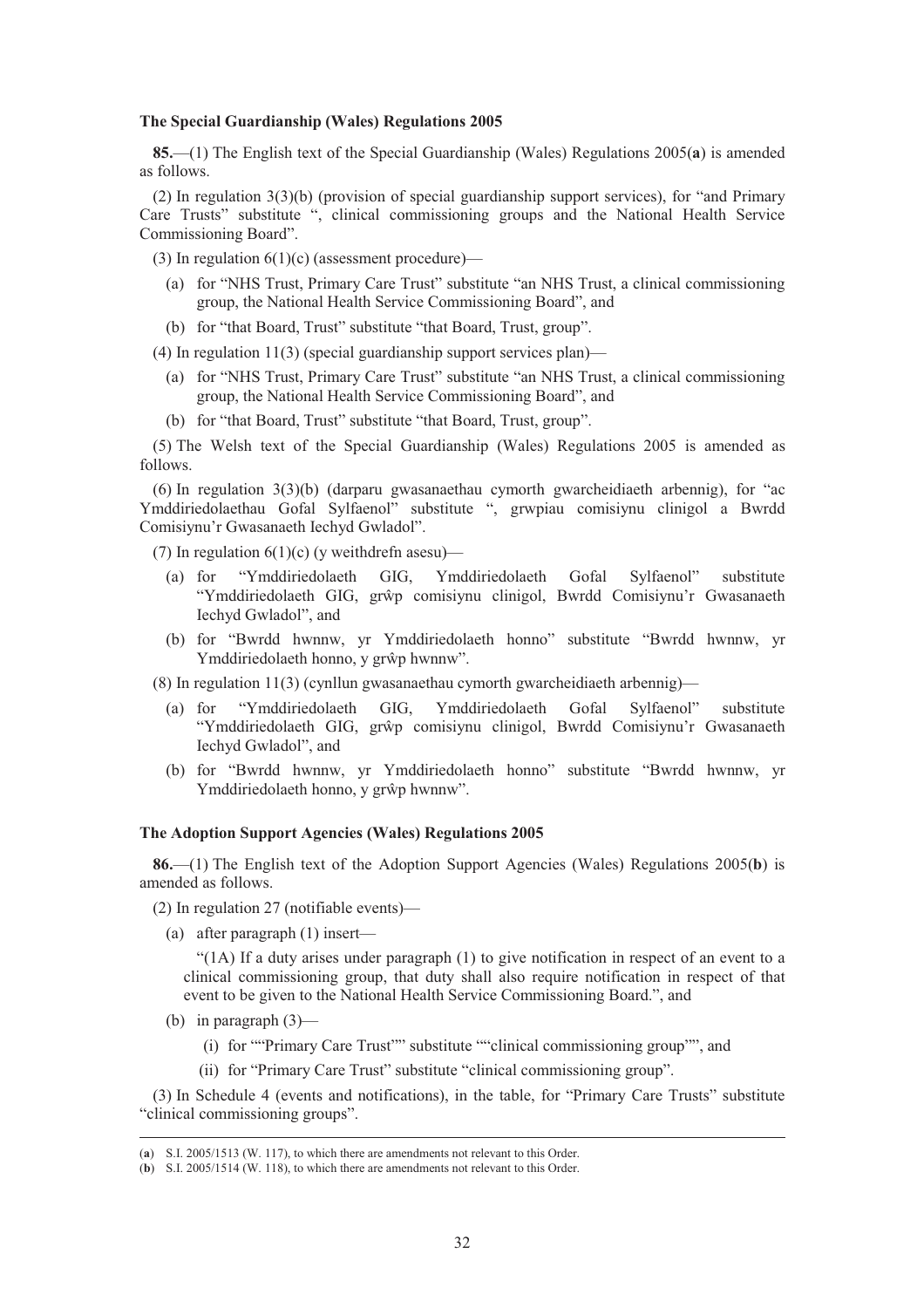(4) The Welsh text of the Adoption Support Agencies (Wales) Regulations 2005 is amended as follows.

(5) In regulation 27 (digwyddiadau hysbysadwy)—

(a) after paragraph (1) insert—

"(1A) Os bydd dyletswydd yn codi o dan baragraff (1) i hysbysu grŵp comisiynu clinigol mewn cysylltiad â digwyddiad, bydd y ddyletswydd honno hefyd yn ei gwneud yn ofynnol i Fwrdd Comisiynu'r Gwasanaeth Iechyd Gwlad gael ei hysbysu mewn cysylltiad â'r digwyddiad hwnnw.", and

- (b) in paragraph (3)—
	- (i) for "ac "Ymddiriedolaeth Gofal Sylfaenol"" substitute "a "grŵp comisiynu clinigol"", and
	- (ii) for "Ymddiriedolaeth Gofal Sylfaenol" substitute "grŵp comisiynu clinigol".

(6) In Schedule 4 (digwyddiadau a hysbysiadau), in the table, for "Yr Ymddiriedolaethau Gofal Sylfaenol" substitute "Y grwpiau comisiynu clinigol".

# **The NHS Business Services Authority (Awdurdod Gwasanaethau Busnes y GIG) (Establishment and Constitution) Order 2005**

**87.**—(1) The NHS Business Services Authority (Awdurdod Gwasanaethau Busnes y GIG) (Establishment and Constitution) Order 2005(**a**) is amended as follows.

(2) In article 1(2) (interpretation), in the definition of "relevant primary dental services", for paragraph (a) substitute—

"(a) section 56(2) of the National Health Service (Wales) Act 2006;".

(3) In article 3 (functions of the Authority)—

- (a) after paragraph (f) insert—
	- "(fa)the examining, checking and pricing of any drug, medicine or appliance (other than a Scheduled drug, within the meaning of the National Health Service (General Medical Services Contracts) Regulations 2004) provided for the purposes of immediate treatment or personal administration as part of the provision of primary medical services under Part 4 of the National Health Service Act 2006;", and
- (b) in paragraph (p), for "Primary Care Trusts" substitute "the National Health Service Commissioning Board".

# **The NHS Business Services Authority (Awdurdod Gwasanaethau Busnes y GIG) Regulations 2005**

**88.**—(1) The NHS Business Services Authority (Awdurdod Gwasanaethau Busnes y GIG) Regulations 2005(**b**) are amended as follows.

(2) In regulation 1(2) (interpretation), in the definition of "health service body", after paragraph (d) insert—

"(da) the National Institute for Health and Care Excellence,

(db) the Health and Social Care Information Centre,".

(3) In regulation  $3(1)(i)$  (disqualification for appointment)—

- (a) omit paragraph (i),
- (b) after paragraph (iii) insert—
	- "(iiia) the National Institute for Health and Care Excellence,
	- (iiib) the Health and Social Care Information Centre, or", and

 <sup>(</sup>**a**) S.I. 2005/2414. The relevant amending instrument is S.I. 2006/632.

<sup>(</sup>**b**) S.I. 2005/2415. Relevant amending instruments are S.I. 2006/633 and S.I. 2012/1641.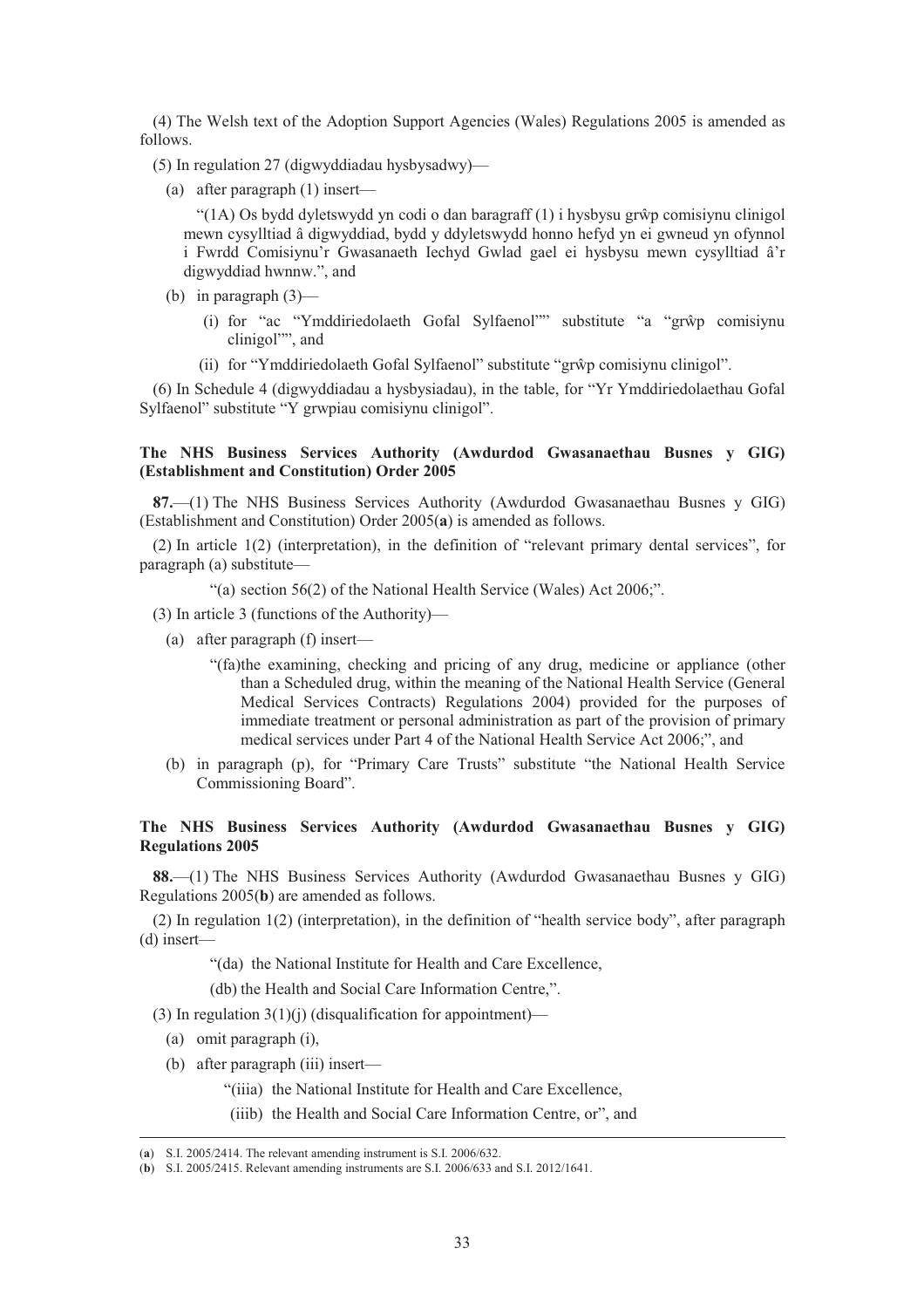(c) omit paragraph (iv) (together with the "or" following it).

#### **The NHS Blood and Transplant (Gwaed a Thrawsblaniadau'r GIG) Regulations 2005**

**89.** In regulation 1(2) of the NHS Blood and Transplant (Gwaed a Thrawsblaniadau'r GIG) Regulations 2005(**a**) (interpretation), in the definition of "health service body", after paragraph (d) insert—

"(da) the National Institute for Health and Care Excellence,

(db) the Health and Social Care Information Centre,".

# **The Adoption Support Agencies (England) and Adoption Agencies (Miscellaneous Amendments) Regulations 2005**

**90.**—(1) The Adoption Support Agencies (England) and Adoption Agencies (Miscellaneous Amendments) Regulations 2005(**b**) are amended as follows.

- (2) In regulation 24 (notifiable events)—
	- (a) after paragraph (1) insert—

"(1A) If a duty arises under paragraph (1) to give notification in respect of an event to a clinical commissioning group, that duty shall also require notification in respect of that event to be given to the National Health Service Commissioning Board.", and

(b) in paragraph (3), in the definition of "Primary Care Trust", for ""Primary Care Trust" means the Primary Care Trust" substitute ""clinical commissioning group" means the clinical commissioning group".

(3) In Schedule 4 (events and notifications), in the table, for "Primary Care Trust" substitute "Clinical commissioning group".

# **The Healthy Start Scheme and Welfare Food (Amendment) Regulations 2005**

**91.**—(1) The Healthy Start Scheme and Welfare Food (Amendment) Regulations 2005(**c**) are amended as follows.

- (2) In regulation 2(1) (interpretation)—
	- (a) after the definition of "child" insert—

""clinical commissioning group" means a body established under section 14D of the National Health Service Act 2006;",

(b) after the definition of "income support" insert—

""local authority" has the same meaning as in section 2B of the National Health Service Act 2006;",

- (c) omit the definition of "NHS foundation trust", and
- (d) omit the definition of "Primary Care Trust".
- (3) In regulation 8A (provision of Healthy Start vitamins)—
	- (a) in paragraph (1), for sub-paragraph (a) (together with the "and" following it) substitute—
		- "(a) in relation to England, a clinical commissioning group, a local authority or the National Health Service Commissioning Board, if it provides, or arranges for the provision of, maternity services or a child health clinic;
		- (aa) in relation to Wales, a NHS trust or Local Health Board that provides a maternity or child health clinic; and",

 <sup>(</sup>**a**) S.I. 2005/2531, to which there are amendments not relevant to this Order.

<sup>(</sup>**b**) S.I. 2005/2720, to which there are amendments not relevant to this Order.

<sup>(</sup>**c**) S.I. 2005/3262. The relevant amending instrument is S.I. 2006/2818.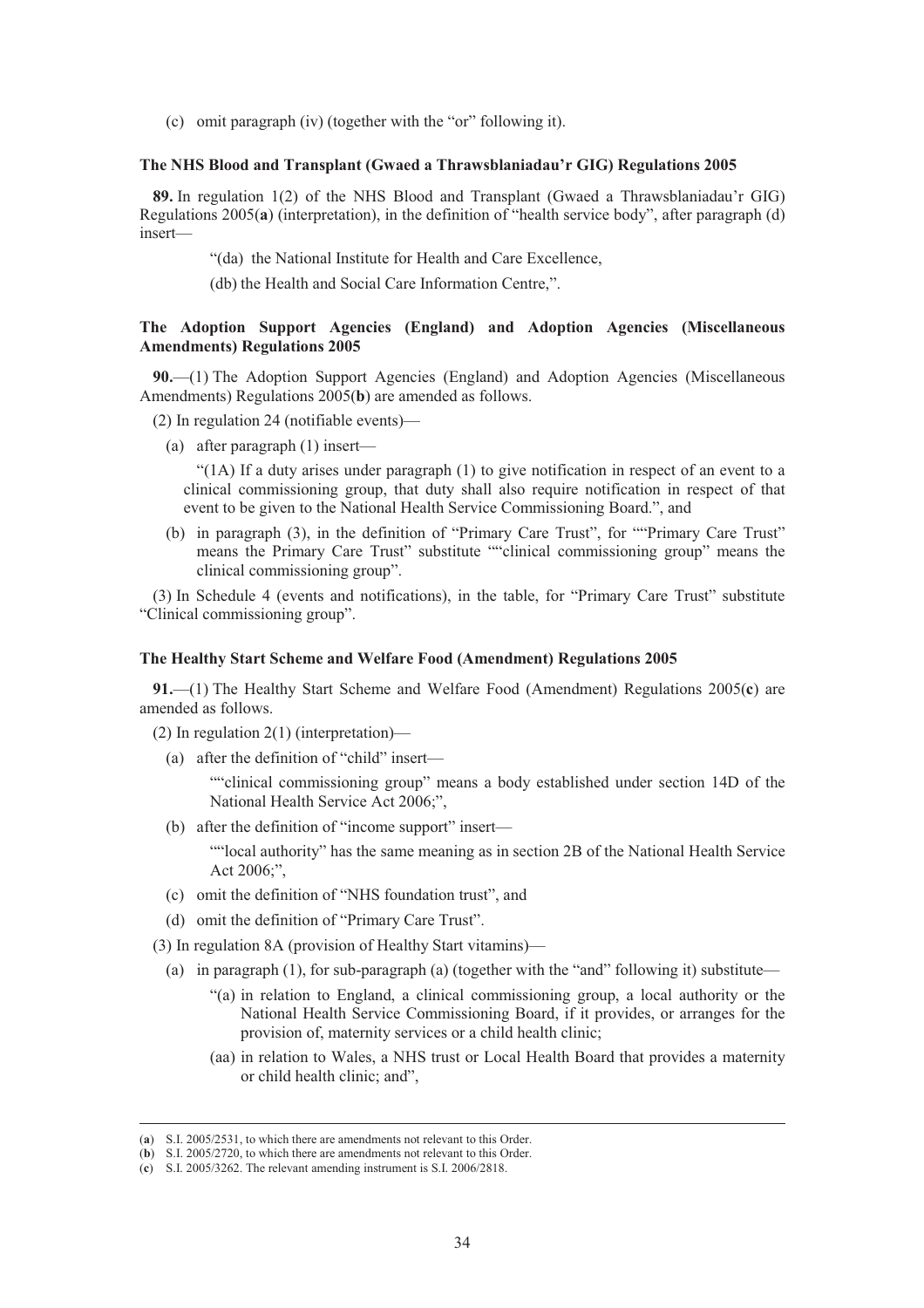- (b) in paragraph (2), after "providing" insert ", or (in the case of a clinical commissioning group or the National Health Service Commissioning Board) arranging for the provision of,",
- (c) in paragraph (3), after "health service body" insert "(other than a clinical commissioning group or the National Health Service Commissioning Board)",
- (d) after that paragraph insert—

"(3A) The arrangements made by a clinical commissioning group or the National Health Service Commissioning Board under paragraph (2) may be made with a pharmacist or other person or body.",

- (e) in paragraph (4), after "paragraph (2)" insert "or (3)",
- (f) in paragraph (7), after "health service body", in the first place where it occurs, insert "(other than a clinical commissioning group or the National Health Service Commissioning Board)", and
- (g) after that paragraph insert—

"(8) In the case of a clinical commissioning group—

- (a) the Secretary of State may pay the clinical commissioning group an amount equal to the cost of the Healthy Start vitamins that the group has secured the provision of to a beneficiary, or
- (b) that cost may be met from the sums paid to the group under section 223G of the National Health Service Act 2006.
- (9) In the case of the National Health Service Commissioning Board—
	- (a) the Secretary of State may pay the Board an amount equal to the cost of the Healthy Start vitamins that the Board has secured the provision of to a beneficiary, or
	- (b) that cost may be met from the sums paid to the Board under section 223B of the National Health Service Act 2006."

# **The Health Service Commissioner for England (Special Health Authorities) (No. 2) Order 2005**

**92.** In the Schedule to the Health Service Commissioner for England (Special Health Authorities) (No. 2) Order 2005(**a**) (Special Health Authorities designated as subject to investigation), omit the entries relating to the NHS Institute for Innovation and Improvement and the Health and Social Care Information Centre.

# **The Housing Benefit Regulations 2006**

**93.**—(1) The Housing Benefit Regulations 2006(**b**) are amended as follows.

(2) In regulation 2(1) (interpretation), in the definition of "service user group", after paragraph (f) insert—

- "(fa)the National Institute for Health and Care Excellence in consequence of a function under Part 8 of the Health and Social Care Act 2012,
- (fb) a clinical commissioning group in consequence of a function under section 14Z2 of the National Health Service Act 2006,
- (fc) the National Health Service Commissioning Board in consequence of a function under section 13Q of the National Health Service Act 2006,".

(3) In Schedule 5 (sums to be disregarded in the calculation of income other than earnings), in paragraph 27—

 <sup>(</sup>**a**) S.I. 2005/3428.

<sup>(</sup>**b**) S.I. 2006/213. Relevant amending instruments are S.I. 2008/3157 and S.I. 2009/2655.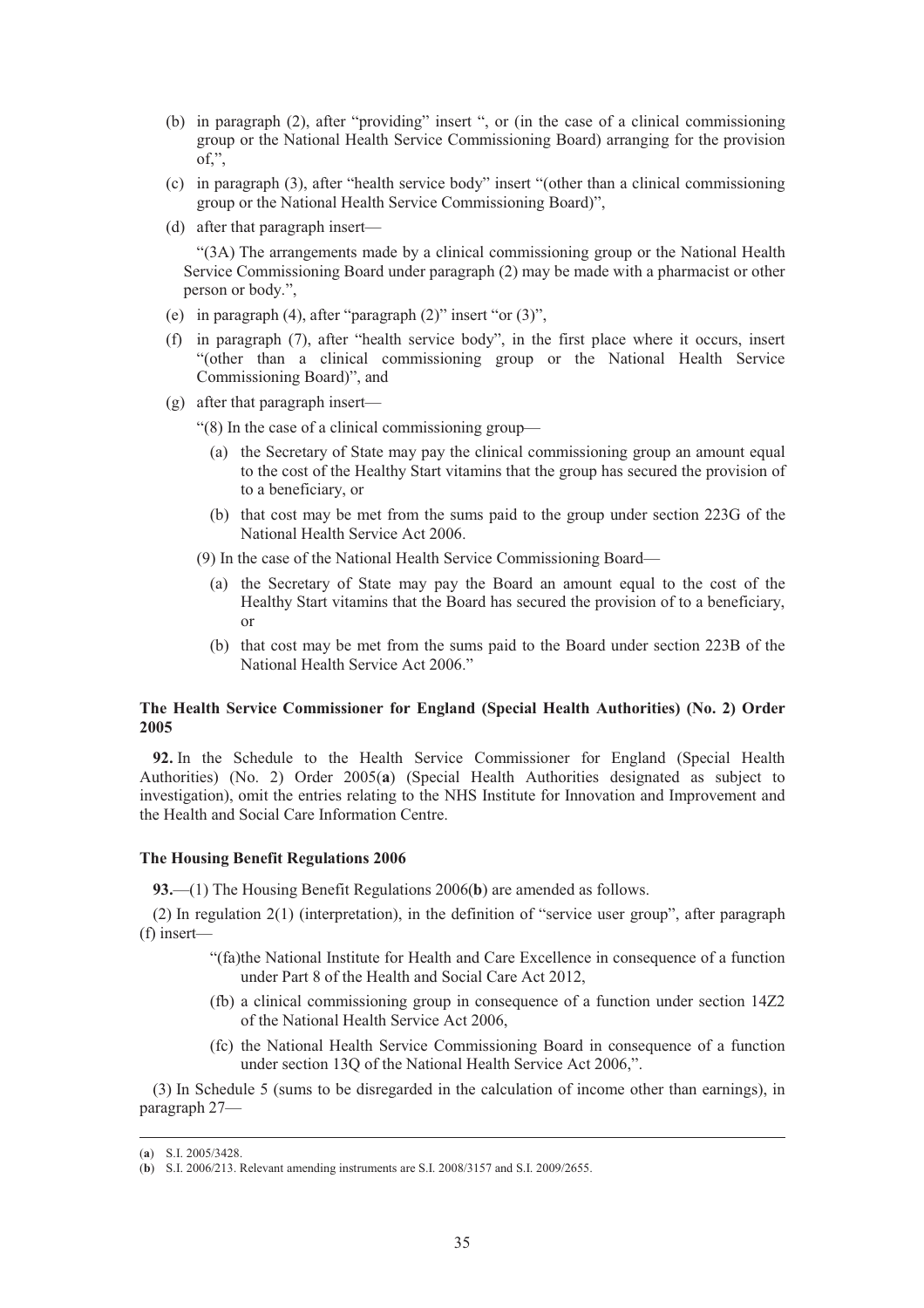- (a) after sub-paragraph (d) insert—
	- "(da) a clinical commissioning group established under section 14D of the National Health Service Act 2006;
	- (db) the National Health Service Commissioning Board; or", and
- (b) omit sub-paragraph (e) (together with the "or" following it).

## **The Housing Benefit (Persons who have attained the qualifying age for state pension credit) Regulations 2006**

**94.**—(1) The Housing Benefit (Persons who have attained the qualifying age for state pension credit) Regulations 2006(**a**) are amended as follows.

(2) In regulation 2(1) (interpretation), in the definition of "service user group", after paragraph (f) insert—

- "(fa)the National Institute for Health and Care Excellence in consequence of a function under Part 8 of the Health and Social Care Act 2012,
- (fb) a clinical commissioning group in consequence of a function under section 14Z2 of the National Health Service Act 2006,
- (fc) the National Health Service Commissioning Board in consequence of a function under section 13Q of the National Health Service Act 2006,".
- (3) In regulation 38(2)(d) (earnings of self-employed earners)—
	- (a) after paragraph (iv) insert—
		- "(iva) a clinical commissioning group established under section 14D of the National Health Service Act 2006;
		- (ivb) the National Health Service Commissioning Board; or", and
	- (b) omit paragraph (v) (together with the "or" following it).

# **The National Health Service (Personal Dental Services Agreements) (Wales) Regulations 2006**

**95.**—(1) The National Health Service (Personal Dental Services Agreements) (Wales) Regulations 2006(**b**) are amended as follows.

(2) In regulation 2(1) (interpretation)—

(a) after the definition of "NHS dispute resolution procedure" insert—

""NHSLA" means the National Health Service Litigation Authority established as a Special Health Authority by the National Health Service Litigation Authority (Establishment and Constitution) Order 1995;", and

- (b) omit the definition of "NPSA".
- (3) In regulation 4 (general conditions relating to all agreements), after paragraph (6) insert—

"(7) In this regulation "health service body" includes a Strategic Health Authority and a Primary Care Trust."

(4) In Schedule 3 (other contractual terms)—

- (a) in paragraph 15 (NICE guidance), for "National Institute for Clinical Excellence" substitute "National Institute for Health and Care Excellence",
- (b) in paragraph 31(b) (appraisal and assessment), for "NPSA" substitute "NHSLA",

 <sup>(</sup>**a**) S.I. 2006/214. Relevant amending instruments are S.I. 2008/3157 and S.I. 2009/2655.

<sup>(</sup>**b**) S.I. 2006/489 (W. 58), to which there are amendments not relevant to this Order.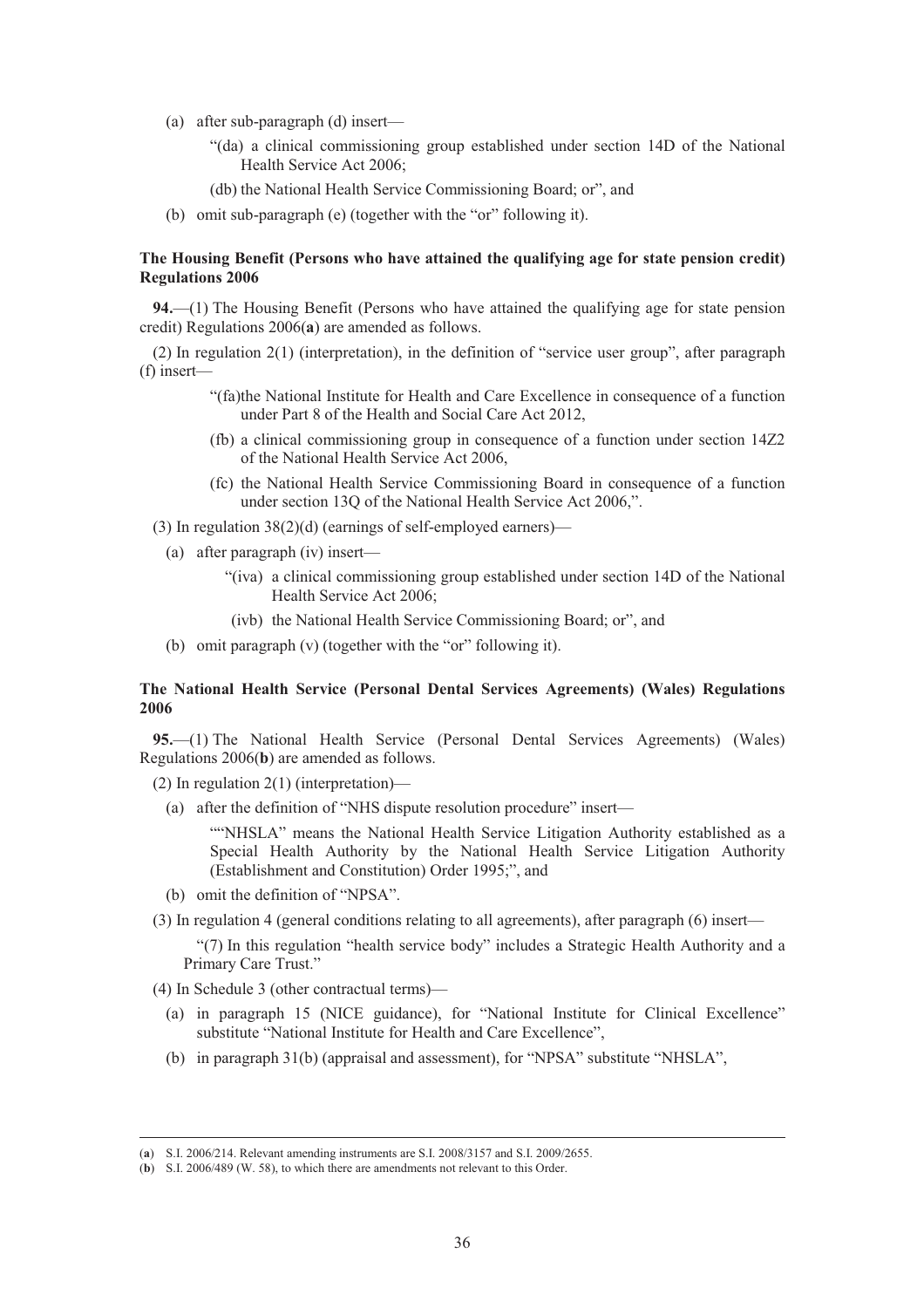- (c) in paragraph 51(2) (co-operation with investigations), in the definition of "NHS body", for "a Strategic Health Authority, a Primary Care Trust" substitute "a clinical commissioning group, the National Health Service Commissioning Board", and
- (d) in paragraph 69 (termination by the Relevant Body on grounds of suitability etc), after sub-paragraph (5) insert—

"(6) In this paragraph "health service body" includes a Strategic Health Authority and a Primary Care Trust."

#### **The National Health Service (General Dental Services Contracts) (Wales) Regulations 2006**

**96.**—(1) The National Health Service (General Dental Services Contracts) (Wales) Regulations 2006(**a**) are amended as follows.

- (2) In regulation 2(1) (interpretation)—
	- (a) after the definition of "NHS dispute resolution procedure" insert—

""NHSLA" means the National Health Service Litigation Authority established as a Special Health Authority by the National Health Service Litigation Authority (Establishment and Constitution) Order 1995;", and

(b) omit the definition of "NPSA".

(3) In regulation 4 (general prescribed conditions relating to all contracts), after paragraph (6) insert—

"(7) In this regulation "health service body" includes a Strategic Health Authority and a Primary Care Trust."

(4) In Schedule 3 (other contractual terms)—

- (a) in paragraph 14 (NICE guidance), for "National Institute for Clinical Excellence" substitute "National Institute for Health and Care Excellence",
- (b) in paragraph 30(b) (appraisal and assessment), for "NPSA" substitute "NHSLA",
- (c) in paragraph 51(2) (co-operation with investigations), in the definition of "NHS body", for "a Strategic Health Authority, a Primary Care Trust" substitute "a clinical commissioning group, the National Health Service Commissioning Board", and
- (d) in paragraph 71 (termination by the Local Health Board on grounds of suitability etc), after sub-paragraph (5) insert—

"(6) In this paragraph "health service body" includes a Strategic Health Authority and a Primary Care Trust."

### **The National Health Service (Dental Charges) (Wales) Regulations 2006**

**97.**—(1) The National Health Service (Dental Charges) (Wales) Regulations 2006(**b**) are amended as follows.

(2) In regulation 2(1) (interpretation)—

- (a) in the definition of "relevant Local Health Board", in paragraph (ii), omit "Primary Care Trust or", and
- (b) in the definition of "relevant primary dental services", in paragraph (i), omit "Primary Care Trust or".

(3) In regulation 12(2) (reduction of remuneration and accounting for charges in relation to providers of relevant primary dental services), omit "Primary Care Trust or".

 <sup>(</sup>**a**) S.I. 2006/490 (W. 59), to which there are amendments not relevant to this Order.

<sup>(</sup>**b**) S.I. 2006/491 (W. 60), to which there are amendments not relevant to this Order.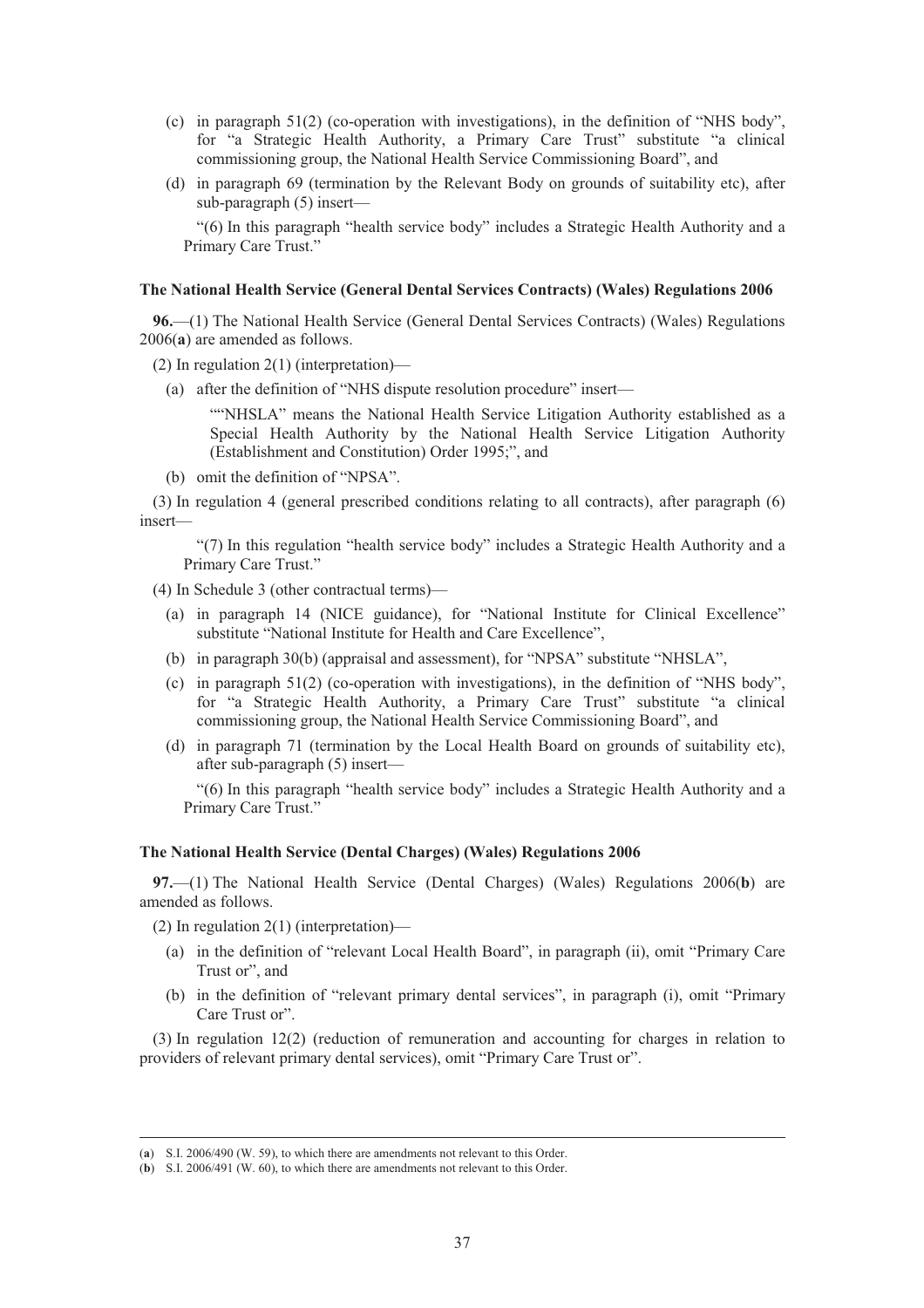#### **The Highways Act 1980 (Gating Orders) (England) Regulations 2006**

**98.** In regulation 2 of the Highways Act 1980 (Gating Orders) (England) Regulations 2006(**a**) (interpretation), in the definition of "NHS trust or NHS foundation trust", omit ", Primary Care Trust".

# **The Mental Capacity Act 2005 (Independent Mental Capacity Advocates) (General) Regulations 2006**

**99.** In regulation 3 of the Mental Capacity Act 2005 (Independent Mental Capacity Advocates) (General) Regulations 2006(**b**) (meaning of NHS body)—

- (a) in paragraph  $(1)$ 
	- (i) omit sub-paragraph (a),
	- (ii) after sub-paragraph (b) insert—
		- "(ba) a clinical commissioning group;
		- (bb) the National Health Service Commissioning Board;
		- (bc) a local authority (within the meaning of section 2B of the National Health Service Act 2006) acting in the exercise of public health functions (within the meaning of that Act);", and
	- (iii) omit sub-paragraph (c).
- (b) in paragraph  $(2)$ 
	- (i) after the definition of "Care Trust" insert—

""clinical commissioning group" means a body established under section 14D of the National Health Service Act 2006;", and

(ii) omit the definitions of "Primary Care Trust" and "Strategic Health Authority".

### **The Crime and Disorder Act 1998 (Intervention Orders) Order 2006**

**100.** In article 2(1) of the Crime and Disorder Act 1998 (Intervention Orders) Order 2006(**c**) (persons to be consulted by relevant authority)—

- (a) after sub-paragraph (a) insert—
	- "(aa) a clinical commissioning group;
	- (ab) the National Health Service Commissioning Board;", and
- (b) omit sub-paragraph (b).

#### **The Mental Capacity Act 2005 (Independent Mental Capacity Advocates) (Expansion of Role) Regulations 2006**

**101.** In regulation 1(4) of the Mental Capacity Act 2005 (Independent Mental Capacity Advocates) (Expansion of Role) Regulations 2006(**d**) (interpretation), in the definition of "NHS body"—

- (a) omit paragraph (a),
- (b) after paragraph (b) insert—
	- "(ba) a clinical commissioning group;

(bb) the National Health Service Commissioning Board;", and

(c) omit paragraph (c).

 <sup>(</sup>**a**) S.I. 2006/537.

<sup>(</sup>**b**) S.I. 2006/1832.

<sup>(</sup>**c**) S.I. 2006/2138.

<sup>(</sup>**d**) S.I. 2006/2883.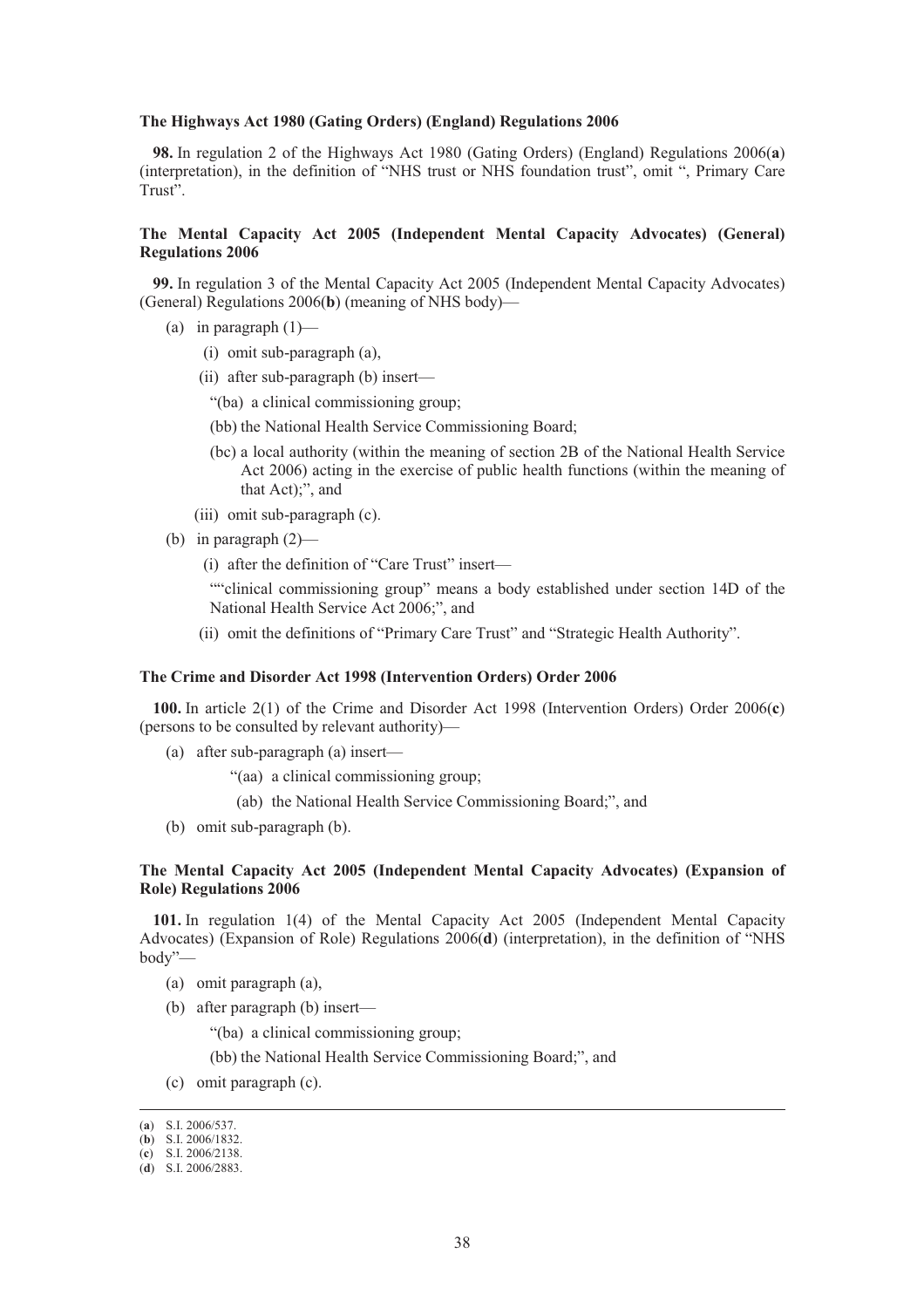#### **The National Health Service (General Ophthalmic Services) (Scotland) Regulations 2006**

**102.** In regulation 2(1) of the National Health Service (General Ophthalmic Services) (Scotland) Regulations 2006(**a**) (interpretation), in the definition of "equivalent body"—

- (a) in paragraph (a), for "a Primary Care Trust" substitute "the National Health Service Commissioning Board", and
- (b) after paragraph (c) insert—
	- "(ca) in relation to any time prior to 1st April 2013 and after 30th September 2002, a Primary Care Trust in England;".

#### **The National Health Service Central Register (Scotland) Regulations 2006**

**103.**—(1) The National Health Service Central Register (Scotland) Regulations 2006(**b**) are amended as follows.

(2) In Schedule 1 (additional information which may be contained in an entry in, and obtained from persons or places to create and maintain, the register), in the table, in entry 8, in column (1), for "Health and Social Care Information Centre" substitute "Health and Social Care Information Centre established under section 252 of the Health and Social Care Act 2012".

(3) In Schedule 2 (information which may be provided from the register and persons to whom it may be provided), in the table, in entry 3, in column (2), for "Health and Social Care Information Centre" substitute "Health and Social Care Information Centre established under section 252 of the Health and Social Care Act 2012".

## **The National Health Service (Free Prescriptions and Charges for Drugs and Appliances) (Wales) Regulations 2007**

**104.**—(1) The English text of the National Health Service (Free Prescriptions and Charges for Drugs and Appliances) (Wales) Regulations 2007(**c**) is amended as follows.

(2) In regulation 2(1) (interpretation), omit the definition of "Primary Care Trust" ("*Ymddiriedolaeth Gofal Sylfaenol*").

(3) In regulation 11(3)(b) (entitlement cards), for "a Primary Care Trust" substitute "the National Health Service Commissioning Board".

(4) The Welsh text of the National Health Service (Free Prescriptions and Charges for Drugs and Appliances) (Wales) Regulations 2007 is amended as follows.

(5) In regulation 2(1) (dehongli), omit the definition of "Ymddiriedolaeth Gofal Sylfaenol" ("*Primary Care Trust*").

(6) In regulation 11(3)(b) (cardiau hawl), for "gydag Ymddiriedolaeth Gofal Sylfaenol" substitute "gyda Bwrdd Comisiynu'r Gwasanaeth Iechyd Gwladol".

#### **The Placement of Children (Wales) Regulations 2007**

**105.**—(1) The English text of the Placement of Children (Wales) Regulations 2007(**d**) is amended as follows.

(2) In regulation 2(1) (interpretation), in the definition of "health care provider" ("*darparydd gofal iechyd*"), for "primary care trust" substitute "clinical commissioning group".

(3) In regulation 6(1) (notification of arrangements), after sub-paragraph (b) insert—

"(ba) the National Health Service Commissioning Board if the child is ordinarily resident, or is to be placed, in England;".

 <sup>(</sup>**a**) S.S.I. 2006/135, to which there are amendments not relevant to this Order.

<sup>(</sup>**b**) S.S.I. 2006/484. The relevant amending instrument is S.S.I. 2008/358.

<sup>(</sup>**c**) S.I. 2007/121 (W. 11), to which there are amendments not relevant to this Order.

<sup>(</sup>**d**) S.I. 2007/310 (W. 27). The relevant amending instrument is S.I. 2010/1142 (W. 101).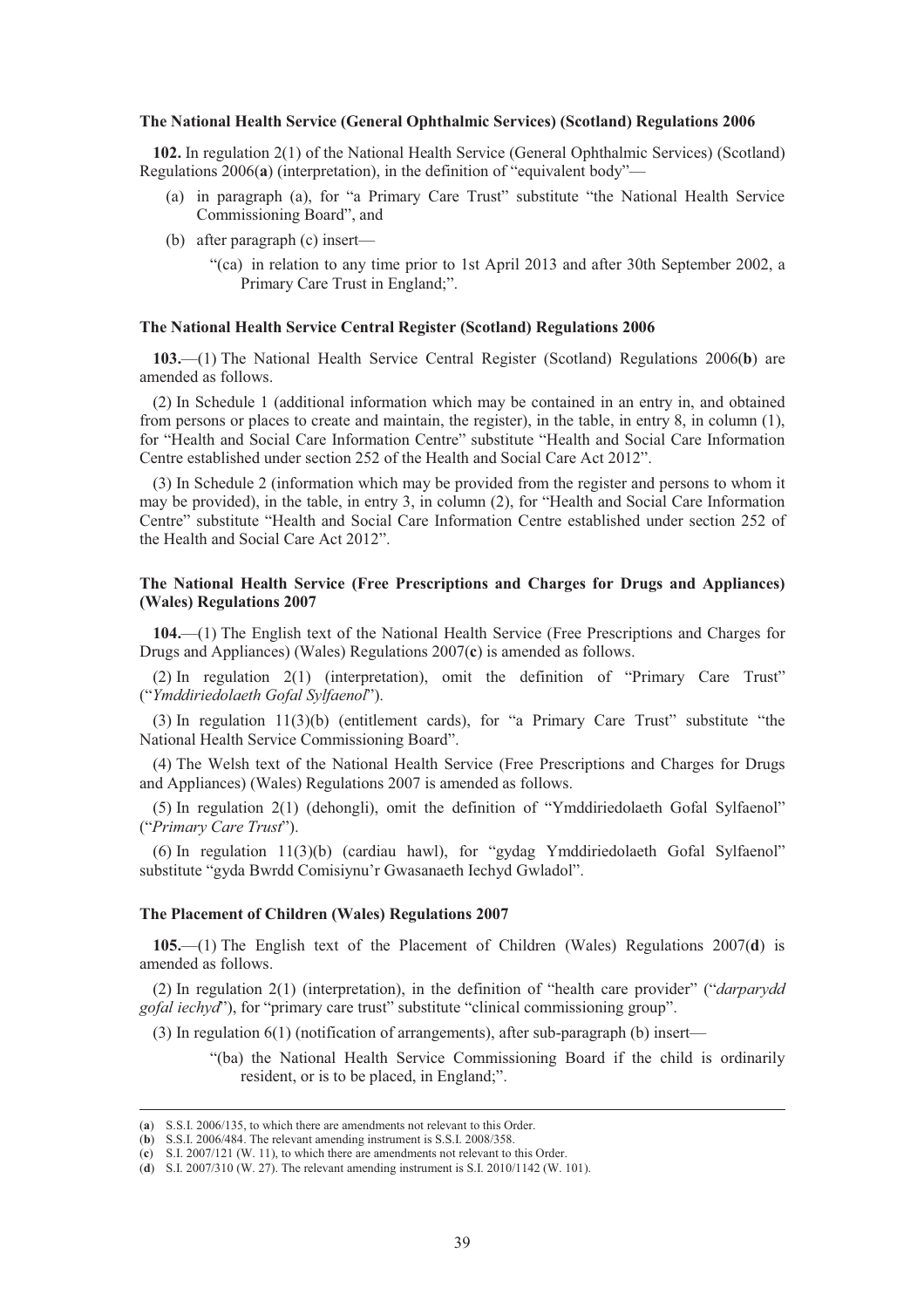(4) The Welsh text of the Placement of Children (Wales) Regulations 2007 is amended as follows.

(5) In regulation 2(1) (dehongli), in the definition of "darparydd gofal iechyd" ("*health care*  provider"), for "ymddiriedolaeth gofal sylfaenol" substitute "grŵp comisiynu clinigol".

(6) In regulation 6(1) (hysbysiad o drefniadau), after sub-paragraph (b) insert—

"(ba) Bwrdd Comisiynu'r Gwasanaeth Iechyd Gwladol os yw'r plentyn yn preswylio fel arfer yn Lloegr, neu os yw'r plentyn i gael ei leoli yno;".

#### **The NHS Direct National Health Service Trust (Establishment) Order 2007**

**106.** In article 1(2) of the NHS Direct National Health Service Trust (Establishment) Order 2007(**a**) (interpretation), in the definition of "NHS Bodies"—

- (a) for "Strategic Health Authorities," substitute "the National Health Service Commissioning Board,",
- (b) for "Primary Care Trusts," substitute "clinical commissioning groups,", and
- (c) after "2006 Act" insert ", and local authorities (within the meaning of section 2B of the 2006 Act) acting in the exercise of public health functions (within the meaning of that Act)".

## **The School Governance (Constitution) (England) Regulations 2007**

**107.** In the School Governance (Constitution) (England) Regulations 2007(**b**) (so far as those Regulations continue to apply by virtue of regulation 4(2) of the School Governance (Constitution) (England) Regulations 2012(**c**)), in Schedule 3 (appointment of community governors at community special schools and foundation special schools), in paragraph 2—

- (a) in sub-paragraph  $(1)$ , for paragraph  $(a)$  (together with the "or" following it) substitute—
	- "(a) one or more clinical commissioning groups,
	- (aa) the National Health Service Commissioning Board, or", and
- (b) in sub-paragraph (3)—

(i) before the definition of "National Health Service Trust" insert—

""clinical commissioning group" means a body established under section 14D of the National Health Service Act 2006;", and

(ii) omit the definition of "primary care trust" and the "and" immediately preceding it.

#### **The School Governance (New Schools) (England) Regulations 2007**

**108.** In Schedule 1 to the School Governance (New Schools) (England) Regulations 2007(**d**) (appointment of temporary community governors at community special schools or foundation special schools), in paragraph 2—

- (a) in sub-paragraph  $(1)(a)$ , for sub-paragraph  $(i)$  substitute—
	- "(i) one or more clinical commissioning groups;
	- (ia) the National Health Service Commissioning Board;", and
- (b) in sub-paragraph (2)—
	- (i) before the definition of "National Health Service Trust" insert—

""clinical commissioning group" means a body established under section 14D of the National Health Service Act 2006;", and

 <sup>(</sup>**a**) S.I. 2007/478, to which there are amendments not relevant to this Order.

<sup>(</sup>**b**) S.I. 2007/957.

<sup>(</sup>**c**) S.I. 2012/1034.

<sup>(</sup>**d**) S.I. 2007/958, to which there are amendments not relevant to this Order.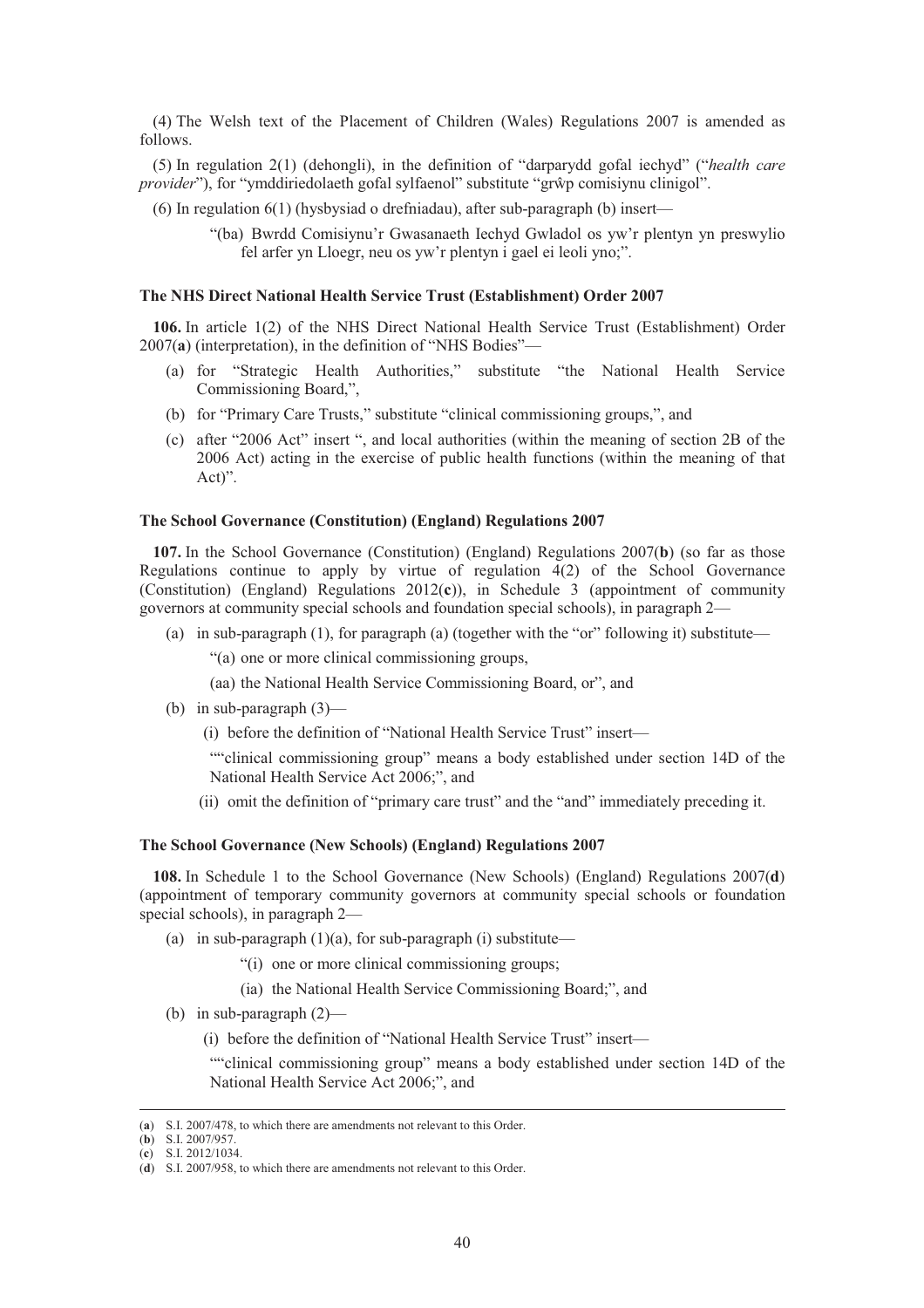(ii) omit the definition of "primary care trust" and the "and" immediately preceding it.

### **The School Governance (Federations) (England) Regulations 2007**

**109.** In the School Governance (Federations) (England) Regulations 2007(**a**) (so far as those Regulations continue to apply by virtue of regulation 4(1) of the School Governance (Federations) (England) Regulations 2012(**b**)), in Schedule 4 (appointment of community governors in federations which include community special schools), in paragraph 2—

(a) in sub-paragraph (1), for paragraph (a) substitute—

"(a) one or more clinical commissioning groups,

(aa) the National Health Service Commissioning Board,", and

(b) in sub-paragraph  $(3)$ —

(i) before the definition of "National Health Service Trust" insert—

""clinical commissioning group" means a body established under section 14D of the National Health Service Act 2006;", and

(ii) omit the definition of "primary care trust" and the "and" immediately preceding it.

# **The School Organisation (Establishment and Discontinuance of Schools) (England) Regulations 2007**

**110.**—(1) The School Organisation (Establishment and Discontinuance of Schools) (England) Regulations 2007(**c**) are amended as follows.

(2) In regulation 2 (interpretation)—

(a) after the definition of "Accessibility Strategy" insert—

""clinical commissioning group" means a body established under section 14D of the National Health Service Act 2006;", and

(b) omit the definition of "Primary Care Trust".

(3) In regulation  $5(1)(i)(i)$  (manner of publication of a competition notice), for "the relevant Primary Care Trust" substitute "the National Health Service Commissioning Board and the relevant clinical commissioning group".

(4) In regulation  $10(6)(g)$  (promotion of public awareness), for "the relevant Primary Care" Trust," substitute "the National Health Service Commissioning Board and the relevant clinical commissioning group,".

(5) In regulation 13(5)(e) (manner in which local authority or proposers must publish details of proposals under sections 10 and 11), for "the relevant Primary Care Trust" substitute "the National Health Service Commissioning Board and the relevant clinical commissioning group".

(6) In regulation  $15(3)(f)(i)$  (manner in which local authority or governing body must submit and publish details of discontinuance proposals), for "the relevant Primary Care Trust," substitute "the National Health Service Commissioning Board and the relevant clinical commissioning group,".

(7) In regulation  $25(1)(g)(i)$  (provision for notification of decisions), for "the relevant Primary Care Trust" substitute "the National Health Service Commissioning Board and the relevant clinical commissioning group".

 <sup>(</sup>**a**) S.I. 2007/960, to which there are amendments not relevant to this Order.

<sup>(</sup>**b**) S.I. 2012/1035.

<sup>(</sup>**c**) S.I. 2007/1288, to which there are amendments not relevant to this Order.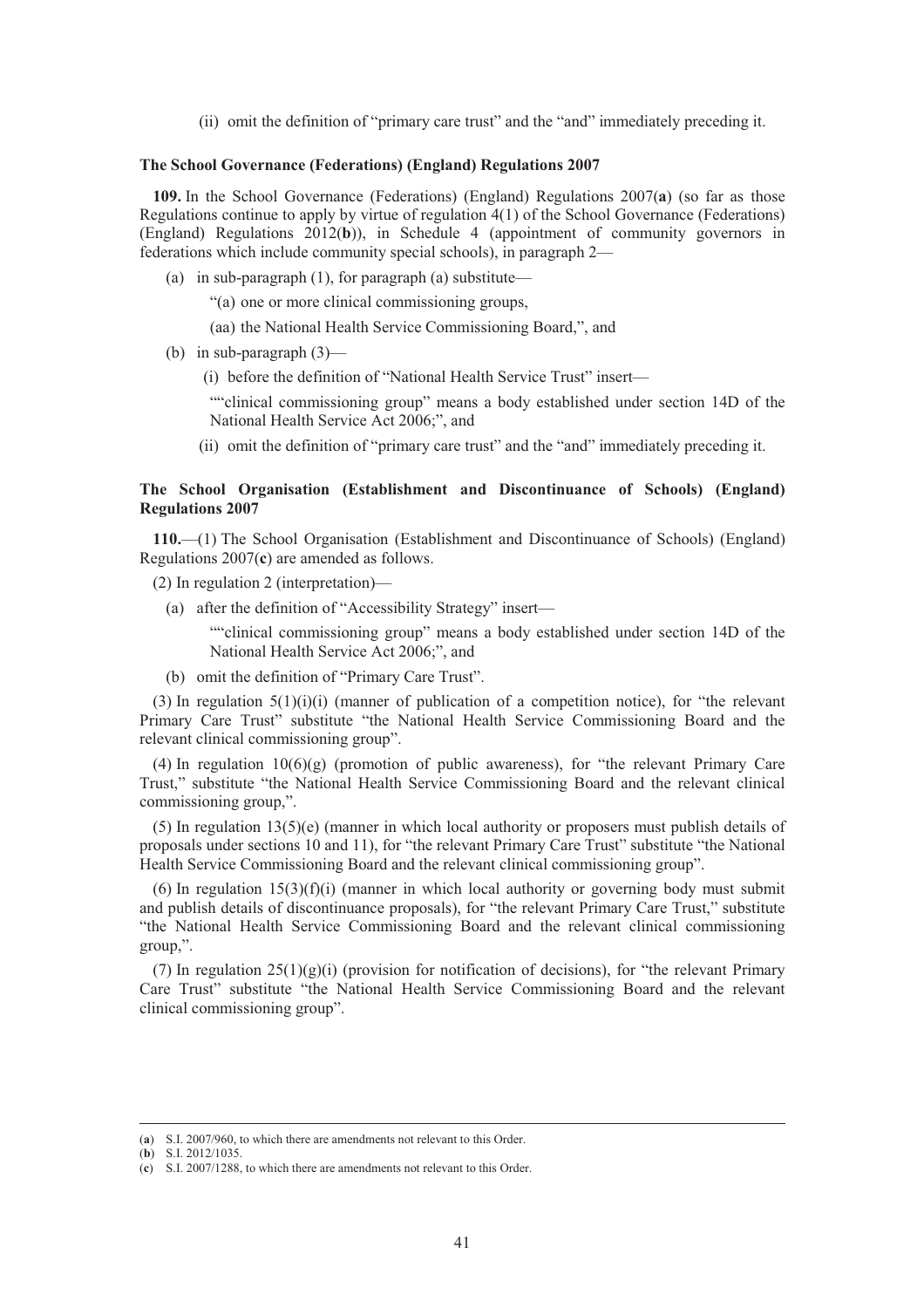# **The School Organisation (Prescribed Alterations to Maintained Schools) (England) Regulations 2007**

**111.**—(1) The School Organisation (Prescribed Alterations to Maintained Schools) (England) Regulations 2007(**a**) are amended as follows.

- (2) In regulation 2 (interpretation)—
	- (a) after the definition of "Children and Young People's Plan" insert—

""clinical commissioning group" means a body established under section 14D of the National Health Service Act 2006;", and

- (b) omit the definition of "Primary Care Trust".
- (3) In Schedule 1 (foundation proposals)—
	- (a) in paragraph 5(2)(a) (consultation on proposals), for "the relevant Primary Care Trust" substitute "the National Health Service Commissioning Board and the relevant clinical commissioning group", and
	- (b) in paragraph 7(a) (manner of publication of proposals), for "the relevant Primary Care Trust" substitute "the National Health Service Commissioning Board and the relevant clinical commissioning group".
- (4) In Schedule 3 (governing body proposals for alterations other than foundations proposals)—
	- (a) in paragraph 27(2)(a) (consultation on proposals), for "the relevant Primary Care Trust" substitute "the National Health Service Commissioning Board and the relevant clinical commissioning group",
	- (b) in paragraph 28(4)(a) (manner of publication of proposals), for "the relevant Primary Care Trust" substitute "the National Health Service Commissioning Board and the relevant clinical commissioning group", and
	- (c) in paragraph  $34(1)(g)(i)$  (provision for notification of decisions), for "the relevant Primary Care Trust" substitute "the National Health Service Commissioning Board and the relevant clinical commissioning group".
- (5) In Schedule 5 (local authority proposals for prescribed alterations)—
	- (a) in paragraph 27(2)(a) (consultation on proposals), for "the relevant Primary Care Trust" substitute "the National Health Service Commissioning Board and the relevant clinical commissioning group",
	- (b) in paragraph 28(5)(a) (manner of publication of proposals), for "the relevant Primary Care Trust" substitute "the National Health Service Commissioning Board and the relevant clinical commissioning group", and
	- (c) in paragraph  $34(1)(g)(i)$  (provision for notification of decisions), for "the relevant Primary Care Trust" substitute "the National Health Service Commissioning Board and the relevant clinical commissioning group".

## **The Health Service Medicines (Information Relating to Sales of Branded Medicines etc) Regulations 2007**

**112.** In regulation 2(1) of the Health Service Medicines (Information Relating to Sales of Branded Medicines etc) Regulations 2007(**b**) (interpretation)—

- (a) in the definition of "health service body", in paragraph (a), omit "Strategic Health Authority," and "Primary Care Trust,", and
- (b) in the definition of "PMS contractor", in paragraph (a), for "Strategic Health Authorities" substitute "the Board".

 <sup>(</sup>**a**) S.I. 2007/1289, to which there are amendments not relevant to this Order.

<sup>(</sup>**b**) S.I. 2007/1320, to which there are amendments not relevant to this Order.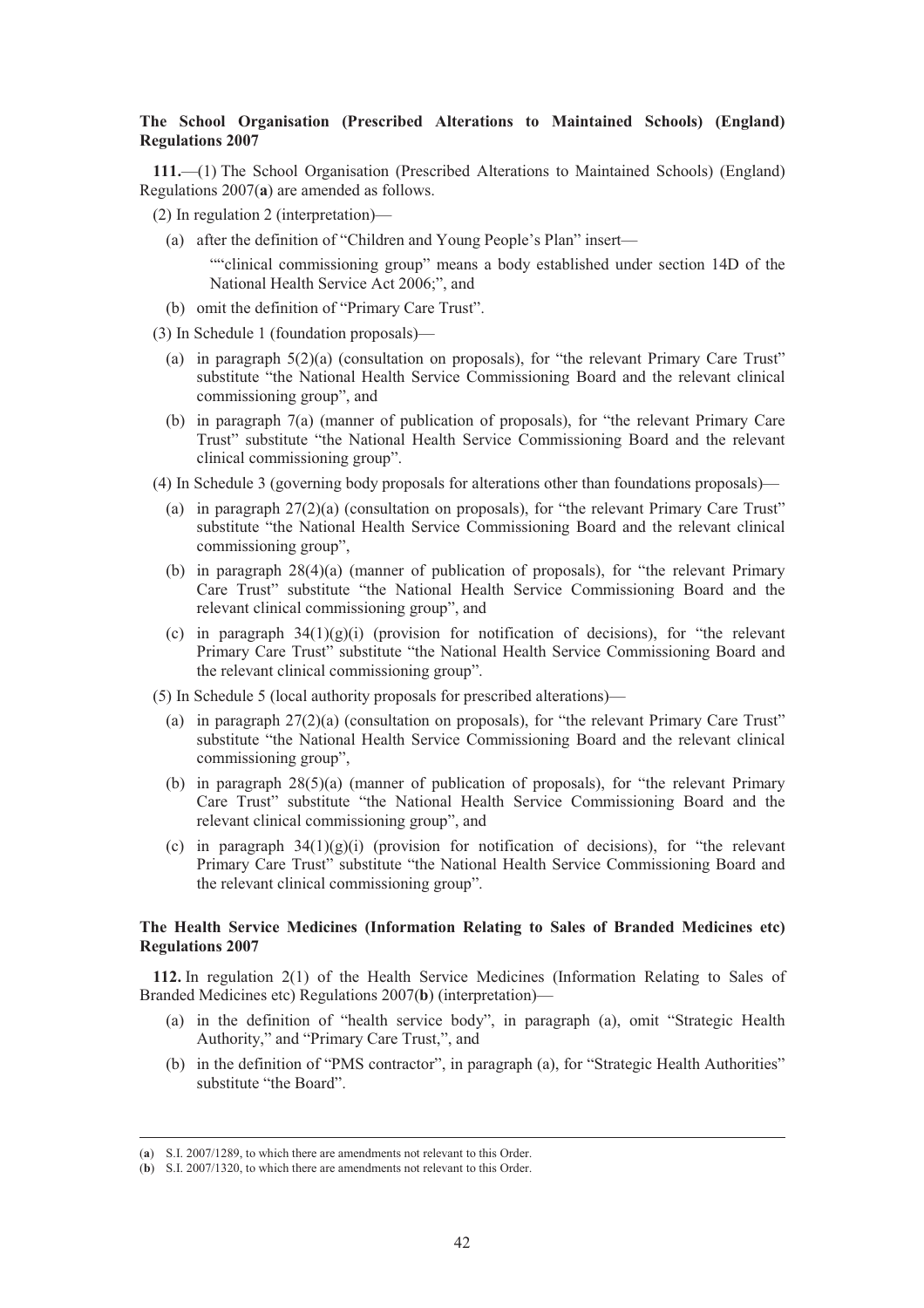#### **The School Organisation (Transitional Provisions) (England) Regulations 2007**

**113.**—(1) The School Organisation (Transitional Provisions) (England) Regulations 2007(**a**) are amended as follows.

- (2) In regulation 2(1) (interpretation)—
	- (a) after the definition of "the Change of Category Regulations" insert—

""clinical commissioning group" means a body established under section 14D of the National Health Service Act 2006;", and

(b) omit the definition of "Primary Care Trust".

(3) In regulation  $17(1)(g)$  (provision of information), for "the relevant Primary Care Trust," substitute "the National Health Service Commissioning Board and the relevant clinical commissioning group,".

 $(4)$  In regulation  $18(10)(h)(i)$  (requirement to implement proposals, revocation and modification), for "the relevant Primary Care Trust" substitute "the National Health Service Commissioning Board and the relevant clinical commissioning group".

(5) In regulation  $28(1)(g)(i)$  (provision for notification of decisions), for "the relevant Primary Care Trust" substitute "the National Health Service Commissioning Board and the relevant clinical commissioning group".

#### **The Community Drivers' Hours and Recording Equipment Regulations 2007**

**114.** In paragraph 1(3) of the Schedule to the Community Drivers' Hours and Recording Equipment Regulations 2007(**b**) (exempted vehicles), in the definition of "relevant NHS body", in paragraph (a), for "a Strategic Health Authority, a Primary Care Trust," substitute "the National Health Service Commissioning Board, a clinical commissioning group,".

## **The Crime and Disorder (Prescribed Information) Regulations 2007**

**115.**—(1) The Crime and Disorder (Prescribed Information) Regulations 2007(**c**) are amended as follows.

(2) In regulation 1(2) (interpretation), in the definition of "hospital", for "Primary Care Trust" substitute "clinical commissioning group, the National Health Service Commissioning Board".

(3) In the Schedule (description of information)—

- (a) in paragraph 9—
	- (i) for "Primary Care Trust" substitute "clinical commissioning group", and
	- (ii) after "within the area" insert ", or by the National Health Service Commissioning Board,",
- (b) in paragraph 10—
	- (i) for "Primary Care Trust" substitute "clinical commissioning group", and
	- (ii) after "within the area" insert ", or by the National Health Service Commissioning Board,",
- (c) in paragraph 11—
	- (i) for "Primary Care Trust or Local Health Board" substitute "clinical commissioning group, Local Health Board or local authority (within the meaning of section 2B of the National Health Service Act 2006) acting in the exercise of public health functions (within the meaning of that Act),", and

 <sup>(</sup>**a**) S.I. 2007/1355, to which there are amendments not relevant to this Order.

<sup>(</sup>**b**) S.I. 2007/1819, to which there are amendments not relevant to this Order.

<sup>(</sup>**c**) S.I. 2007/1831, to which there are amendments not relevant to this Order.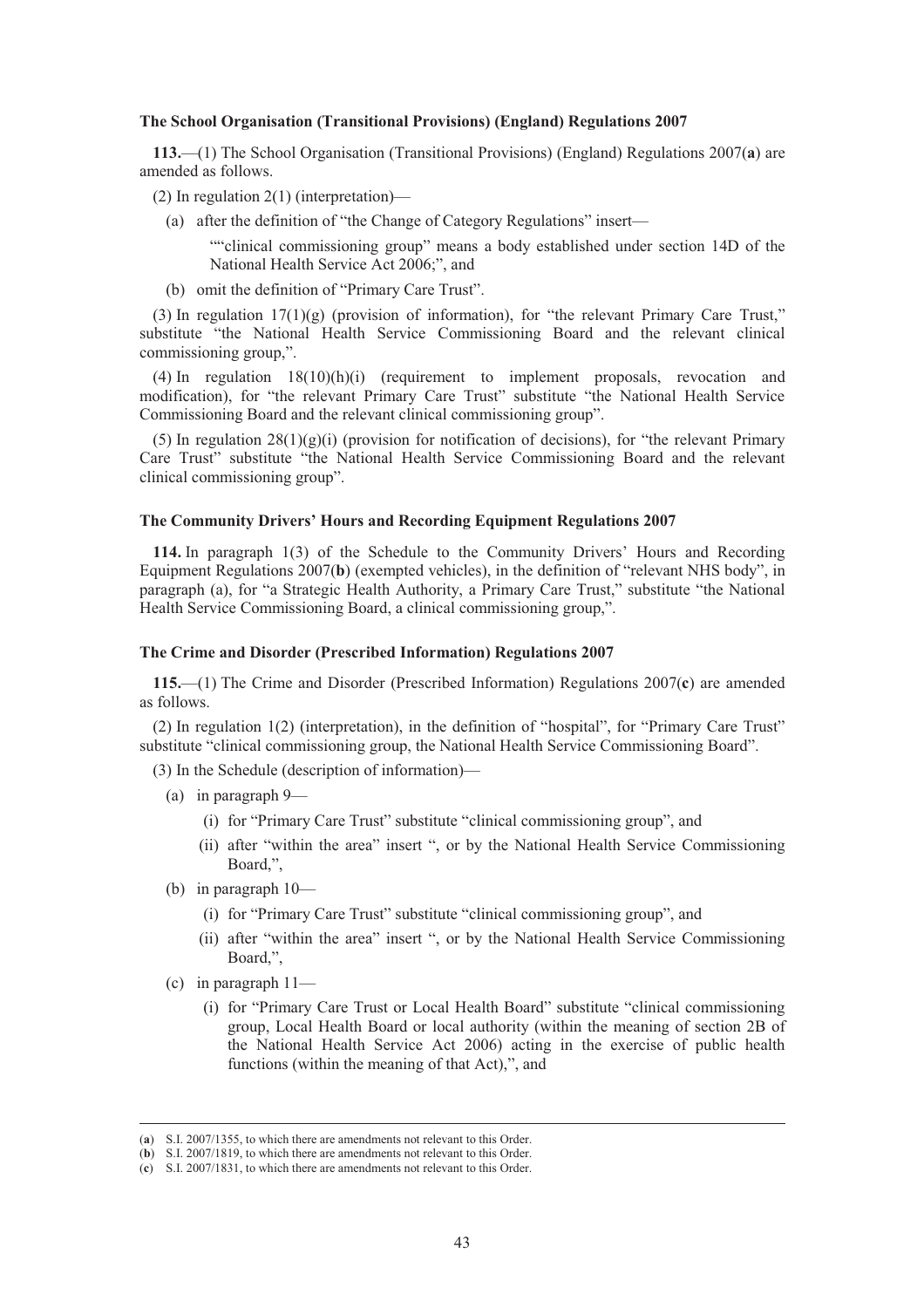- (ii) after "within the area" insert ", or by the National Health Service Commissioning Board,", and
- (d) in paragraph 12—
	- (i) for "Primary Care Trust" substitute "clinical commissioning group", and
	- (ii) after "within the area" insert ", or by the National Health Service Commissioning Board,".

#### **The Employment and Support Allowance Regulations 2008**

**116.**—(1) The Employment and Support Allowance Regulations 2008(**a**) are amended as follows.

(2) In regulation 2(1) (interpretation), in the definition of "service user group", after paragraph (f) insert—

- "(fa)the National Institute for Health and Care Excellence in consequence of a function under Part 8 of the Health and Social Care Act 2012,
- (fb) a clinical commissioning group in consequence of a function under section 14Z2 of the National Health Service Act 2006,
- (fc) the National Health Service Commissioning Board in consequence of a function under section 13Q of the National Health Service Act 2006,".

(3) In Schedule 8 (sums to be disregarded in the calculation of income other than earnings), in paragraph 29—

(a) after sub-paragraph (d) insert—

"(da) a clinical commissioning group;

(db) the National Health Service Commissioning Board; or", and

(b) omit sub-paragraph (e) (together with the "or" following it).

#### **The Mental Health (Hospital, Guardianship and Treatment) (England) Regulations 2008**

**117.**—(1) The Mental Health (Hospital, Guardianship and Treatment) (England) Regulations 2008(**b**) are amended as follows.

(2) In regulation  $7(5)(b)$  (transfer from hospital to hospital or guardianship)—

- (a) for "Strategic Health Authority," substitute "clinical commissioning group,",
- (b) omit "Primary Care Trust,",
- (c) after "Special Health Authority" insert ", the National Health Service Commissioning Board", and
- (d) for "authority, board or trust", in each place where it occurs, substitute "group, board, trust or authority".

(3) In regulation 9(6) (transfer of community patients recalled to hospital)—

- (a) for "Strategic Health Authority," substitute "clinical commissioning group,",
- (b) omit "Primary Care Trust,",
- (c) after "Special Health Authority" insert ", the National Health Service Commissioning Board", and
- (d) for "authority, board or trust", in each place where it occurs, substitute "group, board, trust or authority".

(4) In regulation 17(5) (assignment of responsibility for community patients)—

(a) for "Strategic Health Authority," substitute "clinical commissioning group,",

 <sup>(</sup>**a**) S.I. 2008/794. The relevant amending instrument is S.I. 2009/2655.

<sup>(</sup>**b**) S.I. 2008/1184, to which there are amendments not relevant to this Order.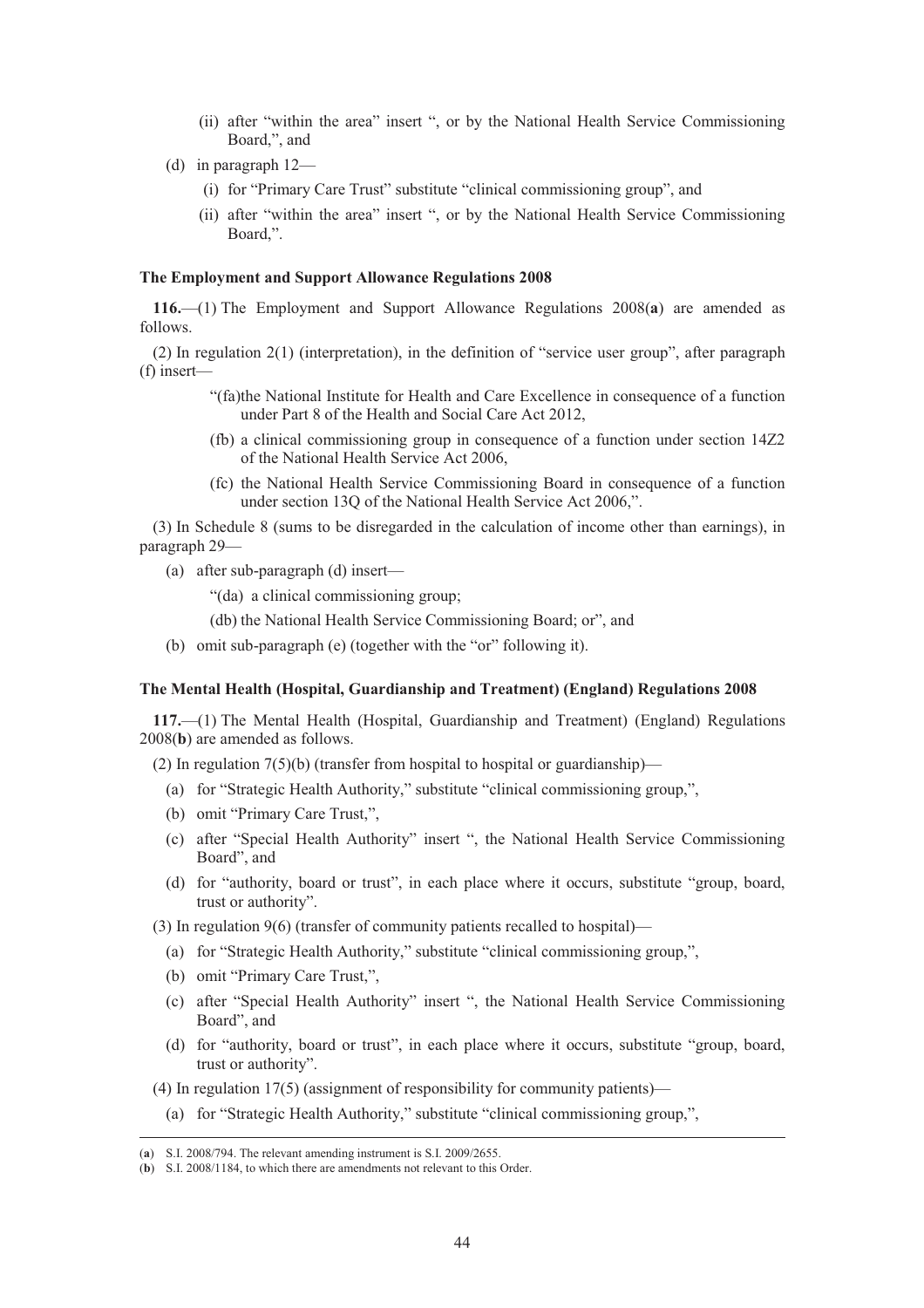- (b) omit "Primary Care Trust,",
- (c) after "Special Health Authority" insert ", the National Health Service Commissioning Board", and
- (d) for "authority, board or trust" substitute "group, board, trust or authority".

(5) In regulation 31(1) (patient advocacy and liaison services and independent mental capacity advocate services), for sub-paragraph (c), and the "or" immediately preceding it, substitute—

- "(c) a clinical commissioning group, or
- (d) the National Health Service Commissioning Board."

# **The Mental Capacity (Deprivation of Liberty: Standard Authorisations, Assessments and Ordinary Residence) Regulations 2008**

**118.**—(1) The Mental Capacity (Deprivation of Liberty: Standard Authorisations, Assessments and Ordinary Residence) Regulations 2008(**a**) are amended as follows.

(2) In the heading to Part 6, for "Supervisory Bodies: Care Homes" substitute "Supervisory Bodies: Care Homes and Hospitals".

(3) In regulation  $17(1)(a)$  (application and interpretation of Part 6)—

- (a) in paragraph (i), after "care home" insert "or hospital", and
- (b) in paragraph (ii), after "care home" insert "or hospital".

### **The Private Dentistry (Wales) Regulations 2008**

**119.**—(1) The English text of the Private Dentistry (Wales) Regulations 2008(**b**) is amended as follows.

(2) In regulation 2(1) (interpretation), in the definition of "dental performers list" ("*rhestr perfformwyr deintyddol*")—

- (a) for "Primary Care Trust" substitute "the National Health Service Commissioning Board", and
- (b) for "regulation 3(1)(b) of the National Health Service (Performers Lists) Regulations 2004" substitute "regulations under section 106 of the National Health Service Act 2006".

(3) In regulation 5(2)(l) (information and documents to be provided by an applicant), for "Primary Care Trust" substitute "National Health Service Commissioning Board".

(4) The Welsh text of the Private Dentistry (Wales) Regulations 2008 is amended as follows.

(5) In regulation 2(1) (dehongli), in the definition of "rhestr perfformwyr deintyddol" ("*dental performers list*")—

- (a) for "Ymddiriedolaeth Gofal Sylfaenol" substitute "Fwrdd Comisiynu'r Gwasanaeth Iechyd Gwladol", and
- (b) for "reoliad 3(1)(b) o Reoliadau'r Gwasanaeth Iechyd Gwladol (Rhestri'r Perfformwyr) 2004" substitute "reoliadau o dan adran 106 o Ddeddf y Gwasanaeth Iechyd Gwladol 2006".

(6) In regulation 5(2)(h) (gwybodaeth a dogfennau sydd i'w darparu gan geisydd), for "neu'r Ymddiriedolaeth Gofal Sylfaenol" substitute "neu Fwrdd Comisiynu'r Gwasanaeth Iechyd Gwladol".

 <sup>(</sup>**a**) S.I. 2008/1858, to which there are amendments not relevant to this Order. "Hospital" is defined in paragraph 175(1) of Schedule A1 to the Mental Capacity Act 2005 (2005 c. 9). That Schedule was inserted by section 50(5) of, and Schedule 7 to, the Mental Health Act 2007 (2005 c. 12).

<sup>(</sup>**b**) S.I. 2008/1976 (W. 185), to which there are amendments not relevant to this Order.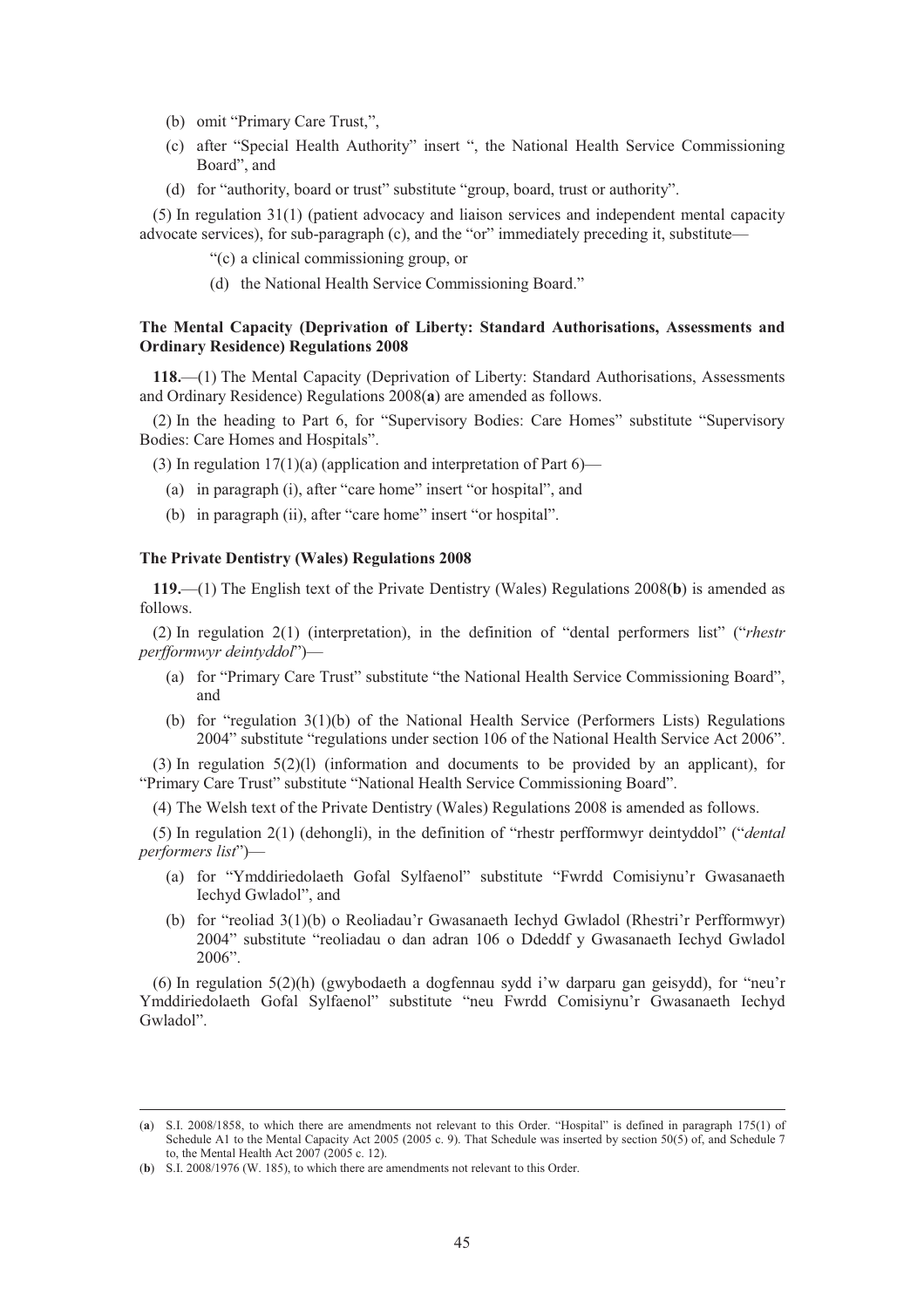# **The Mental Health (Hospital, Guardianship, Community Treatment and Consent to Treatment) (Wales) Regulations 2008**

**120.**—(1) The English text of the Mental Health (Hospital, Guardianship, Community Treatment and Consent to Treatment) (Wales) Regulations 2008(**a**) is amended as follows.

- (2) In regulation  $23(6)(b)$  (transfer from hospital to hospital or guardianship)—
	- (a) for "Strategic Health Authority, Primary Care Trust," substitute "clinical commissioning group,",
	- (b) after "Special Health Authority" insert ", the National Health Service Commissioning Board", and
	- (c) for "trust, board or authority" substitute "trust, board, group or authority".

(3) In regulation 25(5) (assignment of responsibility for community patients)—

- (a) for "Strategic Health Authority, Primary Care Trust," substitute "clinical commissioning group,",
- (b) after "Special Health Authority" insert ", the National Health Service Commissioning Board", and
- (c) for "trust, board or authority," substitute "trust, board, group or authority,".

(4) In regulation 26(6) (transfer of recalled patients to hospital) —

- (a) for "Strategic Health Authority, Primary Care Trust," substitute "clinical commissioning group,",
- (b) after "Special Health Authority" insert ", the National Health Service Commissioning Board", and
- (c) for "trust, board or authority," substitute "trust, board, group or authority,".

(5) The Welsh text of the Mental Health (Hospital, Guardianship, Community Treatment and Consent to Treatment) (Wales) Regulations 2008 is amended as follows.

(6) In regulation 23(6)(b) (trosglwyddo o ysbyty i ysbyty neu warcheidiaeth)—

- (a) for "Awdurdod Iechyd Strategol, Ymddiriedolaeth Gofal Sylfaenol," substitute "grŵp comisiynu clinigol,",
- (b) after "Awdurdod Iechyd Arbennig" insert ", Bwrdd Comisiynu'r Gwasanaeth Iechyd Gwladol", and
- (c) for "ymddiriedolaeth honno, i'r bwrdd hwnnw, neu i'r awdurdod hwnnw" substitute "ymddiriedolaeth honno, i'r bwrdd hwnnw, i'r grŵp hwnnw, neu i'r awdurdod hwnnw".

(7) In regulation 25(5) (aseinio cyfrifoldeb dros gleifion cymunedol)—

- (a) for "Awdurdod Iechyd Strategol, Ymddiriedolaeth Gofal Sylfaenol," substitute "grŵp comisiynu clinigol,",
- (b) after "Awdurdod Iechyd Arbennig" insert ", Bwrdd Comisiynu'r Gwasanaeth Iechyd Gwladol", and
- (c) for "ymddiriedolaeth honno, i'r bwrdd hwnnw, neu i'r awdurdod hwnnw" substitute "ymddiriedolaeth honno, i'r bwrdd hwnnw, i'r grŵp hwnnw, neu i'r awdurdod hwnnw,".

(8) In regulation 26(6) (trosglwyddo cleifion a alwyd yn eu hôl i'r ysbyty) —

- (a) for "Awdurdod Iechyd Strategol, Ymddiriedolaeth Gofal Sylfaenol," substitute "grŵp comisiynu clinigol,",
- (b) after "Awdurdod Iechyd Arbennig" insert ", Bwrdd Comisiynu'r Gwasanaeth Iechyd Gwladol", and
- (c) for "ymddiriedolaeth honno, i'r bwrdd hwnnw, neu i'r awdurdod hwnnw" substitute "ymddiriedolaeth honno, i'r bwrdd hwnnw, i'r grŵp hwnnw, neu i'r awdurdod hwnnw,".

 <sup>(</sup>**a**) S.I. 2008/2439 (W. 212), to which there are amendments not relevant to this Order.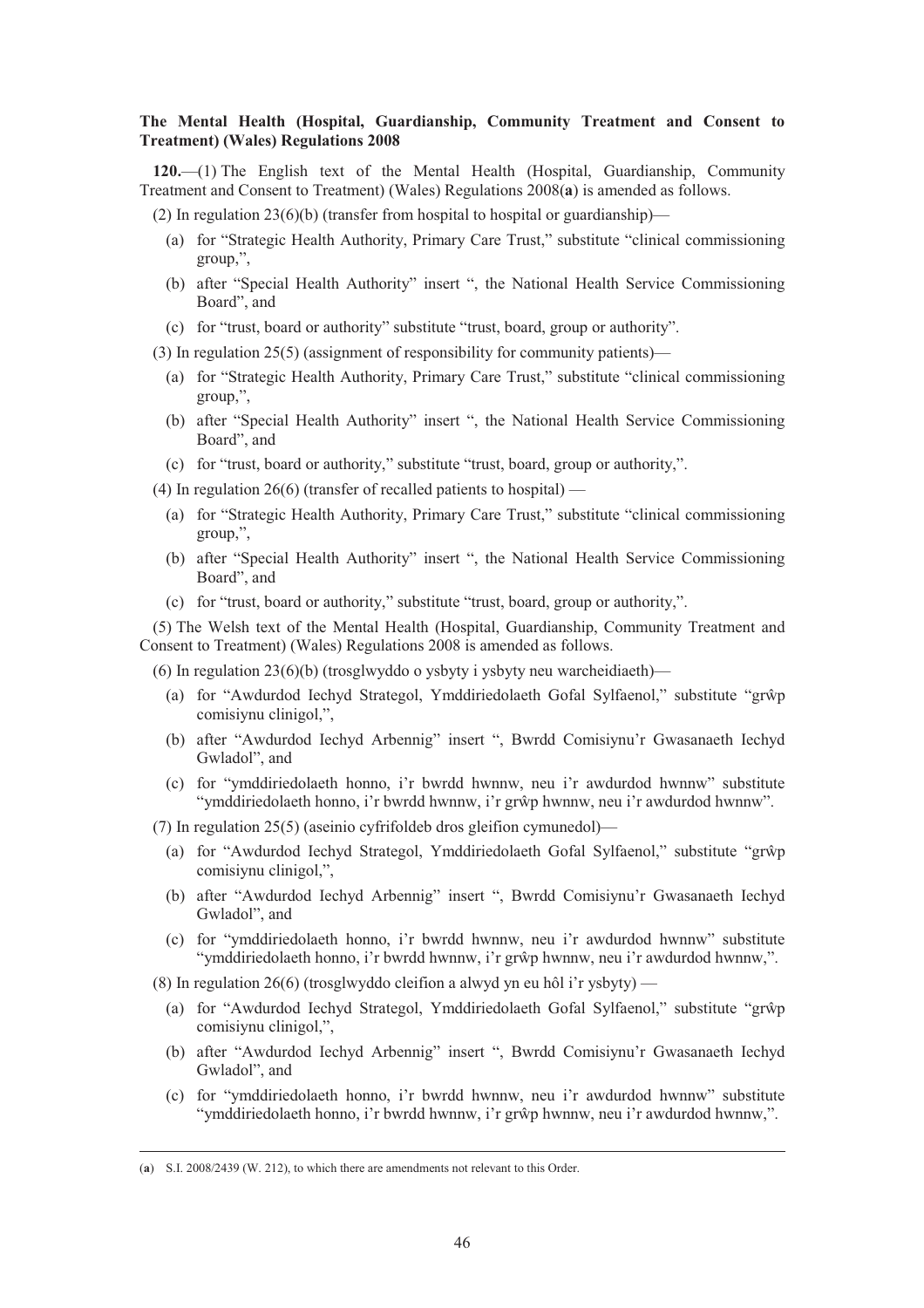#### **The Mental Health Review Tribunal for Wales Rules 2008**

**121.**—(1) The Mental Health Review Tribunal for Wales Rules 2008(**a**) are amended as follows.

(2) In rule 2(1) (interpretation), in the definition of "responsible authority", omit paragraph (d).

(3) In rule 16 (notice of proceedings), omit paragraph (d) (but not the "and" following it).

(4) In the Schedule (statements by the responsible authority and the Secretary of State), omit paragraph 16.

#### **The Health Protection (Vaccination) Regulations 2009**

**122.** In regulation 1(3) of the Health Protection (Vaccination) Regulations 2009(**b**) (interpretation), omit the definition of "Primary Care Trust" (but not the "and" following it).

## **The Local Authority Social Services and National Health Service Complaints (England) Regulations 2009**

**123.**—(1) The Local Authority Social Services and National Health Service Complaints (England) Regulations 2009(**c**) are amended as follows.

(2) In regulation 2(1) (interpretation)—

- (a) in the definition of "general dental services contractor", for "a Primary Care Trust" substitute "the National Health Service Commissioning Board",
- (b) in the definition of "general medical services contractor", for "a Primary Care Trust" substitute "the National Health Service Commissioning Board",
- (c) in the definition of "general ophthalmic services contractor", for "a Primary Care Trust" substitute "the National Health Service Commissioning Board",
- (d) in the definition of "NHS body"—
	- (i) omit paragraph (a),
	- (ii) after paragraph (b) insert—
		- "(ba) a clinical commissioning group;
		- (bb) the National Health Service Commissioning Board;", and
	- (iii) omit paragraph (c), and
- (e) in the definition of "primary care provider", in paragraph (b), for "83(2)(b)" substitute "83(2)".
- (3) In regulation 6(1) (duty to handle complaints), after sub-paragraph (b) insert—
	- "(ba) a clinical commissioning group or the National Health Service Commissioning Board about the exercise by it of any functions in pursuance of arrangements made under section 7A of the National Health Service Act 2006;".
- (4) In regulation 7 (complaints about the provision of health services)—
	- (a) in paragraph  $(1)(a)$ 
		- (i) for "Primary Care Trust" substitute "clinical commissioning group or the National Health Service Commissioning Board", and
		- (ii) for "1st April 2009" substitute "1st April 2013",
	- (b) in paragraph (1)(b), for "Primary Care Trust" substitute "group or Board",
	- (c) in paragraph  $(3)$ —

 <sup>(</sup>**a**) S.I. 2008/2705, to which there is an amendment not relevant to this Order.

<sup>(</sup>**b**) S.I. 2009/38.

<sup>(</sup>**c**) S.I. 2009/309, to which there are amendments not relevant to this Order.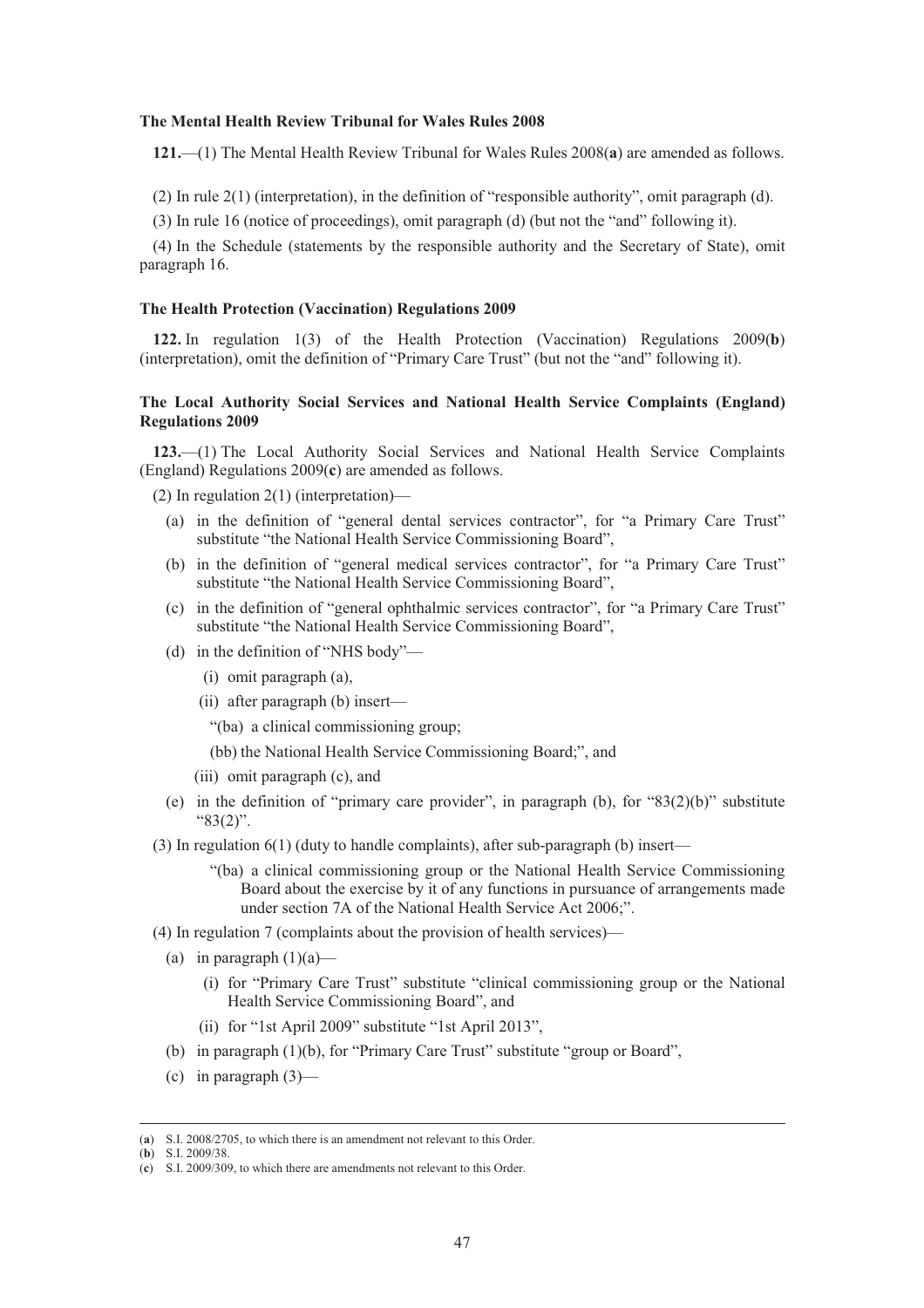- (i) for "Primary Care Trust", in the first place where it occurs, substitute "clinical commissioning group or the National Health Service Commissioning Board",
- (ii) in sub-paragraph (a), for "Primary Care Trust" substitute "group or Board", and
- (iii) in sub-paragraph (b), for "Primary Care Trust" substitute "group or Board",
- (d) in paragraph (4)—
	- (i) for "Primary Care Trust", in the first place where it occurs, substitute "clinical commissioning group or National Health Service Commissioning Board", and
	- (ii) for "Primary Care Trust", in the second place where it occurs, substitute "group or Board", and
- (e) in paragraph  $(5)$ 
	- (i) for "Primary Care Trust", in the first place where it occurs, substitute "clinical commissioning group or National Health Service Commissioning Board", and
	- (ii) in sub-paragraph (a), for "Primary Care Trust" substitute "group or Board".

(5) In regulation 13(5)(a) (procedure before investigation), for "Primary Care Trust" substitute "clinical commissioning group or National Health Service Commissioning Board".

(6) In regulation 18 (annual reports)—

- (a) in paragraph  $(4)$ 
	- (i) in sub-paragraph (a), for "Primary Care Trust" substitute "clinical commissioning group or the National Health Service Commissioning Board", and
	- (ii) in the full-out words, for "Primary Care Trust" substitute "clinical commissioning group or the National Health Service Commissioning Board",
- (b) in paragraph (5), for "Primary Care Trust" substitute "clinical commissioning group or National Health Service Commissioning Board",
- (c) omit paragraph (6), and
- (d) in paragraph  $(7)$  omit "or  $(6)$ ".

# **The Health and Social Care Act 2008 (Commencement No. 9, Consequential Amendments and Transitory, Transitional and Saving Provisions) Order 2009**

**124.**—(1) The Health and Social Care Act 2008 (Commencement No. 9, Consequential Amendments and Transitory, Transitional and Saving Provisions) Order 2009(**a**) is amended as follows.

(2) Omit article 13 (transitory provisions relating to the Health Protection Agency).

(3) In Schedule 3 (transitory etc provision), in paragraph 2 (annual reviews), omit subparagraphs (2) and (3).

# **The General Osteopathic Council (Constitution of the Statutory Committees) Rules Order of Council 2009**

**125.** In the Schedule to the General Osteopathic Council (Constitution of the Statutory Committees) Rules Order of Council 2009(**b**) (the Rules), omit paragraph 2 (Appointments Commission).

 <sup>(</sup>**a**) S.I. 2009/462, to which there are amendments not relevant to this Order.

<sup>(</sup>**b**) S.I. 2009/468, to which there are amendments not relevant to this Order.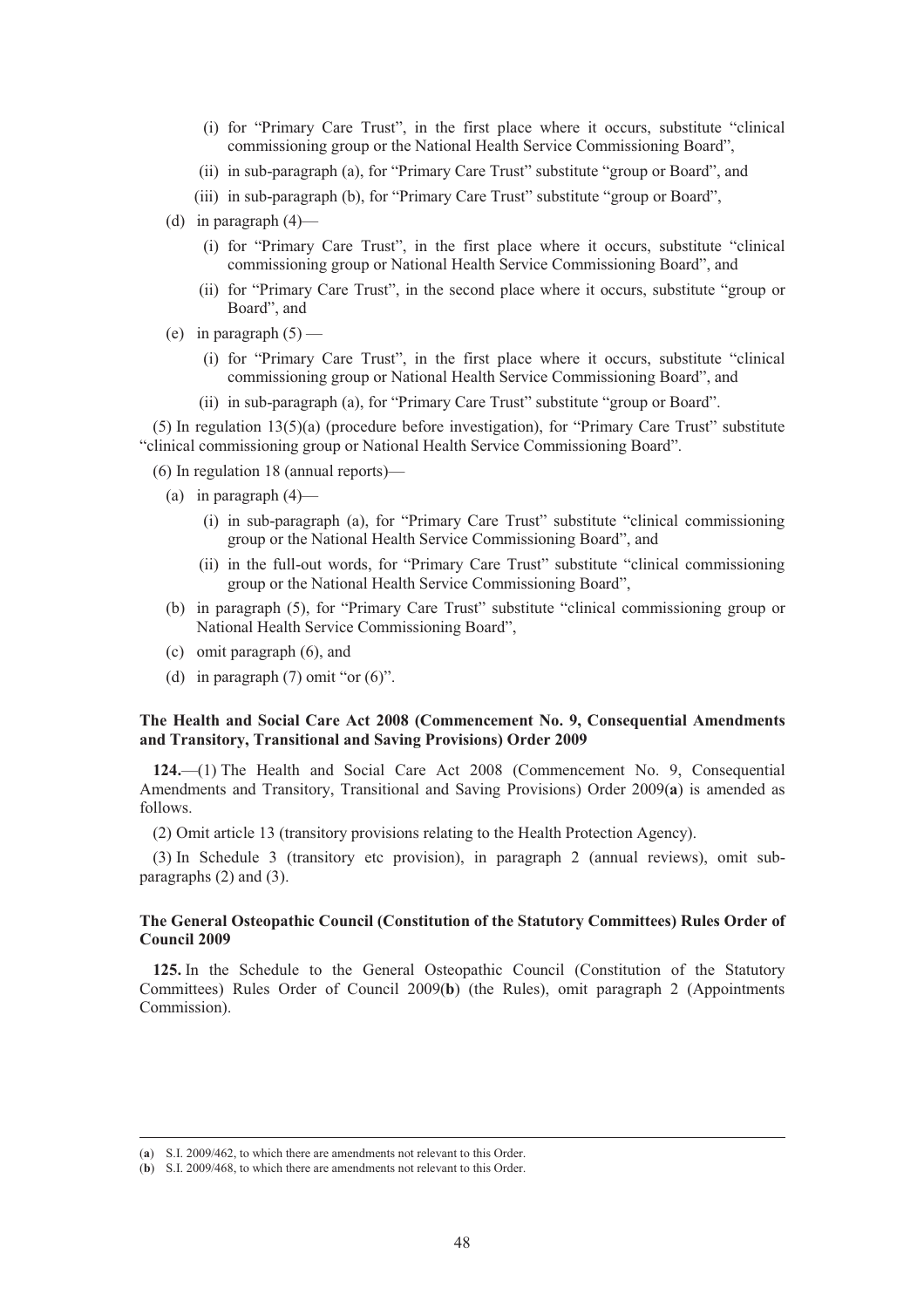## **The Local Health Boards (Constitution, Membership and Procedures) (Wales) Regulations 2009**

**126.**—(1) The English text of the Local Health Boards (Constitution, Membership and Procedures) (Wales) Regulations 2009(**a**) is amended as follows.

(2) In regulation 2 (interpretation)—

(a) after the definition of "Board's area" ("*ardal y Bwrdd*") insert—

""former health service body" ("*cyn gorff gwasanaeth iechyd*") means a Strategic Health Authority or Primary Care Trust;", and

- (b) in the definition of "health service body" ("*corff gwasanaeth iechyd*")—
	- (i) after "National Health Service Commissioning Board," insert "the National Institute for Health and Care Excellence, the Health and Social Care Information Centre,",
	- (ii) omit "Strategic Health Authority,", and
	- (iii) for "NHS Foundation Trust or Primary Care Trust" substitute "or NHS Foundation Trust".

(3) In Schedule 2 (eligibility requirements for members and associate members), in paragraph 1—

- (a) in sub-paragraph (2)(c), after "health service body" insert "or former health service body",
- (b) in sub-paragraph  $(2)(d)$ 
	- (i) after "clinical commissioning group" insert "or of a former health service body", and
	- (ii) for "the health service body" substitute "the body", and
- (c) in sub-paragraph (4), after "clinical commissioning group", in the first place where it occurs, insert "or of a former health service body".

(4) The Welsh text of the Local Health Boards (Constitution, Membership and Procedures) (Wales) Regulations 2009 is amended as follows.

- (5) In regulation 2 (dehongli)—
	- (a) after the definition of "cyfnod cysgodol" ("*shadow period*") insert—

"ystyr "cyn gorff gwasanaeth iechyd" ("*former health service body*") yw Awdurdod Iechyd Strategol neu Ymddiriedolaeth Gofal Sylfaenol;", and

- (b) in the definition of "corff gwasanaeth iechyd" ("*health service body*")—
	- (i) after "Bwrdd Comisiynu'r Gwasanaeth Iechyd Gwladol," insert "y Sefydliad Cenedlaethol dros Ragoriaeth mewn Iechyd a Gofal, y Ganolfan Gwybodaeth Iechyd a Gofal Cymdeithasol,",
	- (ii) omit "Awdurdod Iechyd Strategol,", and
	- (iii) for "Ymddiriedolaeth Sefydledig GIG neu Ymddiriedolaeth Gofal Sylfaenol" substitute "neu Ymddiriedolaeth Sefydledig GIG".

(6) In Schedule 2 (y meini prawf cymhwystra ar gyfer aelodau ac aelodau cyswllt), in paragraph  $1 -$ 

- (a) in sub-paragraph (2)(c), after "chorff gwasanaeth iechyd" insert "neu gyn gorff gwasanaeth iechyd",
- (b) in sub-paragraph (2)(ch)—
	- (i) after "grŵp comisiynu clinigol" insert "neu gyn gorff gwasanaeth iechyd", and
	- (ii) for "corff gwasanaeth iechyd" substitute "corff", and
- $(c)$  in sub-paragraph  $(4)$ , after "grŵp comisiynu clinigol", in the first place where it occurs, insert "neu gyn gorff gwasanaeth iechyd".

 <sup>(</sup>**a**) S.I. 2009/779 (W. 67). The relevant amending instrument is S.I. 2012/1641.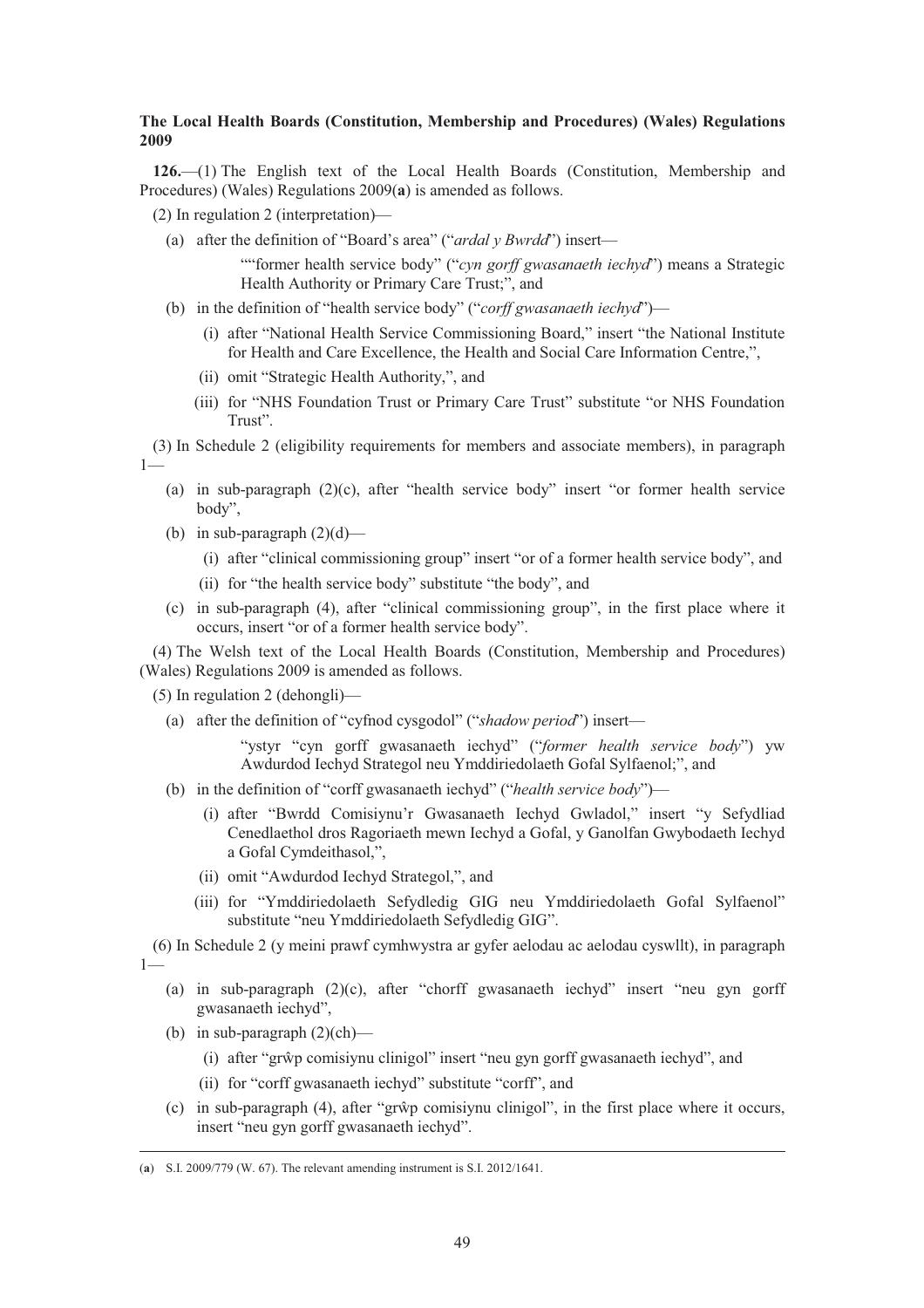## **The Carriage of Dangerous Goods and Use of Transportable Pressure Equipment Regulations 2009**

**127.** In Schedule 2 to the Carriage of Dangerous Goods and Use of Transportable Pressure Equipment Regulations 2009(**a**) (radiological emergencies), in paragraph 4(2)(d), for the words from "the Health Protection Agency" to the end substitute "the Secretary of State pursuant to the Secretary of State's functions under section 58 of the Health and Social Care Act 2012".

# **The Public Health Wales National Health Service Trust (Membership and Procedure) Regulations 2009**

**128.**—(1) The English text of the Public Health Wales National Health Service Trust (Membership and Procedure) Regulations 2009(**b**) is amended as follows.

(2) In regulation 1(2) (interpretation)—

(a) after the definition of "executive director" ("*cyfarwyddwr gweithredol*") insert—

""former health service body" ("*cyn gorff gwasanaeth iechyd*") means a Strategic Health Authority or Primary Care Trust;", and

- (b) in the definition of "health service body" ("*corff gwasanaeth iechyd*")—
	- (i) in paragraph (a), omit "a Strategic Health Authority," and "a Primary Care Trust,", and
	- (ii) after paragraph (e) insert—
		- "(f) the National Institute for Health and Care Excellence;
		- (g) the Health and Social Care Information Centre;".

(3) In regulation 15 (disqualification for appointment of chair and non-executive directors)—

- (a) in paragraph (1)(c), after "health service body" insert "or former health service body",
- (b) in paragraph  $(1)(d)$ 
	- (i) after "clinical commissioning group" insert "or of a former health service body", and
	- (ii) in paragraph (i), for "the health service body" substitute "the body", and
- (c) in paragraph  $(3)(c)$ 
	- (i) after "other health service body" insert "or a former health service body", and
	- (ii) for "the health service body" substitute "the body".

(4) The Welsh text of the Public Health Wales National Health Service Trust (Membership and Procedure) Regulations 2009 is amended as follows.

(5) In regulation 1(2) (dehongli)—

(a) after the definition of "cyfarwyddwr gweithredol" ("*executive director*") insert—

"ystyr "cyn gorff gwasanaeth iechyd" ("*former health service body*") yw Awdurdod Iechyd Strategol neu Ymddiriedolaeth Gofal Sylfaenol;", and

- (b) in the definition of "corff gwasanaeth iechyd" ("*health service body*")—
	- (i) in paragraph (a), omit "Awdurdod Iechyd Strategol," and "Ymddiriedolaeth Gofal Sylfaenol,", and
	- (ii) after paragraph (d) insert—
		- "(dd) y Sefydliad Cenedlaethol dros Ragoriaeth mewn Iechyd a Gofal;
		- (e) y Ganolfan Gwybodaeth Iechyd a Gofal Cymdeithasol;".
- (6) In regulation 15 (datgymhwyso rhag penodi cadeirydd a chyfarwyddwyr anweithredol)—

 <sup>(</sup>**a**) S.I. 2009/1348, to which there are amendments not relevant to this Order.

<sup>(</sup>**b**) S.I. 2009/1385 (W. 141). The relevant amending instrument is S.I. 2012/1641.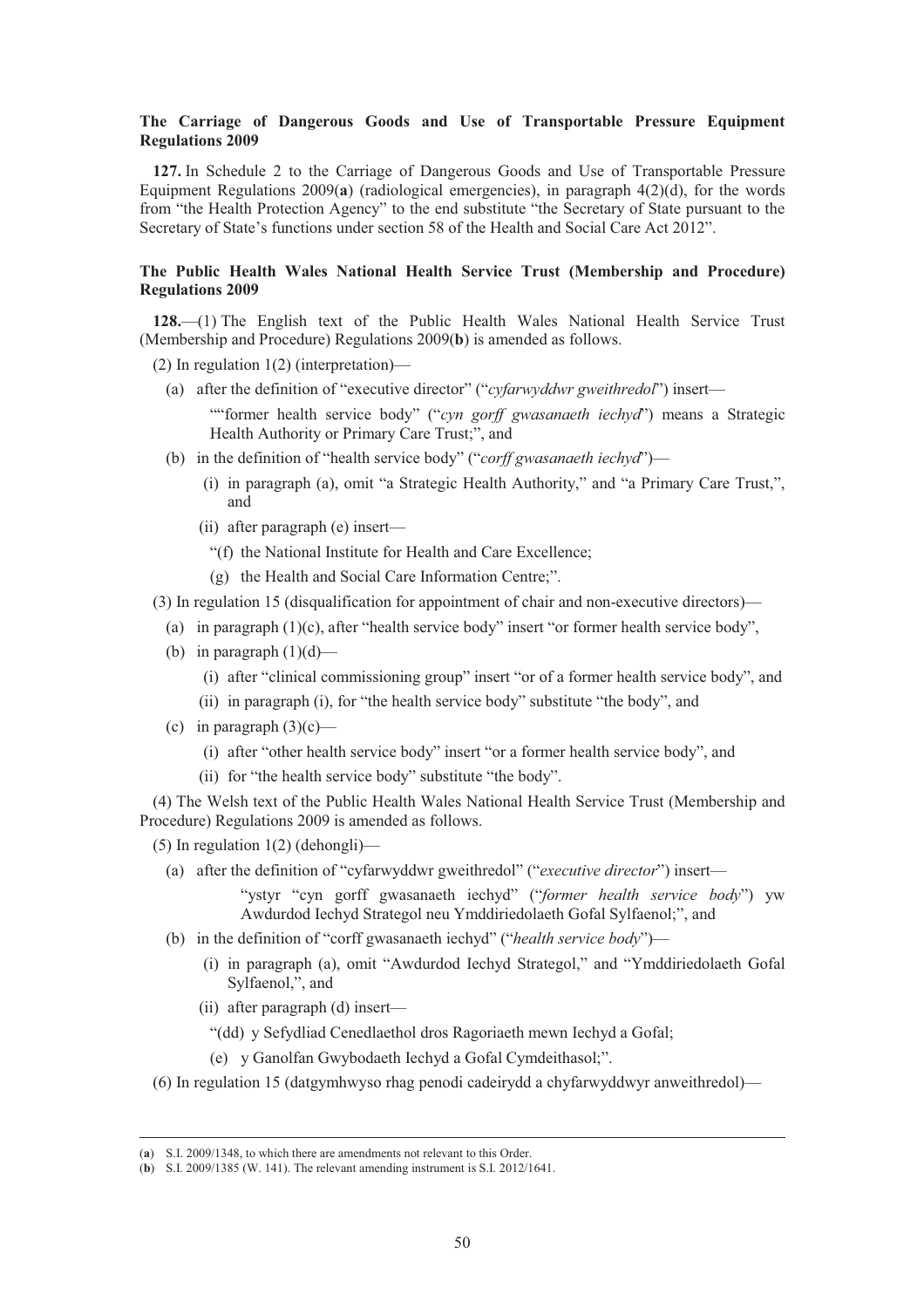- (a) in paragraph (1)(c), after "chorff gwasanaeth iechyd" insert "neu gyn gorff gwasanaeth iechyd",
- (b) in paragraph  $(1)(ch)$ 
	- (i) after "corff gwasanaeth iechyd" insert "ac eithrio grŵp comisiynu clinigol neu gyn gorff gwasanaeth iechyd", and
	- (ii) in paragraph (i), for "i'r corff gwasanaeth iechyd" substitute "i'r corff", and
- (c) in paragraph  $(3)(c)$ 
	- (i) after "corff gwasanaeth iechyd arall" insert "neu gyn gorff gwasanaeth iechyd", and
	- (ii) for "y corff gwasanaeth iechyd" substitute "y corff".

#### **The Local Health Boards (Directed Functions) (Wales) Regulations 2009**

**129.**—(1) In the English text of the Local Health Boards (Directed Functions) (Wales) Regulations 2009(**a**), in regulation 3(2)(a) (exception to regulation 2(2)), for "Primary Care Trust" substitute "clinical commissioning group".

(2) In the Welsh text of the Local Health Boards (Directed Functions) (Wales) Regulations 2009, in regulation 3(2)(a) (eithriad i reoliad 2(2)), for "Ymddiriedolaeth Gofal Sylfaenol" substitute "grŵp comisiynu clinigol".

### **The Education (Individual Pupil Information) (Prescribed Persons) (England) Regulations 2009**

**130.** In regulation 3(6) of the Education (Individual Pupil Information) (Prescribed Persons) (England) Regulations 2009(**b**) (prescribed persons)—

- (a) after sub-paragraph (a) insert—
	- "(aa) clinical commissioning groups;

(ab) the National Health Service Commissioning Board;", and

(b) omit paragraph (b).

# **The Major Accident Off-Site Emergency Plan (Management of Waste from Extractive Industries) (England and Wales) Regulations 2009**

**131.** In regulation 2 of the Major Accident Off-Site Emergency Plan (Management of Waste from Extractive Industries) (England and Wales) Regulations 2009(**c**) (interpretation), in the definition of "health authority", for paragraph (a) substitute—

> "(a) in relation to England, a clinical commissioning group established under section 14D of the National Health Service Act 2006, the National Health Service Commissioning Board or Public Health England, an executive agency of the Department of Health;".

### **The Welsh Health Specialised Services Committee (Wales) Regulations 2009**

**132.**—(1) In the English text of the Welsh Health Specialised Services Committee (Wales) Regulations 2009(**d**), in regulation 2 (interpretation), in the definition of "health service body" ("*corff gwasanaeth iechyd*"), after "National Health Service Commissioning Board," insert "the National Institute for Health and Care Excellence, the Health and Social Care Information Centre,".

(**c**) S.I. 2009/1927.

 <sup>(</sup>**a**) S.I. 2009/1511 (W. 147).

<sup>(</sup>**b**) S.I. 2009/1563, to which there are amendments not relevant to this Order.

<sup>(</sup>**d**) S.I. 2009/3097 (W. 270). The relevant amending instrument is S.I. 2012/1641.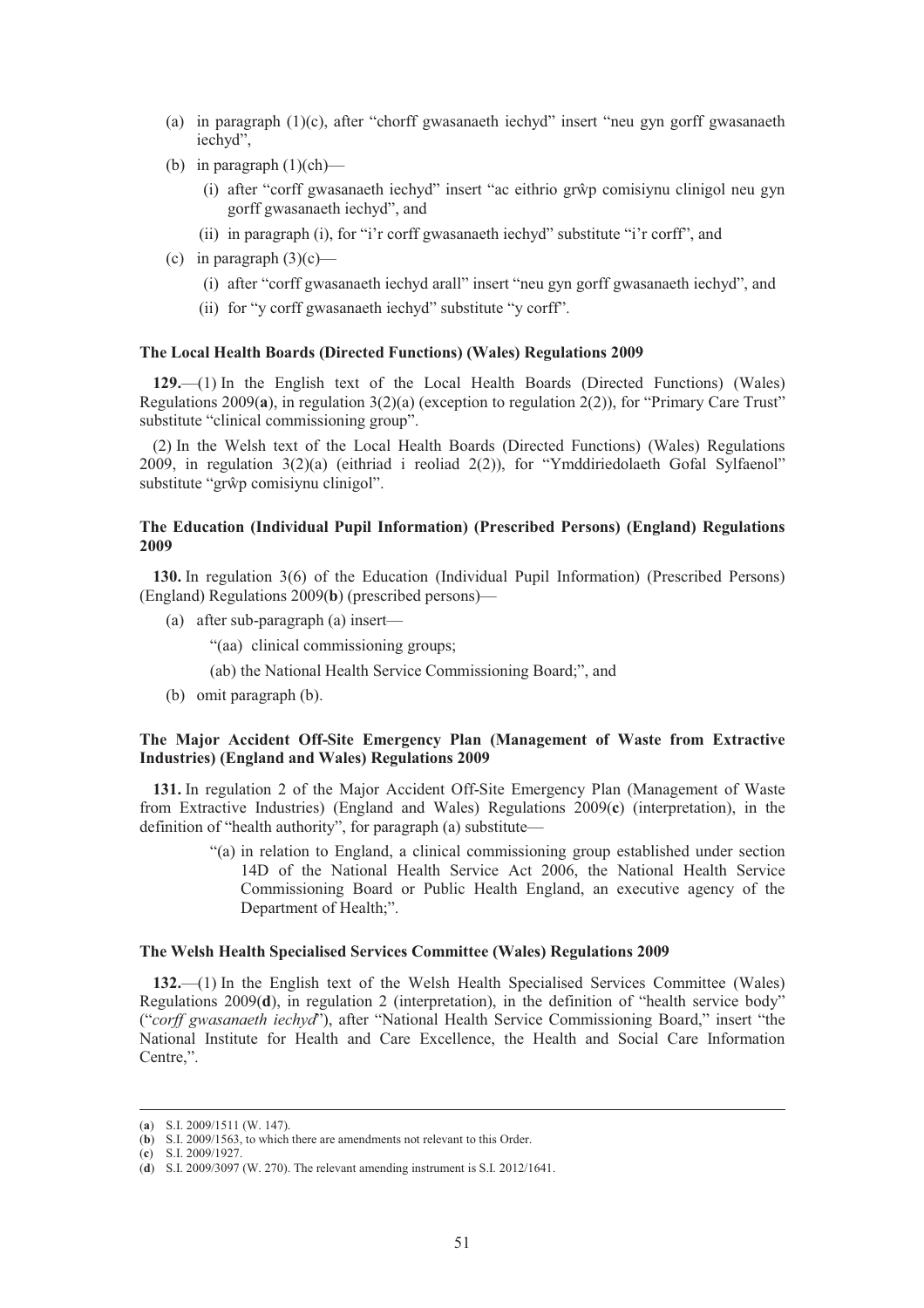(2) In the Welsh text of the Welsh Health Specialised Services Committee (Wales) Regulations 2009, in regulation 2 (dehongli), in the definition of "corff gwasanaeth iechyd" ("*health service body*"), after "Bwrdd Comisiynu'r Gwasanaeth Iechyd Gwladol," insert "y Sefydliad Cenedlaethol dros Ragoriaeth mewn Iechyd a Gofal, y Ganolfan Gwybodaeth Iechyd a Gofal Cymdeithasol,".

#### **The Private Water Supplies Regulations 2009**

**133.**—(1) The Private Water Supplies Regulations 2009(**a**) are amended as follows.

(2) In regulation 17(2)(b) (authorisations of different standards), for "the Health Protection Agency for the area" substitute "Public Health England, an executive agency of the Department of Health,".

(3) In Schedule 4 (records), in paragraph 1(1), omit paragraph (h).

#### **The Care Quality Commission (Registration) Regulations 2009**

**134.**—(1) The Care Quality Commission (Registration) Regulations 2009(**b**) are amended as follows.

- (2) In regulation 2 (interpretation)—
	- (a) in the definition of "health service body", for "NHS Blood and Transplant or the Health Protection Agency" substitute "or NHS Blood and Transplant", and
	- (b) after that definition insert—

""local authority" has the same meaning as in section 2B of the National Health Service Act 2006;".

(3) In regulation 9 (notification to Primary Care Trust, English local authority and Strategic Health Authority)—

- (a) for the heading substitute "Notification",
- (b) in paragraph (1), for "Primary Care Trust" substitute "clinical commissioning group",
- (c) in paragraph (2), for "Primary Care Trust" substitute "clinical commissioning group",
- (d) in paragraph (4), for "Primary Care Trust", in each place where it occurs, substitute "clinical commissioning group",
- (e) in paragraph (6)(a), for "Primary Care Trust", in each place where it occurs, substitute "clinical commissioning group",
- (f) after paragraph (6) insert—

"(6A) Notice of an application under section 30(1) of the Act must be given to the National Health Service Commissioning Board under section 30(3)(za) of the Act if the application is in respect of a regulated activity that involves, or is connected, with the provision of health care.

(6B) A copy of a notice must be given to the National Health Service Commissioning Board under section  $39(1)(z)$  of the Act if the notice is in respect of a regulated activity that involves, or is connected, with the provision of health care.", and

- (g) omit paragraphs (7) and (8).
- (4) In regulation 16 (notification of death of service user)—
	- (a) in paragraph  $(2)$ 
		- (i) for "health service body", in the first place where it occurs, substitute "health service body, a local authority exercising public health functions (within the meaning of the National Health Service Act 2006)", and

 <sup>(</sup>**a**) S.I. 2009/3101.

<sup>(</sup>**b**) S.I. 2009/3112. The relevant amending instrument is S.I. 2012/921.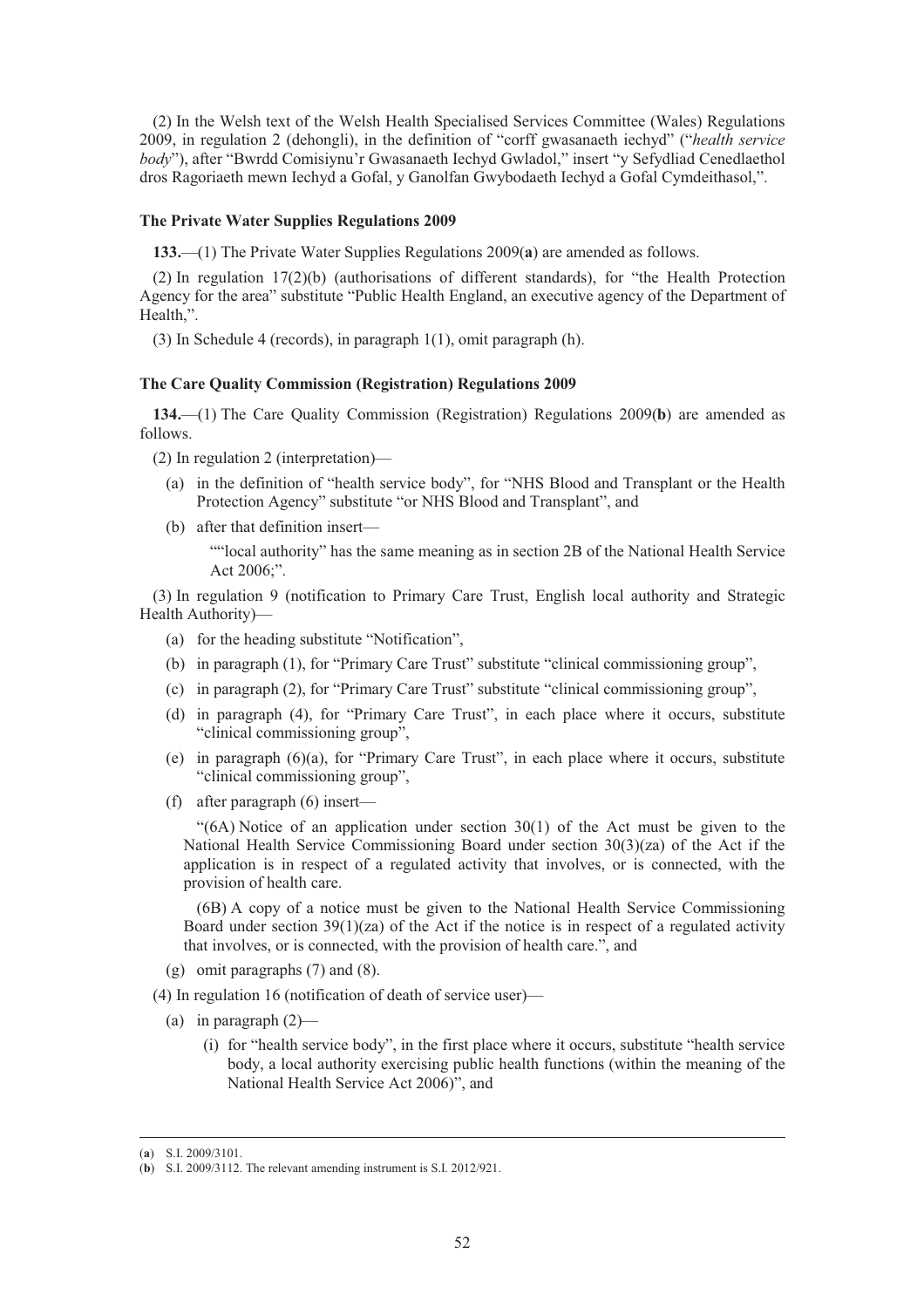- (ii) in sub-paragraph (a)(ii), after "health service body" insert ", or local authority exercising public health functions (within the meaning of the National Health Service Act 2006),", and
- (b) in paragraph (6), for sub-paragraph (a) substitute—
	- "(a) section 3A (power of clinical commissioning groups as to commissioning certain health services),".

### **The National Health Service (Pharmaceutical Services) (Scotland) Regulations 2009**

**135.** In regulation 2(1) of the National Health Service (Pharmaceutical Services) (Scotland) Regulations 2009(**a**) (interpretation), in the definition of "equivalent body", in paragraph (a), for "a Primary Care Trust," substitute "the National Health Service Commissioning Board, or in relation to any time prior to 1st April 2013 and after 30th September 2002 a Primary Care Trust,".

## **The Regional Agency for Public Health and Social Well-being (Membership) Regulations (Northern Ireland) 2009**

**136.**—(1) The Regional Agency for Public Health and Social Well-being (Membership) Regulations (Northern Ireland) 2009(**b**) are amended as follows.

(2) In regulation 1(2) (interpretation)—

(a) after the definition of "charity trustee" insert—

""former health service body" means a Strategic Health Authority, a Primary Care Trust or the Health Protection Agency;", and

- (b) in the definition of "health service body"—
	- (i) in paragraph (a), omit sub-paragraphs (i) and (ii),
	- (ii) in paragraph (a), after sub-paragraph (iv) insert—
		- "(iva) a clinical commissioning group;
		- (ivb) the National Health Service Commissioning Board;
		- (ivc) the National Institute for Health and Care Excellence;
		- (ivd) the Health and Social Care Information Centre;", and
	- (iii) omit paragraph (d) (but not the "and" following it).
- (3) In regulation 4 (disqualification for appointment)—
	- (a) in paragraph  $(1)(b)$ , for "or a health service body" substitute ", a health service body or a former health service body",
	- (b) in paragraph (1)(f), after "health service body" insert "(other than a clinical commissioning group)",
	- (c) after paragraph  $(1)(f)$  insert—

"(fa)is the chair or a member of the governing body of a clinical commissioning group; ",

- (d) in paragraph  $(1)(h)$ , for "or a health service body." substitute ", a health service body (other than a clinical commissioning group) or a former health service body;", and
- (e) after paragraph (1)(h) insert—
	- "(i) is a person who has been removed from office as the chair or a member of the governing body of a clinical commissioning group.", and
- (f) in paragraph  $(3)(a)$ 
	- (i) after "his being" insert "(i)", and

 <sup>(</sup>**a**) S.S.I. 2009/183, to which there are amendments not relevant to this Order.

<sup>(</sup>**b**) S.R. 2009/93.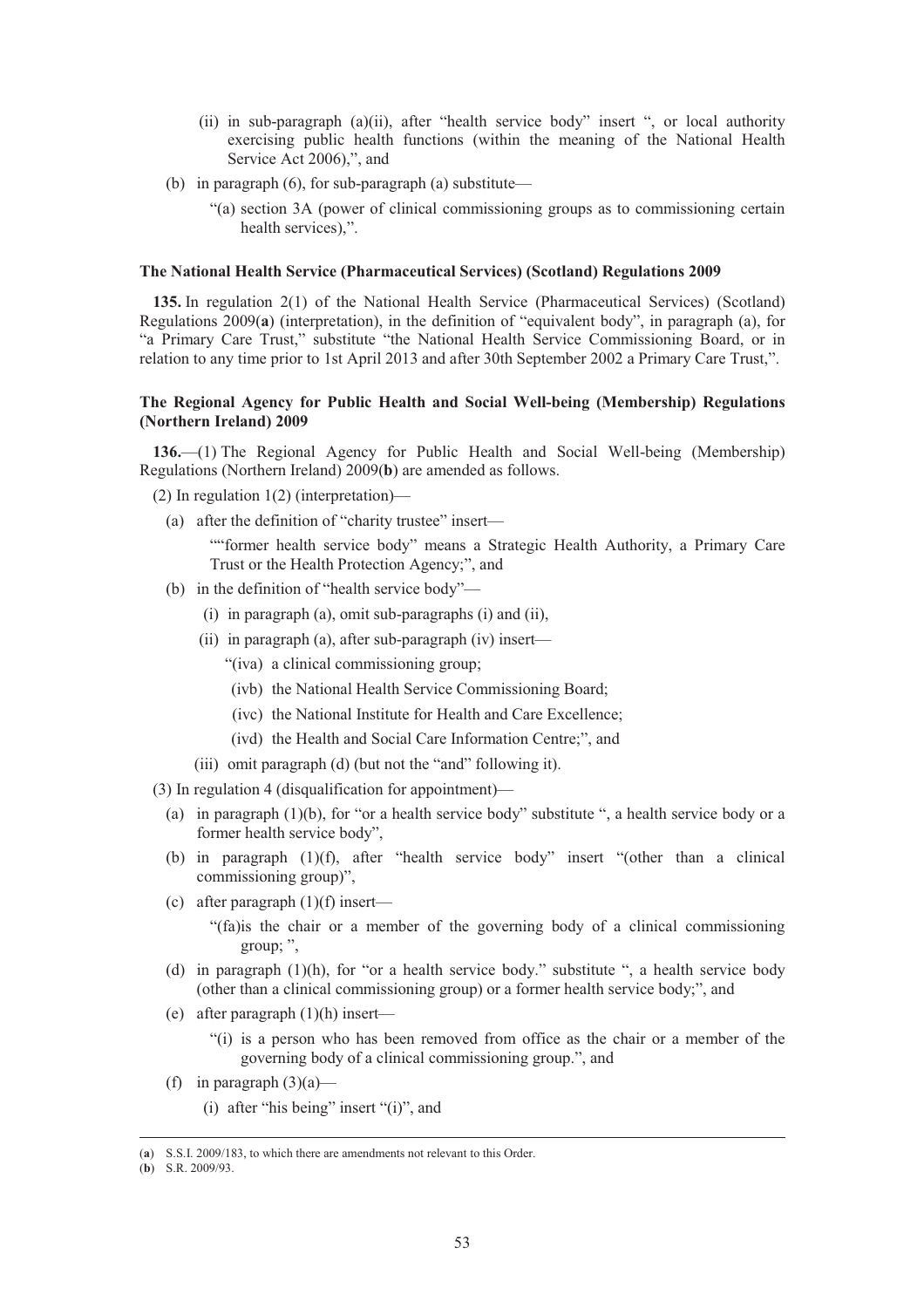- (ii) for "or a health service body;" substitute—
	- ", a health service body (other than a clinical commissioning group) or a former health service body, or
	- (ii) the chair or a member of the governing body of a clinical commissioning group;".

# **The Regional Health and Social Care Board (Membership) Regulations (Northern Ireland) 2009**

**137.**—(1) The Regional Health and Social Care Board (Membership) Regulations (Northern Ireland) 2009(**a**) are amended as follows.

- (2) In regulation 1(2) (interpretation)—
	- (a) after the definition of "charity trustee" insert—

""former health service body" means a Strategic Health Authority, a Primary Care Trust or the Health Protection Agency;", and

- (b) in the definition of "health service body"—
	- (i) in paragraph (a), omit sub-paragraphs (i) and (ii),
	- (ii) in paragraph (a), after sub-paragraph (iv) insert—
		- "(iva) a clinical commissioning group;
		- (ivb) the National Health Service Commissioning Board;
		- (ivc) the National Institute for Health and Care Excellence;
		- (ivd) the Health and Social Care Information Centre;", and
	- (iii) omit paragraph (d).
- (3) In regulation 4 (disqualification for appointment)—
	- (a) in paragraph  $(1)(b)$ , for "or a health service body" substitute ", a health service body or a former health service body",
	- (b) in paragraph (1)(f), after "health service body" insert "(other than a clinical commissioning group)",
	- (c) after paragraph  $(1)(f)$  insert—

"(fa)is the chair or a member of the governing body of a clinical commissioning group; ",

- (d) in paragraph (1)(h), for "or a health service body." substitute ", a health service body (other than a clinical commissioning group) or a former health service body;", and
- (e) after paragraph (1)(h) insert—

"(i) is a person who has been removed from office as the chair or a member of the governing body of a clinical commissioning group.", and

- (f) in paragraph  $(3)(a)$ 
	- (i) after "his being" insert "(i)", and
	- (ii) for "or a health service body;" substitute—

", a health service body (other than a clinical commissioning group) or a former health service body, or

 (ii) the chair or a member of the governing body of a clinical commissioning group;".

 <sup>(</sup>**a**) S.R. 2009/95.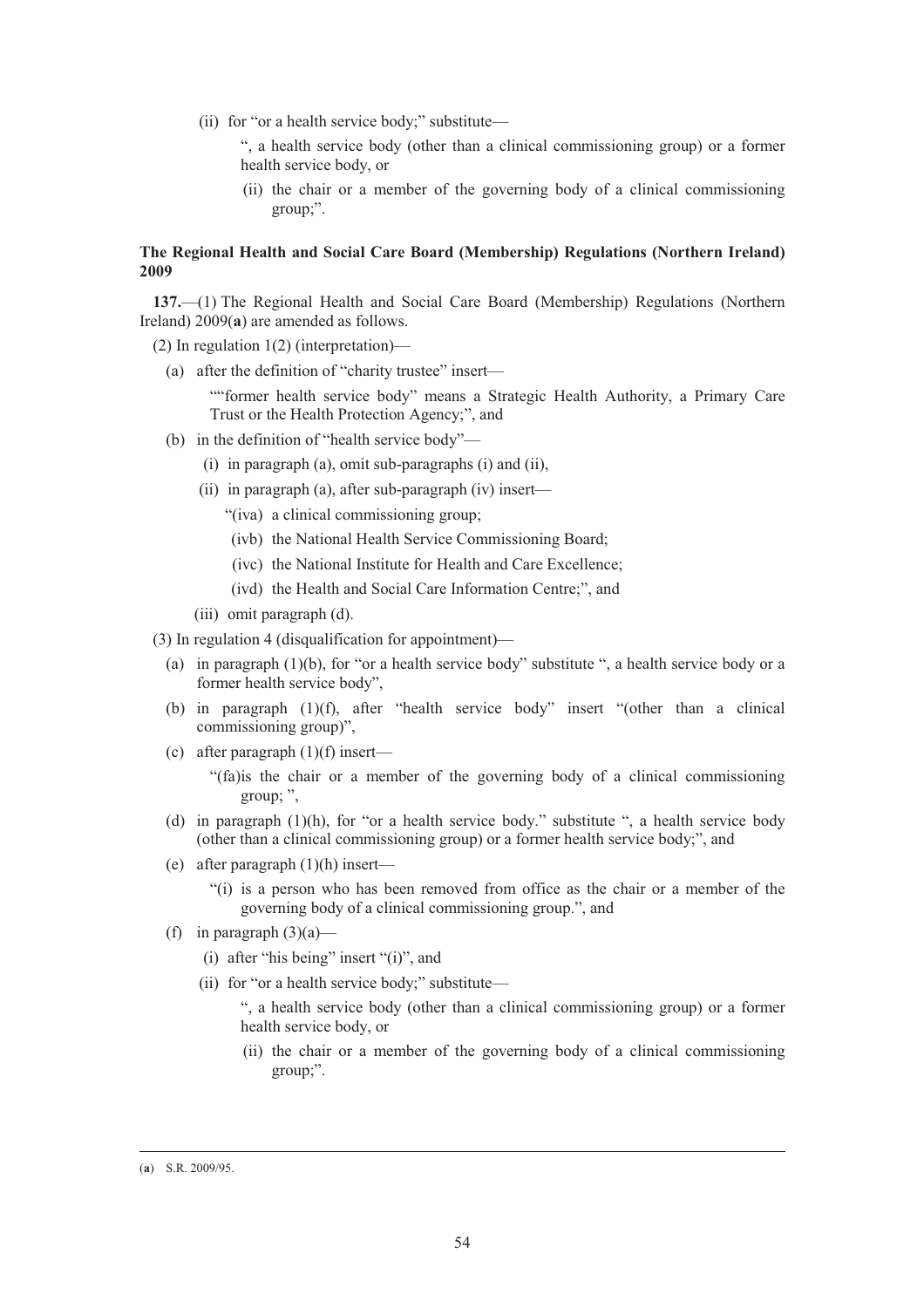## **The Regional Business Services Organisation (Membership and Procedure) Regulations (Northern Ireland) 2009**

**138.**—(1) The Regional Business Services Organisation (Membership and Procedure) Regulations (Northern Ireland) 2009(**a**) are amended as follows.

- (2) In regulation 1(2) (interpretation)—
	- (a) after the definition of "charity trustee" insert— ""former health service body" means a Strategic Health Authority, a Primary Care

Trust or the Health Protection Agency;", and

- (b) in the definition of "health service body"—
	- (i) in paragraph (a), omit sub-paragraphs (i) and (iii),
	- (ii) in paragraph (a), after sub-paragraph (iv) insert—
		- "(iva) a clinical commissioning group;
		- (ivb) the National Health Service Commissioning Board;
		- (ivc) the National Institute for Health and Care Excellence;
		- (ivd) the Health and Social Care Information Centre;", and
	- (iii) omit paragraph (d).
- (3) In regulation 4 (disqualification for appointment)—
	- (a) in paragraph  $(1)(b)$ , for "or a health service body" substitute ", a health service body or a former health service body",
	- (b) in paragraph (1)(f), after "health service body" insert "(other than a clinical commissioning group)",
	- (c) after paragraph  $(1)(f)$  insert—

"(fa)is the chair or a member of the governing body of a clinical commissioning group; ",

- (d) in paragraph  $(1)(h)$ , for "or a health service body." substitute ", a health service body (other than a clinical commissioning group) or a former health service body;",
- (e) after paragraph (1)(h) insert—
	- "(i) is a person who has been removed from office as the chair or a member of the governing body of a clinical commissioning group.", and
- (f) in paragraph  $(3)(i)$ 
	- (i) after "his being" insert "(a)", and
	- (ii) for "or a health service body;" substitute—

", a health service body (other than a clinical commissioning group) or a former health service body, or

 (b) the chair or a member of the governing body of a clinical commissioning group;".

## **The Patient and Client Council (Membership and Procedure) Regulations (Northern Ireland) 2009**

**139.**—(1) The Patient and Client Council (Membership and Procedure) Regulations (Northern Ireland) 2009(**b**) are amended as follows.

- (2) In regulation 1(2) (interpretation)—
	- (a) after the definition of "charity trustee" insert—

 <sup>(</sup>**a**) S.R. 2009/97.

<sup>(</sup>**b**) S.R. 2009/98.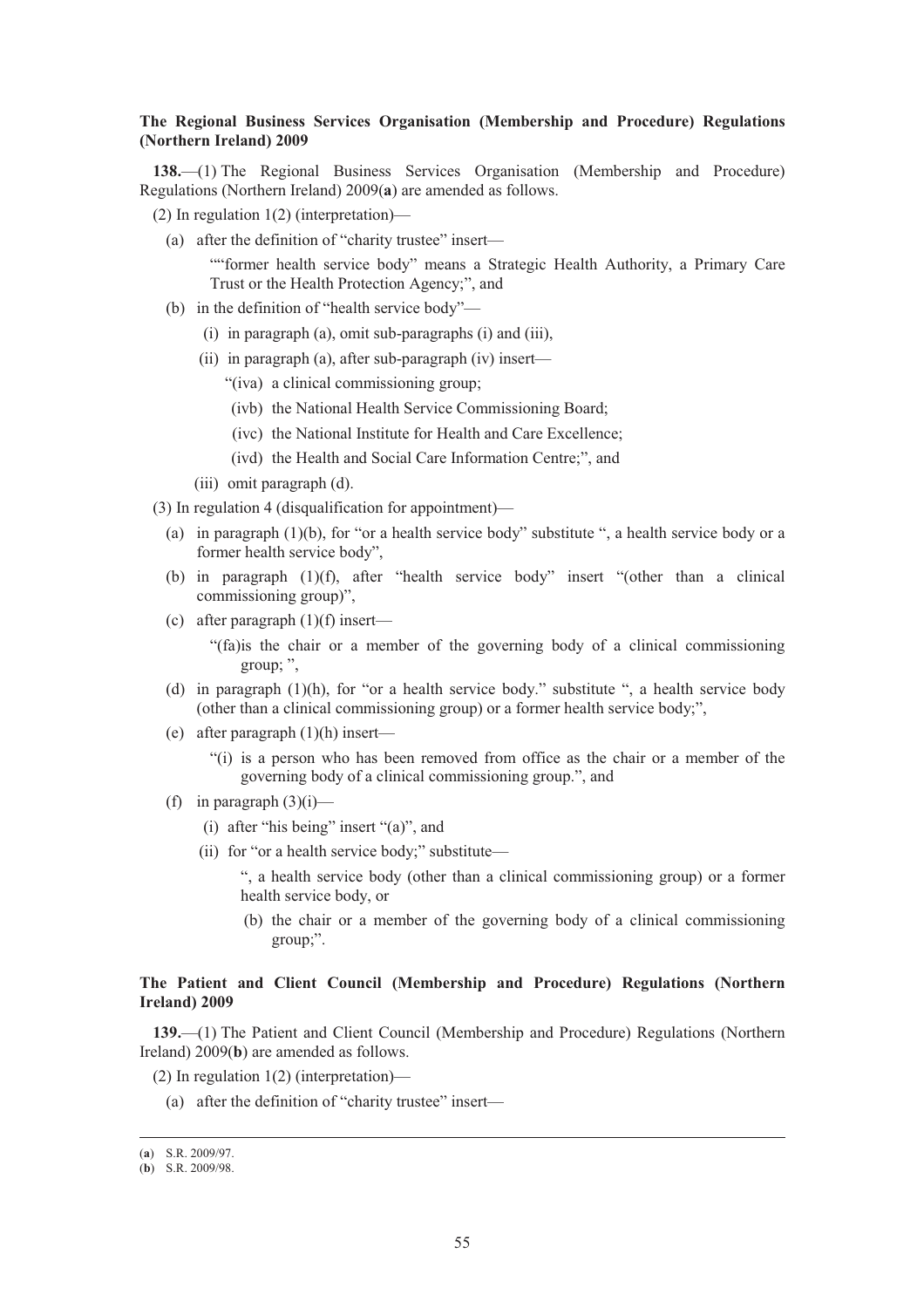""former health service body" means a Strategic Health Authority, a Primary Care Trust or the Health Protection Agency;", and

- (b) in the definition of "health service body"—
	- (i) in paragraph (a), omit sub-paragraphs (i) and (iii),
	- (ii) in paragraph (a), after sub-paragraph (iv) insert—
		- "(iva) a clinical commissioning group;
		- (ivb) the National Health Service Commissioning Board;
		- (ivc) the National Institute for Health and Care Excellence;
		- (ivd) the Health and Social Care Information Centre;", and
	- (iii) omit paragraph (d).

(3) In regulation 3 (disqualification for appointment)—

- (a) in paragraph  $(1)(b)$ , for "or a health service body" substitute ", a health service body or a former health service body",
- (b) in paragraph (1)(f), after "health service body" insert "(other than a clinical commissioning group)",
- (c) after paragraph  $(1)(f)$  insert—

"(fa)is the chair or a member of the governing body of a clinical commissioning group; ",

- (d) in paragraph  $(1)(h)$ , for "or a health service body." substitute ", a health service body (other than a clinical commissioning group) or a former health service body;",
- (e) after paragraph (1)(h) insert—
	- "(i) is a person who has been removed from office as the chair or a member of the governing body of a clinical commissioning group.", and
- (f) in paragraph  $(3)(a)$ 
	- (i) after "his being" insert "(i)",
	- (ii) after "health service body" insert "(other than a clinical commissioning group), a former health service body,", and
	- (iii) after "health and social care body;" insert—
		- "or
		- (ii) the chair or a member of the governing body of a clinical commissioning group;".

## **The Education (Student Support) (No. 2) Regulations (Northern Ireland) 2009**

**140.** In regulation 39(6)(e)(iv) of the Education (Student Support) (No. 2) Regulations (Northern Ireland) 2009(**a**) (general qualifying conditions for grants for living and other costs), for "of section 28(6)" substitute "given by section 275(1)".

## **The Local Commissioning Groups (Membership) Regulations (Northern Ireland) 2009**

**141.**—(1) The Local Commissioning Groups (Membership) Regulations (Northern Ireland) 2009(**b**) are amended as follows.

- (2) In regulation 1(2) (interpretation)—
	- (a) after the definition of "dental practitioner" insert—

 <sup>(</sup>**a**) S.R. 2009/373, to which there are amendments not relevant to this Order.

<sup>(</sup>**b**) S.R. 2009/395.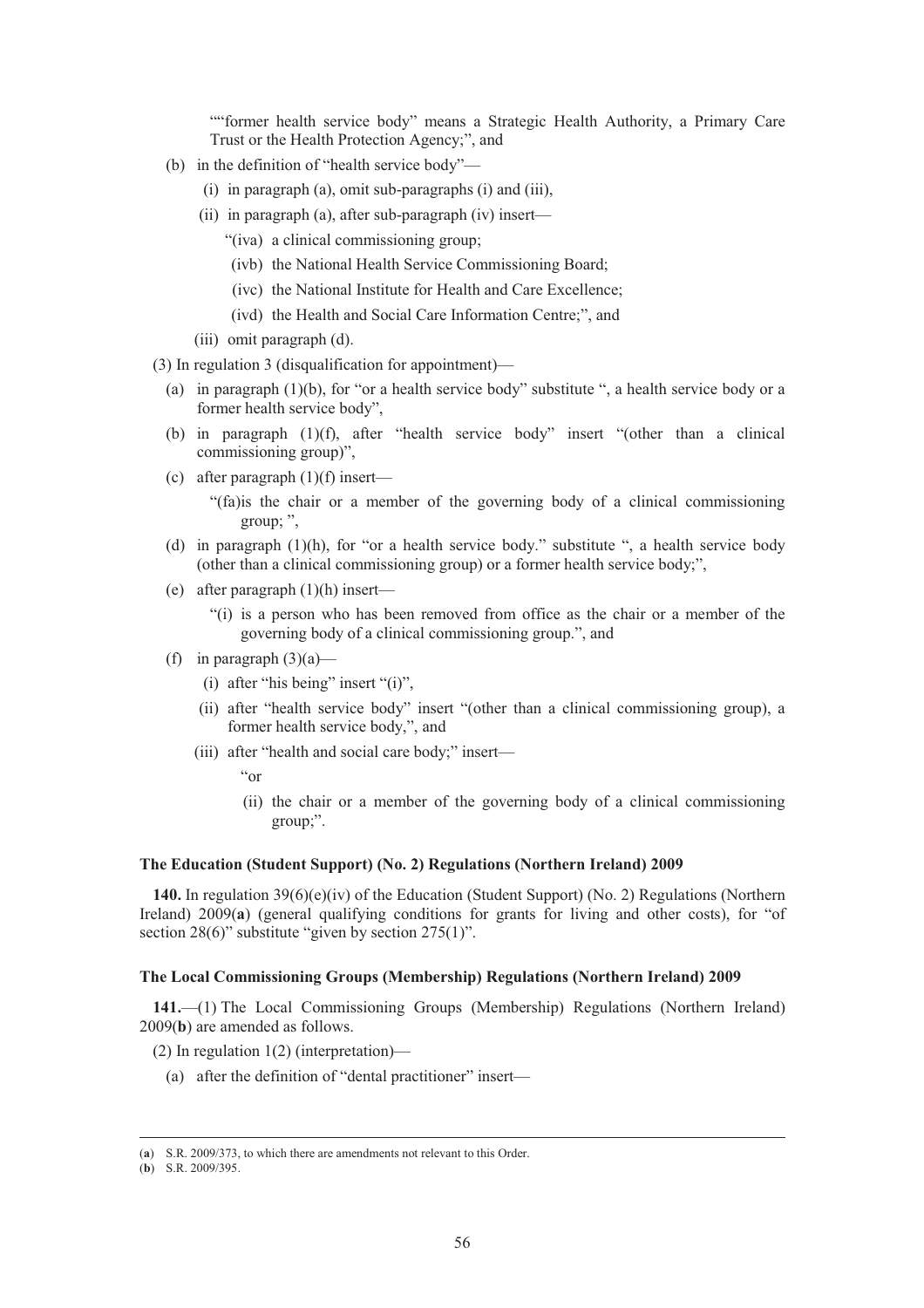""former health service body" means a Strategic Health Authority, a Primary Care Trust or the Health Protection Agency;", and

- (b) in the definition of "health service body"—
	- (i) in paragraph (a), omit sub-paragraphs (i) and (iii), and
	- (ii) in paragraph (a), after sub-paragraph (iv) insert—
		- "(iva) a clinical commissioning group;
		- (ivb) the National Health Service Commissioning Board;
		- (ivc) the National Institute for Health and Care Excellence;
		- (ivd) the Health and Social Care Information Centre;", and
	- (iii) omit paragraph (d).

(3) In regulation 4 (disqualification for appointment)—

- (a) in paragraph  $(1)(b)$ , for "or a health service body" substitute ", a health service body or a former health service body",
- (b) in paragraph (1)(f), after "health service body" insert "(other than a clinical commissioning group)",
- (c) after paragraph  $(1)(f)$  insert—

"(fa)is the chair or a member of the governing body of a clinical commissioning group; ",

- (d) in paragraph (1)(h), for "or a health service body" substitute ", a health service body (other than a clinical commissioning group) or a former health service body",
- (e) after paragraph (1)(h) insert—

"(ha) is a person who has been removed from office as the chair or a member of the governing body of a clinical commissioning group;", and

- (f) in paragraph  $(4)(a)$ 
	- (i) after "his being" insert "(i)", and
	- (ii) for "or a health service body;" substitute—

", a health service body (other than a clinical commissioning group) or a former health service body, or

 (ii) the chair or a member of the governing body of a clinical commissioning group;".

## **The Private Water Supplies (Wales) Regulations 2010**

**142.**—(1) The English text of the Private Water Supplies (Wales) Regulations 2010(**a**) is amended as follows.

(2) In regulation 17(2)(b) (authorisations of different standards), for "the Health Protection Agency for the area" substitute "the Public Health Wales National Health Service Trust".

(3) In Schedule 4 (records), in paragraph 1(1), omit paragraph (h).

(4) The Welsh text of the Private Water Supplies (Wales) Regulations 2010 is amended as follows.

(5) In regulation 17(2)(b) (awdurdodi safonau gwahanol), for "Asiantaeth Diogelu iechyd ar gyfer yr ardal" substitute "Ymddiriedolaeth Gwasanaeth Iechyd Gwladol Iechyd Cyhoeddus Cymru".

(6) In Schedule 4 (cofnodion), in paragraph 1(1), omit paragraph (f).

 <sup>(</sup>**a**) S.I. 2010/66 (W. 16). The relevant amending instrument is S.I. 2010/147 (W. 22).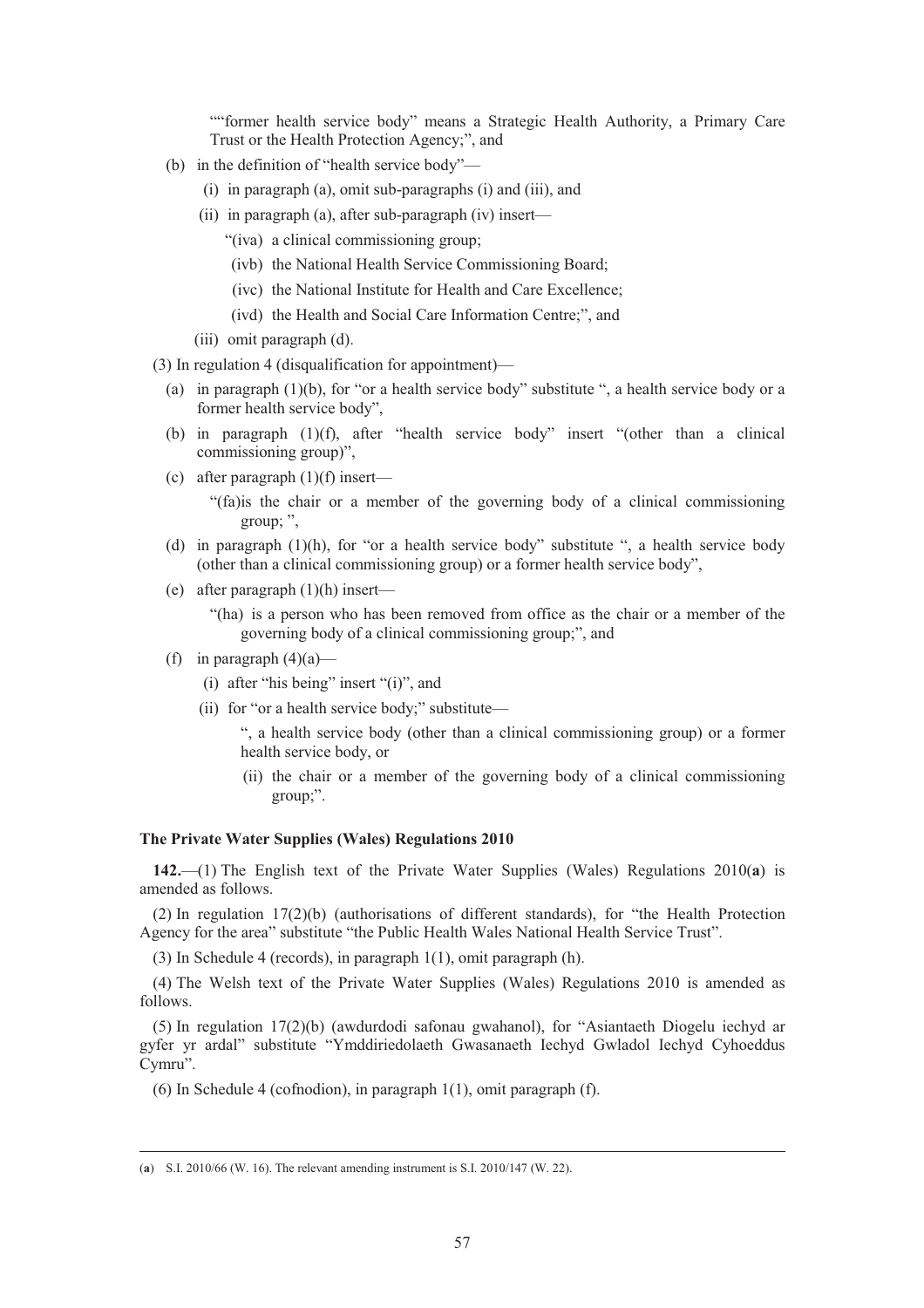### **The National Health Service (Functions of the First-tier Tribunal relating to Primary Medical, Dental and Ophthalmic Services) Regulations 2010**

**143.**—(1) The National Health Service (Functions of the First-tier Tribunal relating to Primary Medical, Dental and Ophthalmic Services) Regulations 2010(**a**) are amended as follows.

- (2) In regulation 2 (interpretation)—
	- (a) after the definition of "the Act", insert—

""the Board" means the National Health Service Commissioning Board;",

- (b) in the definition of "contractor"—
	- (i) in paragraph (a), for "a Primary Care Trust" substitute "the Board", and
	- (ii) in paragraph (b), for the brackets and the words within the brackets substitute "other than the Board;", and
- (c) omit the definition of "relevant body" and the "and" immediately preceding it.
- (3) In regulation 3(2) (directions in respect of GMS contract disputes)—
	- (a) for "the Primary Care Trust", in each place where it occurs, substitute "the Board", and
	- (b) for "a Primary Care Trust" substitute "the Board".
- (4) In regulation 4(2) (directions in respect of PMS agreement disputes)—
	- (a) for "the relevant body", in each place where it occurs, substitute "the Board", and
	- (b) for "a relevant body" substitute "the Board".

(5) In regulation 5(2) (directions in respect of GDS contract disputes)—

- (a) for "the Primary Care Trust", in each place where it occurs, substitute "the Board", and
- (b) for "a Primary Care Trust" substitute "the Board".

(6) In regulation 6(2) (directions in respect of PDS agreement disputes), for "the relevant body", in each place where it occurs, substitute "the Board".

(7) In regulation 7(2) (directions in respect of GOS contract disputes)—

- (a) for "the PCT", in each place where it occurs, substitute "the Board",
- (b) for "the Primary Care Trust" substitute "the Board", and
- (c) for "a Primary Care Trust" substitute "the Board".

### **The Pharmacy Order 2010**

**144.**—(1) The Pharmacy Order 2010(**b**) is amended as follows.

(2) In article 66(3) (rules), in sub-paragraph (a), for "Primary Care Trusts" substitute "the National Health Service Commissioning Board".

(3) In Schedule 1 (constitution of the General Pharmaceutical Council), in paragraph 1 (membership: general), omit sub-paragraphs (4) and (5).

## **The Community Health Councils (Constitution, Membership and Procedure) (Wales) Regulations 2010**

**145.**—(1) The English text of the Community Health Councils (Constitution, Membership and Procedure) (Wales) Regulations 2010(**c**) is amended as follows.

(2) In regulation 2 (interpretation)—

(a) after the definition of "Chief Officer" ("*Prif Swyddog*") insert—

 <sup>(</sup>**a**) S.I. 2010/76.

<sup>(</sup>**b**) S.I. 2010/231, to which there are amendments not relevant to this Order.

<sup>(</sup>**c**) S.I. 2010/288 (W. 37).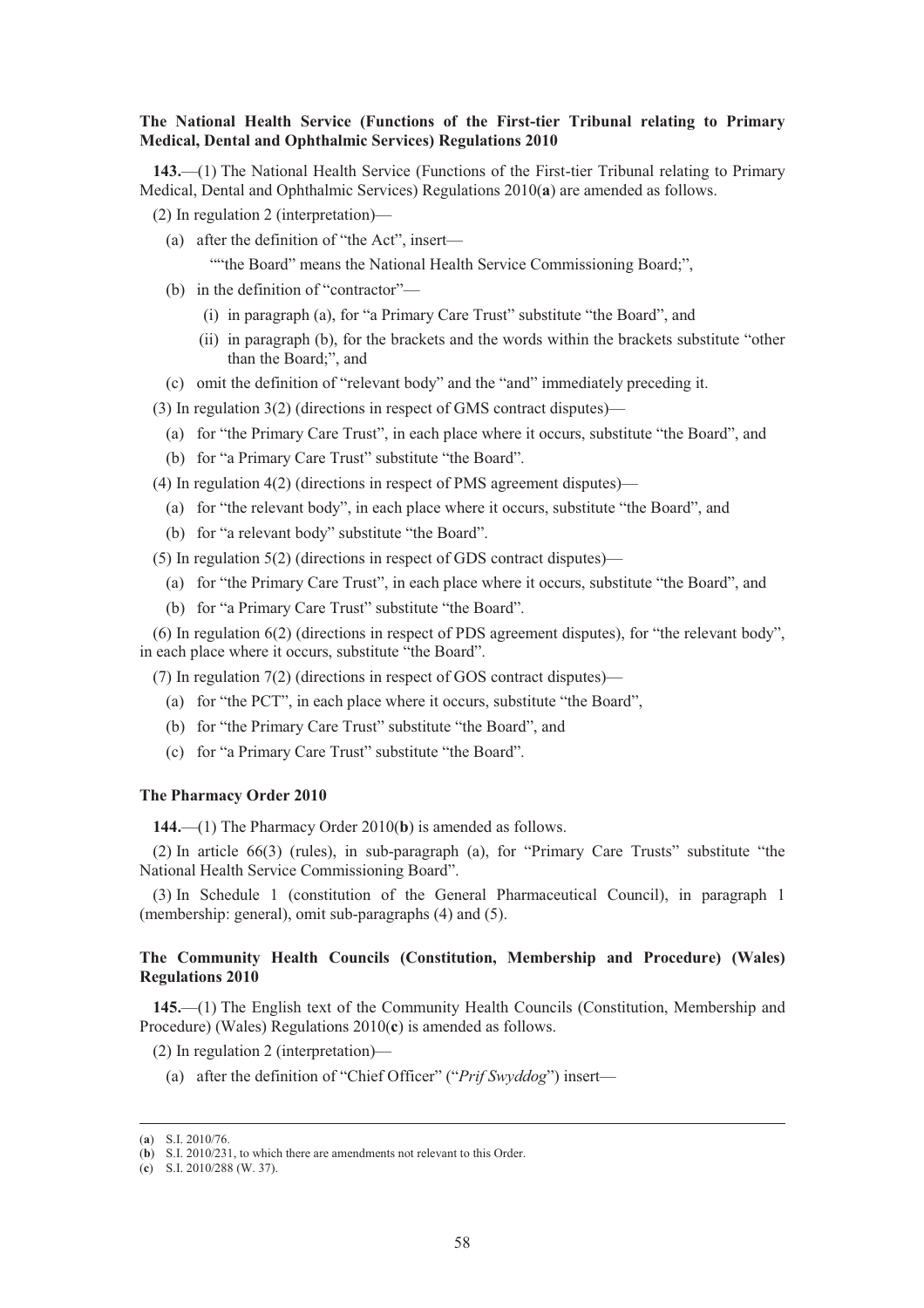""clinical commissioning group" ("grŵp comisiynu clinigol") means a body established under section 14D of the National Health Service Act 2006;",

- (b) in the definition of "health service body" ("*corff gwasanaeth iechyd*")—
	- (i) omit "Strategic Health Authority,", and
	- (ii) for ", NHS Trust or Primary Care Trust" substitute "or NHS Trust",
- (c) omit the definition of "relevant Primary Care Trust" ("*Ymddiriedolaeth Gofal Sylfaenol berthnaso*l"), and
- (d) omit the definition of "relevant Strategic Health Authority" ("*Awdurdod Iechyd Strategol perthnasol*").
- (3) In regulation 12(1) (disqualification for membership)—
	- (a) in sub-paragraph (a), after "relevant health service body" insert "or the National Health Service Commissioning Board",
	- (b) after that sub-paragraph insert—
		- "(aa) is the chair or a member of the governing body of a clinical commissioning group;",
	- (c) in sub-paragraph (b), after "relevant health service body" insert ", a clinical commissioning group or the National Health Service Commissioning Board", and
	- (d) in sub-paragraph (h), after "health service body" insert ", Primary Care Trust, Strategic Health Authority, clinical commissioning group or the National Health Service Commissioning Board".
- (4) In regulation 29(1) (entry and inspection of premises)—
	- (a) omit sub-paragraph (b), and
	- (b) omit sub-paragraph (e).

(5) The Welsh text of the Community Health Councils (Constitution, Membership and Procedure) (Wales) Regulations 2010 is amended as follows.

(6) In regulation 2 (dehongli)—

(a) after the definition of "Gorchymyn Sefydlu Cynghorau Iechyd Cymuned 2010" ("*the Community Health Councils Establishment Order 2010*") insert—

"ystyr "grŵp comisiynu clinigol" ("*clinical commissioning group*") yw corff a sefydlwyd o dan adran 14D o Ddeddf y Gwasanaeth Iechyd Gwladol 2006;",

- (b) in the definition of "corff gwasanaeth iechyd" ("*health service body*")—
	- (i) omit "Awdurdod Iechyd Strategol,", and
	- (ii) for ", Ymddiriedolaeth GIG neuYmddiriedolaeth Gofal Sylfaenol" substitute "neu Ymddiriedolaeth GIG",
- (c) omit the definition of "Ymddiriedolaeth Gofal Sylfaenol berthnasol" ("*relevant Primary Care Trust*"), and
- (d) omit the definition of "Awdurdod Iechyd Strategol perthnasol" ("*relevant Strategic Health Authority*").
- (7) In regulation 12(1) (anghymwyso rhag bod yn aelod)—
	- (a) in sub-paragraph (a), after "gorff gwasanaeth iechyd perthnasol" insert "neu o Fwrdd Comisiynu'r Gwasanaeth Iechyd Gwladol",
	- (b) after that sub-paragraph insert—

"(aa) yn gadeirydd neu'n aelod o gorff llywodraethu grŵp comisiynu clinigol;",

- (c) in sub-paragraph (b), after "gorff gwasanaeth iechyd perthnasol" insert ", gr-p comisiynu clinigol neu Fwrdd Comisiynu'r Gwasanaeth Iechyd Gwladol", and
- (d) in sub-paragraph (f), after "chorff gwasanaeth iechyd" insert ", Ymddiriedolaeth Gofal Sylfaenol, Awdurdod Iechyd Strategol, grŵp comisiynu clinigol neu Fwrdd Comisiynu'r Gwasanaeth Iechyd Gwladol".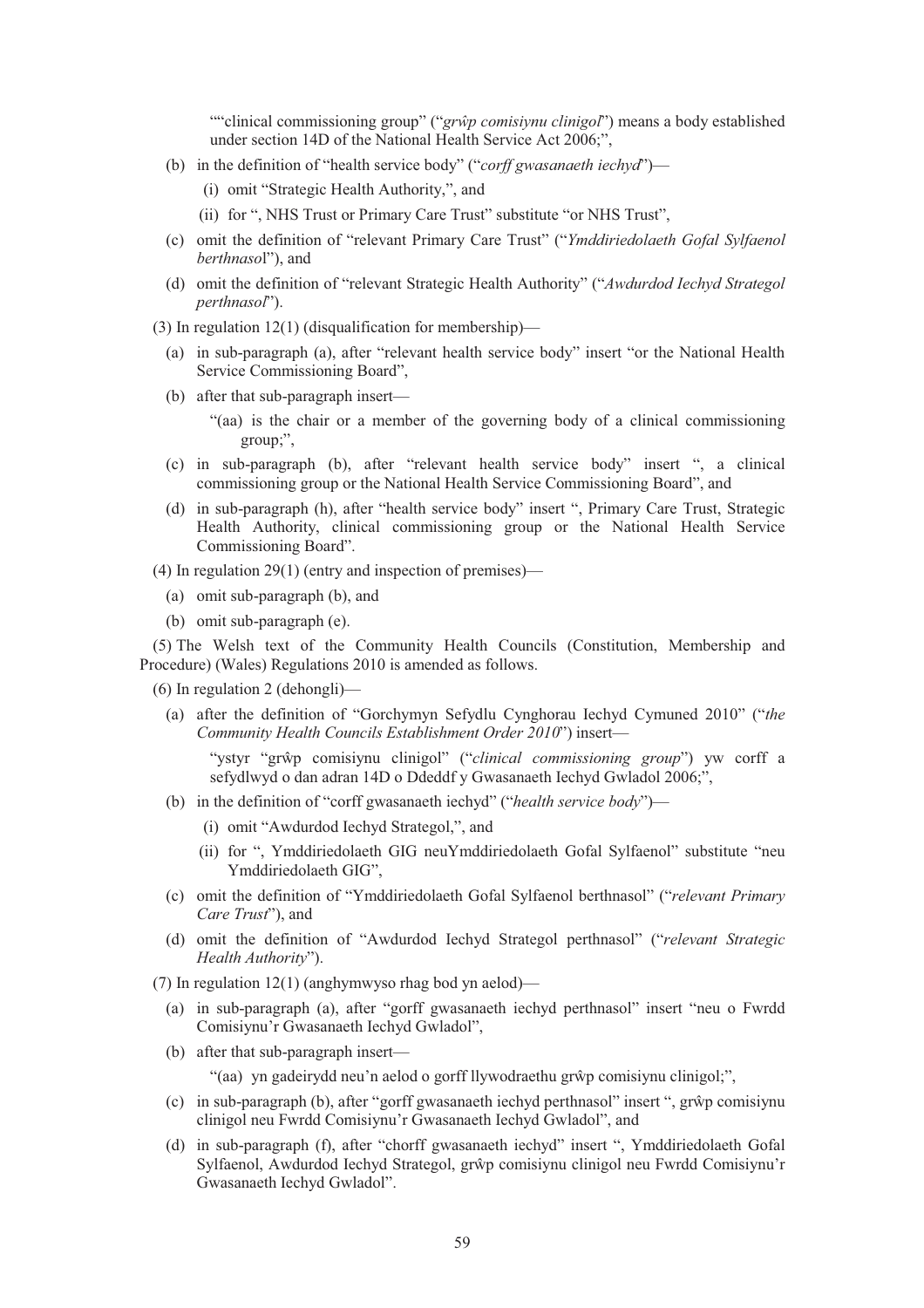(8) In regulation 29(1) (mynd i mewn i fangreoedd a'u harchwilio)—

- (a) omit sub-paragraph (b), and
- (b) omit sub-paragraph (d).

### **The Children's Trust Board (Relevant Partners) (Exceptions) (England) Regulations 2010**

**146.** In regulation 2 of the Children's Trust Board (Relevant Partners) (Exceptions) (England) Regulations 2010(**a**) (prescribed relevant partners for the purposes of section 12A(4) of the Children Act 1989), for "A Strategic Health Authority is" substitute "A clinical commissioning group and the National Health Service Commissioning Board are each".

### **The Health Protection (Part 2A Orders) Regulations 2010**

**147.**—(1) The Health Protection (Part 2A Orders) Regulations 2010(**b**) are amended as follows.

(2) In regulation 10 (duty on local authorities to report Part 2A applications to the Health Protection Agency)—

- (a) in the heading, for "the Health Protection Agency" substitute "Public Health England", and
- (b) in paragraph (1), for "the Health Protection Agency" substitute "Public Health England, an executive agency of the Department of Health,".

(3) In regulation 11 (duty on local authorities to report variations or revocations of Part 2A Orders to the Health Protection Agency)—

- (a) in the heading, for "the Health Protection Agency" substitute "Public Health England", and
- (b) in paragraph (1), for "the Health Protection Agency" substitute "Public Health England, an executive agency of the Department of Health,".

#### **The Health Protection (Notification) Regulations 2010**

**148.**—(1) The Health Protection (Notification) Regulations 2010(**c**) are amended as follows.

(2) In regulation 1 (citation, commencement and application), after paragraph (2) insert—

"(3) In these Regulations, "Public Health England" means the executive agency of the Department of Health known as Public Health England."

- (3) In regulation 4 (duty to notify causative agents found in human samples)—
	- (a) in paragraph (1), for "the Health Protection Agency" substitute "Public Health England", and
	- (b) in paragraph (6), for "the Health Protection Agency" substitute "Public Health England".

(4) In regulation 5 (duty to provide information to the Health Protection Agency)—

- (a) in the heading, for "the Health Protection Agency" substitute "Public Health England",
- (b) in paragraph (1), for "the Health Protection Agency" substitute "Public Health England",
- (c) in paragraph (2), for "The Health Protection Agency" substitute "Public Health England",
- (d) in paragraph (5), for "the Health Protection Agency" substitute "Public Health England", and
- (e) in paragraph (6), for "the Health Protection Agency" substitute "Public Health England".

(5) In regulation 6(2) (duty on the relevant local authority to disclose notification to others), for sub-paragraph (a) substitute—

 <sup>(</sup>**a**) S.I. 2010/590.

<sup>(</sup>**b**) S.I. 2010/658.

<sup>(</sup>**c**) S.I. 2010/659.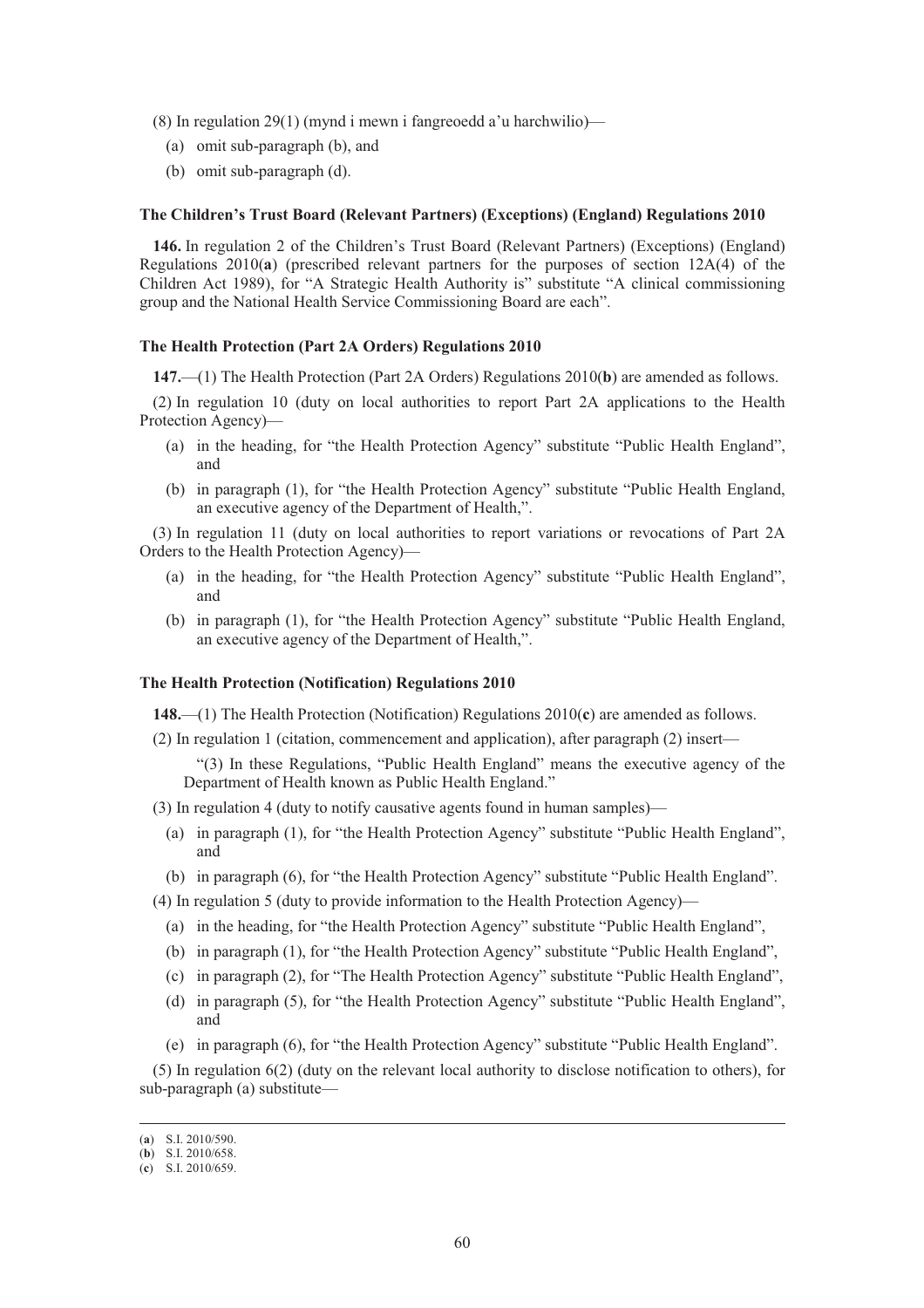"(a) Public Health England;".

# **The National Health Service Trusts (Consultation on Establishment and Dissolution) Regulations 2010**

**149.**—(1) The National Health Service Trusts (Consultation on Establishment and Dissolution) Regulations 2010(**a**) are amended as follows.

(2) In regulation 1(2) (interpretation)—

(a) after the definition of "local authority" insert—

""relevant Local Healthwatch organisation" means a Local Healthwatch organisation for the area of a local authority in which there is situated—

- (a) in a case where the Secretary of State is considering making an establishment order, any hospital or other establishment or facility which would be managed by the NHS trust to be established, or
- (b) in any other case, any hospital or other establishment or facility managed by the NHS trust in respect of which the order is to be made;",
- (b) omit the definition of "local involvement network", and
- (c) omit the definition of "relevant local involvement network".

(3) In regulation 2 (consultation relating to orders under section 25 of the Act and dissolution orders)—

- (a) in paragraph (1), for "each relevant local involvement network" substitute "each relevant Local Healthwatch organisation",
- (b) in paragraph (5)(a), for "each relevant local involvement network" substitute "each relevant Local Healthwatch organisation",
- (c) in paragraph (5)(b), for "each relevant local involvement network" substitute "each relevant Local Healthwatch organisation", and
- (d) in paragraph (6), for "local involvement network" substitute "Local Healthwatch organisation".

(4) In regulation 3 (consultation relating to transfer orders)—

- (a) in paragraph  $(1)(a)$ , for "each relevant local involvement network" substitute "each relevant Local Healthwatch organisation",
- (b) in paragraph (1)(b), for "each relevant local involvement network" substitute "each relevant Local Healthwatch organisation", and
- (c) in paragraph (2), for "local involvement network" substitute "Local Healthwatch organisation".

(5) In regulation 4(3) (combined and joint consultations), for "each relevant local involvement network", in each place where it occurs, substitute "each relevant Local Healthwatch organisation".

### **The Health and Social Care Act 2008 (Regulated Activities) Regulations 2010**

**150.**—(1) Schedule 2 to the Health and Social Care Act 2008 (Regulated Activities) Regulations 2010(**b**) (regulated activities: general exceptions) is amended as follows.

- (2) In paragraph  $3(a)$ 
	- (a) for paragraph (i) substitute—
		- "(i) section 3A (power of clinical commissioning groups as to commissioning certain health services),", and

 <sup>(</sup>**a**) S.I. 2010/743, to which there is an amendment not relevant to this Order.

<sup>(</sup>**b**) S.I. 2010/781, to which there are amendments not relevant to this Order.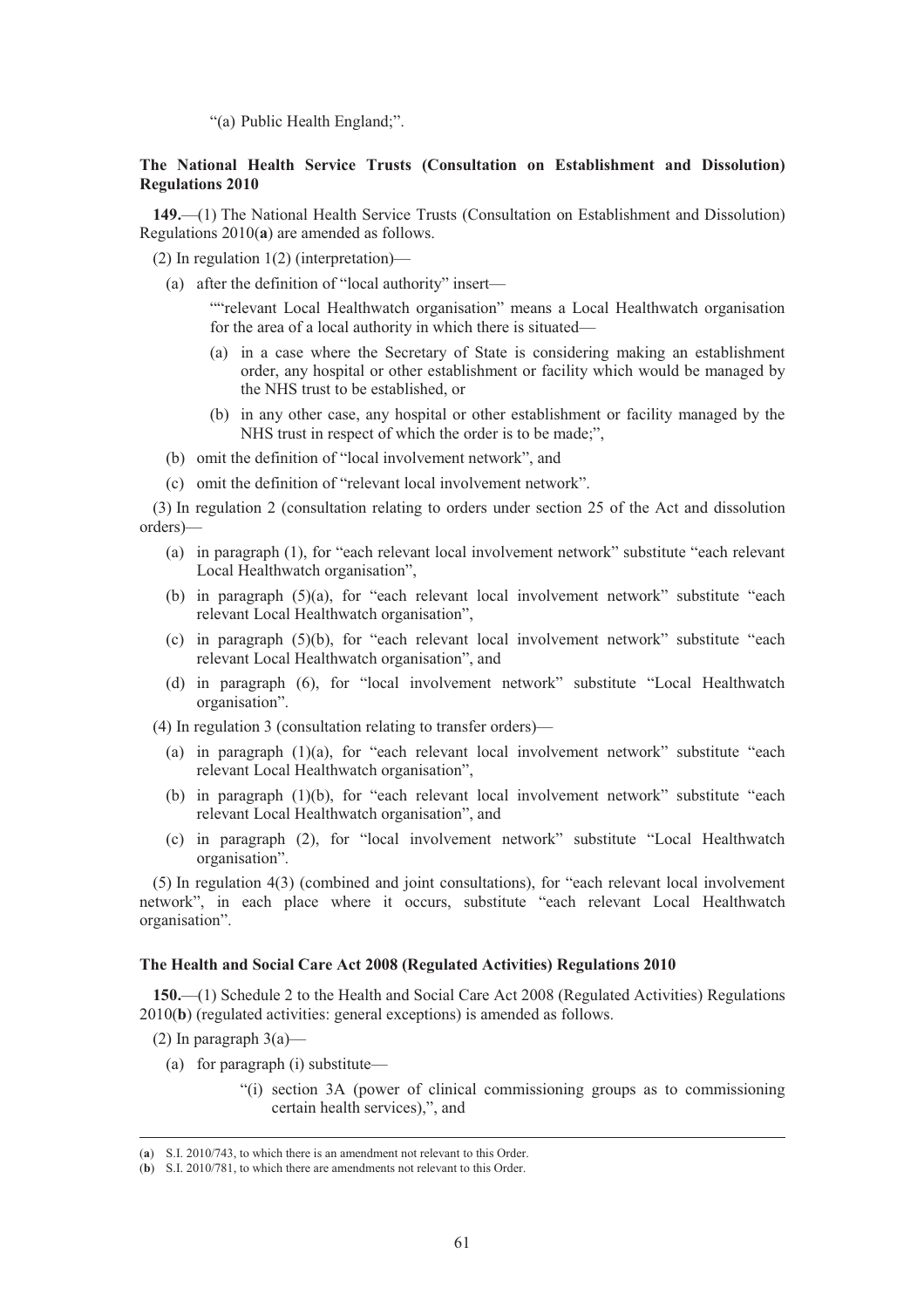(b) in paragraph (iii), for "Strategic Health Authorities" substitute "the Board".

(3) In paragraph 13, for the words from "and services of a kind" to the end substitute ", services of a kind which, if provided in pursuance of that Act, would be provided as pharmaceutical services or local pharmaceutical services under that Part or services provided, in pursuance of that Act, at or from premises that are a registered pharmacy (within the meaning given by section 74 of the Medicines Act 1968)."

### **The Care Planning, Placement and Case Review (England) Regulations 2010**

**151.** In regulation 13(2)(f) of the Care Planning, Placement and Case Review (England) Regulations 2010(**a**) (notification of placement), for "the Primary Care Trust" substitute "the National Health Service Commissioning Board and the clinical commissioning group".

# **The Water Supply (Water Quality) Regulations 2010**

**152.**—(1) The Water Supply (Water Quality) Regulations 2010(**b**) are amended as follows.

(2) In regulation 2(1) (interpretation), omit the definition of "Health Protection Agency".

(3) In regulation 22(4)(c) (authorisation of temporary supply of water that is not wholesome), for "the Health Protection Agency" substitute "Public Health England, an executive agency of the Department of Health".

(4) In regulation 26(2)(e) (revocation and modification of authorisations), for "the Health Protection Agency" substitute "Public Health England, an executive agency of the Department of Health".

(5) In regulation 35(6)(b) (provision of information), for paragraph (i) (together with the "and" following it) substitute—

> "(i) Public Health England, an executive agency of the Department of Health, and ".

# **The Human Fertilisation and Embryology (Disclosure of Information for Research Purposes) Regulations 2010**

**153.**—(1) The Human Fertilisation and Embryology (Disclosure of Information for Research Purposes) Regulations 2010(**c**) are amended as follows.

(2) In regulation 2(1) (interpretation), omit the definition of "the NIGB".

(3) Omit regulation 5 (advice and assistance from NIGB).

### **The National Health Service (Direct Payments) Regulations 2010**

**154.**—(1) The National Health Service (Direct Payments) Regulations 2010(**d**) are amended as follows.

(2) In regulation 1(2) (interpretation)—

- (a) omit the definition of "after-care PCT",
- (b) omit the definition of "after-care services",
- (c) after the definition of "child" insert—

""health body" means a clinical commissioning group, the National Health Service Commissioning Board, a local authority or the Secretary of State;",

(d) after the definition of "patient" insert—

(**c**) S.I. 2010/995.

 <sup>(</sup>**a**) S.I. 2010/959, to which there are amendments not relevant to this Order.

<sup>(</sup>**b**) S.I. 2010/994, to which there are amendments not relevant to this Order.

<sup>(</sup>**d**) S.I. 2010/1000, to which there are amendments not relevant to this Order.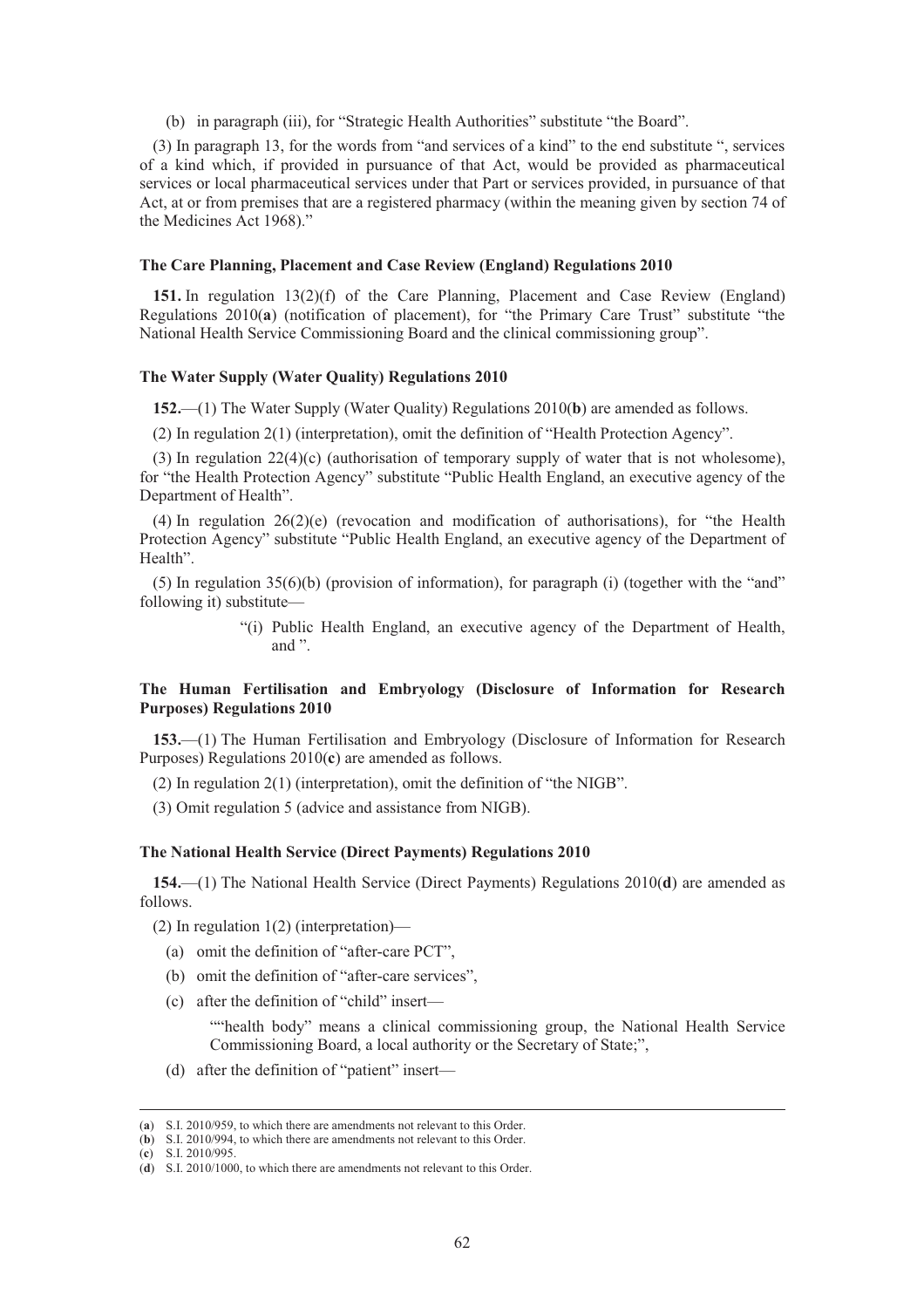""pilot health body" means a health body in respect of which the Secretary of State has made a pilot scheme;", and

- (e) omit the definition of "pilot PCT".
- (3) In regulation 2 (Secretary of State's power to make a pilot scheme)—
	- (a) for paragraph (2) substitute—

"(2) The Secretary of State may make a pilot scheme in respect of a clinical commissioning group, the National Health Service Commissioning Board or a local authority only in response to a pilot proposal made in accordance with regulation 3, but such a pilot proposal is not required before the making of a pilot scheme in respect of the Secretary of State.",

- (b) omit paragraph (6), and
- (c) for paragraph (7) substitute—

"(7) Where the Secretary of State has made a pilot scheme, the pilot health body may make direct payments in accordance with these Regulations."

- (4) In regulation 3 (pilot proposal for direct payments for health care)—
	- (a) in paragraph (1), for "Primary Care Trust which seeks to become a pilot PCT" substitute "health body (other than the Secretary of State) which seeks to become a pilot health body",
	- (b) in paragraph (2)—
		- (i) for "pilot PCT", in each place where it occurs, substitute "pilot health body", and
		- (ii) omit sub-paragraph (e), and
	- (c) in paragraph (4), for "Primary Care Trust" substitute "health body".
- (5) In regulation 4 (Secretary of State's powers in relation to a pilot scheme)—
	- (a) in paragraph (1), for "pilot PCT" substitute "pilot health body",
	- (b) in paragraph (2), for "pilot PCT" substitute "pilot health body",
	- (c) in paragraph (3), for "pilot PCT" substitute "pilot health body (other than the Secretary of State)",
	- (d) in paragraph (4), for "pilot PCT" substitute "pilot health body", and
	- (e) after paragraph (4) insert—
		- "(5) In a case where the pilot health body is the Secretary of State—
			- (a) paragraph (1) is to have effect as if the words "by a notice in writing to the pilot health body" were omitted, and
			- (b) paragraph (4) is to have effect as if the words "by notice in writing to the pilot health body" were omitted."
- (6) In regulation 5 (review of pilot schemes)—
	- (a) in paragraph  $(1)(b)$ 
		- (i) for "pilot PCT", in the first place where it occurs, substitute "pilot health body (other than the Secretary of State)", and
		- (ii) for "pilot PCT", in the other places where it occurs, substitute "pilot health body",
	- (b) in paragraph (5), for "pilot PCT" substitute "pilot health body",
	- (c) in paragraph (7), for "pilot PCT" substitute "pilot health body", and
	- (d) in paragraph (8), for "pilot PCT", in each place where it occurs, substitute "pilot health body".

(7) In regulation 7(1) (persons to whom a direct payment may be made), for sub-paragraph (a) substitute—

> "(a) is a person for whose benefit anything may or must be provided or arranged by the pilot health body—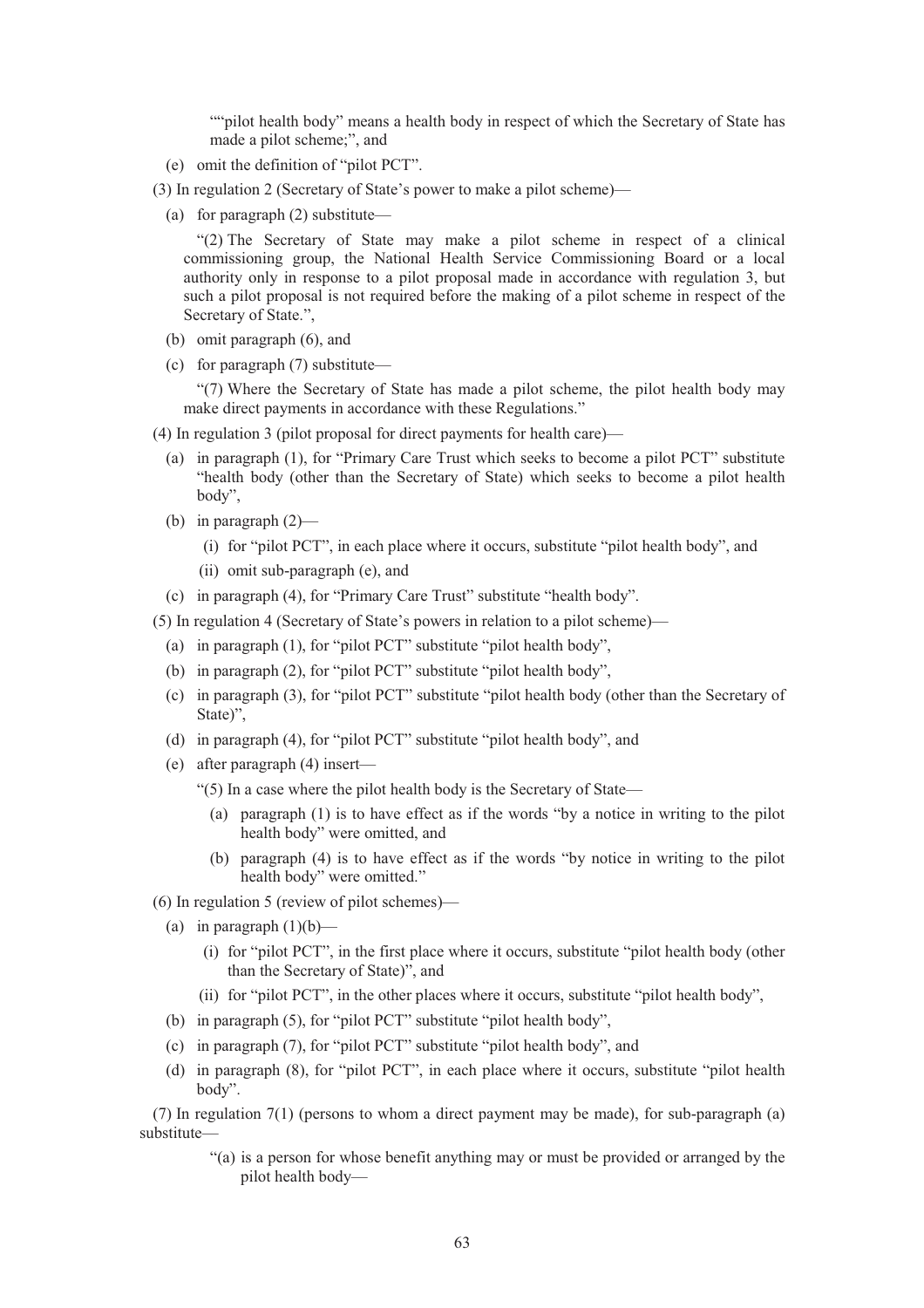- (i) under the National Health Service Act 2006, or
- (ii) in the case of a clinical commissioning group or the National Health Service Commissioning Board, under any other enactment;".
- (8) In regulation 8 (direct payments in respect of children and persons who lack capacity)—
	- (a) in paragraph  $(1)$ , for sub-paragraph  $(a)$  substitute—
		- "(a) is a person for whose benefit anything may or must be provided or arranged by the pilot health body—
			- (i) under the National Health Service Act 2006, or
			- (ii) in the case of a clinical commissioning group or the National Health Service Commissioning Board, under any other enactment;",
	- (b) in paragraph (4), for "Secretary of State or after-care PCT" substitute "pilot health body",
	- (c) in paragraph (6), for "Secretary of State or after-care PCT" substitute "pilot health body",
	- (d) in paragraph (7), for "Secretary of State or after-care PCT", in each place where it occurs, substitute "pilot health body", and
	- (e) in paragraph (8), for "Secretary of State or after-care PCT", in each place where it occurs, substitute "pilot health body".
- (9) In regulation 9 (nominated person)—
	- (a) in paragraph (1), for "Secretary of State or after-care PCT" substitute "pilot health body",
	- (b) in paragraph (4), for "Secretary of State or an after-care PCT" substitute "pilot health body", and
	- (c) in paragraph  $(5)$ 
		- (i) for "Secretary of State or an after-care PCT" substitute "pilot health body", and
		- (ii) for "Secretary of State or after-care PCT" substitute "pilot health body".
- (10) In regulation 10 (decision to make a direct payment)—
	- (a) in paragraph (1), for "The Secretary of State or an after-care PCT" substitute "A pilot health body",
	- (b) in paragraph  $(2)$ 
		- (i) for "Secretary of State or an after-care PCT" substitute "pilot health body", and
		- (ii) for "Secretary of State or after-care PCT" substitute "pilot health body",
	- (c) in paragraph (3), for "Secretary of State or after-care PCT" substitute "pilot health body",
	- (d) in paragraph (4), for "Secretary of State or after-care PCT" substitute "pilot health body",
	- (e) in paragraph (5), for "Secretary of State or after-care PCT" substitute "pilot health body",
	- (f) in paragraph (6), for "Secretary of State or an after-care PCT" substitute "pilot health body",
	- (g) in paragraph (7), for "Secretary of State or an after-care PCT" substitute "pilot health body",
	- (h) in paragraph (9), for "Secretary of State or after-care PCT" substitute "pilot health body", and
	- (i) in paragraph (10), for "Secretary of State or after-care PCT" substitute "pilot health body".
- (11) In regulation 11 (care plan and care co-ordinator)—
	- (a) in paragraph  $(1)$ 
		- (i) for "the Secretary of State or an after-care PCT" substitute "a pilot health body", and
		- (ii) for "Secretary of State or the after-care PCT" substitute "pilot health body",
	- (b) in paragraph (3)—
		- (i) for "Secretary of State or an after-care PCT" substitute "pilot health body", and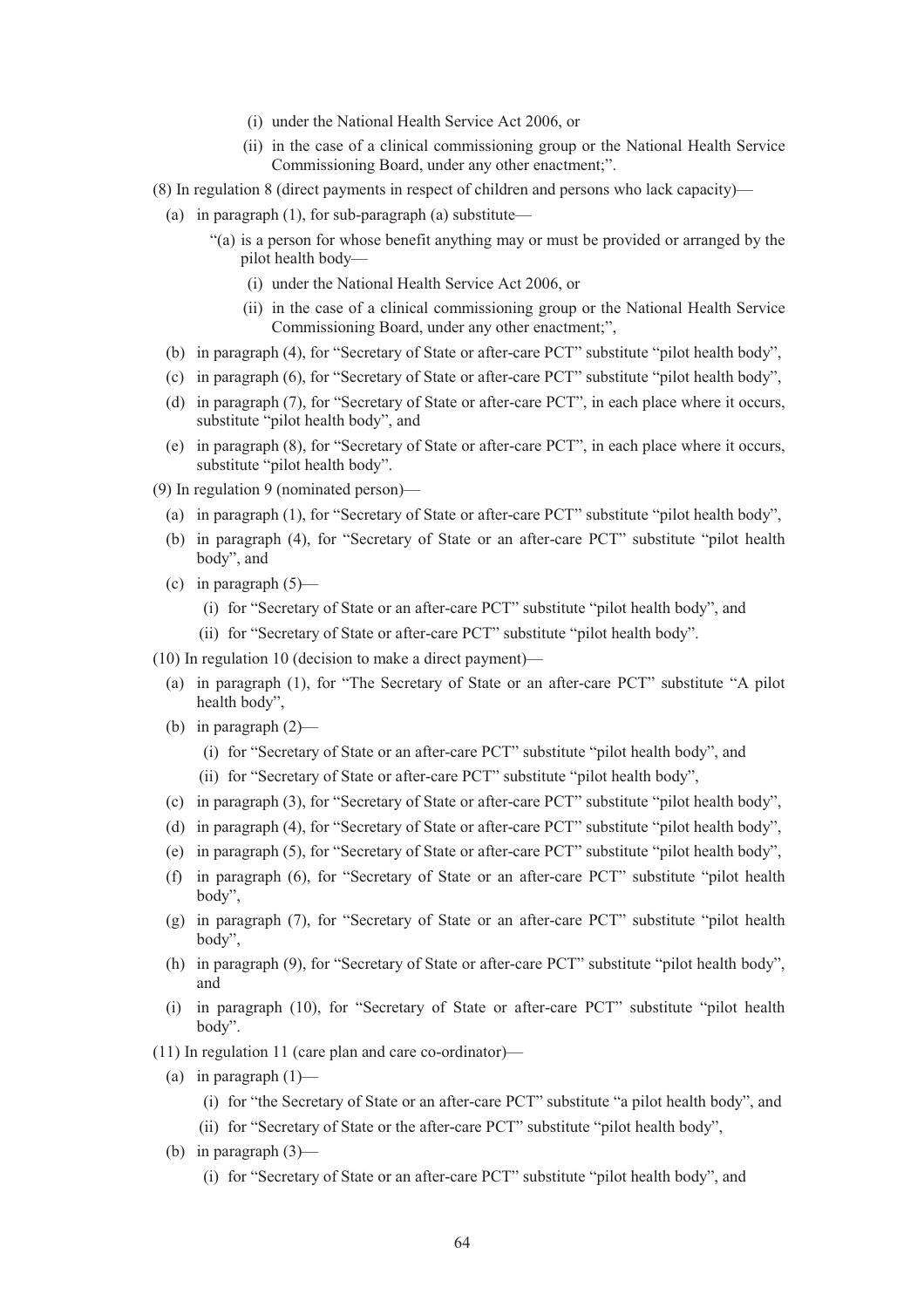- (ii) for "Secretary of State or after-care PCT" substitute "pilot health body",
- (c) in paragraph  $(4)$ 
	- (i) for "Secretary of State or an after-care PCT" substitute "pilot health body", and
	- (ii) for "Secretary of State or after-care PCT", in each place where it occurs, substitute "pilot health body",
- (d) in paragraph  $(6)$ 
	- (i) for "Secretary of State or an after-care PCT" substitute "pilot health body", and
	- (ii) for "Secretary of State or the PCT" substitute "pilot health body",
- (e) in paragraph (7)—
	- (i) for "Secretary of State or an after-care PCT" substitute "pilot health body", and
	- (ii) for "Secretary of State or after-care PCT", in each place where it occurs, substitute "pilot health body", and
- (f) in paragraph (8), for "Secretary of State or an after-care PCT" substitute "pilot health body".

(12) In regulation 12(1) (information, advice and other support), for "The Secretary of State or an after-care PCT" substitute "A pilot health body".

(13) In regulation 13 (conditions applying to the making of direct payments by the Secretary of State or an after-care PCT)—

- (a) in the heading, for "the Secretary of State or an after-care PCT" substitute "a pilot health body",
- (b) in paragraph  $(1)$ 
	- (i) for "the Secretary of State or an after-care PCT", in the first place where it occurs, substitute "a pilot health body",
	- (ii) for "the Secretary of State or an after-care PCT", in the second place where it occurs, substitute "the pilot health body", and
	- (iii) for "Secretary of State or after-care PCT" substitute "pilot health body",
- (c) in paragraph (2), for "Secretary of State or after-care PCT", in each place where it occurs, substitute "pilot health body",
- (d) in paragraph (3), for "Secretary of State or after-care PCT" substitute "pilot health body",
- (e) in paragraph  $(4)$ 
	- (i) for "The Secretary of State or an after-care PCT" substitute "A pilot health body", and
	- (ii) for "Secretary of State or the after-care PCT" substitute "pilot health body", and
- (f) in paragraph (5), for "Secretary of State or after-care PCT", in each place where it occurs, substitute "pilot health body".

(14) In regulation 14 (conditions to be complied with by the patient, representative or nominee)—

- (a) in paragraph (3), for "Secretary of State or after-care PCT", in each place where it occurs, substitute "pilot health body",
- (b) in paragraph (5), for "Secretary of State or after-care PCT", in each place where it occurs, substitute "pilot health body",
- (c) in paragraph (6), for "Secretary of State or after-care PCT" substitute "pilot health body",
- (d) in paragraph (7), for "Secretary of State or after-care PCT", in each place where it occurs, substitute "pilot health body",
- (e) in paragraph (8), for "Secretary of State or after-care PCT", in each place where it occurs, substitute "pilot health body", and
- (f) in paragraph (9)—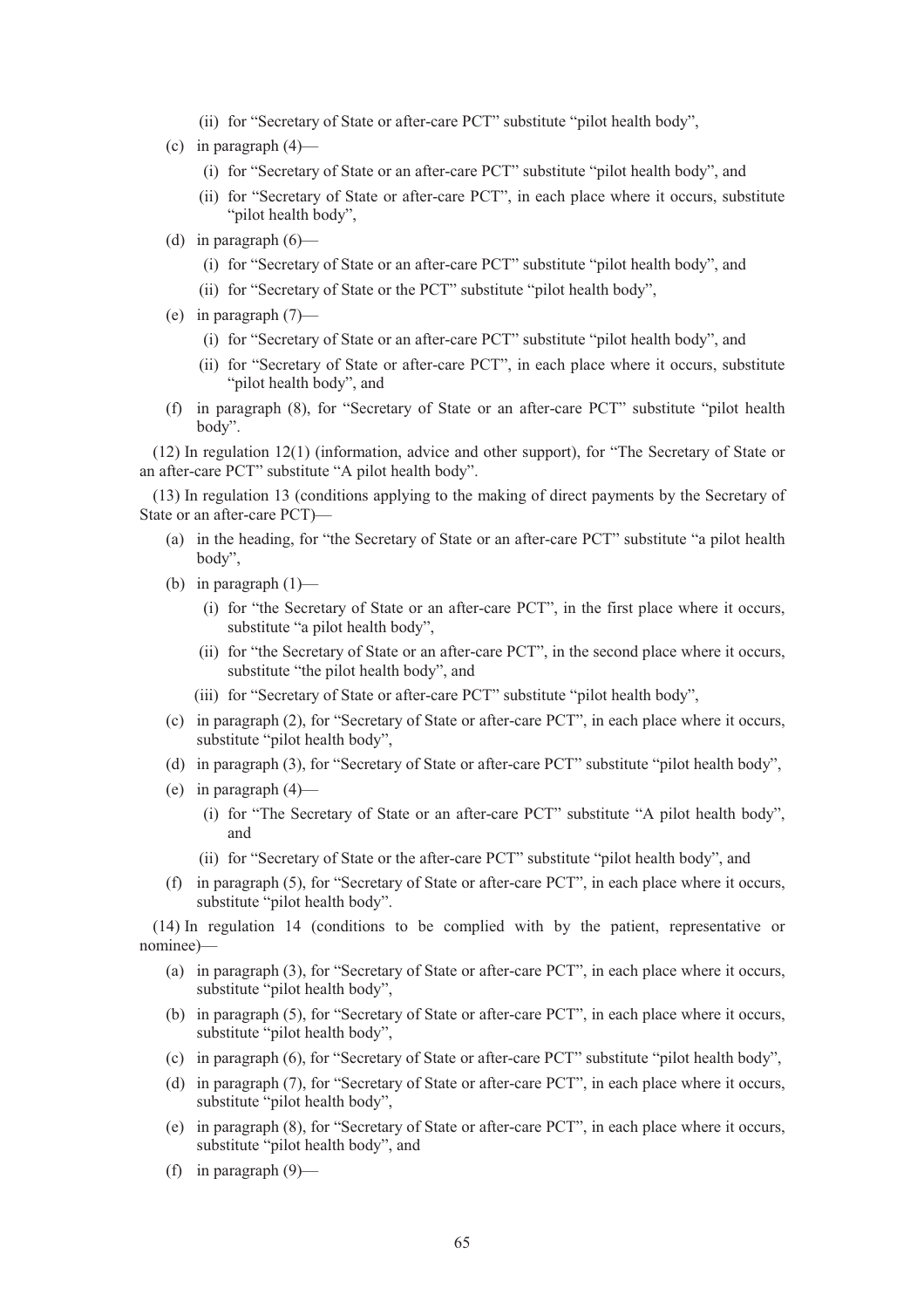- (i) for "The Secretary of State or an after-care PCT" substitute "A pilot health body", and
- (ii) for "Secretary of State or after-care PCT" substitute "pilot health body".

(15) In regulation 15(c) (provision of information), for "Secretary of State or an after-care PCT" substitute "pilot health body".

(16) In regulation 16 (amount of direct payment)—

- (a) in paragraph (1), for "The Secretary of State or an after-care PCT" substitute "A pilot health body",
- (b) in paragraph (2), for "Secretary of State or after-care PCT", in each place where it occurs, substitute "pilot health body",
- (c) in paragraph (3), for "Secretary of State or an after-care PCT" substitute "pilot health body",
- (d) in paragraph (4), for "Secretary of State or after-care PCT", in each place where it occurs, substitute "pilot health body", and
- (e) in paragraph (5), for "Secretary of State or after-care PCT", in each place where it occurs, substitute "pilot health body".
- (17) In regulation 17 (monitoring and review of direct payments)—
	- (a) in paragraph (1), for "The Secretary of State or an after-care PCT" substitute "A pilot health body",
	- (b) in paragraph (2), for "The Secretary of State or an after-care PCT" substitute "A pilot health body",
	- (c) in paragraph (3), for "Secretary of State or an after-care PCT", in each place where it occurs, substitute "pilot health body",
	- (d) in paragraph (4), for "Secretary of State or an after-care PCT", in each place where it occurs, substitute "pilot health body",
	- (e) in paragraph (5), for "Secretary of State or an after-care PCT" substitute "pilot health body",
	- (f) in paragraph (6), for "Secretary of State or an after-care PCT" substitute "pilot health body",
	- (g) in paragraph (7), for "Secretary of State or after-care PCT", in each place where it occurs, substitute "pilot health body",
	- (h) in paragraph (8), for "Secretary of State or after-care PCT", in each place where it occurs, substitute "pilot health body",
	- (i) in paragraph (9), for "Secretary of State or after-care PCT", in each place where it occurs, substitute "pilot health body",
	- (j) in paragraph (10), for "Secretary of State or after-care PCT", in each place where it occurs, substitute "pilot health body",
	- (k) in paragraph (11), for "Secretary of State or after-care PCT" substitute "pilot health body", and
	- (l) in paragraph (12), for "Secretary of State or after-care PCT" substitute "pilot health body".
- (18) In regulation 18 (repayment of direct payments)—
	- (a) in paragraph  $(1)$ 
		- (i) for "The Secretary of State or an after-care PCT" substitute "A pilot health body", and
		- (ii) for "Secretary of State or the after-care PCT" substitute "pilot health body",
	- (b) in paragraph  $(2)$ 
		- (i) for "the Secretary of State or an after-care PCT" substitute "a pilot health body", and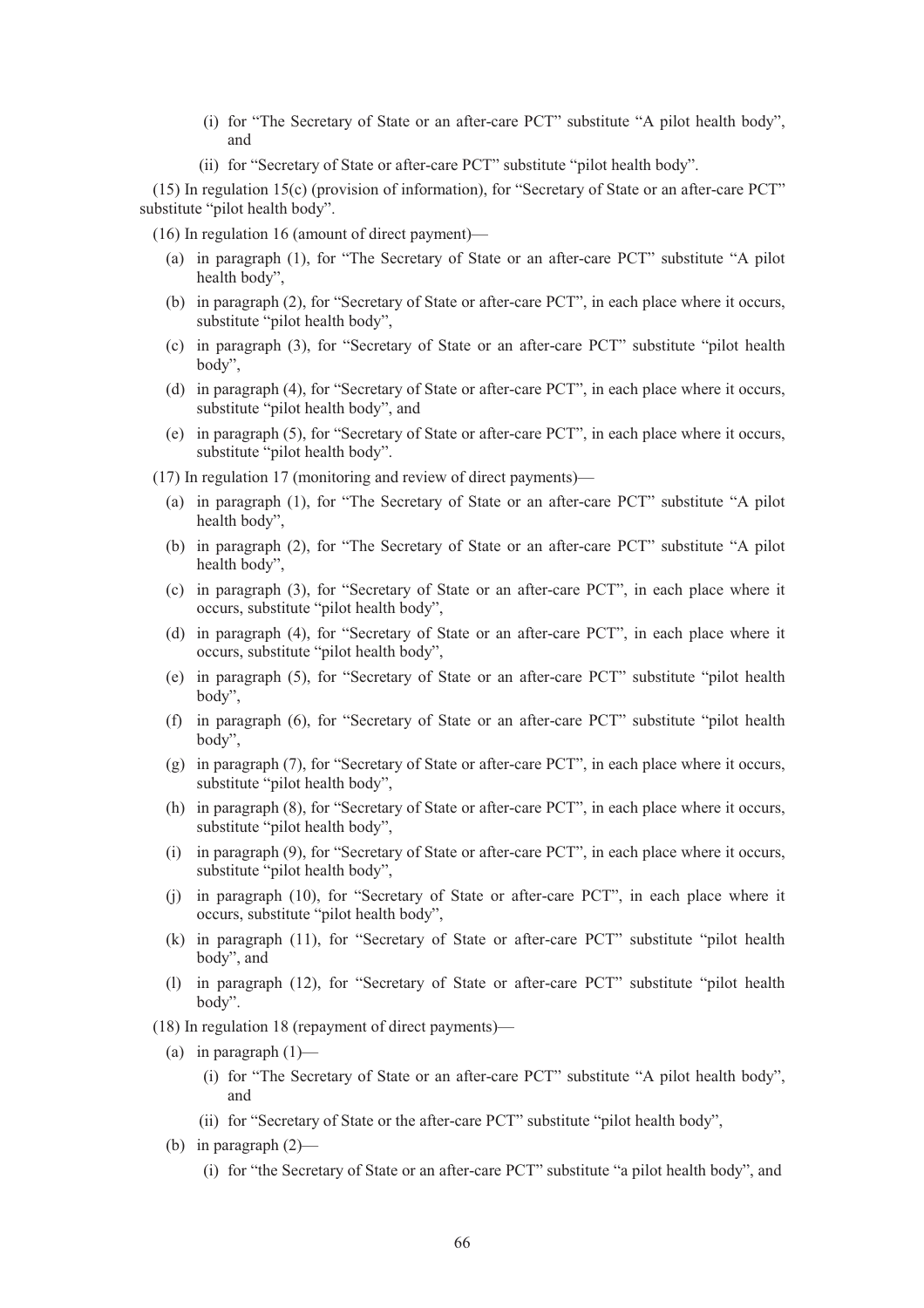(ii) for "Secretary of State or after-care PCT" substitute "pilot health body",

- (c) in paragraph (4), for "Secretary of State or after-care PCT", in each place where it occurs, substitute "pilot health body",
- (d) in paragraph (5), for "Secretary of State or after-care PCT" substitute "pilot health body",
- (e) in paragraph (6), for "Secretary of State or after-care PCT" substitute "pilot health body", and
- (f) in paragraph (7), for "Secretary of State or after-care PCT" substitute "pilot health body".

(19) In regulation 19(1) (recovery of amounts due as a civil debt), for "the Secretary of State or an after-care PCT" substitute "a pilot health body".

(20) In regulation 20 (stopping direct payments)—

- (a) in paragraph (1), for "The Secretary of State or an after-care PCT" substitute "A pilot health body",
- (b) in paragraph  $(2)$ 
	- (i) for "The Secretary of State or an after-care PCT" substitute "A pilot health body", and
	- (ii) for "Secretary of State or after-care PCT", in each place where it occurs, substitute "pilot health body",
- (c) in paragraph  $(3)$ 
	- (i) for "the Secretary of State or an after-care PCT" substitute "a pilot health body", and
	- (ii) for "Secretary of State or after-care PCT" substitute "pilot health body",
- (d) in paragraph (5), for "Secretary of State or after-care PCT", in each place where it occurs, substitute "pilot health body",
- (e) in paragraph (6), for "Secretary of State or after-care PCT" substitute "pilot health body",
- (f) in paragraph (7), for "Secretary of State or after-care PCT" substitute "pilot health body",
- (g) in paragraph (8), for "Secretary of State or after-care PCT" substitute "pilot health body", and
- (h) in paragraph (9), for "Secretary of State or after-care PCT", in each place where it occurs, substitute "pilot health body".

# **The Town and Country Planning (Development Management Procedure) (England) Order 2010**

**155.** In article 34(3)(j) of the Town and Country Planning (Development Management Procedure) (England) Order 2010(a) (local development orders), for paragraph (i) substitute-

- "(i) a clinical commissioning group;
- (ia) the National Health Service Commissioning Board;".

### **The Family Procedure Rules 2010**

**156.** In rule 12.3 of the Family Procedure Rules 2010(**b**) (who the parties are)—

- (a) in paragraph (1), in the table, in the entry relating to a secure accommodation order, in column 2—
	- (i) for "Primary Care Trust," substitute "Secretary of State, National Health Service Commissioning Board, clinical commissioning group,", and
	- (ii) after "providing" insert "or arranging", and

 <sup>(</sup>**a**) S.I. 2010/2184, to which there are amendments not relevant to this Order.

<sup>(</sup>**b**) S.I. 2010/2955, to which there are amendments not relevant to this Order.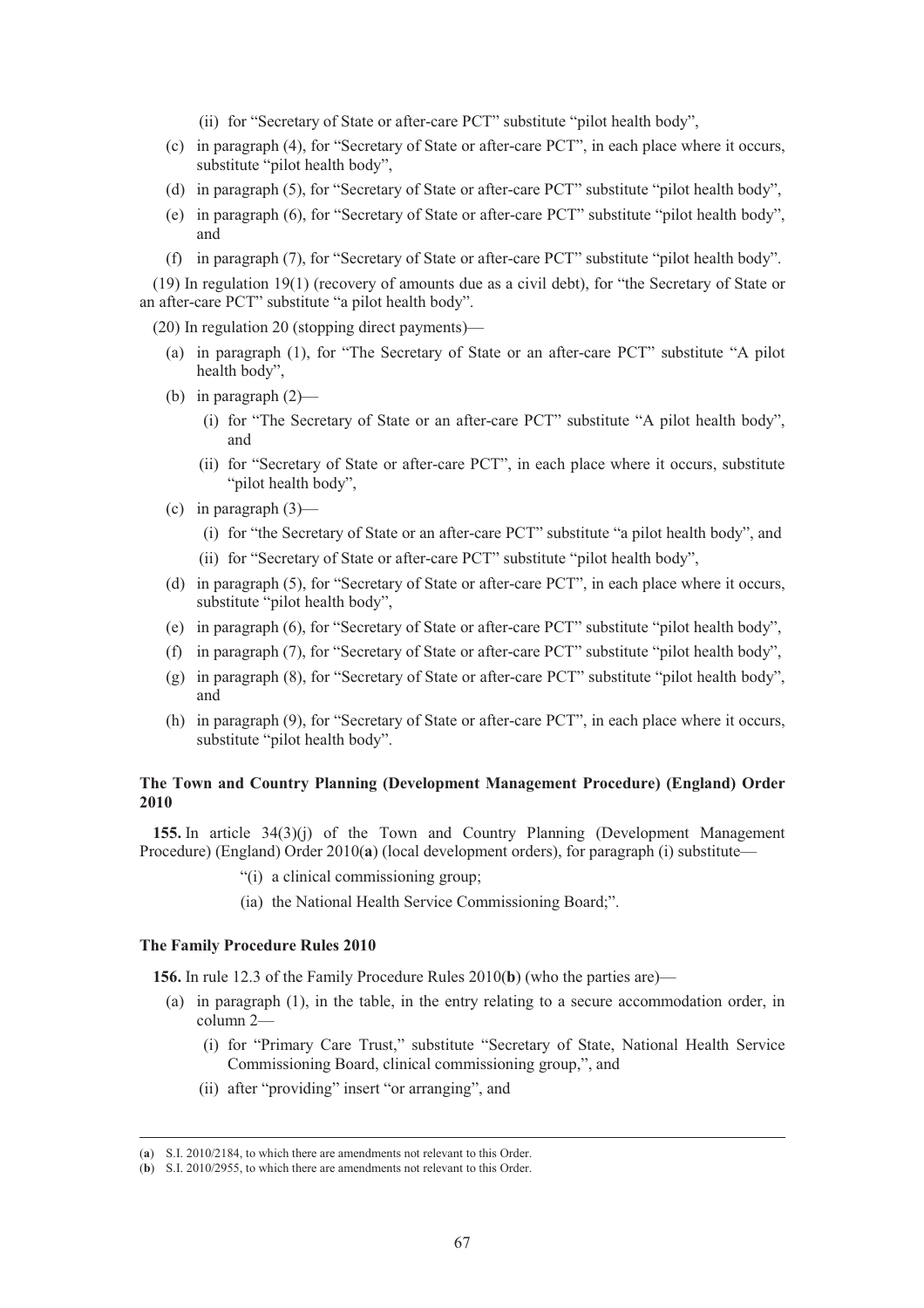(b) in paragraph (5), for ""Primary Care Trust"" substitute ""clinical commissioning group"".

### **The National Health Service (General Dental Services) (Scotland) Regulations 2010**

**157.** In regulation 2(1) of the National Health Service (General Dental Services) (Scotland) Regulations 2010(**a**) (interpretation), in the definition of "equivalent body"—

- (a) in paragraph (a), for "a Primary Care Trust" substitute "the National Health Service Commissioning Board", and
- (b) after paragraph (c) insert—
	- "(ca) in relation to any time prior to 1st April 2013 and after 30th September 2002, a Primary Care Trust in England;".

## **The Carriage of Dangerous Goods and Use of Transportable Pressure Equipment Regulations (Northern Ireland) 2010**

**158.** In Schedule 2 to the Carriage of Dangerous Goods and Use of Transportable Pressure Equipment Regulations (Northern Ireland) 2010(**b**) (radiological emergencies), in paragraph 4(2)(d), for "Health Protection Agency pursuant to its functions under section 3 of the Health Protection Agency Act 2004" substitute "Department of Health, Social Services and Public Safety in Northern Ireland pursuant to its functions under section 58 of the Health and Social Care Act 2012".

## **The Medical Profession (Responsible Officers) Regulations (Northern Ireland) 2010**

**159.** In regulation 16(b) of the Medical Profession (Responsible Officers) Regulations (Northern Ireland) 2006(**c**) (duty to have regard to guidance), for "National Clinical Assessment Service division of the National Patient Safety Agency" substitute "the National Health Service Litigation Authority".

### **The Fostering Services (England) Regulations 2011**

**160.**—(1) The Fostering Services (England) Regulations 2011(**d**) are amended as follows.

- (2) In regulation 2(1) (interpretation)—
	- (a) after the definition of "children's guide" insert—

""clinical commissioning group" means a body established under section 14D of the National Health Service Act 2006;", and

(b) omit the definition of "Primary Care Trust".

(3) In Schedule 7 (events and notifications), in the table—

- (a) in the column relating to an area authority, in the row relating to the outbreak of any infectious disease, insert "yes", and
- (b) in the column relating to a Primary Care Trust—
	- (i) for "Primary Care Trust" substitute "Clinical commissioning group and the National Health Service Commissioning Board", and
	- (ii) in the row relating to the outbreak of any infectious disease, omit "yes".

(**c**) S.R. 2010/222.

 <sup>(</sup>**a**) S.S.I. 2010/208, to which there are amendments not relevant to this Order.

<sup>(</sup>**b**) S.R. 2010/160, to which there are amendments not relevant to this Order.

<sup>(</sup>**d**) S.I. 2011/581, to which there are amendments not relevant to this Order.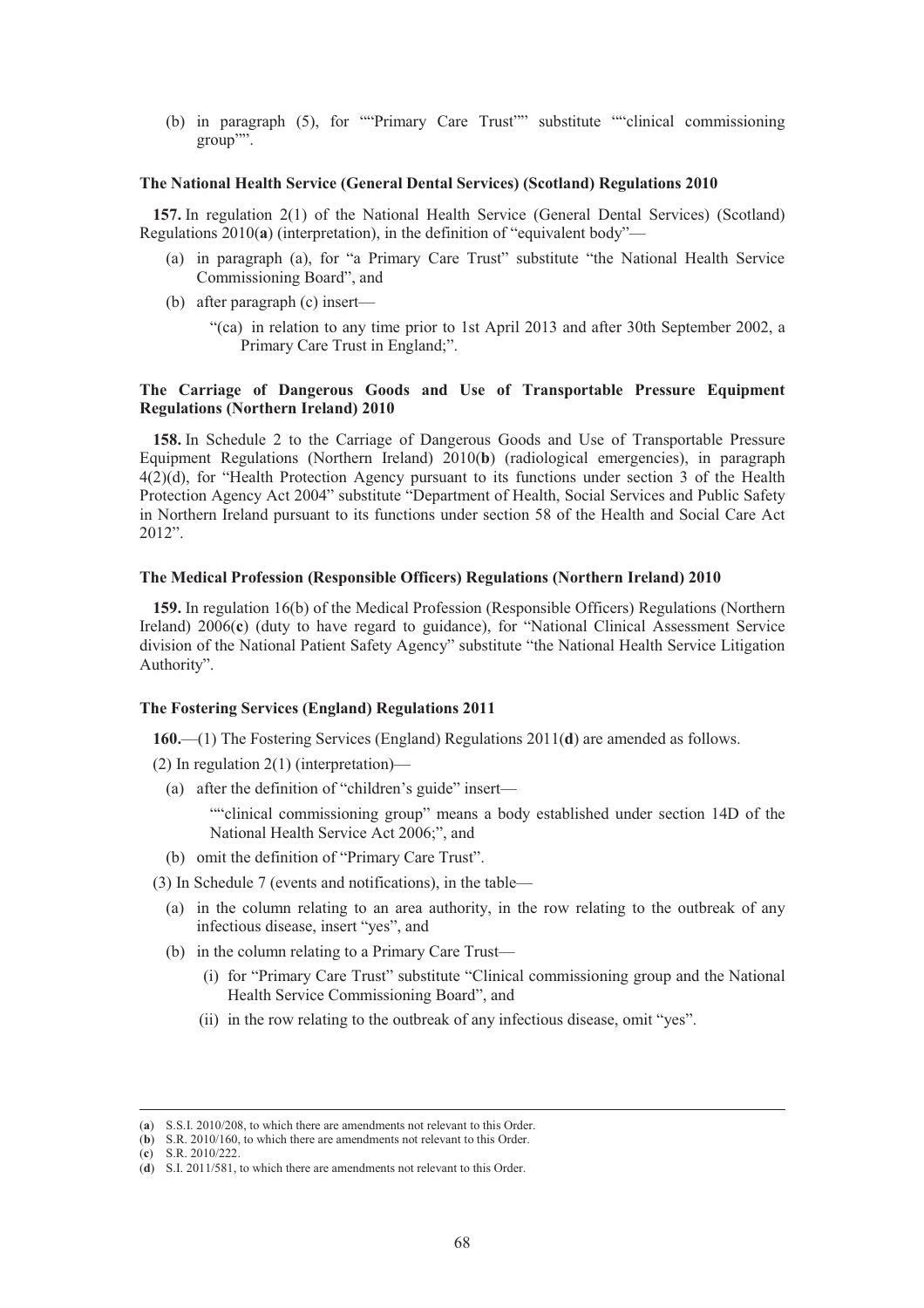## **The Arrangements for Placement of Children by Voluntary Organisations and Others (England) Regulations 2011**

**161.**—(1) The Arrangements for Placement of Children by Voluntary Organisations and Others (England) Regulations 2011(**a**) are amended as follows.

- (2) In regulation 2(1) (interpretation)—
	- (a) after the definition of "the 2000 Act" insert—

""clinical commissioning group" means a body established under section 14D of the National Health Service Act 2006;", and

(b) omit the definition of "Primary Care Trust".

(3) In regulation 7(1)(c) (notification of arrangements), for "the Primary Care Trust" substitute "the National Health Service Commissioning Board and the clinical commissioning group".

## **The National Health Service (Concerns, Complaints and Redress Arrangements) (Wales) Regulations 2011**

**162.**—(1) In the English text of the National Health Service (Concerns, Complaints and Redress Arrangements) (Wales) Regulations 2011(**b**), in regulation 34(1) (interpretation)—

- (a) omit sub-paragraphs (a) and (b), and
- (b) after sub-paragraph (c) insert—
	- "(ca) a clinical commissioning group established under section 14D of the National Health Service Act 2006;
	- (cb) the National Health Service Commissioning Board;
	- (cc) a local authority (within the meaning of section 2B of the National Health Service Act 2006) acting in the exercise of public health functions (within the meaning of that Act);".

(2) In the Welsh text of the National Health Service (Concerns, Complaints and Redress Arrangements) (Wales) Regulations 2011, in regulation 34(1) (dehongli)—

- (a) omit sub-paragraphs (a) and (b), and
- (b) after sub-paragraph (c) insert—
	- "(ca) grŵp comisiynu clinigol a sefydlwyd o dan adran 14D o Ddeddf y Gwasanaeth Iechyd Gwladol 2006;
	- (cb) Bwrdd Comisiynu'r Gwasanaeth Iechyd Gwladol;
	- (cc) awdurdod lleol (o fewn ystyr adran 2B o Ddeddf Iechyd Gwladol 2006) sy'n gweithredu i arfer swyddogaethau iechyd y cyhoedd (o fewn ystyr y Ddeddf honno);".

#### **The Accounts and Audit (England) Regulations 2011**

**163.** In regulation 2(1) of the Accounts and Audit (England) Regulations 2011(**c**) (interpretation), in the definition of "relevant body", after "Act 2006" insert ", a clinical commissioning group".

### **The National Health Service (Charges to Overseas Visitors) Regulations 2011**

**164.** In regulation 2(1) of the National Health Service (Charges to Overseas Visitors) Regulations 2011(**d**) (interpretation)—

 <sup>(</sup>**a**) S.I. 2011/582, to which there are amendments not relevant to this Order.

<sup>(</sup>**b**) S.I. 2011/704 (W. 108), to which there are amendments not relevant to this Order.

<sup>(</sup>**c**) S.I. 2011/817. The relevant amending instrument is S.I. 2012/854.

<sup>(</sup>**d**) S.I. 2011/1556, to which there are amendments not relevant to this Order.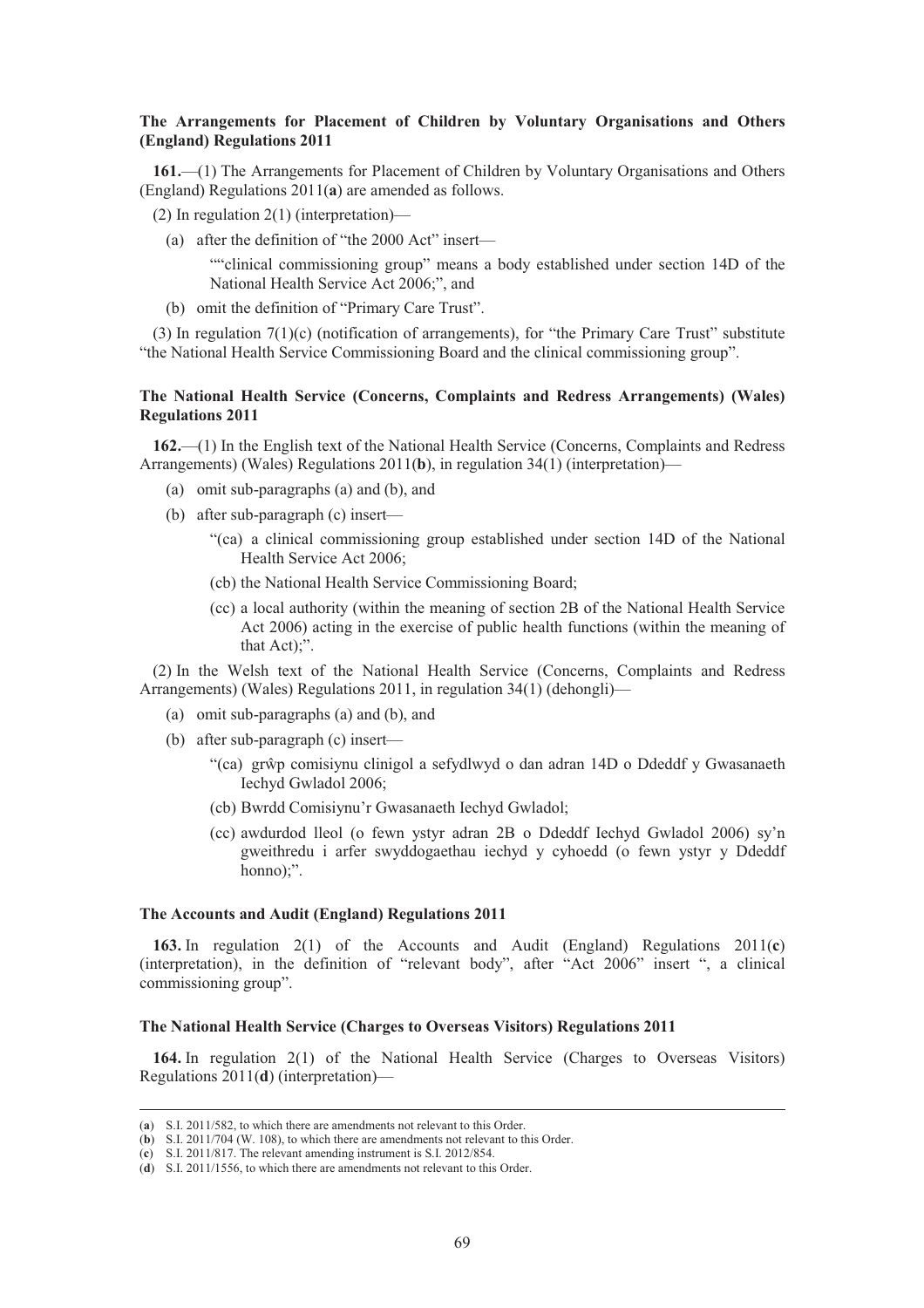- (a) in the definition of "relevant NHS body"—
	- (i) omit "a Primary Care Trust, a Strategic Health Authority or", and
	- (ii) after "Special Health Authority" insert "or a local authority (within the meaning of section 2B of the National Health Service Act 2006) in the exercise of public health functions (within the meaning of that Act)", and
- (b) in the definition of "relevant services", for "provided under section 3(1) of the Act (Secretary of State's duty as to provision of certain services)" substitute "which are provided, or whose provision is arranged, under section 2A, 2B, 3, 3A or 3B of the Act".

# **The Education (Student Support) Regulations 2011**

**165.** In regulation 38(7) of the Education (Student Support) Regulations 2011(**a**) (general qualifying conditions for grants for living and other costs)—

- (a) in sub-paragraph (a), for "primary care trust" substitute "clinical commissioning group",
- (b) after sub-paragraph (b) insert—
	- "(ba) unpaid service with a local authority (within the meaning of section 2B of the National Health Service Act 2006) acting in the exercise of public health functions (within the meaning of that Act);", and
- (c) in sub-paragraph (e), for paragraph (i) substitute—
	- "(i) a Special Health Authority established pursuant to section 28 of the National Health Service Act 2006;
	- (ia) the National Health Service Commissioning Board;
	- (ib) the National Institute for Health and Care Excellence;
	- (ic) the Health and Social Care Information Centre;".

### **The Equality Act 2010 (Specific Duties) Regulations 2011**

**166.** In Schedule 1 to the Equality Act 2010 (Specific Duties) Regulations 2011(**b**) (public authorities required to publish information by 31st January 2012)—

(a) after the entry beginning "An NHS trust" insert—

"A clinical commissioning group established under section 14D of that Act.

The National Health Service Commissioning Board.

The National Institute for Health and Care Excellence.

The Health and Social Care Information Centre.",

- (b) omit the entry beginning "A Primary Care Trust", and
- (c) omit the entry beginning "A Strategic Health Authority".

## **The Health Research Authority Regulations 2011**

**167.**—(1) In regulation 1(2) of Health Research Authority Regulations 2011(**c**) (interpretation), in the definition of "health service body", after paragraph (e) insert—

"(ea) the National Institute for Health and Care Excellence;

(eb) the Health and Social Care Information Centre;".

(2) This paragraph applies in relation to England only.

 <sup>(</sup>**a**) S.I. 2011/1986, to which there are amendments not relevant to this Order.

<sup>(</sup>**b**) S.I. 2011/2260, to which there are amendments not relevant to this Order.

<sup>(</sup>**c**) S.I. 2011/2341, to which there are amendments not relevant to this Order.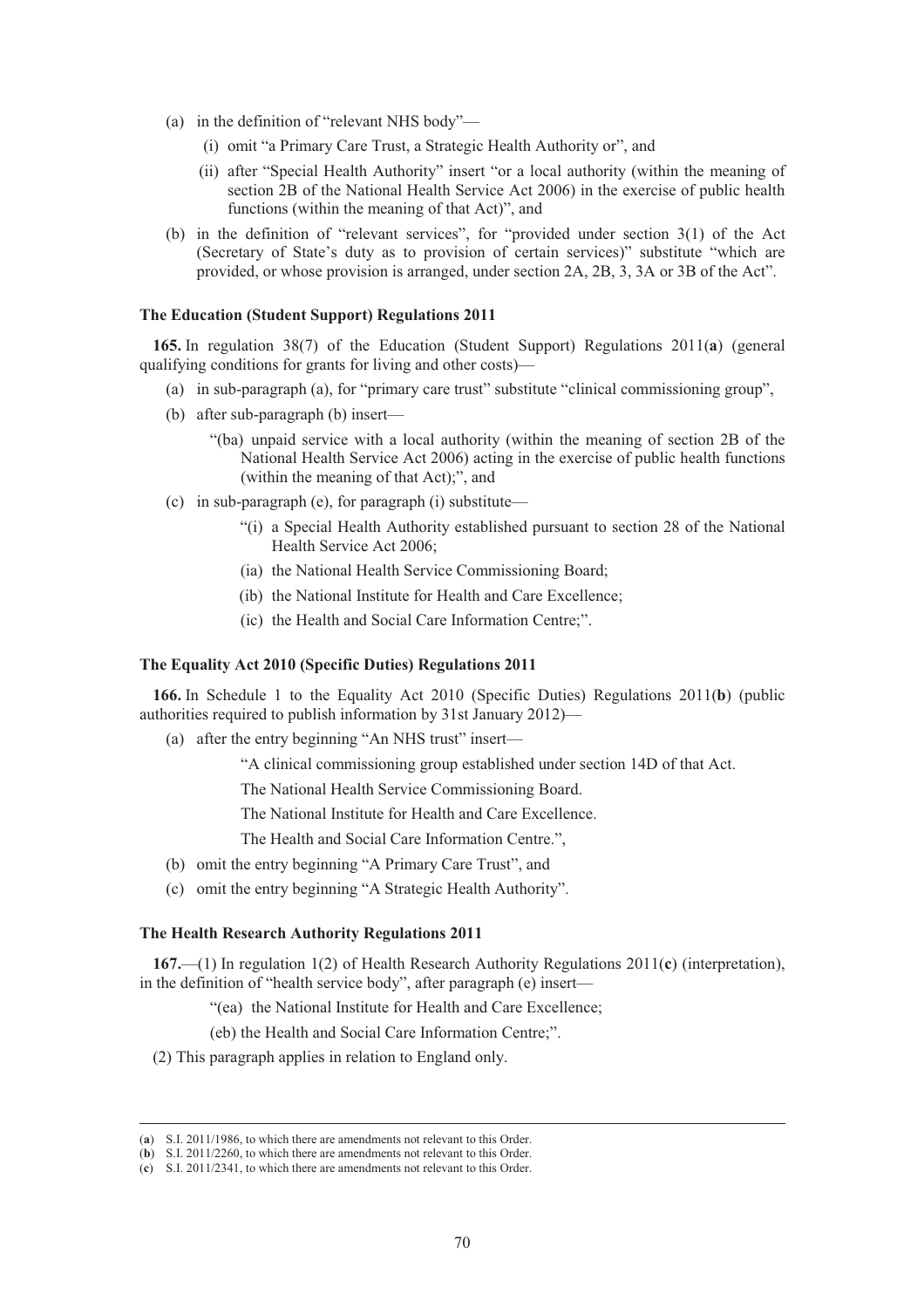#### **The Neighbourhood Planning (General) Regulations 2012**

**168.** In Schedule 1 to the Neighbourhood Planning (General) Regulations 2012(**a**) (consultation bodies), in paragraph 1(l), for paragraph (i) substitute—

- "(i) a clinical commissioning group established under section 14D of the National Health Service Act 2006;
- (ia) the National Health Service Commissioning Board;".

## **The Town and Country Planning (Local Planning) (England) Regulations 2012**

**169.**—(1) The Town and Country Planning (Local Planning) (England) Regulations 2012(**b**) are amended as follows.

(2) In regulation 2(1) (interpretation), in the definition of "specific consultation bodies", in paragraph (j), for sub-paragraph (i) substitute—

- "(i) a clinical commissioning group established under section 14D of the National Health Service Act 2006;
- (ia) the National Health Service Commissioning Board;".
- (3) In regulation  $4(1)$  (duty to co-operate), for sub-paragraph (g) substitute—
	- "(g) each clinical commissioning group established under section 14D of the National Health Service Act 2006;
	- (ga) the National Health Service Commissioning Board;".

## **The National Health Service Trust Development Authority (Establishment and Constitution) Order 2012**

**170.** In article 3(1)(b)(iii) of the National Health Service Trust Development Authority Regulations (Establishment and Constitution) Order 2012(**c**) (functions of the Authority)—

- (a) omit "Primary Care Trusts,", and
- (b) for ", Special Health Authorities and Strategic Health Authorities" substitute "and Special Health Authorities".

#### **The National Health Service Trust Development Authority Regulations 2012**

**171.**—(1) The National Health Service Trust Development Authority Regulations 2012(**d**) are amended as follows.

(2) In regulation 1(2) (interpretation), in the definition of "health service body", after paragraph (e) insert—

"(ea) the National Institute for Health and Care Excellence;

(eb) the Health and Social Care Information Centre;".

(3) In regulation  $3(1)(i)$  (disqualification for appointment)—

- (a) after paragraph (ii) insert—
	- "(iia) the National Institute for Health and Care Excellence,
	- (iib) the Health and Social Care Information Centre,", and
- (b) omit paragraph (iii) (together with the "or" following it).
- (4) This paragraph applies in relation to England only.

(**c**) S.I. 2012/901.

 <sup>(</sup>**a**) S.I, 2012/637.

<sup>(</sup>**b**) S.I. 2012/767, to which there are amendments not relevant to this Order.

<sup>(</sup>**d**) S.I. 2012/922, to which there are amendments not relevant to this Order.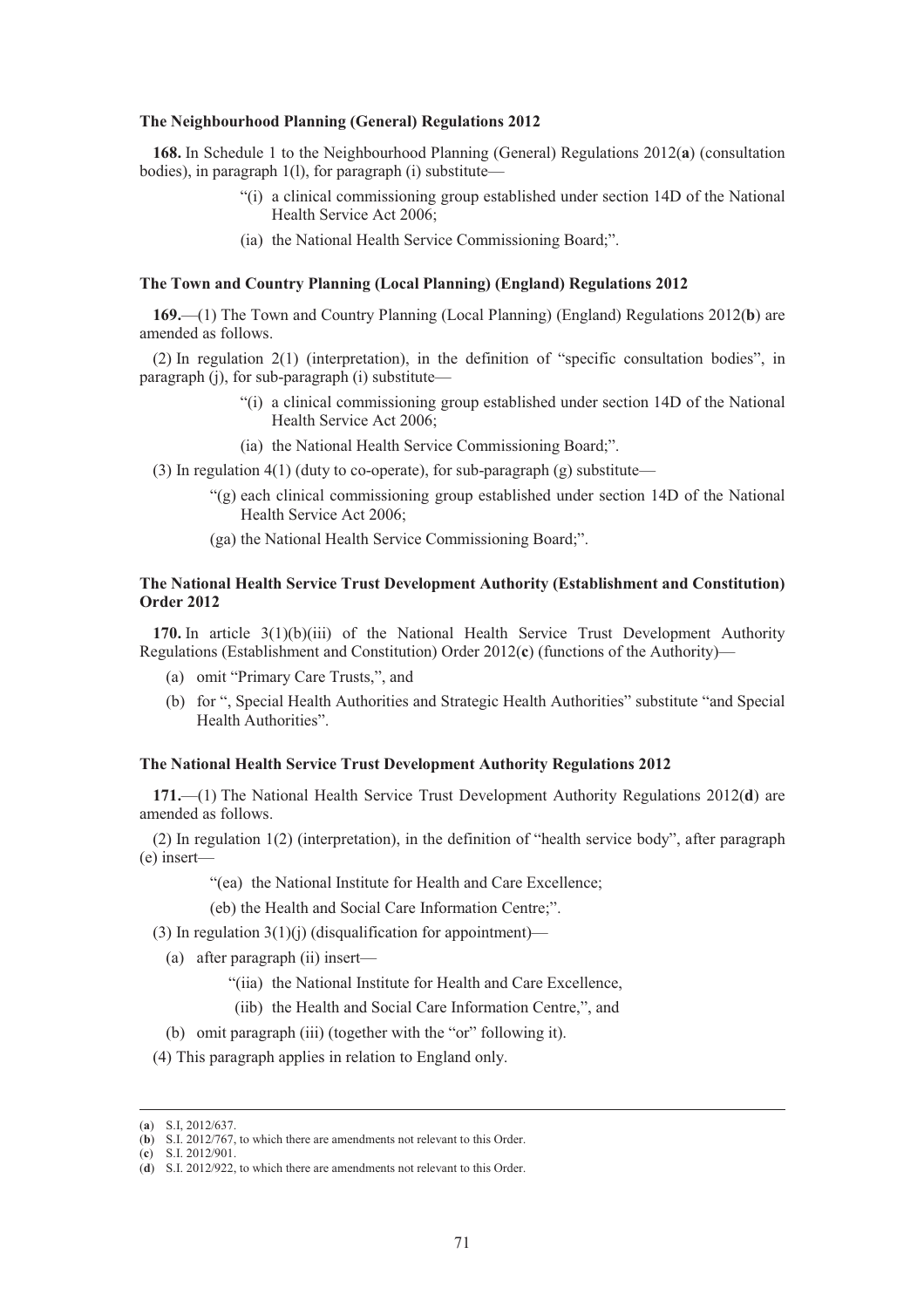#### **The Local Authorities (Committee System) (England) Regulations 2012**

**172.**—(1) The Local Authorities (Committee System) (England) Regulations 2012(**a**) are amended as follows.

(2) In regulation 4 (overview and scrutiny committees)—

- (a) in paragraph  $(3)$ 
	- (i) omit sub-paragraph (a), and
	- (ii) omit sub-paragraph (b) (together with the "or" following it), and
- (b) for paragraph (5) substitute—

"(5) An overview and scrutiny committee of a local authority may not discharge any functions other than—

- (a) its functions under this Part,
- (b) its functions under section 19 of the 2006 Act (local authority scrutiny of crime and disorder matters), or
- (c) any functions which may be conferred on it by virtue of regulations under section 244(2ZE) of the National Health Service Act 2006 (local authority scrutiny of health matters)."

(3) In regulation 9(6) (relevant partner authorities: reports and recommendations)—

- (a) after sub-paragraph (a) insert—
	- "(aa) a clinical commissioning group;
	- (ab) the National Health Service Commissioning Board; or", and
- (b) omit sub-paragraph (c) and the "or" immediately preceding it.

# **The Velindre National Health Service Trust Shared Services Committee (Wales) Regulations 2012**

**173.**—(1) The English text of the Velindre National Health Service Trust Shared Services Committee (Wales) Regulations 2012(**b**) is amended as follows.

(2) In regulation 2 (interpretation), in the definition of "health service body" ("*corff gwasanaeth iechyd*"), after "means" insert "a clinical commissioning group, the National Health Service Commissioning Board, the National Institute for Health and Care Excellence, the Health and Social Care Information Centre,".

(3) In the Schedule (eligibility requirements), in paragraph 1 (general requirements)—

- (a) in sub-paragraph  $(2)$ 
	- (i) omit the "or" at the end of paragraph (c),
	- (ii) in paragraph (d), after "health service body", in the first place where it occurs, insert "(other than a clinical commissioning group)", and
	- (iii) after paragraph (d) insert—

"or

- (e) has been removed from office as the chair or a member of the governing body of a clinical commissioning group.", and
- (b) in sub-paragraph (4), after "health service body" insert "(other than a clinical commissioning group), or of having held the position of chair or member of the governing body of a clinical commissioning group".

(4) The Welsh text of the Velindre National Health Service Trust Shared Services Committee (Wales) Regulations 2012 is amended as follows.

 <sup>(</sup>**a**) S.I. 2012/1020.

<sup>(</sup>**b**) S.I. 2012/1261 (W. 156).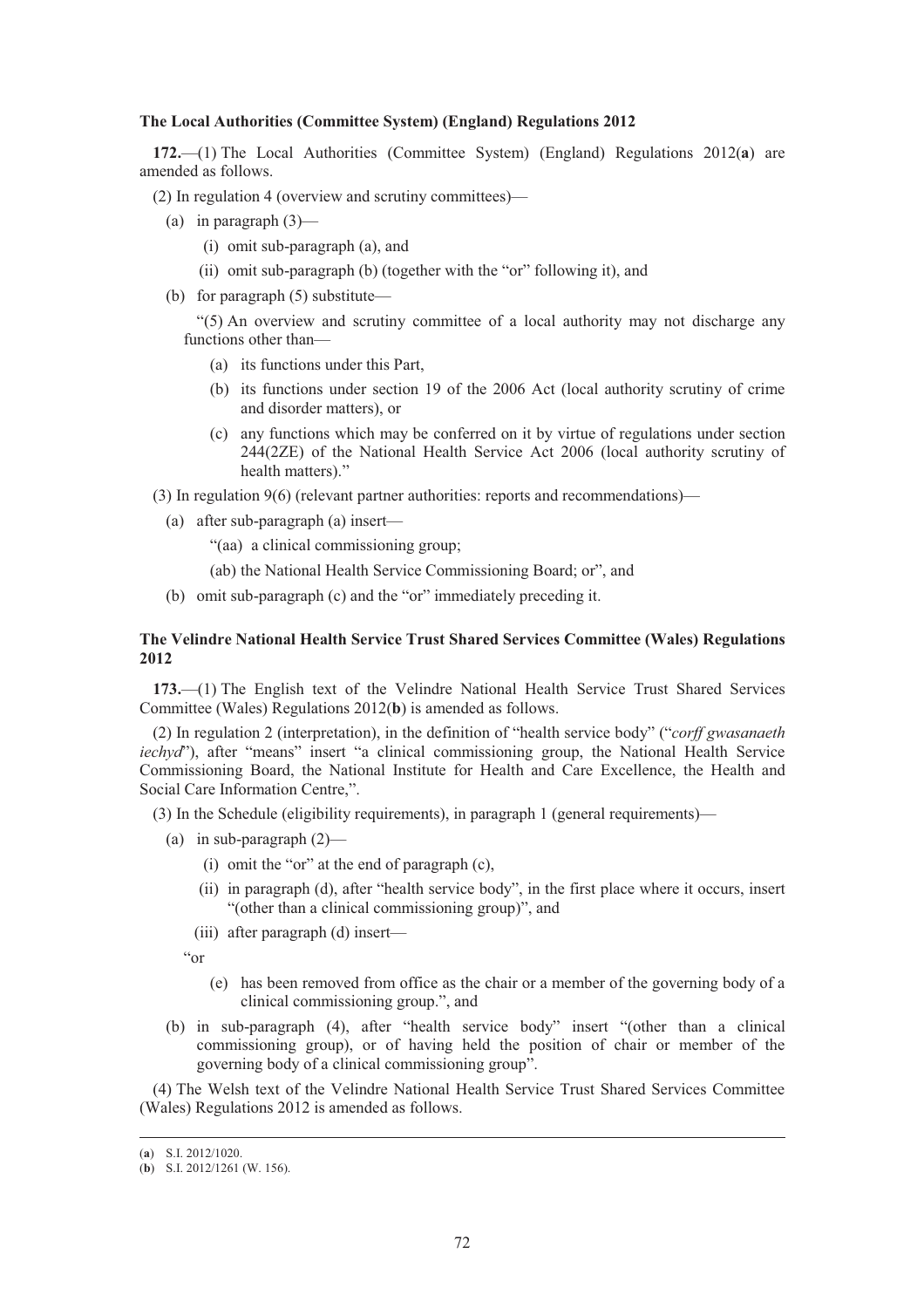(5) In regulation 2 (dehongli), in the definition of "corff gwasanaeth iechyd" ("*health service*  body"), after "yw" insert "grŵp comisiynu clinigol, Bwrdd Comisiynu'r Gwasanaeth Iechyd Gwladol, y Sefydliad Cenedlaethol dros Ragoriaeth mewn Iechyd a Gofal, y Ganolfan Gwybodaeth Iechyd a Gofal Cymdeithasol,".

(6) In the Schedule (gofynion cymhwystra), in paragraph 1 (gofynion cyffredinol)—

- (a) in sub-paragraph (2)—
	- (i) omit the "neu" at the end of paragraph (c),
	- (ii) in paragraph (d), after "gorff gwasanaeth iechyd", insert "(ac eithrio gr-p comisiynu clinigol)", and
	- (iii) after paragraph (d) insert—

"neu

- (e) wedi ei ddiswyddo fel cadeirydd neu aelod o gorff llywodraethu grŵp comisiynu clinigol.", and
- (b) in sub-paragraph (4), after "corff gwasanaeth iechyd" insert "(ac eithrio gr-p comisiynu clinigol), neu oherwydd iddo ddal swydd cadeirydd neu aelod o gorff llywodraethu grŵp comisiynu clinigol".

#### **The Health Education England Regulations 2012**

**174.**—(1) In regulation 1(2) of the Health Education England Regulations 2012(**a**) (interpretation), in the definition of "health service body", after paragraph (e) insert—

"(ea) the National Institute for Health and Care Excellence;

(eb) the Health and Social Care Information Centre;".

(2) This paragraph applies in relation to England only.

#### **The National Health Service (Clinical Commissioning Groups) Regulations 2012**

**175.**—(1) The National Health Service (Clinical Commissioning Groups) Regulations 2012(**b**) are amended as follows.

(2) In Schedule 4 (individuals excluded from being lay members of CCG governing bodies)—

- (a) in paragraph 3, for "an NHS foundation trust or a Primary Care Trust" substitute "or an NHS foundation trust",
- (b) omit paragraph 5, and
- (c) after paragraph 9 insert—

"**9A.** A member or employee of the National Institute for Health and Care Excellence.

**9B.** A member or employee of the Health and Social Care Information Centre."

(3) In Schedule 5 (individuals disqualified from membership of CCG governing bodies), in paragraph 6(1), after paragraph (m) insert—

"(ma) the National Institute for Health and Care Excellence,

(mb) the Health and Social Care Information Centre,".

#### **The Human Medicines Regulations 2012**

**176.**—(1) The Human Medicines Regulations 2012(**c**) are amended as follows.

(2) In regulation 213(1) (interpretation)—

 <sup>(</sup>**a**) S.I. 2012/1290, to which there are amendments not relevant to this Order.

<sup>(</sup>**b**) S.I. 2012/1631.

<sup>(</sup>**c**) S.I. 2012/1916.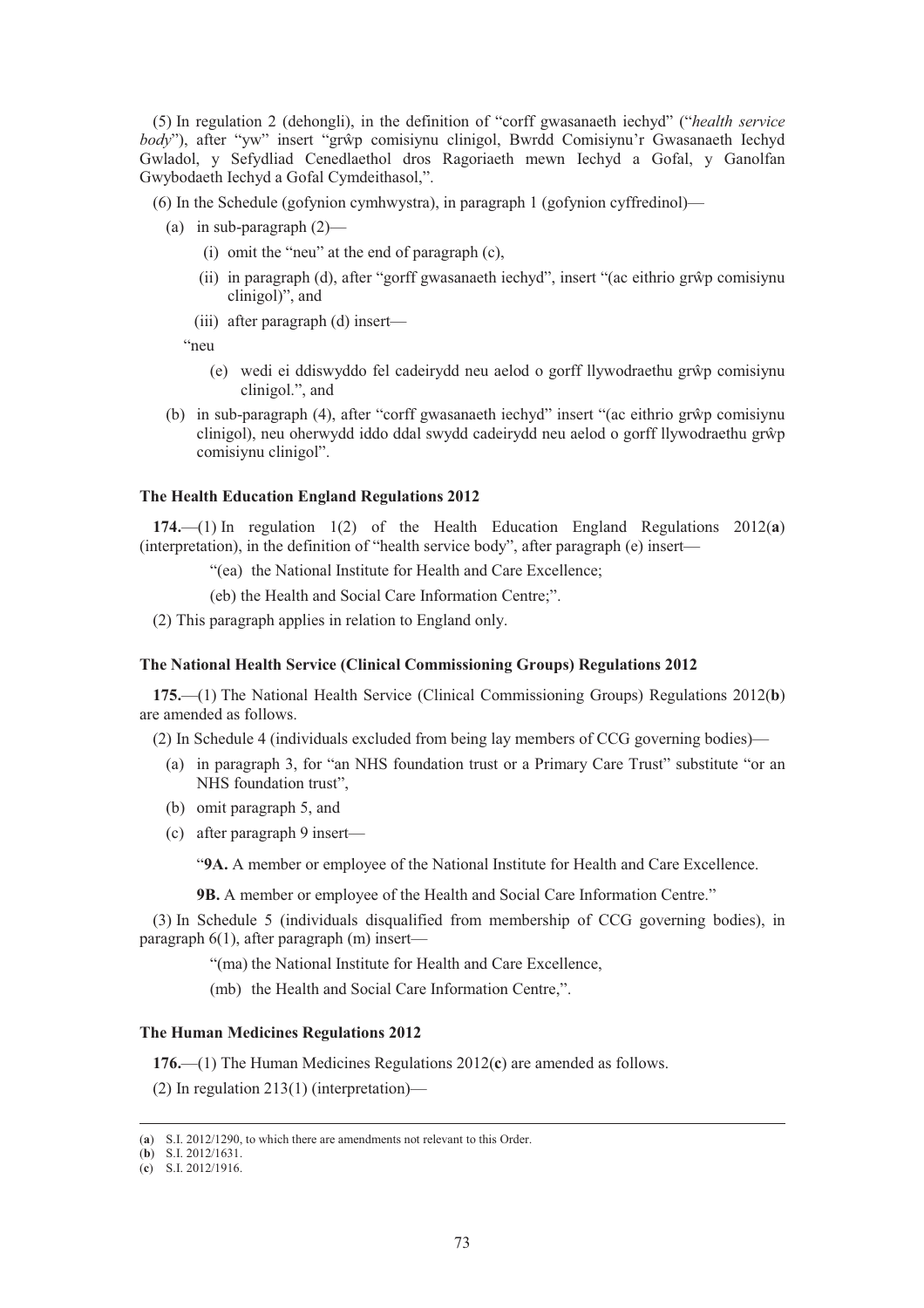- (a) before the definition of "the Common Services Agency" insert— ""clinical commissioning group" means a body established under section 14D of the National Health Service Act 2006;",
- (b) in the definition of "health authority", omit paragraph (a),
- (c) omit the definition of "Health Protection Agency",
- (d) after the definition of "independent medical agency" insert— ""local authority" has the same meaning as in section 2B of the National Health Service Act 2006;",
- (e) in the definition of "NHS body"—
	- (i) after paragraph (c) insert—
	- "(ca) a clinical commissioning group;
	- (cb) the National Health Service Commissioning Board;", and
	- (ii) omit paragraph (d), and
- (f) omit the definition of "Primary Care Trust".
- (3) In regulation 229 (exemption for supply by national health service bodies)—
- (a) in the heading, after "bodies" insert "and local authorities",
- (b) after paragraph  $(1)(d)$  insert—

"(da) a local authority in the exercise of public health functions (within the meaning of the National Health Service Act 2006); or",

- (c) omit paragraph (1)(e) (together with the "or" following it), and
- (d) in paragraph  $(1)(f)$ 
	- (i) after "arrangement with" insert "a clinical commissioning group, the National Health Service Commissioning Board or", and
	- (ii) for "to (e)" substitute "to (da)".

(4) In regulation 230(6)(a) (exemption for supply etc under a PGD to assist doctors or dentists), for "or Primary Care Trust" substitute ", local authority or National Health Service Commissioning Board".

(5) In regulation 233 (exemption for supply etc under a PGD by person conducting a retail pharmacy business)—

- (a) in paragraph  $(1)(a)$ 
	- (i) after paragraph (iv) insert—
		- "(iva) a clinical commissioning group,
		- (ivb) the National Health Service Commissioning Board,
		- (ivc) a local authority in the exercise of public health functions (within the meaning of the National Health Service Act 2006),", and
	- (ii) omit paragraph (v), and
- (b) in paragraph  $(5)(a)$ , for "to  $(v)$ " substitute "to  $(ivc)$ ".
- (6) In regulation 247 (exemption for supply in the event or anticipation of pandemic disease)—
	- (a) in paragraph (3)(a), for ", an NHS body or the Health Protection Agency" substitute "or an NHS body", and
	- (b) after sub-paragraph (3) insert—

"(4) A function of the Ministers under this regulation may be exercised by either of them acting alone or both of them acting jointly (and the reference in this regulation to "the Ministers" is to be read accordingly)."

- (7) In Schedule 16 (patient group directions), in the table in Part 2—
	- (a) after the row relating to an NHS trust or NHS foundation trust insert—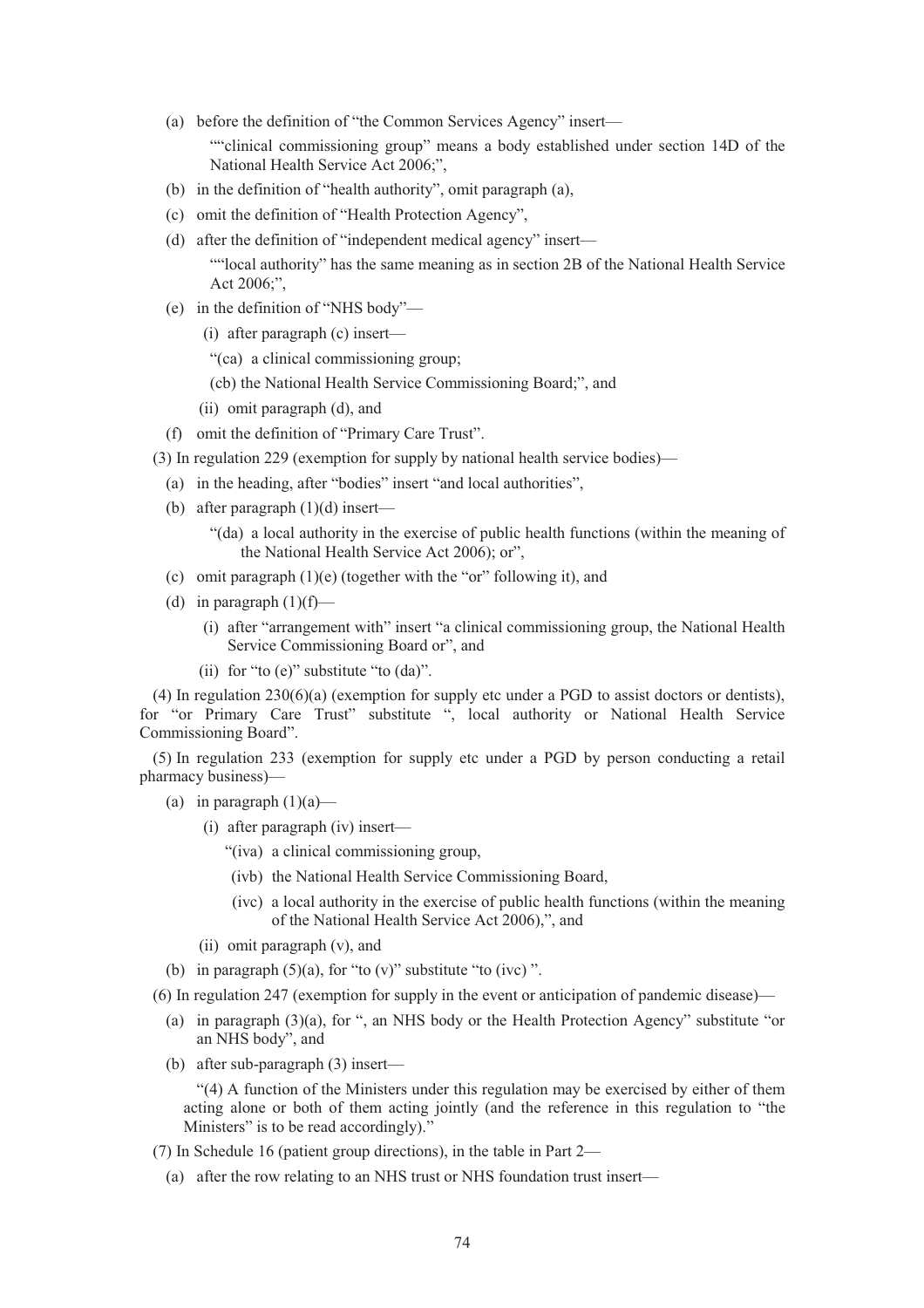| "Local authority" | The Chief Executive or Director of Public |
|-------------------|-------------------------------------------|
|                   | Health of the local authority"            |

- (b) omit the row relating to a Primary Care Trust,
- (c) in the last row, in column 1—
	- (i) after paragraph (d) insert—
	- "(da) a clinical commissioning group;
	- (db) the National Health Service Commissioning Board;
	- (dc) a local authority; or", and
	- (ii) omit paragraph (f) and the "or" immediately preceding it.
- (d) in the last row, in column 2—
	- (i) after paragraph (c) insert—
	- "(ca) a clinical commissioning group,
	- (cb) the National Health Service Commissioning Board,
	- (cc) a local authority, or", and
	- (ii) omit paragraph (e) and the "or" immediately preceding it.
- (8) In Schedule 22 (classes of person for the purposes of regulation 249)—
	- (a) after the entry relating to an NHS Foundation trust insert—
		- "A local authority in the exercise of public health functions (within the meaning of the National Health Service Act 2006).",
	- (b) omit the entry relating to a Primary Care Trust, and
	- (c) in the entry which follows the entry relating to a Primary Care Trust—
		- (i) after paragraph (b) insert—
		- "(ba) a clinical commissioning group;
		- (bb) the National Health Service Commissioning Board;
		- (bc) a local authority; or", and
		- (ii) omit paragraph (d) and the "or" immediately preceding it.

# **The Nursing and Midwifery Council (Midwives) Rules 2012**

**177.**—(1) The Nursing and Midwifery Council (Midwives) Rules 2012(**a**) are amended as follows.

- (2) In rule 4 (notifications by local supervising authority)—
	- (a) in paragraph (1), for "A local supervising authority" substitute "Each local supervising authority in Wales, Scotland or Northern Ireland", and
	- (b) after paragraph (1), insert—
		- "(1A) The local supervising authority in England must publish—
			- (a) the name and address of each of its midwifery officers to one of whom a notice under rule  $3(2)$  or  $(3)$  is to be submitted;
			- (b) the date by which a midwife must give notice under rule 3(3)."

(3) In rule 7 (the local supervising authority midwifery officer)—

- (a) in paragraph (1), for "Each local supervising authority" substitute "Each local supervising authority in Wales, Scotland or Northern Ireland",
- (b) after paragraph (1) insert—

 <sup>(</sup>**a**) The Rules are Scheduled to the Nursing and Midwifery (Midwives) Rules Order of Council 2012 (S.I. 2012/3025).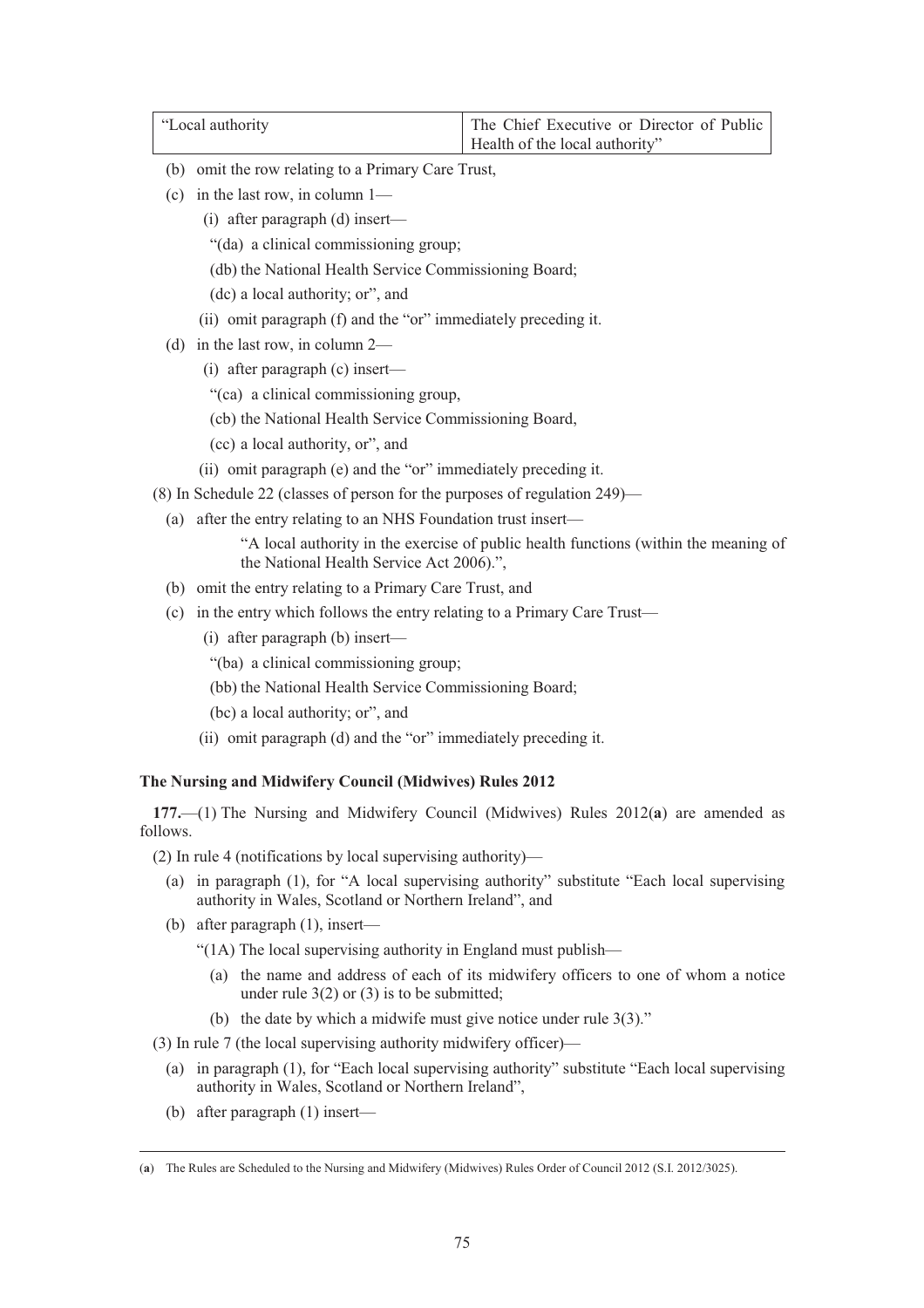"(1A) The local supervising authority in England must, in accordance with any standards set by the Council under article 43(3) of the Order, appoint an adequate number of midwifery officers who satisfy the relevant qualifications and who are to be responsible for exercising its functions in relation to the supervision of midwives practising in its area.", and

(c) in paragraph (2), for "Those relevant qualifications" substitute "The relevant qualifications mentioned in paragraphs (1) and (1A)".

# **The Safeguarding Board for Northern Ireland (Membership, Procedure, Functions and Committee) Regulations (Northern Ireland) 2012**

**178.**—(1) The Safeguarding Board for Northern Ireland (Membership, Procedure, Functions and Committee) Regulations (Northern Ireland) 2012(**a**) are amended as follows.

(2) In regulation 2 (interpretation)—

(a) after the definition of "education and library board" insert—

""former health service body" means a Strategic Health Authority, a Primary Care Trust or the Health Protection Agency;", and

- (b) in the definition of "health service body"—
	- (i) in paragraph (a), omit sub-paragraph (i),
	- (ii) in paragraph (a), after sub-paragraph (ii) insert—
		- "(iia) a clinical commissioning group;
		- (iib) the National Health Service Commissioning Board;
		- (iic) the National Institute for Health and Care Excellence;
		- (iid) the Health and Social Care Information Centre;", and
	- (iii) in paragraph (a), omit sub-paragraph (iii), and
	- (iv) omit paragraph (d).

(3) In regulation 5 (disqualification for appointment)—

- (a) in paragraph (1)(b), after "health service body," insert "a former health service body,",
- (b) in paragraph (1)(f), after "health service body" insert "(other than a clinical commissioning group)",
- (c) after paragraph (1)(f) insert—
	- "(fa)is the chair or a member of the governing body of a clinical commissioning group; ",
- (d) in paragraph (1)(h), for "health service body," substitute "health service body (other than a clinical commissioning group), a former health service body", and
- (e) after paragraph (1)(h) insert—
	- "(ha) is a person who has been removed from office as the chair or a member of the governing body of a clinical commissioning group;", and
- (f) in paragraph  $(3)(a)$ 
	- (i) after "his being" insert "(i)",
	- (ii) for "health service body," substitute "health service body (other than a clinical commissioning group), a former health service body", and
	- (iii) after "regulatory person or body;" insert—

"or

 <sup>(</sup>**a**) S.R. 2012/324.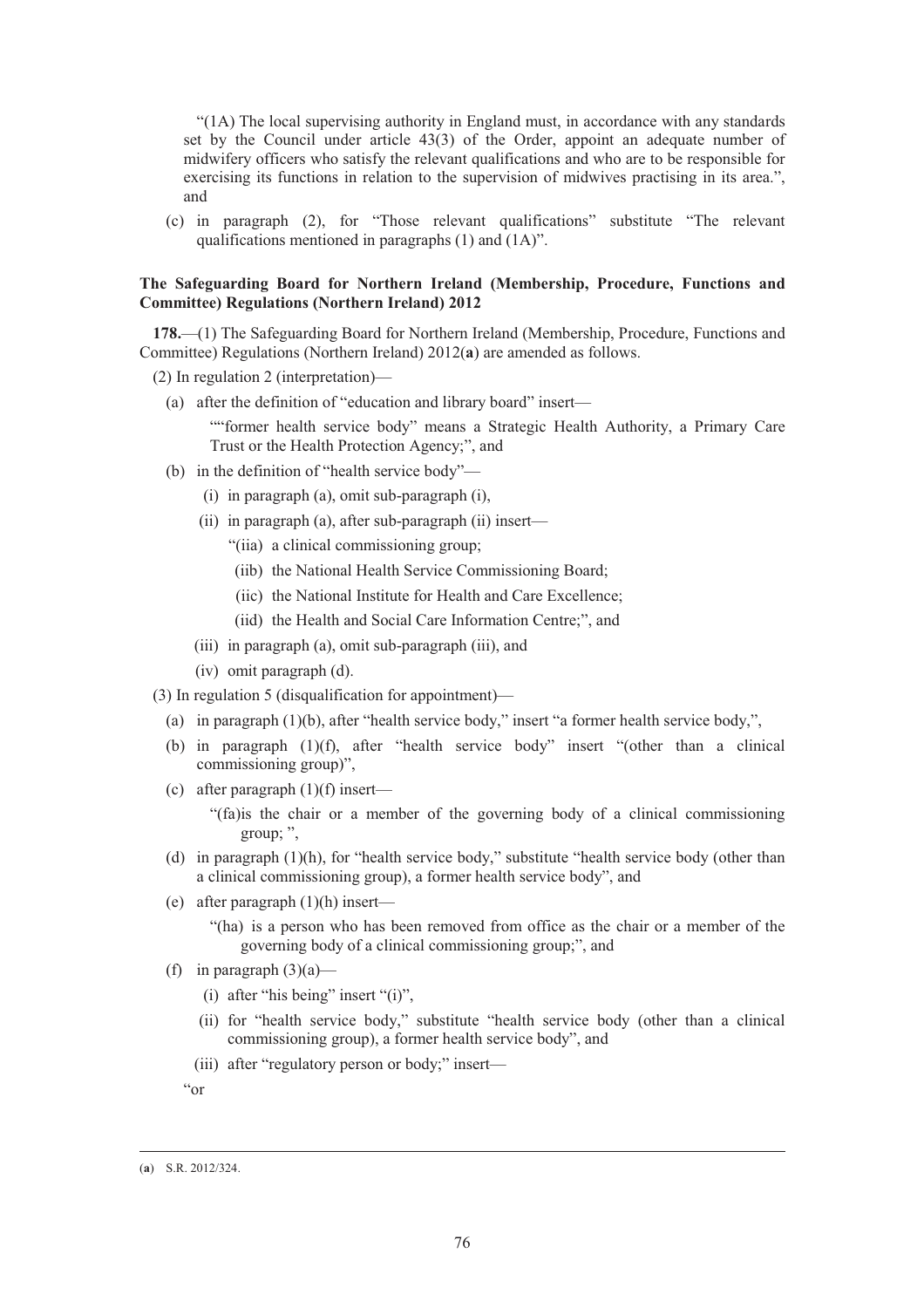(ii) the chair or a member of the governing body of a clinical commissioning group;".

# PART 2

# Instruments revoked

#### **The National Institute for Clinical Excellence (Establishment and Constitution) Order 1999**

**179.** The National Institute for Clinical Excellence (Establishment and Constitution) Order 1999(**a**) is revoked.

#### **The National Institute for Clinical Excellence Regulations 1999**

**180.** The National Institute for Clinical Excellence Regulations 1999(**b**) are revoked.

#### **The National Institute for Clinical Excellence (Amendment) Regulations 1999**

**181.** The National Institute for Clinical Excellence (Amendment) Regulations 1999(**c**) are revoked.

# **The National Institute for Clinical Excellence (Establishment and Constitution) Amendment Order 1999**

**182.** The National Institute for Clinical Excellence (Establishment and Constitution) Amendment Order 1999(**d**) is revoked.

#### **The National Patient Safety Agency Regulations 2001**

**183.** The National Patient Safety Agency Regulations 2001(**e**) are revoked.

#### **The National Institute for Clinical Excellence (Amendment) Regulations 2002**

**184.** The National Institute for Clinical Excellence (Amendment) Regulations 2002(**f**) are revoked.

# **The National Institute for Clinical Excellence (Establishment and Constitution) Amendment Order 2002**

**185.** The National Institute for Clinical Excellence (Establishment and Constitution) Amendment Order 2002(**g**) is revoked.

# **The National Health Service (Functions of Strategic Health Authorities and Primary Care Trusts and Administration Arrangements) (England) Regulations 2002**

**186.** The National Health Service (Functions of Strategic Health Authorities and Primary Care Trusts and Administration Arrangements) (England) Regulations 2002(**h**) are revoked.

 <sup>(</sup>**a**) S.I. 1999/220.

<sup>(</sup>**b**) S.I. 1999/260. (**c**) S.I. 1999/2218.

<sup>(</sup>**d**) S.I. 1999/2219.

<sup>(</sup>**e**) S.I. 2001/1742.

<sup>(</sup>**f**) S.I. 2002/1759.

<sup>(</sup>**g**) S.I. 2002/1760.

<sup>(</sup>**h**) S.I. 2002/2375.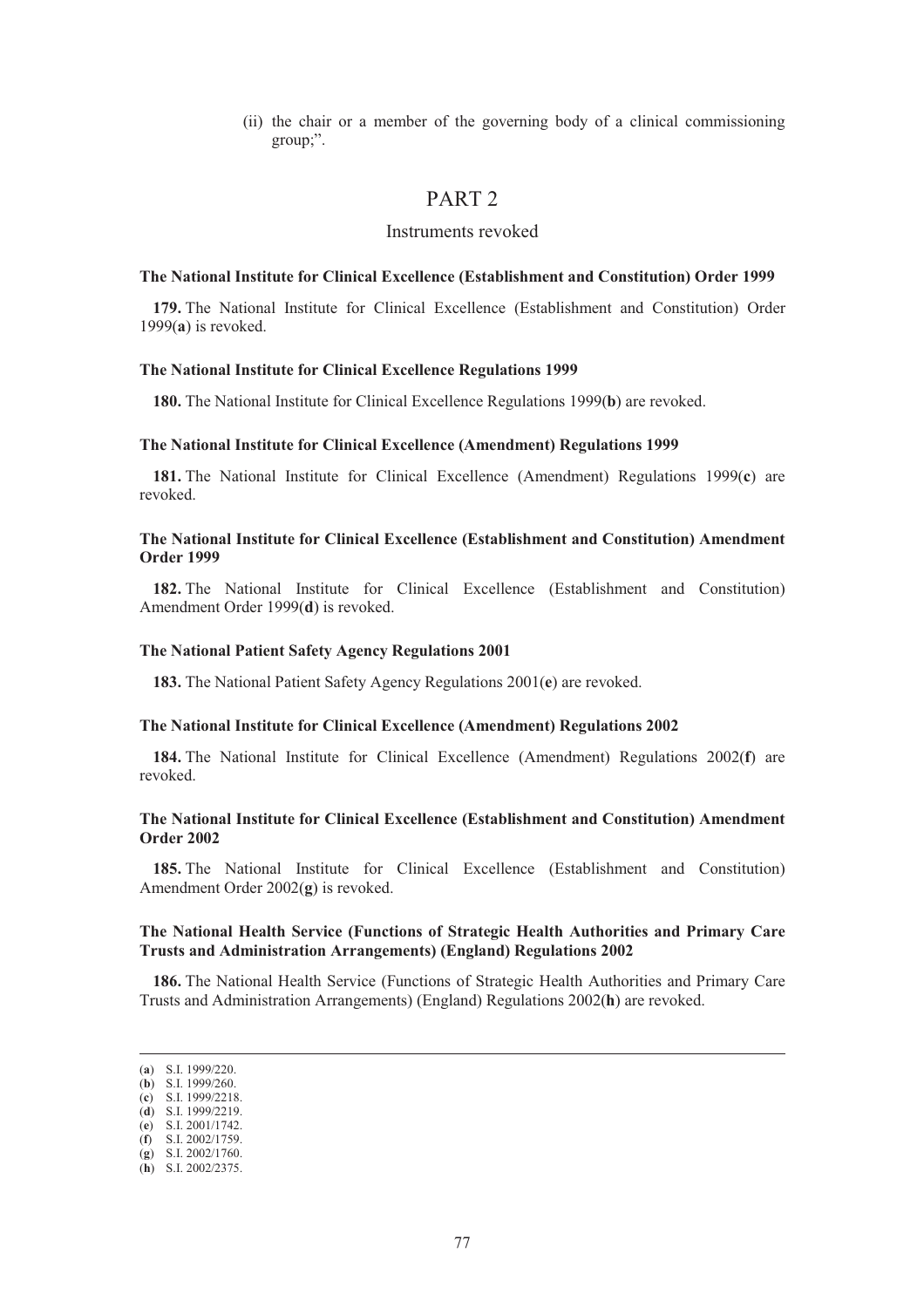#### **The National Health Service (Functions of Strategic Health Authorities and Primary Care Trusts and Administration Arrangements) (England) (Amendment) Regulations 2003**

**187.** The National Health Service (Functions of Strategic Health Authorities and Primary Care Trusts and Administration Arrangements) (England) (Amendment) Regulations 2003(**a**) are revoked.

# **The National Institute for Clinical Excellence (Establishment and Constitution) Amendment Order 2005**

**188.** The National Institute for Clinical Excellence (Establishment and Constitution) Amendment Order 2005(**b**) is revoked.

#### **The National Institute for Clinical Excellence (Amendment) Regulations 2005**

**189.** The National Institute for Clinical Excellence (Amendment) Regulations 2005(**c**) are revoked.

# **The Health and Social Care Information Centre (Establishment and Constitution) Order 2005**

**190.** The Health and Social Care Information Centre (Establishment and Constitution) Order 2005(**d**) is revoked.

## **The Health and Social Care Information Centre Regulations 2005**

**191.** The Health and Social Care Information Centre Regulations 2005(**e**) are revoked.

#### **The NHS Institute for Innovation and Improvement Regulations 2005**

**192.** The NHS Institute for Innovation and Improvement Regulations 2005(**f**) are revoked.

# **The National Health Service (Functions of Strategic Health Authorities and Primary Care Trusts and Administration Arrangements) (England) (Amendment) Regulations 2006**

**193.** The National Health Service (Functions of Strategic Health Authorities and Primary Care Trusts and Administration Arrangements) (England) (Amendment) Regulations 2006(**g**) are revoked.

# **The National Health Service (Functions of Strategic Health Authorities and Primary Care Trusts and Administration Arrangements) (England) (Amendment) Regulations 2007**

**194.** The National Health Service (Functions of Strategic Health Authorities and Primary Care Trusts and Administration Arrangements) (England) (Amendment) Regulations 2007(**h**) are revoked.

 <sup>(</sup>**a**) S.I. 2003/1497.

<sup>(</sup>**b**) S.I. 2005/497. (**c**) S.I. 2005/498.

<sup>(</sup>**d**) S.I. 2005/499.

<sup>(</sup>**e**) S.I. 2005/500.

<sup>(</sup>**f**) S.I. 2005/1447.

<sup>(</sup>**g**) S.I. 2006/359.

<sup>(</sup>**h**) S.I. 2007/559.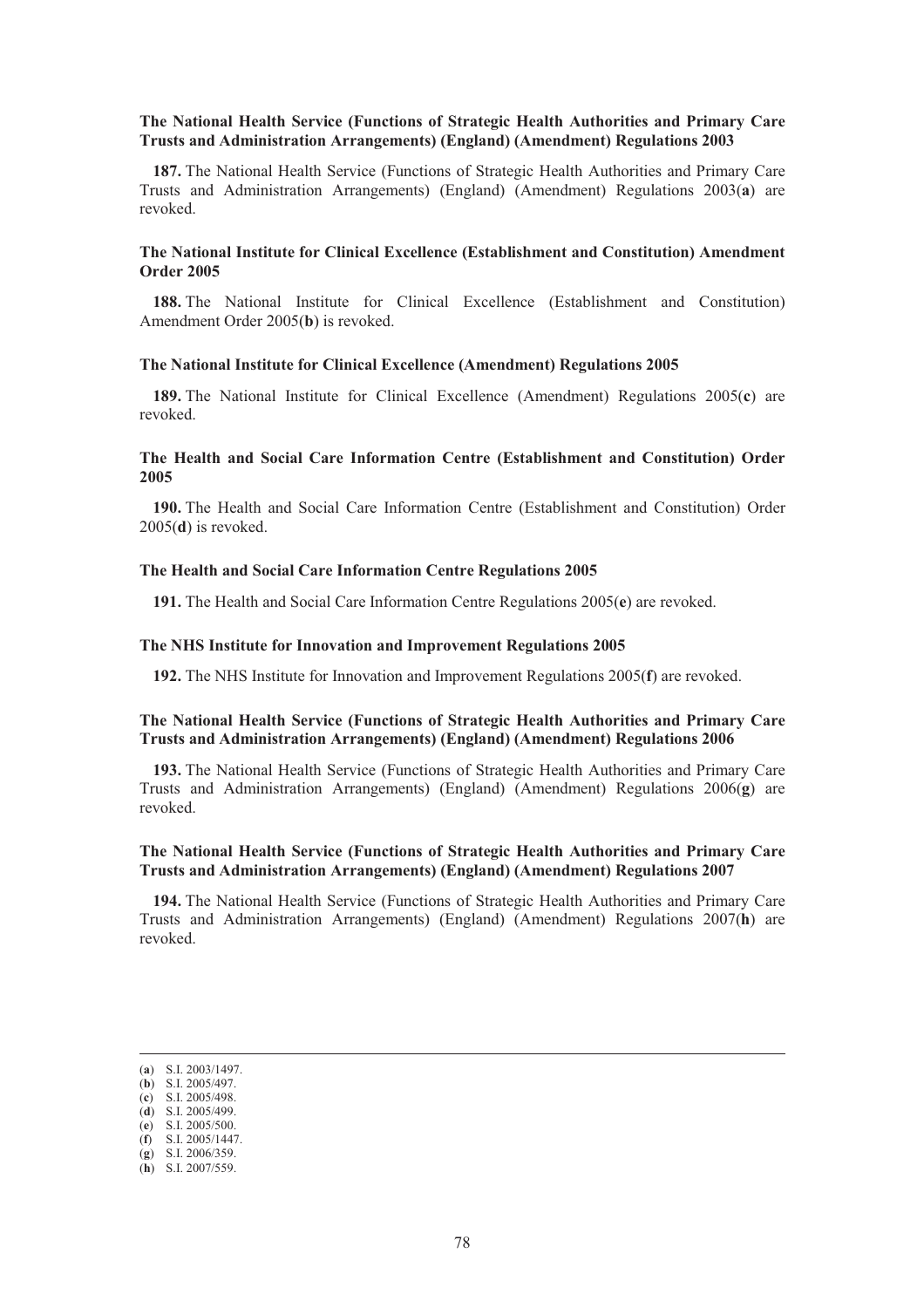# **The National Health Service (Functions of Strategic Health Authorities and Primary Care Trusts and Administration Arrangements) (England) (Amendment No. 2) Regulations 2007**

**195.** The National Health Service (Functions of Strategic Health Authorities and Primary Care Trusts and Administration Arrangements) (England) (Amendment No. 2) Regulations 2007(**a**) are revoked.

# **The National Health Service (Functions of Strategic Health Authorities and Primary Care Trusts and Administration Arrangements) (England) (Amendment) Regulations 2008**

**196.** The National Health Service (Functions of Strategic Health Authorities and Primary Care Trusts and Administration Arrangements) (England) (Amendment) Regulations 2008(**b**) are revoked.

# **The Health and Social Care Information Centre (Transfer of Staff, Property and Liabilities) Order 2008**

**197.** The Health and Social Care Information Centre (Transfer of Staff, Property and Liabilities) Order 2008(**c**) is revoked.

# **The National Health Service (Directions by Strategic Health Authorities to Primary Care Trusts Regarding Arrangements for Involvement) (No. 2) Regulations 2008**

**198.** The National Health Service (Directions by Strategic Health Authorities to Primary Care Trusts Regarding Arrangements for Involvement) (No. 2) Regulations 2008(**d**) are revoked.

# **The National Health Service (Functions of Strategic Health Authorities and Primary Care Trusts and Administration Arrangements) (England) (Amendment) Regulations 2009**

**199.** The National Health Service (Functions of Strategic Health Authorities and Primary Care Trusts and Administration Arrangements) (England) (Amendment) Regulations 2009(**e**) are revoked.

# **The National Health Service (Functions of Strategic Health Authorities and Primary Care Trusts and Administration Arrangements) (England) (Amendment) Regulations 2010**

**200.** The National Health Service (Functions of Strategic Health Authorities and Primary Care Trusts and Administration Arrangements) (England) (Amendment) Regulations 2010(**f**) are revoked.

# **The National Health Service (Functions of Strategic Health Authorities and Primary Care Trusts and Administration Arrangements) (England) Amendment (No. 2) Regulations 2010**

**201.** The National Health Service (Functions of Strategic Health Authorities and Primary Care Trusts and Administration Arrangements) (England) Amendment (No. 2) Regulations 2010(**g**) are revoked.

 <sup>(</sup>**a**) S.I. 2007/1818. (**b**) S.I. 2008/224.

<sup>(</sup>**c**) S.I. 2008/519.

<sup>(</sup>**d**) S.I. 2008/2677.

<sup>(</sup>**e**) S.I. 2009/112.

<sup>(</sup>**f**) S.I. 2010/405.

<sup>(</sup>**g**) S.I. 2010/2649.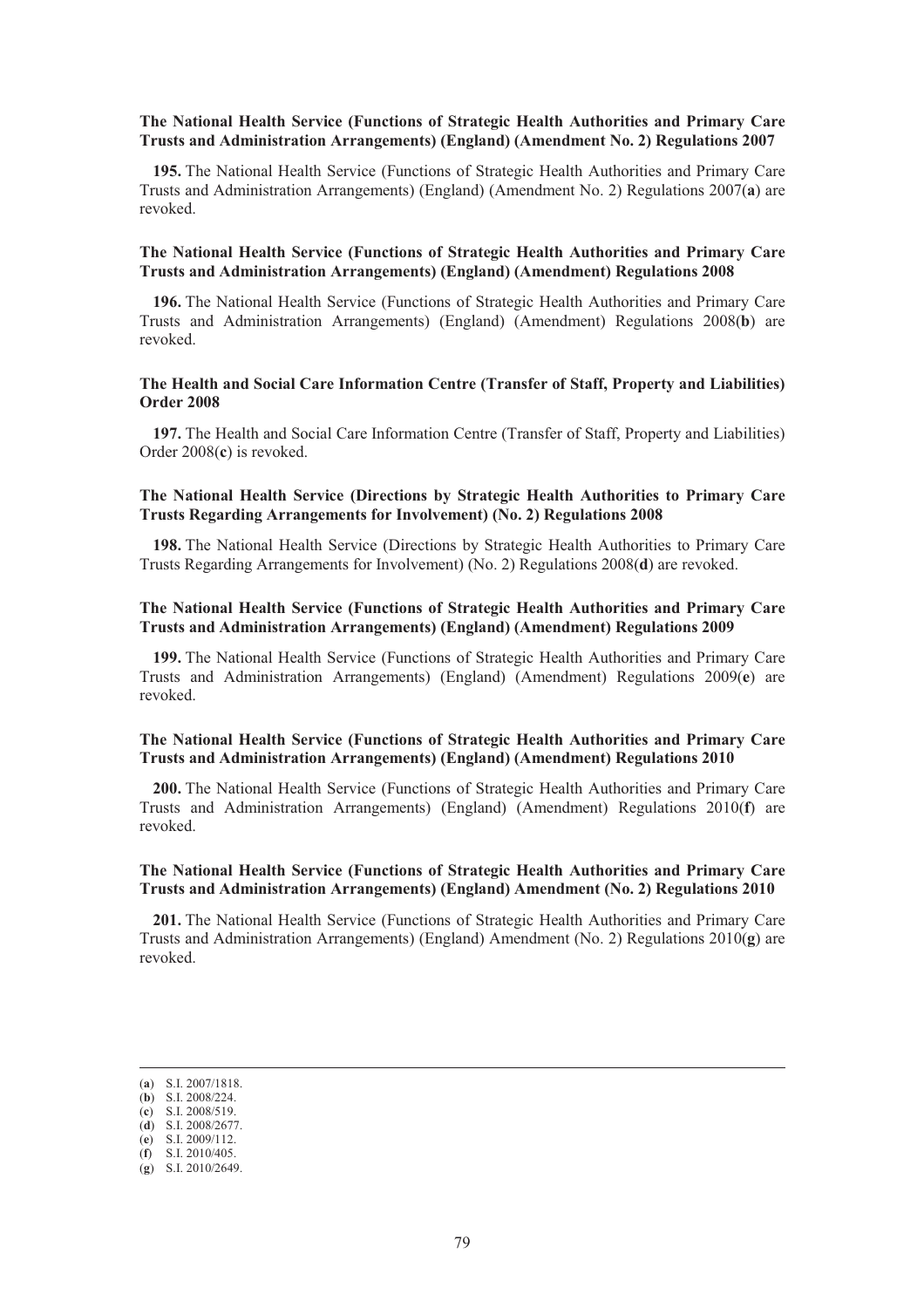# **The National Health Service (Functions of Strategic Health Authorities and Primary Care Trusts and Administration Arrangements) (England) (Amendment) Regulations 2011**

**202.** The National Health Service (Functions of Strategic Health Authorities and Primary Care Trusts and Administration Arrangements) (England) (Amendment) Regulations 2011(**a**) are revoked.

# **The National Health Service (Functions of Strategic Health Authorities and Primary Care Trusts and Administration Arrangements) (England) (Amendment) Regulations 2012**

**203.** The National Health Service (Functions of Strategic Health Authorities and Primary Care Trusts and Administration Arrangements) (England) (Amendment) Regulations 2012(**b**) are revoked.

#### **The National Patient Safety Agency (Amendment) Regulations 2012**

**204.** The National Patient Safety Agency (Amendment) Regulations 2012(**c**) are revoked.

# SCHEDULE 3 Article 12

# Transitional and Saving Provisions

#### **Elections relating to statutory sick pay**

**1.**—(1) The amendments made by paragraph 15 of Schedule 2—

- (a) do not affect the continuing validity or effect of any election made before 1st April 2013 under regulation 2 of the Statutory Sick Pay (National Health Service Employees) Regulations 1991(**d**), and
- (b) do not prevent a person employed immediately before that date ("the employee") from making an election under that regulation on or after that date.

(2) An election made by virtue of sub-paragraph (1)(b) is to be made to the person to whom the employee's contract of employment is transferred by virtue of a transfer scheme under section 300 of the Health and Social Care Act 2012(**e**).

#### **Elections relating to statutory maternity pay**

**2.**—(1) The amendments made by paragraph 16 of Schedule 2—

- (a) do not affect the continuing validity or effect of any election made before 1st April 2013 under regulation 2 of the Statutory Maternity Pay (National Health Service Employees) Regulations 1991(**f**), and
- (b) do not prevent a person employed immediately before that date ("the employee") from making an election under that regulation on or after that date.

(2) An election made by virtue of sub-paragraph  $(1)(b)$  is to be made to the person to whom the employee's contract of employment is transferred by virtue of a transfer scheme under section 300 of the Health and Social Care Act 2012.

(**e**) 2012 c. 7.

 <sup>(</sup>**a**) S.I. 2011/503.

<sup>(</sup>**b**) S.I. 2012/417.

<sup>(</sup>**c**) S.I. 2012/1425.

<sup>(</sup>**d**) S.I. 1991/589. The relevant amending instrument is S.I. 2000/694.

<sup>(</sup>**f**) S.I. 1991/590. The relevant amending instrument is S.I. 2000/694.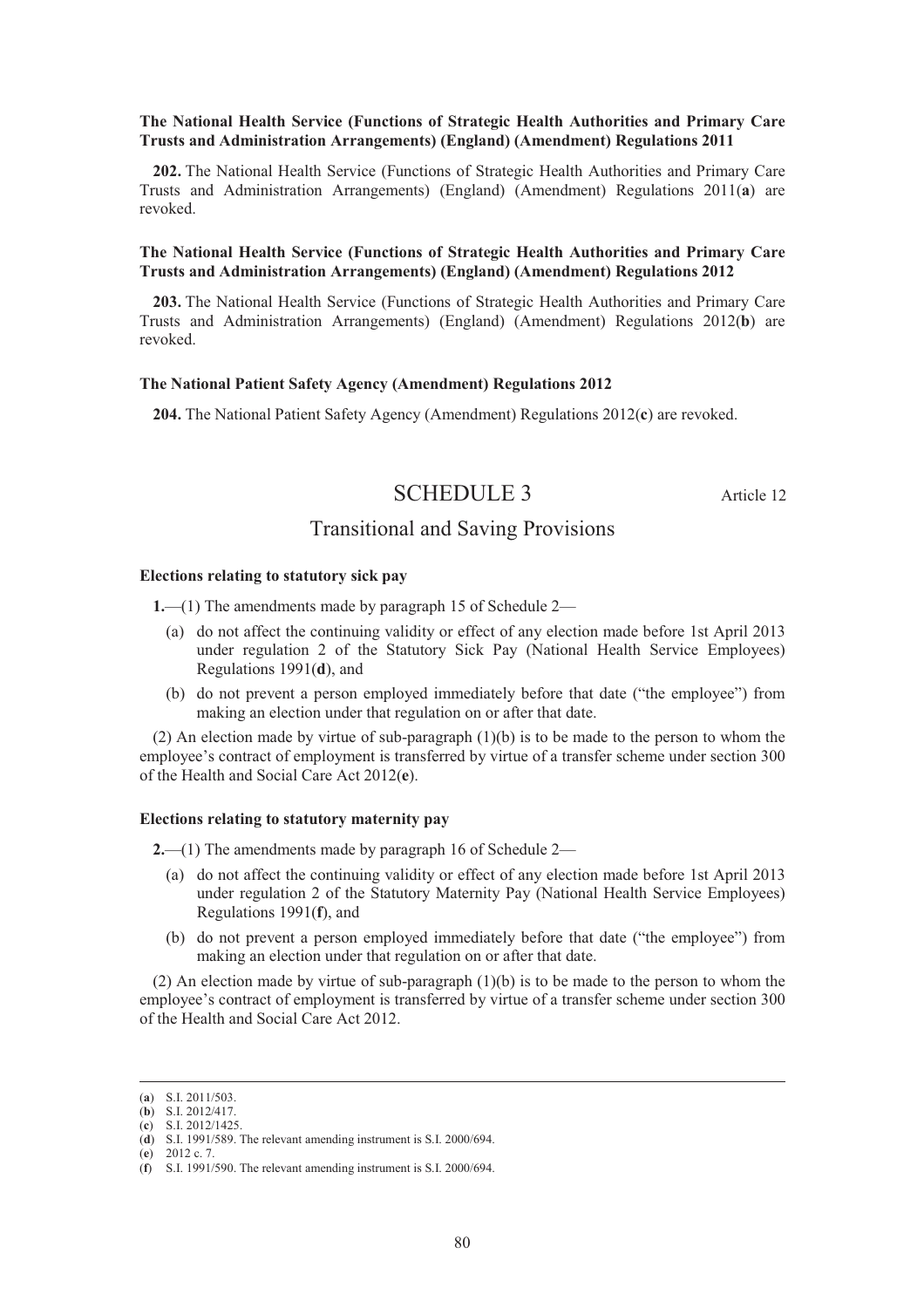#### **Continuing effect of applications to court**

**3.** Any application in respect of a child to a court under section 25 of the Children Act 1989 made by a Primary Care Trust as a result of regulation 2 of the Children (Secure Accommodation) (No. 2) Regulations 1991(**a**) is, so far as necessary for any purposes after 31st March 2013, to be treated as made by the person (namely, the Secretary of State, the National Health Service Commissioning Board or a clinical commissioning group) responsible for making arrangements for the provision of accommodation for the child.

## **Special educational needs: unfulfilled requests for medical advice**

**4.** Any request for medical advice from a Primary Care Trust under regulation 7(1)(c) of the Education (Special Educational Needs) (England) (Consolidation) Regulations 2001(**b**) which remains unfulfilled immediately before 1st April 2013 must be fulfilled by the person (namely the National Health Service Commissioning Board or a clinical commissioning group) to whom the request would have been made had it been made after 31st March 2013.

#### **Continuing validity of prescription forms**

**5.** Notwithstanding the amendments made by paragraphs 50 and 58 of Schedule 2, a prescription form provided by a Primary Care Trust for the purposes of private prescribing (which may also be used for the purposes of issuing a health prescription) is to continue to be valid for the purposes of—

- (a) regulations  $15(1)(aa)$ ,  $(1A)$  and  $(1B)$  and  $16(1D)$  of the Misuse of Drugs Regulations 2001(**c**), and
- (b) regulations 15(1)(aa), (1A) and (1B) and 16(1D) of the Misuse of Drugs Regulations (Northern Ireland) 2002(**d**).

# **Local supervising authority**

**6.**—(1) So far as necessary for any purposes after 31st March 2013, any act or omission by or in relation to a Strategic Health Authority before 1st April 2013 in its capacity as a local supervising authority under or in connection with—

- (a) article 43 of the Nursing and Midwifery Order 2001(**e**), or
- (b) rules made under articles 42 and 43 of that Order,

is to be treated as an act or omission by or in relation to the National Health Service Commissioning Board in its capacity as such an authority.

(2) The amendment made by paragraph 51(1) and (3) of Schedule 2 does not affect the continuing validity or effect —

- (a) of any appointment before 1st April 2013 of any person in accordance with rules made under articles 42 and 43 of the Nursing and Midwifery Order 2001, or
- (b) of any act or omission done by or in relation to any such person in their capacity as such an appointee before 1st April 2013.

(3) In this paragraph, "local supervising authority" has the same meaning as in the Nursing and Midwifery Order 2001.

 <sup>(</sup>**a**) S.I. 1991/2034. Relevant amending instruments are S.I. 2000/694, S.I. 2002/546 and S.I. 2010/1172.

<sup>(</sup>**b**) S.I. 2001/3455. The relevant amending instrument is S.I. 2002/2469.

<sup>(</sup>**c**) S.I. 2001/3998. The relevant amending instrument is S.I. 2006/1450. (**d**) S.R. 2002/1. The relevant amending instrument is S.R. 2006/264.

<sup>(</sup>**e**) S.I. 2002/253.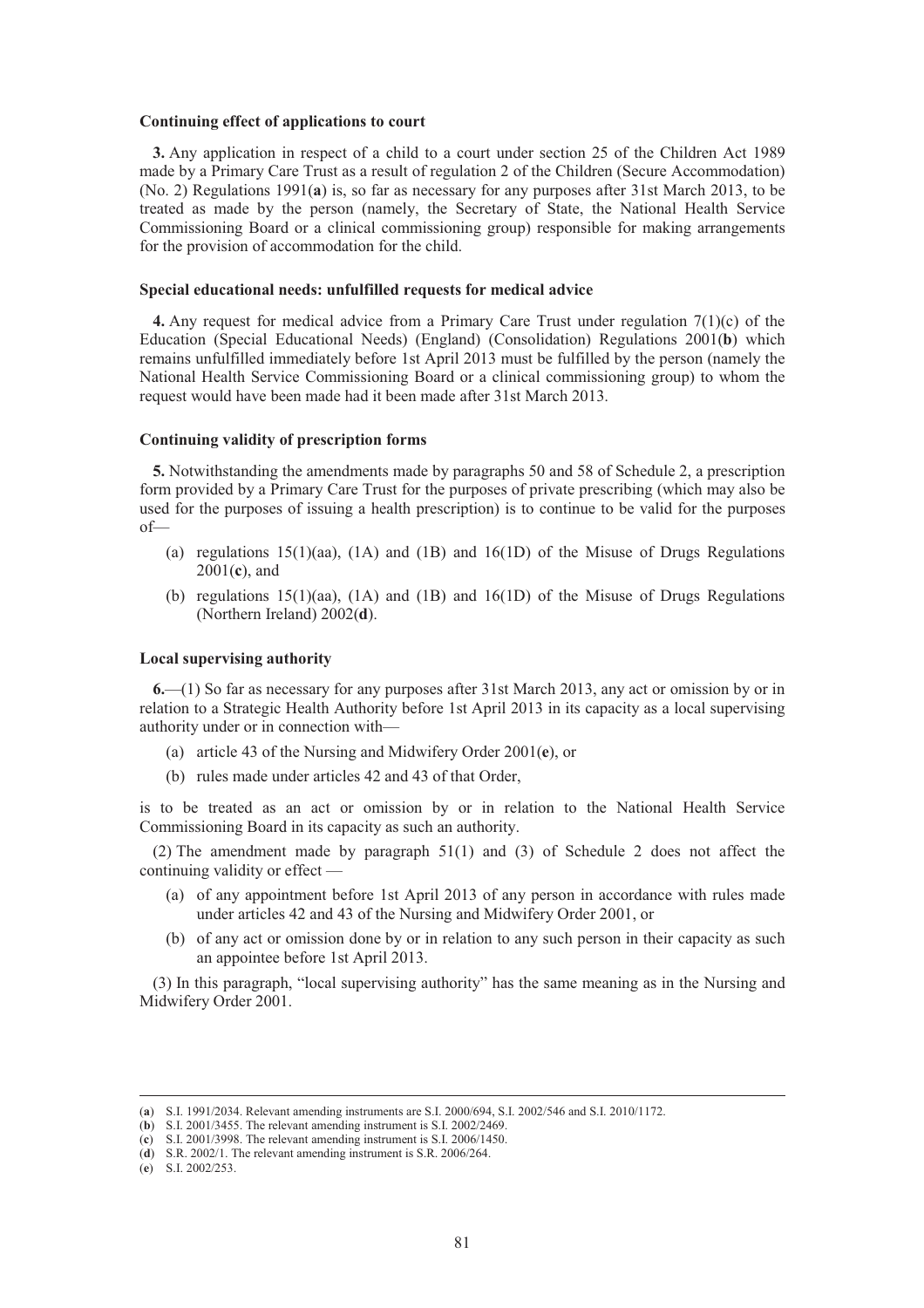#### **Elections relating to statutory paternity and statutory adoption pay**

**7.**—(1) The amendments made by paragraph 56 of Schedule 2—

- (a) do not affect the continuing validity or effect of any election made before 1st April 2013 under regulation 2 of the Statutory Paternity Pay and Statutory Adoption Pay (National Health Service Employees) Regulations 2002(**a**), and
- (b) do not prevent a person employed immediately before that date ("the employee") from making an election under that regulation on or after that date.

(2) An election made by virtue of sub-paragraph  $(1)(b)$  is to be made to the person to whom the employee's contract of employment is transferred by virtue of a transfer scheme under section 300 of the Health and Social Care Act 2012.

#### **Continuing validity of medical cards**

**8.** Notwithstanding the amendments made by paragraphs 64(1) and (2)(c), 70(1) and (2)(b), 71(1) and (2)(b) and 75(1) and (2)(b) of Schedule 2, a medical card issued by a Primary Care Trust is to continue to be valid for the purposes of—

- (a) the National Health Service (General Medical Services Contracts) (Wales) Regulations 2004(**b**),
- (b) the National Health Service (General Medical Services Contracts) (Scotland) Regulations 2004(**c**),
- (c) the National Health Service (Primary Medical Services Section 17C Agreements) (Scotland) Regulations 2004(**d**), and
- (d) the Health and Personal Social Services (General Medical Services Contracts) Regulations (Northern Ireland) 2004(**e**).

# **Duty to co-operate with complaints**

**9.** The amendment made by paragraph 64(1) and (8) of Schedule 2 does not affect the duty of a contractor under paragraph 95 of Schedule 6 to the National Health Service (General Medical Services Contracts) (Wales) Regulations 2004 to co-operate with any investigation of a complaint which is begun by a Primary Care Trust and which continues to be investigated after 31st March 2013.

**10.** The amendment made by paragraph 70(1) and (3)(b) of Schedule 2 does not affect the duty of a contractor under paragraph 87 of Schedule 5 to the National Health Service (General Medical Services Contracts) (Scotland) Regulations 2004 to co-operate with any investigation of a complaint which is begun by a Primary Care Trust and which continues to be investigated after 31st March 2013.

**11.** The amendment made by paragraph 71(1) and (3) of Schedule 2 does not affect the duty of a provider under paragraph 52 of Schedule 1 to the National Health Service (Primary Medical Services Section 17C Agreements) (Scotland) Regulations 2004 to co-operate with any investigation of a complaint which is begun by a Primary Care Trust and which continues to be investigated after 31st March 2013.

**12.** The amendment made by paragraph 75(1) and (4)(b) of Schedule 2 does not affect the duty of a contractor under paragraph 89 of Schedule 5 to the Health and Personal Social Services (General Medical Services Contracts) Regulations (Northern Ireland) 2004 to co-operate with any

 <sup>(</sup>**a**) S.I. 2002/2819.

<sup>(</sup>**b**) S.I. 2004/478.

<sup>(</sup>**c**) S.S.I. 2004/115.

<sup>(</sup>**d**) S.S.I 2004/116. (**e**) S.R. 2004/140.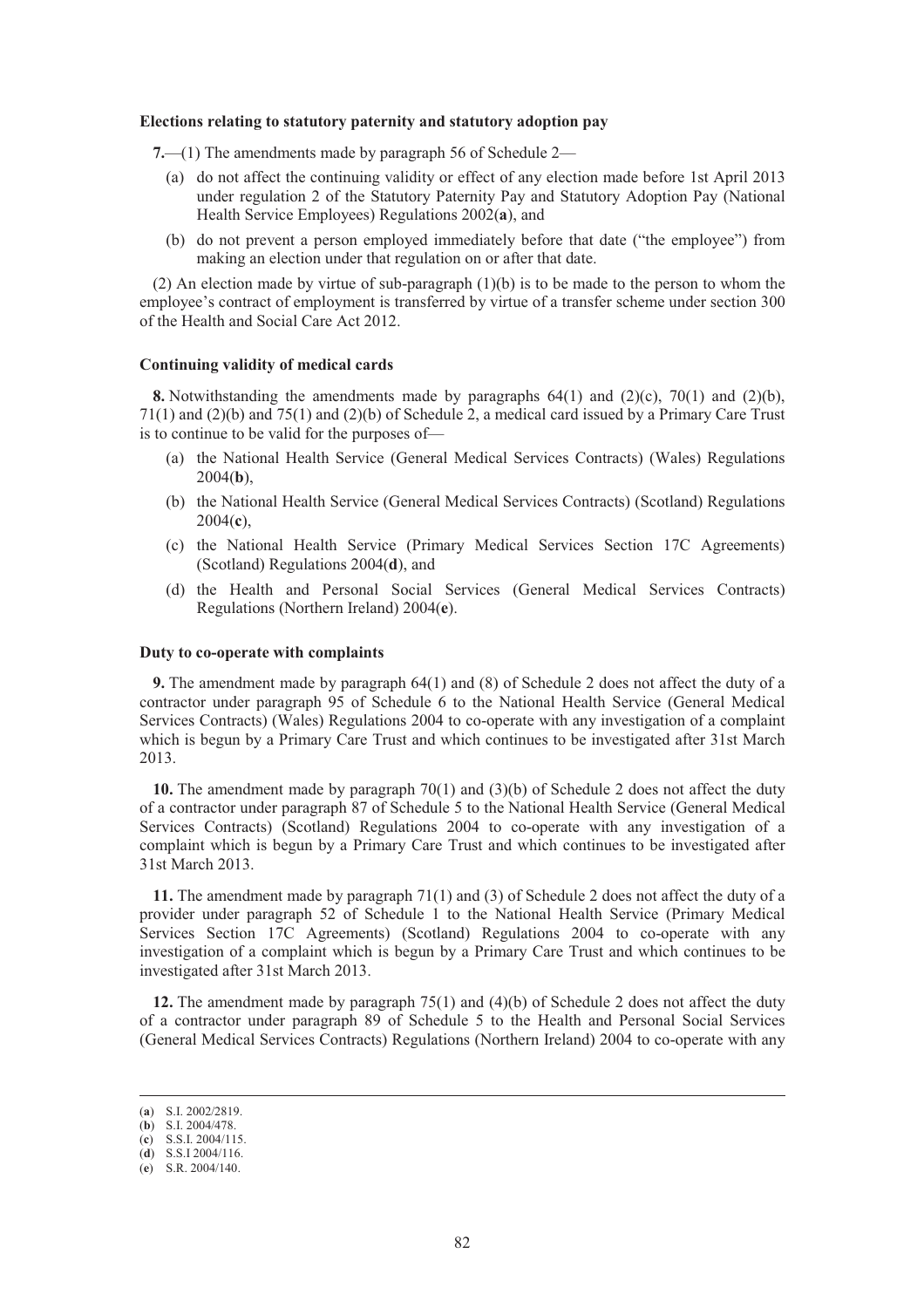investigation of a complaint which is begun by a Primary Care Trust and which continues to be investigated after 31st March 2013.

**13.** The amendment made by paragraph 95(1) and (4)(c) of Schedule 2 does not affect the duty of a contractor under paragraph 51 of Schedule 3 to the National Health Service (Personal Dental Services Agreements) (Wales) Regulations 2006(**a**) to co-operate with any investigation of a complaint which is begun by a Primary Care Trust and which continues to be investigated after 31st March 2013.

**14.** The amendment made by paragraph 96(1) and (4)(c) of Schedule 2 does not affect the duty of a contractor under paragraph 51 of Schedule 3 to the National Health Service (General Dental Services Contracts) (Wales) Regulations 2006(**b**) to co-operate with any investigation of a complaint which is begun by a Primary Care Trust and which continues to be investigated after 31st March 2013.

#### **Continuing validity of nominations**

**15.** The amendments made by paragraph 66(1) and (2) of Schedule 2 do not affect the continuation of any person's nomination as a legal representative for the purposes of Schedule 1 to the Medicines for Human Use (Clinical Trials) Regulations 2004(**c**) if that person was nominated by a Primary Care Trust or Strategic Health Authority.

#### **Continuing validity of guidance**

**16.** Any guidance issued by the National Institute for Health and Clinical Excellence for the purposes of paragraph 15 of Schedule 3 to the National Health Service (Personal Dental Services Agreements) (Wales) Regulations 2006 which has effect immediately before 1st April 2013 is to be treated after 31st March 2013 as if issued by the National Institute for Health and Care Excellence for those purposes.

**17.** Any guidance issued by the National Institute for Health and Clinical Excellence for the purposes of paragraph 14 of Schedule 3 to the National Health Service (General Dental Services Contracts) (Wales) Regulations 2006 which has effect immediately before 1st April 2013 is to be treated after 31st March 2013 as if issued by the National Institute for Health and Care Excellence for those purposes.

# **Complaints under the Local Authority Social Services and National Health Service Complaints (England) Regulations 2009**

**18.** The amendments made by paragraph 123 of Schedule 2 do not affect the handling of any complaint which immediately before 1st April 2013 is being or is to be handled by a provider in accordance with regulation 7 of the Local Authority Social Services and National Health Service Complaints (England) Regulations 2009(**d**).

**19.**—(1) This paragraph applies to any complaint made to a Primary Care Trust or Strategic Health Authority ("the predecessor body") under the Local Authority Social Services and National Health Service Complaints (England) Regulations 2009 which is still being handled by the predecessor body immediately before 1st April 2013.

(2) If the complaint relates to the exercise of a function which after 31st March 2013 is that of the National Health Service Commissioning Board, or to a service which after that date is provided under arrangements made by the Board, the Board must take over the handling of the complaint.

 <sup>(</sup>**a**) S.I. 2006/489, to which there are amendments not relevant to this Order.

<sup>(</sup>**b**) S.I. 2006/490, to which there are amendments not relevant to this Order.

<sup>(</sup>**c**) S.I. 2004/1031, to which there are amendments not relevant to this Order.

<sup>(</sup>**d**) S.I. 2009/309, to which there are amendments not relevant to this Order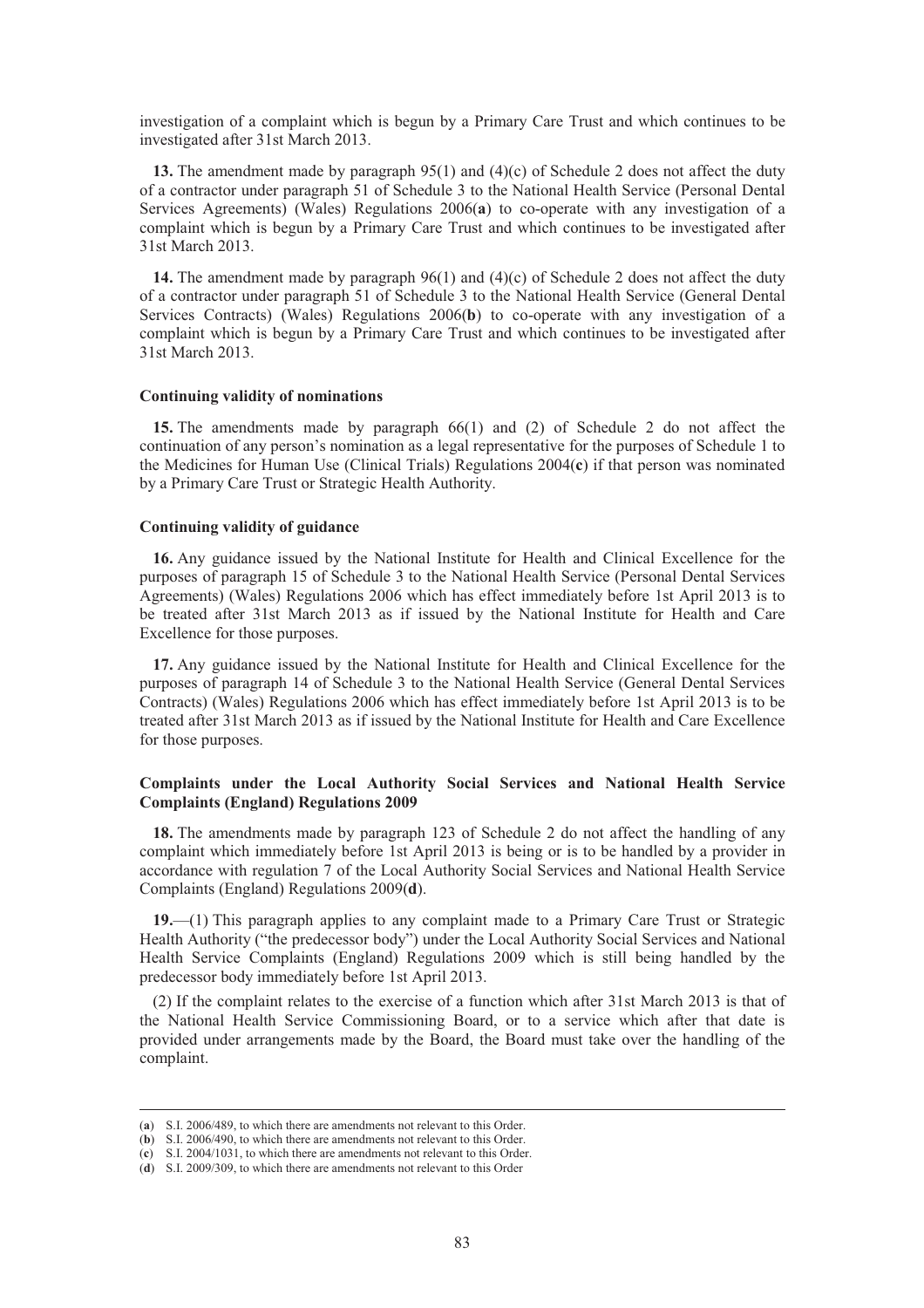(3) If the complaint relates to the exercise of a function which after 31st March 2013 is that of a clinical commissioning group, or to a service which after that date is provided under arrangements made by such a group, the group must take over the handling of the complaint.

(4) If the complaint relates to the exercise of a function which after 31st March 2013 is that of a local authority exercising public health functions (within the meaning of the National Health Service Act 2006(a)), or to a service which after that date is provided under arrangements made by such an authority, the authority must take over the handling of the complaint as if the complaint had been made in accordance with Part 5 of the NHS Bodies and Local Authorities (Partnership Arrangements, Care Trusts, Public Health and Local Healthwatch) Regulations 2012(**b**).

**20.**—(1) This paragraph applies to any complaint under the Local Authority Social Services and National Health Service Complaints (England) Regulations 2009—

- (a) which falls to be made after 31st March 2013,
- (b) which relates to anything occurring before 1st April 2013, and
- (c) which if made before that date would have been made to a Primary Care Trust or Strategic Health Authority ("the predecessor body").

(2) If the complaint relates to the exercise of a function which after 31st March 2013 is that of the National Health Service Commissioning Board, or to a service which after that date is provided under arrangements made by the Board, the complaint must be made to the Board which shall deal with or handle it in accordance with those Regulations.

(3) If the complaint relates to the exercise of a function which after 31st March 2013 is that of a clinical commissioning group, or to a service which after that date is provided under arrangements made by such a group, the complaint must be made to the group which shall deal with or handle it in accordance with those Regulations.

(4) If the complaint relates to the exercise of a function which after 31st March 2013 is that of a local authority exercising public health functions (within the meaning of the National Health Service Act 2006), or to a service which after that date is provided under arrangements made by such an authority, the complaint must be made to the authority which shall deal with or handle the complaint as if it had been made in accordance with Part 5 of the NHS Bodies and Local Authorities (Partnership Arrangements, Care Trusts, Public Health and Local Healthwatch) Regulations 2012.

**21.** If a local authority—

- (a) takes over the handling of a complaint in accordance with paragraph 19(4), or
- (b) deals with or handles a complaint in accordance with paragraph 20(4),

regulation 29(2)(c) of the NHS Bodies and Local Authorities (Partnership Arrangements, Care Trusts, Public Health and Local Healthwatch) Regulations 2012 is to have effect as if the reference to the right to take a complaint to a Local Commissioner under the Local Government Act 1974(**c**) were a reference to the right to take a complaint to the Health Service Commissioner for England under the Health Service Commissioners Act 1993(**d**).

#### **Continuing operation of pilot schemes**

**22.**—(1) The amendments made by paragraph 154 of Schedule 2 do not affect the continuing operation after 31st March 2013 of any pilot scheme which has effect immediately before 1st April 2013.

(2) Any direct payment which but for that abolition could be payable under a pilot scheme by a Primary Care Trust after 31st March 2013 is to be payable by a successor body.

 <sup>(</sup>**a**) 2006 c. 41. (**b**) S.I. 2012/3094.

<sup>(</sup>**c**) 1974 c. 7.

<sup>(</sup>**d**) 1993 c. 46.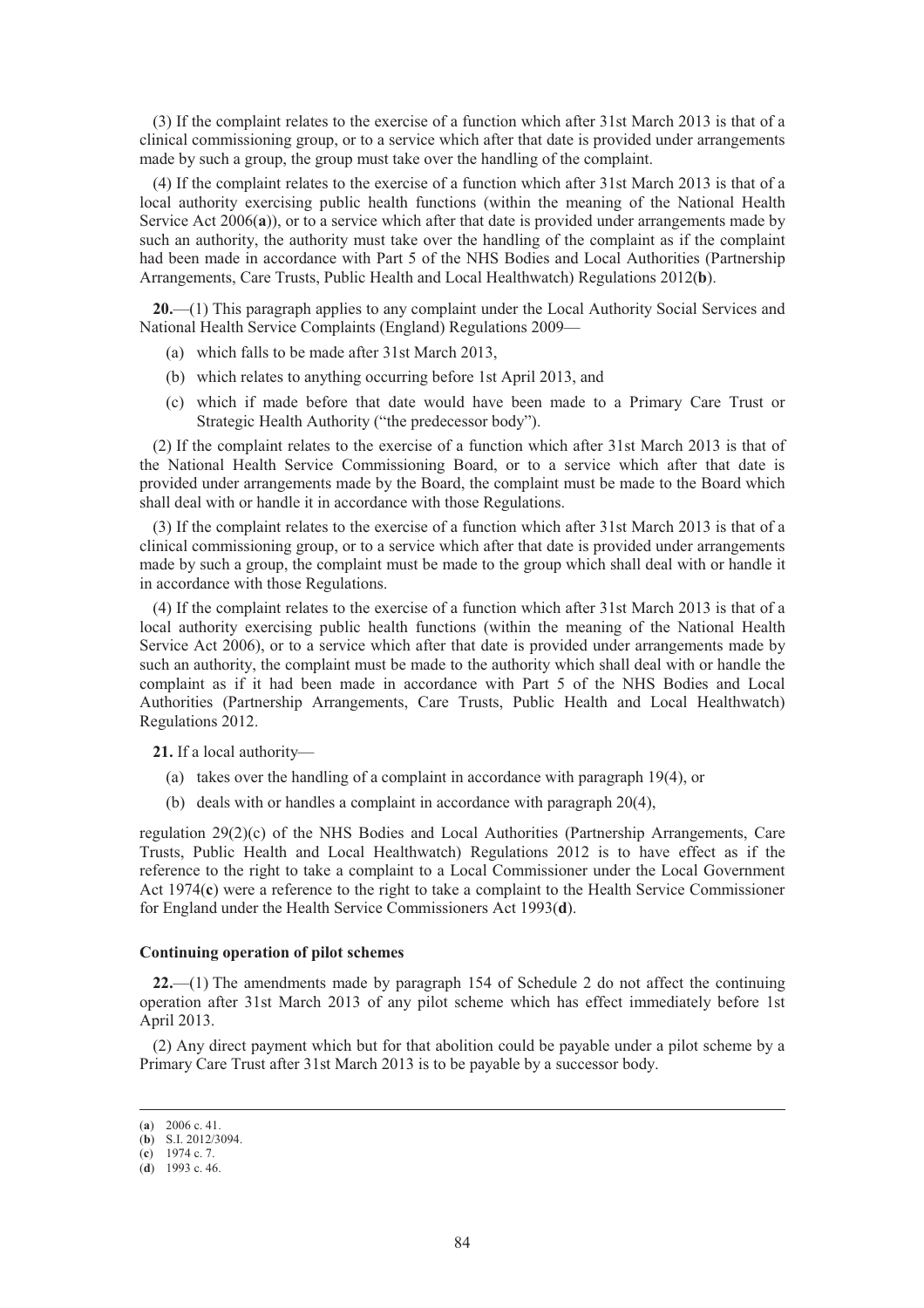(3) Any act or omission by or in relation to a Primary Care Trust before 1st April 2013 under or in connection with any provision of a pilot scheme or the Direct Payments Regulations is, where appropriate, to be treated as an act or omission by or in relation to a successor body.

(4) Anything which is in the process of being done by or in relation to a Primary Care Trust immediately before 1st April 2013 under or in connection with any provision of a pilot scheme or the Direct Payments Regulations is, where appropriate, to be treated as done by or in relation to, and may be continued by or in relation to, a successor body.

(5) Any reference (however expressed) in a pilot scheme to a Primary Care Trust is, where appropriate, to be treated as a reference to a successor body.

(6) In the application of the Direct Payments Regulations to a pilot scheme which has continuing operation by virtue of sub-paragraph (1), any reference in those Regulations to a pilot health body is, where appropriate, to be treated as reference to a successor body.

(7) Where there is more than one successor body in relation to a Primary Care Trust in respect of which a pilot scheme has been made—

- (a) sub-paragraphs (2) to (5) are to apply separately in relation to each successor body, and
- (b) sub-paragraph (6), in its application to regulations 3 to 5 of the Direct Payments Regulations, is to have effect as if for "a successor body" there were substituted "all of the successor bodies".

(8) In this paragraph—

"direct payment" means a direct payment under a pilot scheme;

"the Direct Payments Regulations" means the National Health Service (Direct Payments) Regulations 2010(**a**);

"health body" means a clinical commissioning group, a local authority (within the meaning of section 2B of the National Health Service Act 2006(**b**)) or the National Health Commissioning Board;

"pilot scheme" means a pilot scheme under the Direct Payments Regulations;

"relevant function" means a power or duty to provide or arrange for the provision of anything to a person;

"successor body", in relation to a Primary Care Trust in respect of which a pilot scheme has been made, means a health body whose relevant functions after 31st March 2013 are or include functions in respect of which, if criteria in the pilot scheme were met, direct payments under the scheme could be made.

#### **Ongoing complaints: Wales**

**23.**—(1) Sub-paragraph (2) applies if—

- (a) arrangements by a Strategic Health Authority or Primary Care Trust with a Welsh NHS body falling within Part 7 of the National Health Service (Concerns, Complaints and Redress Arrangements) (Wales) Regulations 2011(**c**), or
- (b) liabilities under or in connection with such arrangements,

are transferred to a clinical commissioning group, the National Health Service Commissioning Board, a local authority (within the meaning of section 2B of the National Health Service Act 2006) or another person by virtue of a transfer scheme under section 300 of the Health and Social Care Act 2012.

(2) That group, Board, authority or person is to be responsible for any relevant functions under Part 7 of those Regulations that fall to be performed after 31st March 2013.

 <sup>(</sup>**a**) S.I. 2010/1000, to which there are amendments not relevant to this Order.

<sup>(</sup>**b**) Section 2B was inserted by section 12 of the Health and Social Care Act 2012 (c. 7).

<sup>(</sup>**c**) S.I. 2011/704, to which there are amendments not relevant to this Order.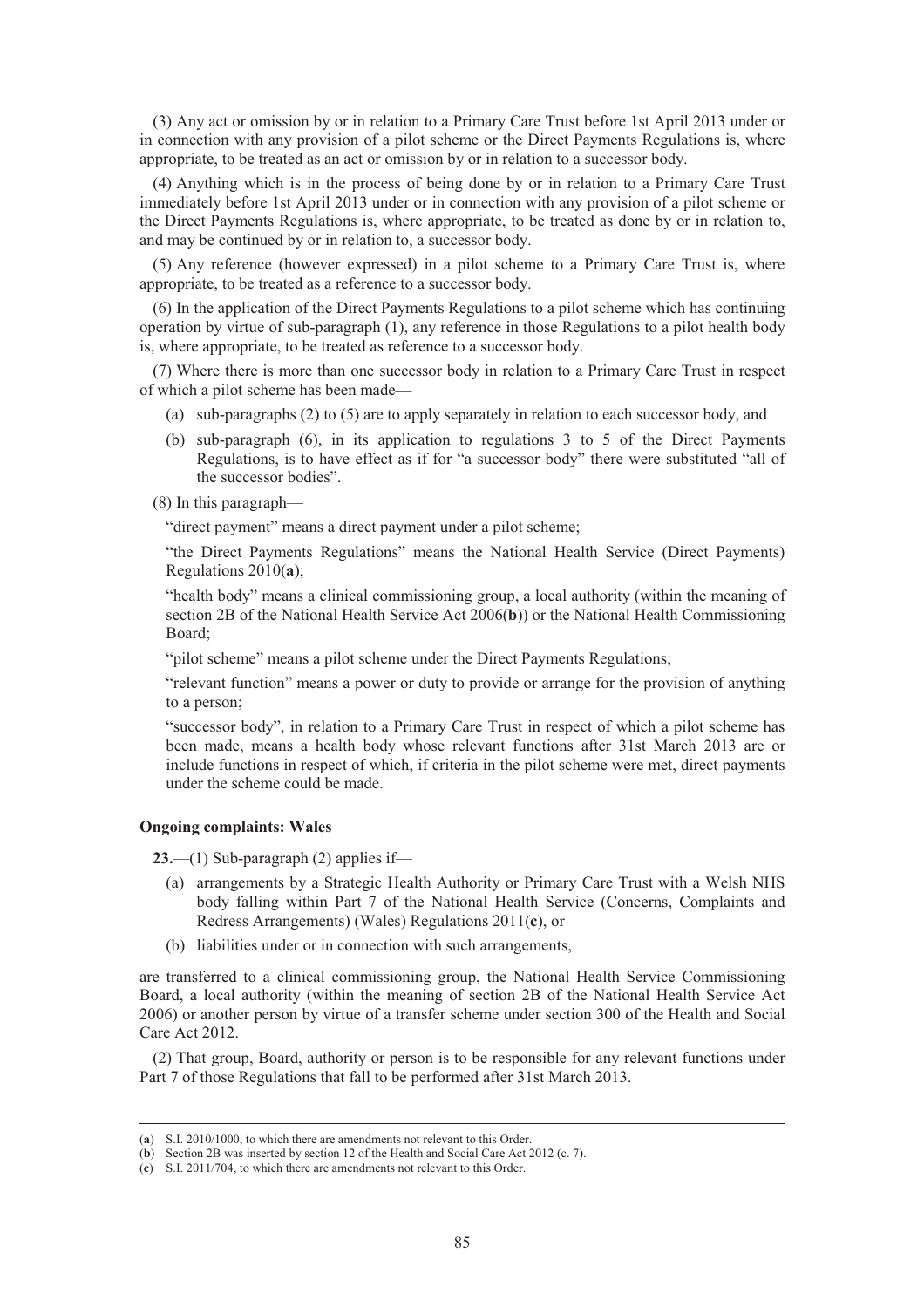#### **Unpaid service to be taken into account**

**24.** The amendments made by paragraph 165 of Schedule 2 are not to prevent unpaid service with a Primary Care Trust or Strategic Health Authority being taken into account for the purposes of regulation 38(6) of the Education (Student Support) Regulations 2011(**a**).

#### **Publication of public sector equality duty information and equality objectives**

**25.** In its application to a clinical commissioning group, the National Health Service Commissioning Board, the National Institute for Health and Care Excellence or the Health and Social Care Information Centre, regulation  $2(2)(a)$  of the Equality Act 2010 (Specific Duties) Regulations 2011(**b**) (publication of public sector equality duty information not later than 31st January 2012) is to have effect as if the reference to 31st January 2012 were a reference to 31st January 2014.

**26.** In its application to the National Health Service Commissioning Board, the National Institute for Health and Care Excellence or the Health and Social Care Information Centre, regulation 3(2)(a) of those Regulations (publication of equality objectives not later than 6th April 2012) is to have effect as if the reference to 6th April 2012 were a reference to 6th April 2013.

**27.** In its application to a clinical commissioning group, regulation 3(2)(a) of those Regulations is to have effect as if the reference to 6th April 2012 were a reference to 13th October 2013.

# **Continuing validity and effect of patient group directions**

**28.**—(1) The amendments made by paragraph 176 of Schedule 2 do not affect the continuing validity or effect of any patient group direction (within the meaning of Part 12 of the Human Medicines Regulations 2012(**c**)) which has effect immediately before 1st April 2013.

(2) Any such patient group direction is to have effect until it expires or is replaced.

# **EXPLANATORY NOTE**

#### *(This note is not part of the Order)*

This Order provides for the abolition of the National Treatment Agency ("the Agency") and makes provision in consequence of the Health and Social Care Act 2012 (c. 7) ("the Act").

Part 2 of the Order deals with the Agency, which was established by the National Treatment Agency (Establishment and Constitution) Order 2001, made under what is now section 28 of the National Health Service Act 2006 ("the 2006 Act"). Article 3 of the Order abolishes the Agency on 1st April 2013. Articles 4 and 5 make provision for the transfer of the staff, property and liabilities of the Agency. Article 6 makes provision for continuity and other matters relating to transfer. Articles 7 and 8 provide for the handling of complaints against the Agency, and the winding up of its affairs, after 1st April 2013. Article 9 and Schedule 1 make consequential revocations and amendments.

Part 3 of the Order makes consequential, transitional and saving provisions in relation to the Act. Article 10 deals with contracts and agreements entered into by Primary Care Trusts ("PCTs") for the provision of primary medical or primary dental services which are still in existence and which are dealt with by the Orders listed in article 10(1). Article 10 ensures that, following the abolition of PCTs by section 34 of the Act, the National Health Service Commissioning Board (established by section 1H of the 2006 Act, as inserted by section 9 of the Act) will take on PCTs' responsibilities under such contracts.

 <sup>(</sup>**a**) S.I. 2011/1986, to which there are amendments not relevant to this Order.

<sup>(</sup>**b**) S.I. 2011/2260, to which there are amendments not relevant to this Order.

<sup>(</sup>**c**) S.I. 2012/1916.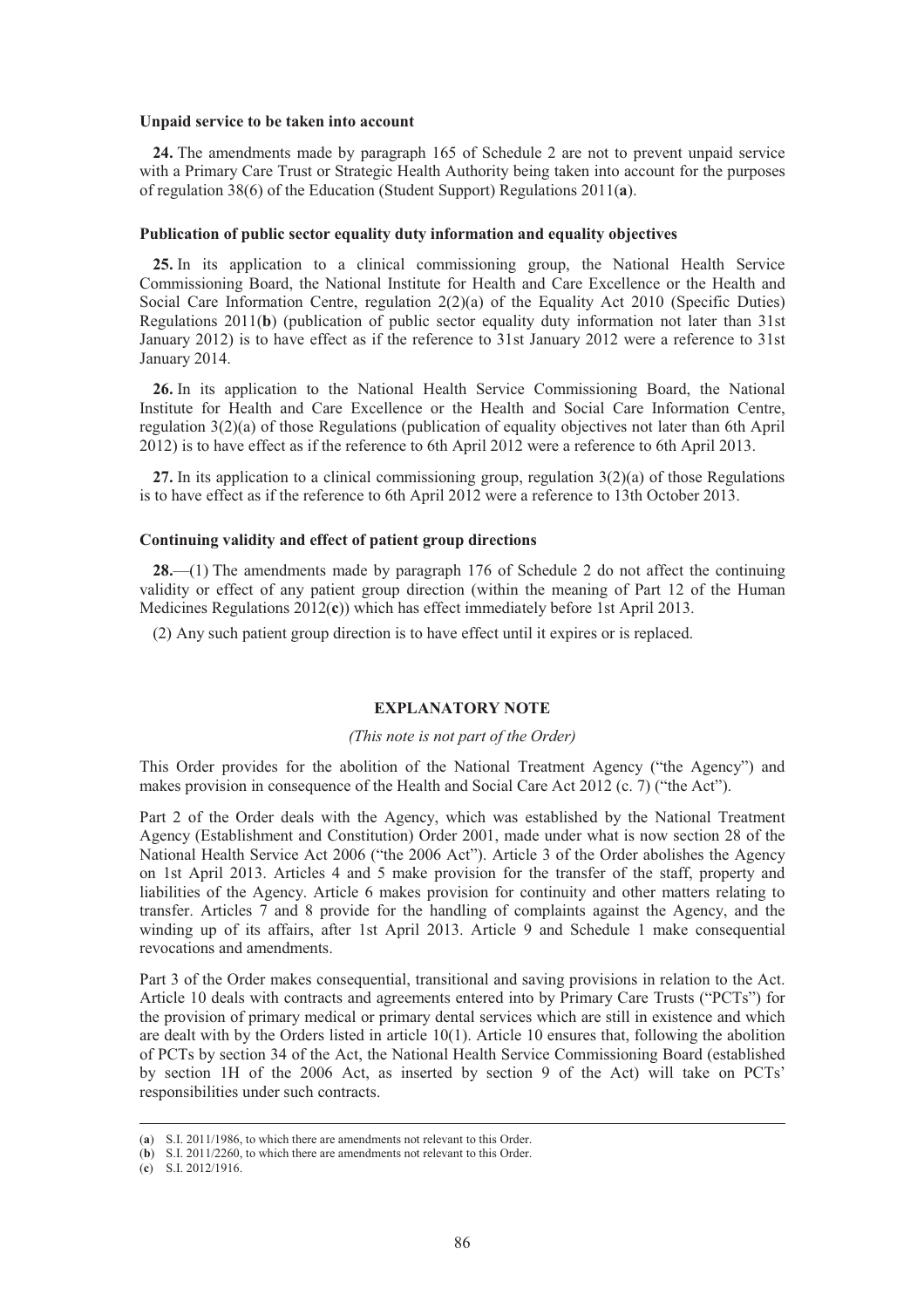Article 11 and Part 1 of Schedule 2 amend secondary legislation (including Wales, Scotland and Northern Ireland secondary legislation) in consequence of the Act. These provisions are in consequence in particular of certain aspects of the Act:

- the abolition of Strategic Health Authorities and PCTs by sections 33 and 34 of the Act;

- the establishment of the National Health Service Commissioning Board;

- the establishment of clinical commissioning groups under section 14D of the 2006 Act, as inserted by section 25 of the Act;

- the assumption by the Secretary of State and local authorities of new functions in relation to public health (see section 1H(5) of the 2006 Act, as inserted by section 9 of the Act);

- the abolition of the right of certain bodies to discharge patients under section 23 of the Mental Health Act 1983 (c. 20) by section 39 of the Act;

- the abolition of the Health Protection Agency (see section 56 of the Act);

- the amendments made to Part 14 of the Local Government and Public Involvement in Health Act 2007 (c. 28) by Part 5 of the Act to provide for Local Healthwatch organisations to take on the role of representing service users which was formerly discharged by local involvement networks;

- the changes made to the system of scrutiny of the health service by Part 5 of the Act including, in particular, amendments to section 244 of the 2006 Act to provide for health scrutiny functions to be conferred directly on local authorities;

- the abolition of two Special Health Authorities (the National Institute for Health and Clinical Excellence and the Health and Social Care Information Centre) and their replacement by two new non-Departmental Public Bodies (the National Institute for Health and Care Excellence – see Part 8 of, and Schedules 17 and 18 to, the Act, and the Health and Social Care Information Centre – see Chapter 2 of Part 9 of, and Schedules 18 and 19 to, the Act); and

- the abolition of certain other bodies by Part 10 of, and Schedule 20 to, the Act (the Alcohol Education and Research Council, the Appointments Commission, the National Information Governance Board for Health and Social Care, the National Patient Safety Agency and the NHS Institute for Innovation and Improvement).

Part 2 of Schedule 2 to the Order lists the statutory instruments which are revoked in their entirety in consequence of the Act. Schedule 3 to the Order makes transitional and saving provision in respect of certain of the consequential amendments made by Schedule 2.

A full impact assessment has not been produced for this instrument as the Order itself has no impact on the private sector or civil society organisations. A full Impact Assessment has been produced in relation to the provisions of the Act and a copy is available at www.dh.gov.uk/en/Publicationsandstatistics/Publications/PublicationsLegislation/DH\_123583

 $\mathcal{L}_\mathcal{L} = \mathcal{L}_\mathcal{L} = \mathcal{L}_\mathcal{L} = \mathcal{L}_\mathcal{L} = \mathcal{L}_\mathcal{L} = \mathcal{L}_\mathcal{L} = \mathcal{L}_\mathcal{L} = \mathcal{L}_\mathcal{L} = \mathcal{L}_\mathcal{L} = \mathcal{L}_\mathcal{L} = \mathcal{L}_\mathcal{L} = \mathcal{L}_\mathcal{L} = \mathcal{L}_\mathcal{L} = \mathcal{L}_\mathcal{L} = \mathcal{L}_\mathcal{L} = \mathcal{L}_\mathcal{L} = \mathcal{L}_\mathcal{L}$ 

<sup>©</sup> Crown copyright 2013

Printed and published in the UK by The Stationery Office Limited under the authority and superintendence of Carol Tullo, Controller of Her Majesty's Stationery Office and Queen's Printer of Acts of Parliament.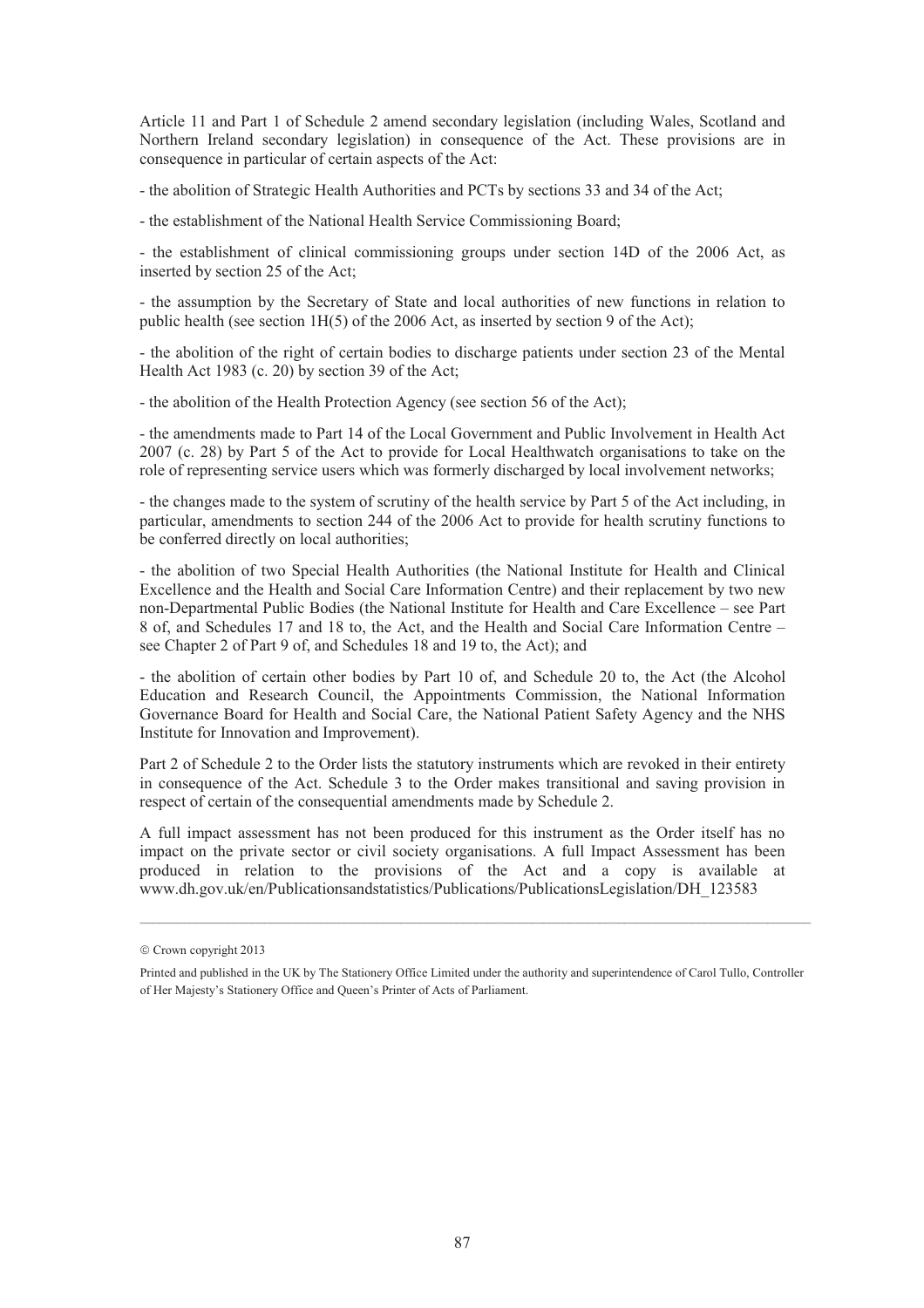E5730 02/2013 135730T 19585